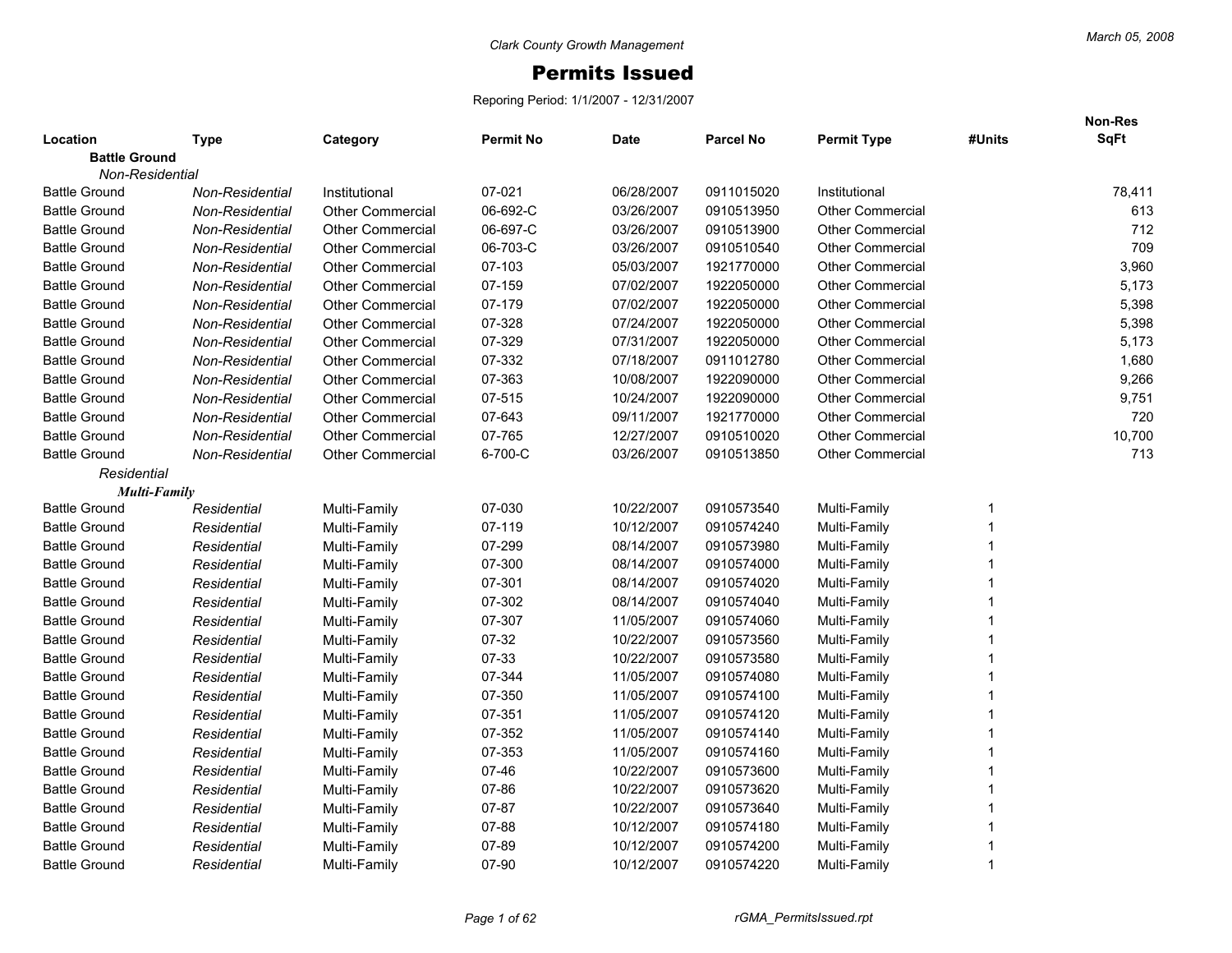|                                              |             |               |                  |             |                  |                    |        | Non-Res            |
|----------------------------------------------|-------------|---------------|------------------|-------------|------------------|--------------------|--------|--------------------|
| Location                                     | <b>Type</b> | Category      | <b>Permit No</b> | <b>Date</b> | <b>Parcel No</b> | <b>Permit Type</b> | #Units | <b>SqFt</b>        |
| <b>Battle Ground</b>                         |             |               |                  |             |                  |                    |        |                    |
| Residential                                  |             |               |                  |             |                  |                    |        |                    |
|                                              |             |               |                  |             |                  |                    | 20     | Total Multi-Family |
| <b>Single Family</b><br><b>Battle Ground</b> | Residential | Single Family | 06-692-SF        | 03/26/2007  | 0910513950       | Single Family      | -1     |                    |
| <b>Battle Ground</b>                         | Residential | Single Family | 06-697-SF        | 03/26/2007  | 0910513900       | Single Family      |        |                    |
| <b>Battle Ground</b>                         | Residential | Single Family | 06-703-SF        | 03/26/2007  | 0910510540       | Single Family      |        |                    |
| <b>Battle Ground</b>                         | Residential | Single Family | 07-015           | 01/24/2007  | 0910580660       | Single Family      |        |                    |
| <b>Battle Ground</b>                         | Residential | Single Family | 07-016           | 01/24/2007  | 0910580600       | Single Family      |        |                    |
| <b>Battle Ground</b>                         | Residential | Single Family | 07-036           | 02/05/2007  | 0910580640       | Single Family      |        |                    |
| <b>Battle Ground</b>                         |             |               | 07-039           | 02/05/2007  | 0910580900       |                    |        |                    |
|                                              | Residential | Single Family |                  |             |                  | Single Family      |        |                    |
| <b>Battle Ground</b>                         | Residential | Single Family | 07-042           | 02/05/2007  | 0910580880       | Single Family      |        |                    |
| <b>Battle Ground</b>                         | Residential | Single Family | 07-047           | 02/13/2007  | 0910580700       | Single Family      |        |                    |
| <b>Battle Ground</b>                         | Residential | Single Family | 07-050           | 02/13/2007  | 0910580720       | Single Family      |        |                    |
| <b>Battle Ground</b>                         | Residential | Single Family | 07-058           | 02/14/2007  | 0910580620       | Single Family      |        |                    |
| <b>Battle Ground</b>                         | Residential | Single Family | 07-061           | 02/14/2007  | 0910581040       | Single Family      |        |                    |
| <b>Battle Ground</b>                         | Residential | Single Family | 07-070           | 02/22/2007  | 0910580540       | Single Family      |        |                    |
| <b>Battle Ground</b>                         | Residential | Single Family | 07-073           | 02/22/2007  | 0910580560       | Single Family      |        |                    |
| <b>Battle Ground</b>                         | Residential | Single Family | 07-076           | 02/22/2007  | 0910580240       | Single Family      |        |                    |
| <b>Battle Ground</b>                         | Residential | Single Family | 07-093           | 05/03/2007  | 0910511940       | Single Family      |        |                    |
| <b>Battle Ground</b>                         | Residential | Single Family | 07-112           | 04/03/2007  | 0911012840       | Single Family      |        |                    |
| <b>Battle Ground</b>                         | Residential | Single Family | 07-126           | 03/29/2007  | 2269890260       | Single Family      |        |                    |
| <b>Battle Ground</b>                         | Residential | Single Family | 07-127           | 03/29/2007  | 2269890240       | Single Family      |        |                    |
| <b>Battle Ground</b>                         | Residential | Single Family | 07-131           | 04/12/2007  | 0910582520       | Single Family      |        |                    |
| <b>Battle Ground</b>                         | Residential | Single Family | 07-144           | 04/12/2007  | 0910582500       | Single Family      |        |                    |
| <b>Battle Ground</b>                         | Residential | Single Family | 07-151           | 04/12/2007  | 0910582460       | Single Family      |        |                    |
| <b>Battle Ground</b>                         | Residential | Single Family | 07-154           | 04/12/2007  | 0910582480       | Single Family      |        |                    |
| <b>Battle Ground</b>                         | Residential | Single Family | 07-171           | 04/24/2007  | 2269890680       | Single Family      |        |                    |
| <b>Battle Ground</b>                         | Residential | Single Family | 07-172           | 04/12/2007  | 0910581260       | Single Family      |        |                    |
| <b>Battle Ground</b>                         | Residential | Single Family | 07-175           | 04/12/2007  | 0910581280       | Single Family      |        |                    |
| <b>Battle Ground</b>                         | Residential | Single Family | 07-180           | 05/14/2007  | 2287300150       | Single Family      |        |                    |
| <b>Battle Ground</b>                         | Residential | Single Family | 07-202           | 05/07/2007  | 2269890640       | Single Family      |        |                    |
| <b>Battle Ground</b>                         | Residential | Single Family | 07-226           | 05/12/2007  | 0910581180       | Single Family      |        |                    |
| <b>Battle Ground</b>                         | Residential | Single Family | 07-227           | 05/12/2007  | 0910580140       | Single Family      |        |                    |
| <b>Battle Ground</b>                         | Residential |               | 07-228           | 05/12/2007  | 0910580160       | Single Family      |        |                    |
| <b>Battle Ground</b>                         |             | Single Family | 07-230           |             | 0910581200       |                    |        |                    |
|                                              | Residential | Single Family |                  | 05/21/2007  |                  | Single Family      |        |                    |
| <b>Battle Ground</b>                         | Residential | Single Family | 07-236           | 05/22/2007  | 2269890660       | Single Family      |        |                    |
| <b>Battle Ground</b>                         | Residential | Single Family | 07-237           | 05/23/2007  | 0910580980       | Single Family      |        |                    |
| <b>Battle Ground</b>                         | Residential | Single Family | 07-238           | 05/23/2007  | 0910580960       | Single Family      |        |                    |
| <b>Battle Ground</b>                         | Residential | Single Family | 07-239           | 05/12/2007  | 0910580260       | Single Family      |        |                    |
| <b>Battle Ground</b>                         | Residential | Single Family | 07-240           | 05/12/2007  | 0910580320       | Single Family      |        |                    |
| <b>Battle Ground</b>                         | Residential | Single Family | 07-242           | 05/12/2007  | 0910580080       | Single Family      |        |                    |
| <b>Battle Ground</b>                         | Residential | Single Family | 07-243           | 05/12/2007  | 0910580060       | Single Family      |        |                    |
| <b>Battle Ground</b>                         | Residential | Single Family | 07-268           | 07/03/2007  | 0910573700       | Single Family      |        |                    |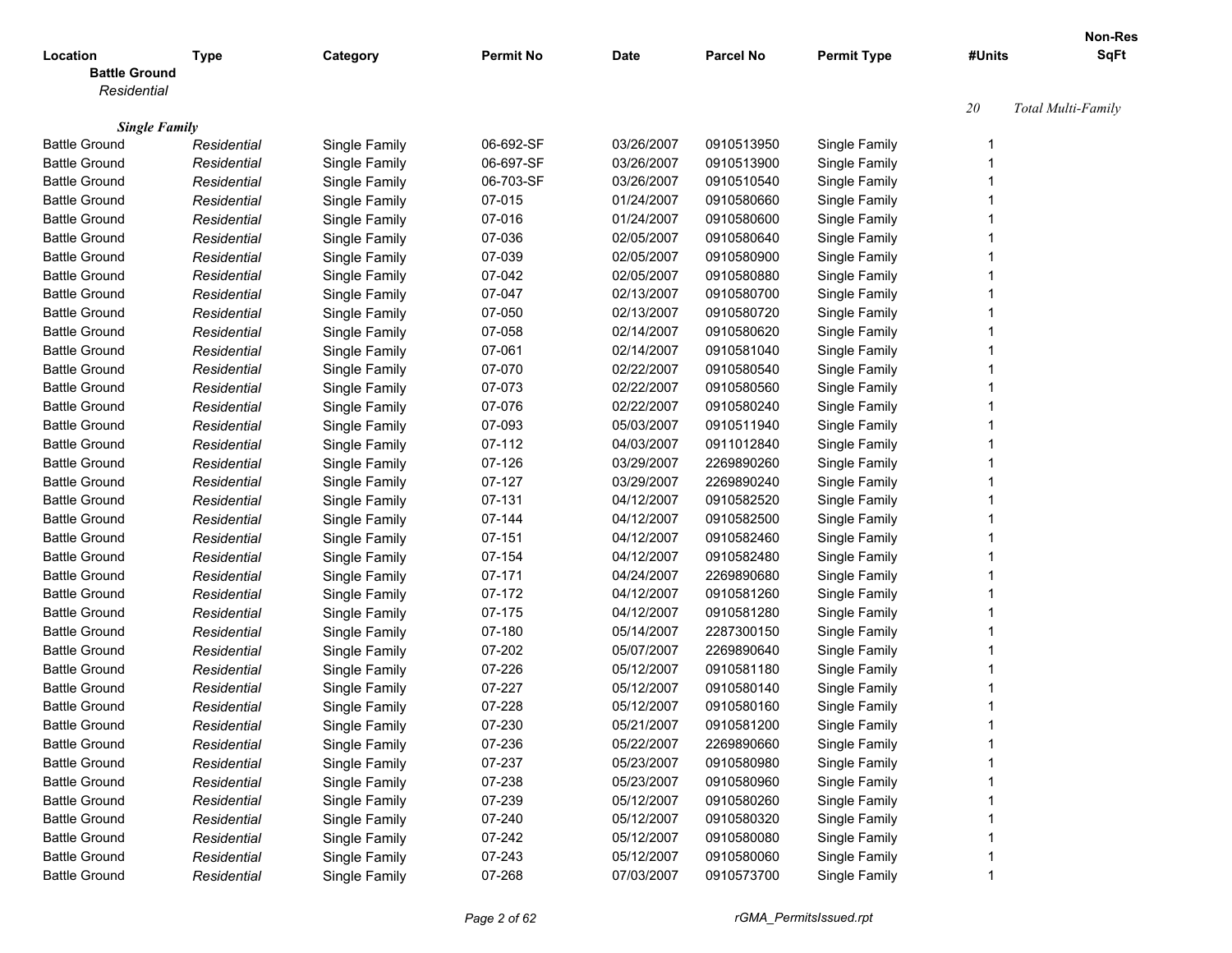|                      |             |               |                  |             |                  |                    |        | Non-Res     |
|----------------------|-------------|---------------|------------------|-------------|------------------|--------------------|--------|-------------|
| Location             | <b>Type</b> | Category      | <b>Permit No</b> | <b>Date</b> | <b>Parcel No</b> | <b>Permit Type</b> | #Units | <b>SqFt</b> |
| <b>Battle Ground</b> |             |               |                  |             |                  |                    |        |             |
| Residential          |             |               |                  |             |                  |                    |        |             |
| <b>Single Family</b> |             |               |                  |             |                  |                    |        |             |
| Battle Ground        | Residential | Single Family | 07-271           | 07/03/2007  | 0910573680       | Single Family      |        |             |
| <b>Battle Ground</b> | Residential | Single Family | 07-272           | 07/03/2007  | 0910573660       | Single Family      |        |             |
| <b>Battle Ground</b> | Residential | Single Family | 07-273           | 07/30/2007  | 0910573740       | Single Family      |        |             |
| <b>Battle Ground</b> | Residential | Single Family | 07-276           | 07/30/2007  | 0910573720       | Single Family      |        |             |
| <b>Battle Ground</b> | Residential | Single Family | 07-277           | 07/30/2007  | 0910573760       | Single Family      |        |             |
| <b>Battle Ground</b> | Residential | Single Family | 07-278           | 07/30/2007  | 0910573780       | Single Family      |        |             |
| <b>Battle Ground</b> | Residential | Single Family | 07-279           | 07/30/2007  | 0910573800       | Single Family      |        |             |
| <b>Battle Ground</b> | Residential | Single Family | 07-280           | 07/30/2007  | 0910573820       | Single Family      |        |             |
| <b>Battle Ground</b> | Residential | Single Family | 07-281           | 07/12/2007  | 0910573880       | Single Family      |        |             |
| <b>Battle Ground</b> | Residential | Single Family | 07-282           | 07/12/2007  | 0910573860       | Single Family      |        |             |
| <b>Battle Ground</b> | Residential | Single Family | 07-283           | 07/12/2007  | 0910573840       | Single Family      |        |             |
| <b>Battle Ground</b> | Residential | Single Family | 07-291           | 06/07/2007  | 2269890220       | Single Family      |        |             |
| <b>Battle Ground</b> | Residential | Single Family | 07-338           | 06/18/2007  | 2285740240       | Single Family      |        |             |
| <b>Battle Ground</b> | Residential | Single Family | 07-339           | 06/18/2007  | 2285740260       | Single Family      |        |             |
| <b>Battle Ground</b> | Residential | Single Family | 07-343           | 06/19/2007  | 2287300000       | Single Family      |        |             |
| <b>Battle Ground</b> | Residential | Single Family | 07-354           | 09/24/2007  | 0910573960       | Single Family      |        |             |
| <b>Battle Ground</b> | Residential | Single Family | 07-355           | 09/24/2007  | 0910573900       | Single Family      |        |             |
| <b>Battle Ground</b> | Residential | Single Family | 07-356           | 09/24/2007  | 0910573920       | Single Family      |        |             |
| <b>Battle Ground</b> | Residential | Single Family | 07-357           | 09/24/2007  | 0910573940       | Single Family      |        |             |
| <b>Battle Ground</b> | Residential | Single Family | 07-394           | 07/18/2007  | 1941110360       | Single Family      |        |             |
| <b>Battle Ground</b> | Residential | Single Family | 07-408           | 12/07/2007  | 0910583400       | Single Family      |        |             |
| <b>Battle Ground</b> | Residential | Single Family | 07-414           | 09/12/2007  | 0910583340       | Single Family      |        |             |
| <b>Battle Ground</b> | Residential | Single Family | 07-417           | 09/06/2007  | 0910583000       | Single Family      |        |             |
| <b>Battle Ground</b> | Residential | Single Family | 07-474           | 09/18/2007  | 0910581480       | Single Family      |        |             |
| <b>Battle Ground</b> | Residential | Single Family | 07-480           | 12/20/2007  | 0910581380       | Single Family      |        |             |
| <b>Battle Ground</b> | Residential | Single Family | 07-538           | 07/10/2007  | 2285842340       | Single Family      |        |             |
| <b>Battle Ground</b> | Residential | Single Family | 07-543           | 07/10/2007  | 2285842000       | Single Family      |        |             |
| <b>Battle Ground</b> | Residential | Single Family | 07-544           | 07/10/2007  | 2285842360       | Single Family      |        |             |
| <b>Battle Ground</b> | Residential | Single Family | 07-545           | 07/10/2007  | 2285842320       | Single Family      |        |             |
| <b>Battle Ground</b> | Residential | Single Family | 07-546           | 07/10/2007  | 2285841660       | Single Family      |        |             |
| <b>Battle Ground</b> | Residential | Single Family | 07-645           | 08/08/2007  | 2285841540       | Single Family      |        |             |
| <b>Battle Ground</b> | Residential | Single Family | 07-664           | 10/11/2007  | 1941110200       | Single Family      |        |             |
| <b>Battle Ground</b> | Residential | Single Family | 07-744           | 11/07/2007  | 2285740300       | Single Family      |        |             |
| <b>Battle Ground</b> | Residential | Single Family | 07-745           | 11/07/2007  | 2285740540       | Single Family      |        |             |
| <b>Battle Ground</b> | Residential | Single Family | 07-751           | 11/07/2007  | 2285740520       | Single Family      |        |             |
| <b>Battle Ground</b> | Residential | Single Family | 07-759           | 11/15/2007  | 0910583200       | Single Family      |        |             |
| <b>Battle Ground</b> | Residential | Single Family | 07-786           | 12/10/2007  | 0910510050       | Single Family      |        |             |
| <b>Battle Ground</b> | Residential | Single Family | 07-794           | 11/20/2007  | 0910583360       | Single Family      |        |             |
| <b>Battle Ground</b> | Residential | Single Family | 07-811           | 12/20/2007  | 2285610260       | Single Family      |        |             |
| <b>Battle Ground</b> | Residential | Single Family | 6-700-SF         | 03/26/2007  | 0910513850       | Single Family      |        |             |
| <b>Battle Ground</b> | Residential | Single Family | SFR2006-01573    | 01/26/2007  | 1941110500       | Single Family      |        |             |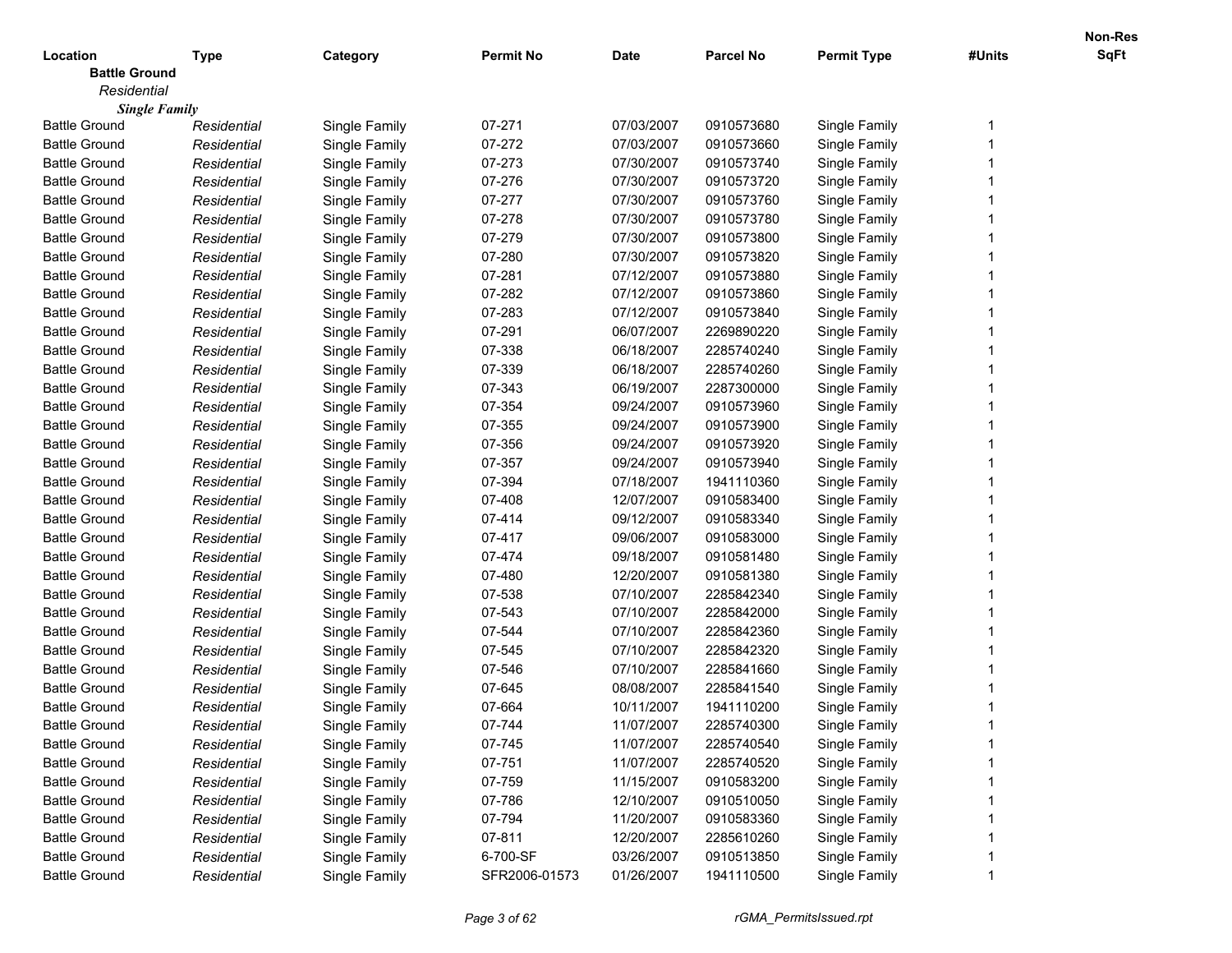| Location<br><b>Battle Ground</b><br>Residential                 | <b>Type</b> | Category      | <b>Permit No</b> | <b>Date</b> | Parcel No  | <b>Permit Type</b>             | #Units | Non-Res<br><b>SqFt</b>     |
|-----------------------------------------------------------------|-------------|---------------|------------------|-------------|------------|--------------------------------|--------|----------------------------|
| <b>Single Family</b>                                            |             |               |                  |             |            |                                |        |                            |
| <b>Battle Ground</b>                                            | Residential | Single Family | SFR2007-00036    | 03/26/2007  | 1940720320 | Single Family                  |        |                            |
| <b>Battle Ground</b>                                            | Residential | Single Family | SFR2007-00162    | 04/13/2007  | 1940720360 | Single Family                  |        |                            |
|                                                                 |             |               |                  |             |            |                                | 83     | Total Single Family        |
|                                                                 |             |               |                  |             |            | <b>Battle Ground Sub Total</b> | 103    | 138,377                    |
| <b>Battle Ground UGA</b><br>Residential<br><b>Single Family</b> |             |               |                  |             |            |                                |        |                            |
| <b>Battle Ground UGA</b>                                        | Residential | Single Family | 07-422           | 08/10/2007  | 1941110140 | Single Family                  |        |                            |
| <b>Battle Ground UGA</b>                                        | Residential | Single Family | SFR2006-00813    | 06/06/2007  | 1941010000 | Single Family                  |        |                            |
| <b>Battle Ground UGA</b>                                        | Residential | Single Family | SFR2007-00209    | 03/26/2007  | 1941490000 | Single Family                  |        |                            |
| <b>Battle Ground UGA</b>                                        | Residential | Single Family | SFR2007-00247    | 04/23/2007  | 1940960000 | Single Family                  |        |                            |
| <b>Battle Ground UGA</b>                                        | Residential | Single Family | SFR2007-00776    | 08/17/2007  | 1941390000 | Single Family                  |        |                            |
| <b>Battle Ground UGA</b>                                        | Residential | Single Family | SFR2007-00927    | 08/24/2007  | 1941220000 | Single Family                  |        |                            |
|                                                                 |             |               |                  |             |            |                                | 6      | <b>Total Single Family</b> |
|                                                                 |             |               |                  |             |            | Battle Ground UGA Sub Total    | 6      | 0                          |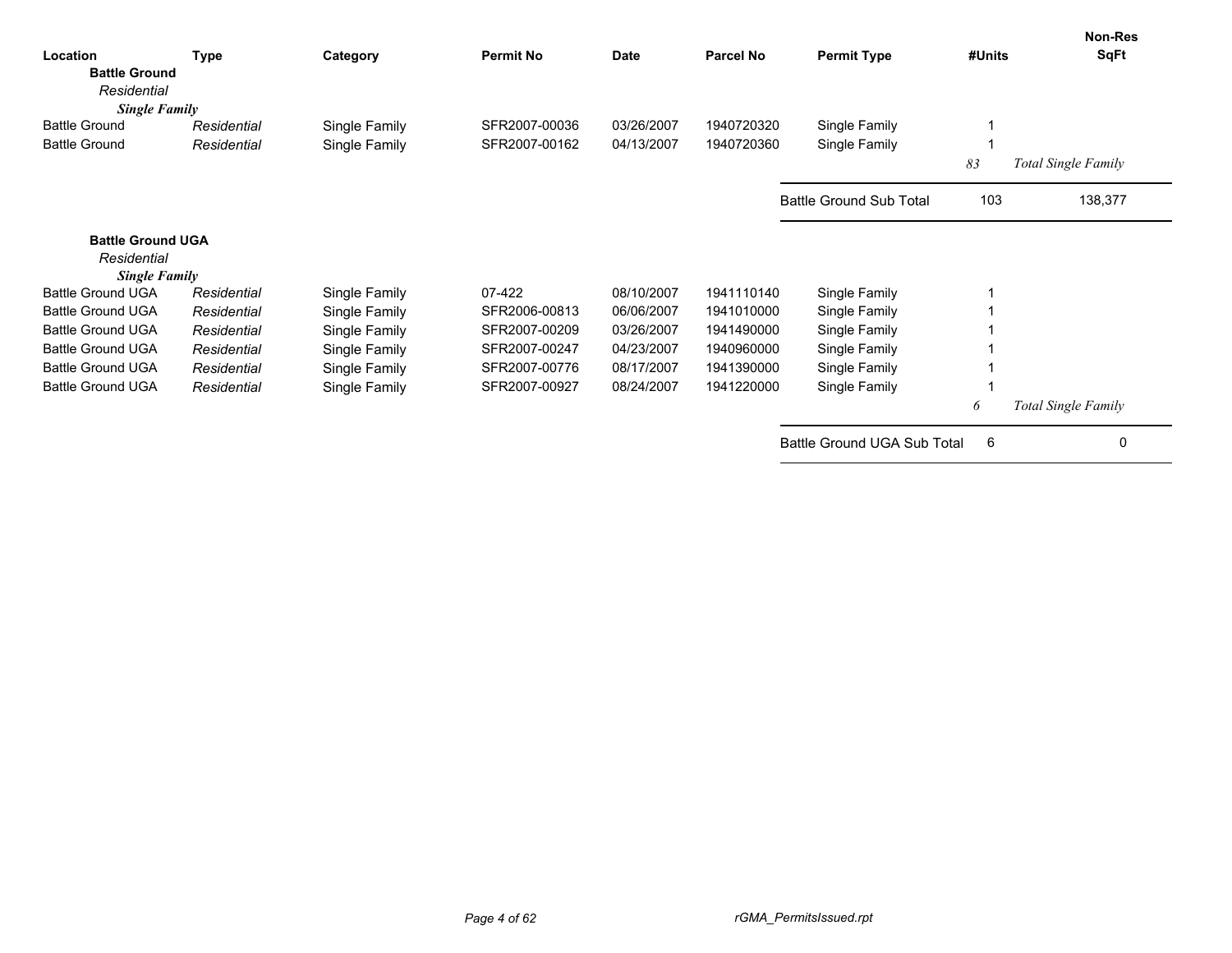| Location                      | <b>Type</b>     | Category                | <b>Permit No</b> | <b>Date</b> | <b>Parcel No</b> | <b>Permit Type</b>      | #Units | Non-Res<br><b>SqFt</b> |
|-------------------------------|-----------------|-------------------------|------------------|-------------|------------------|-------------------------|--------|------------------------|
| Camas                         |                 |                         |                  |             |                  |                         |        |                        |
| Non-Residential               |                 |                         |                  |             |                  |                         |        |                        |
| Camas                         | Non-Residential | <b>Other Commercial</b> | 07-24116         | 01/12/2007  | 0845200000       | <b>Other Commercial</b> |        | 15,682                 |
| Camas                         | Non-Residential | <b>Other Commercial</b> | 07-24461         | 05/17/2007  | 1729710000       | <b>Other Commercial</b> |        | 40,797                 |
| Camas                         | Non-Residential | <b>Other Commercial</b> | 07-24645         | 07/11/2007  | 0845200000       | <b>Other Commercial</b> |        | 3,500                  |
| Residential                   |                 |                         |                  |             |                  |                         |        |                        |
| <b>Multi-Family</b>           |                 |                         |                  |             |                  |                         |        |                        |
| Camas                         | Residential     | Multi-Family            | 07-24083         | 01/05/2007  | 0851500000       | Multi-Family            | 6      |                        |
| Camas                         | Residential     | Multi-Family            | 07-24604         | 06/29/2007  | 0866800000       | Multi-Family            | 6      |                        |
|                               |                 |                         |                  |             |                  |                         | 12     | Total Multi-Family     |
| <b>Single Family</b><br>Camas | Residential     | Single Family           | 07-24076         | 01/03/2007  | 1248173880       | Single Family           |        |                        |
| Camas                         | Residential     | Single Family           | 07-24081         | 01/04/2007  | 1759560060       | Single Family           |        |                        |
| Camas                         | Residential     | Single Family           | 07-24090         | 01/08/2007  | 1759330320       | Single Family           |        |                        |
| Camas                         | Residential     | Single Family           | 07-24092         | 01/08/2007  | 1759330300       | Single Family           |        |                        |
| Camas                         | Residential     | Single Family           | 07-24094         | 01/08/2007  | 1759330060       | Single Family           |        |                        |
| Camas                         | Residential     | Single Family           | 07-24096         | 01/08/2007  | 1759330080       | Single Family           |        |                        |
| Camas                         | Residential     | Single Family           | 07-24099         | 01/09/2007  | 1776633060       | Single Family           |        |                        |
| Camas                         | Residential     | Single Family           | 07-24101         | 01/09/2007  | 1776633140       | Single Family           |        |                        |
| Camas                         | Residential     | Single Family           | 07-24103         | 01/09/2007  | 1776632980       | Single Family           |        |                        |
| Camas                         | Residential     | Single Family           | 07-24105         | 01/09/2007  | 1759670180       | Single Family           |        |                        |
| Camas                         | Residential     | Single Family           | 07-24120         | 01/19/2007  | 1759330040       | Single Family           |        |                        |
| Camas                         | Residential     | Single Family           | 07-24121         | 01/18/2007  | 1759330100       | Single Family           |        |                        |
| Camas                         | Residential     | Single Family           | 07-24123         | 01/19/2007  | 1759330120       | Single Family           |        |                        |
| Camas                         | Residential     | Single Family           | 07-24125         | 01/19/2007  | 1759330140       | Single Family           |        |                        |
| Camas                         | Residential     | Single Family           | 07-24127         | 01/19/2007  | 1759330180       | Single Family           |        |                        |
| Camas                         | Residential     | Single Family           | 07-24129         | 01/19/2007  | 1759330240       | Single Family           |        |                        |
| Camas                         | Residential     | Single Family           | 07-24131         | 01/19/2007  | 1759330260       | Single Family           |        |                        |
| Camas                         | Residential     | Single Family           | 07-24133         | 01/18/2007  | 1759330280       | Single Family           |        |                        |
| Camas                         | Residential     | Single Family           | 07-24137         | 01/19/2007  | 1238310560       | Single Family           |        |                        |
| Camas                         | Residential     | Single Family           | 07-24139         | 01/19/2007  | 1759330020       | Single Family           |        |                        |
| Camas                         | Residential     | Single Family           | 07-24162         | 01/31/2007  | 0922323590       | Single Family           |        |                        |
| Camas                         | Residential     | Single Family           | 07-24166         | 02/01/2007  | 1776633020       | Single Family           |        |                        |
| Camas                         | Residential     | Single Family           | 07-24168         | 02/01/2007  | 1776633040       | Single Family           |        |                        |
| Camas                         | Residential     | Single Family           | 07-24170         | 02/01/2007  | 1776633000       | Single Family           |        |                        |
| Camas                         | Residential     | Single Family           | 07-24184         | 02/07/2007  | 0922323610       | Single Family           |        |                        |
| Camas                         | Residential     | Single Family           | 07-24190         | 02/12/2007  | 1277440140       | Single Family           |        |                        |
| Camas                         | Residential     | Single Family           | 07-24204         | 02/15/2007  | 1248173240       | Single Family           |        |                        |
| Camas                         | Residential     | Single Family           | 07-24207         | 02/20/2007  | 1759330660       | Single Family           |        |                        |
| Camas                         | Residential     | Single Family           | 07-24209         | 02/20/2007  | 1759330680       | Single Family           |        |                        |
| Camas                         | Residential     | Single Family           | 07-24211         | 02/20/2007  | 1759330700       | Single Family           |        |                        |
| Camas                         | Residential     | Single Family           | 07-24217         | 02/22/2007  | 1759330480       | Single Family           |        |                        |
| Camas                         | Residential     | Single Family           | 07-24220         | 02/22/2007  | 1759330640       | Single Family           |        |                        |
| Camas                         | Residential     | Single Family           | 07-24259         | 03/02/2007  | 1776633200       | Single Family           | 1      |                        |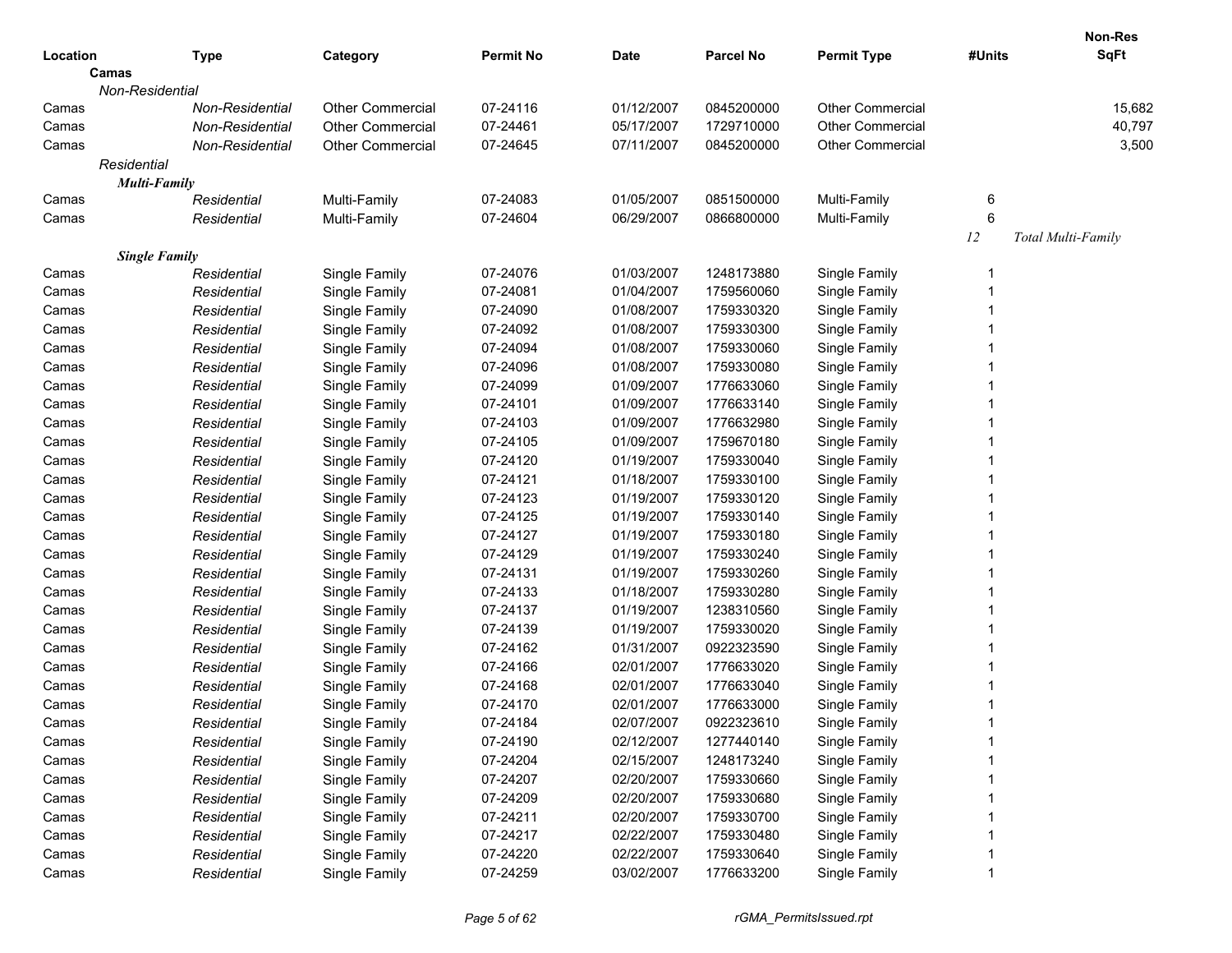|             |                      |               |                  |             |                  |                    |        | Non-Res     |
|-------------|----------------------|---------------|------------------|-------------|------------------|--------------------|--------|-------------|
| Location    | <b>Type</b>          | Category      | <b>Permit No</b> | <b>Date</b> | <b>Parcel No</b> | <b>Permit Type</b> | #Units | <b>SqFt</b> |
| Camas       |                      |               |                  |             |                  |                    |        |             |
| Residential |                      |               |                  |             |                  |                    |        |             |
|             | <b>Single Family</b> |               |                  |             |                  |                    |        |             |
| Camas       | Residential          | Single Family | 07-24261         | 03/05/2007  | 0829902150       | Single Family      | 1      |             |
| Camas       | Residential          | Single Family | 07-24271         | 03/06/2007  | 1238310580       | Single Family      |        |             |
| Camas       | Residential          | Single Family | 07-24281         | 03/09/2007  | 1273850420       | Single Family      |        |             |
| Camas       | Residential          | Single Family | 07-24283         | 03/09/2007  | 1273850400       | Single Family      |        |             |
| Camas       | Residential          | Single Family | 07-24308         | 03/20/2007  | 1271470080       | Single Family      |        |             |
| Camas       | Residential          | Single Family | 07-24333         | 03/30/2007  | 0857940020       | Single Family      |        |             |
| Camas       | Residential          | Single Family | 07-24340         | 04/02/2007  | 0807800000       | Single Family      |        |             |
| Camas       | Residential          | Single Family | 07-24342         | 04/03/2007  | 1253940100       | Single Family      |        |             |
| Camas       | Residential          | Single Family | 07-24349         | 04/04/2007  | 1274632280       | Single Family      |        |             |
| Camas       | Residential          | Single Family | 07-24358         | 04/09/2007  | 1238310620       | Single Family      |        |             |
| Camas       | Residential          | Single Family | 07-24361         | 04/10/2007  | 1277440060       | Single Family      |        |             |
| Camas       | Residential          | Single Family | 07-24376         | 04/16/2007  | 1248173780       | Single Family      |        |             |
| Camas       | Residential          | Single Family | 07-24386         | 04/19/2007  | 1271470360       | Single Family      |        |             |
| Camas       | Residential          | Single Family | 07-24389         | 04/20/2007  | 0831440340       | Single Family      |        |             |
| Camas       | Residential          | Single Family | 07-24394         | 04/20/2007  | 1248173440       | Single Family      |        |             |
| Camas       | Residential          | Single Family | 07-24490         | 05/25/2007  | 1248173100       | Single Family      |        |             |
| Camas       | Residential          | Single Family | 07-24499         | 05/29/2007  | 1248173060       | Single Family      |        |             |
| Camas       | Residential          | Single Family | 07-24524         | 06/05/2007  | 1776632600       | Single Family      |        |             |
| Camas       | Residential          | Single Family | 07-24529         | 06/06/2007  | 0864550000       | Single Family      |        |             |
| Camas       | Residential          | Single Family | 07-24533         | 06/06/2007  | 0831440140       | Single Family      |        |             |
| Camas       | Residential          | Single Family | 07-24561         | 07/03/2007  | 1776691540       | Single Family      |        |             |
| Camas       | Residential          | Single Family | 07-24602         | 06/28/2007  | 1248173720       | Single Family      |        |             |
| Camas       | Residential          | Single Family | 07-24607         | 06/29/2007  | 1248173480       | Single Family      |        |             |
| Camas       | Residential          | Single Family | 07-24620         | 07/05/2007  | 1776633320       | Single Family      |        |             |
| Camas       | Residential          | Single Family | 07-24623         | 07/05/2007  | 1776632860       | Single Family      |        |             |
| Camas       | Residential          | Single Family | 07-24625         | 07/05/2007  | 1776633240       | Single Family      |        |             |
| Camas       | Residential          | Single Family | 07-24632         | 07/06/2007  | 1776632820       | Single Family      |        |             |
| Camas       | Residential          | Single Family | 07-24634         | 07/06/2007  | 1759670040       | Single Family      |        |             |
| Camas       | Residential          | Single Family | 07-24663         | 07/17/2007  | 0819582380       | Single Family      |        |             |
| Camas       | Residential          | Single Family | 07-24666         | 07/17/2007  | 1248173620       | Single Family      |        |             |
| Camas       | Residential          | Single Family | 07-24669         | 07/18/2007  | 1776632840       | Single Family      |        |             |
| Camas       | Residential          | Single Family | 07-24671         | 07/18/2007  | 1776630320       | Single Family      |        |             |
| Camas       | Residential          | Single Family | 07-24673         | 07/18/2007  | 1776630340       | Single Family      |        |             |
| Camas       | Residential          | Single Family | 07-24675         | 07/18/2007  | 1776630360       | Single Family      |        |             |
| Camas       | Residential          | Single Family | 07-24677         | 07/18/2007  | 1776631420       | Single Family      |        |             |
| Camas       | Residential          | Single Family | 07-24679         | 07/18/2007  | 1776631440       | Single Family      |        |             |
| Camas       | Residential          | Single Family | 07-24681         | 07/18/2007  | 1776631460       | Single Family      |        |             |
| Camas       | Residential          | Single Family | 07-24683         | 07/18/2007  | 1248173660       | Single Family      |        |             |
| Camas       | Residential          | Single Family | 07-24695         | 07/23/2007  | 1277440180       | Single Family      |        |             |
| Camas       | Residential          | Single Family | 07-24703         | 07/25/2007  | 1253940260       | Single Family      |        |             |
| Camas       | Residential          | Single Family | 07-24798         | 09/06/2007  | 1271470180       | Single Family      |        |             |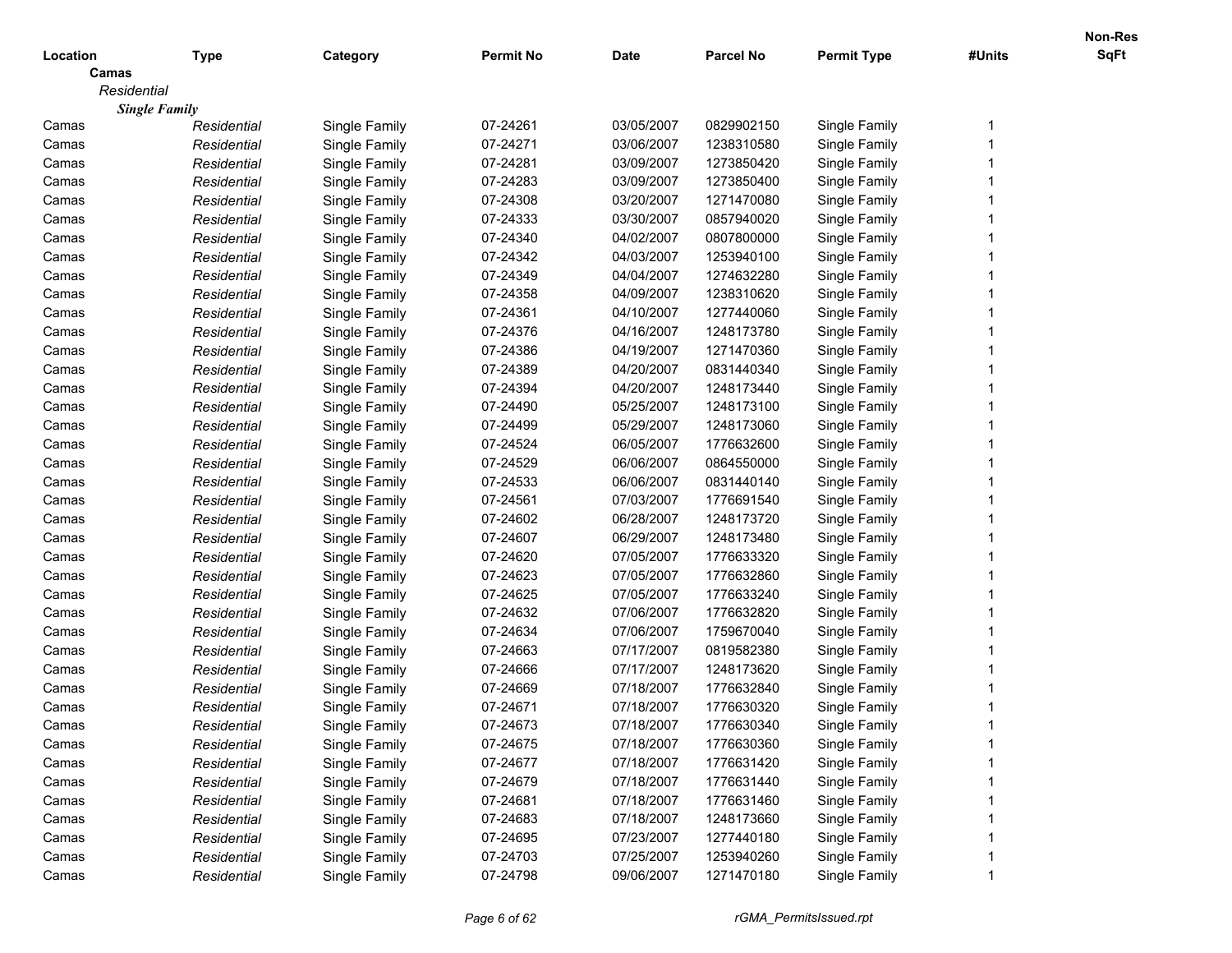| Location    | <b>Type</b>          | Category      | <b>Permit No</b> | <b>Date</b> | <b>Parcel No</b> | <b>Permit Type</b> | #Units | Non-Res<br><b>SqFt</b>     |
|-------------|----------------------|---------------|------------------|-------------|------------------|--------------------|--------|----------------------------|
| Camas       |                      |               |                  |             |                  |                    |        |                            |
| Residential |                      |               |                  |             |                  |                    |        |                            |
|             | <b>Single Family</b> |               |                  |             |                  |                    |        |                            |
| Camas       | Residential          | Single Family | 07-24811         | 09/13/2007  | 1248173300       | Single Family      | -1     |                            |
| Camas       | Residential          | Single Family | 07-24814         | 09/14/2007  | 1776633220       | Single Family      |        |                            |
| Camas       | Residential          | Single Family | 07-24821         | 09/18/2007  | 1238330020       | Single Family      |        |                            |
| Camas       | Residential          | Single Family | 07-24824         | 09/19/2007  | 1759620000       | Single Family      |        |                            |
| Camas       | Residential          | Single Family | 07-24831         | 09/24/2007  | 1248172840       | Single Family      |        |                            |
| Camas       | Residential          | Single Family | 07-24836         | 09/24/2007  | 1759330140       | Single Family      |        |                            |
| Camas       | Residential          | Single Family | 07-24838         | 09/26/2007  | 1776631260       | Single Family      |        |                            |
| Camas       | Residential          | Single Family | 07-24842         | 09/27/2007  | 1759330680       | Single Family      |        |                            |
| Camas       | Residential          | Single Family | 07-24844         | 09/27/2007  | 1759330660       | Single Family      |        |                            |
| Camas       | Residential          | Single Family | 07-24846         | 09/27/2007  | 1759330700       | Single Family      |        |                            |
| Camas       | Residential          | Single Family | 07-24854         | 10/05/2007  | 1254010360       | Single Family      |        |                            |
| Camas       | Residential          | Single Family | 07-24859         | 10/08/2007  | 1759330040       | Single Family      |        |                            |
| Camas       | Residential          | Single Family | 07-24882         | 10/19/2007  | 1759560260       | Single Family      |        |                            |
| Camas       | Residential          | Single Family | 07-24890         | 10/23/2007  | 1776632420       | Single Family      |        |                            |
| Camas       | Residential          | Single Family | 07-24904         | 10/26/2007  | 0819582360       | Single Family      |        |                            |
| Camas       | Residential          | Single Family | 07-24906         | 10/26/2007  | 0819582200       | Single Family      |        |                            |
| Camas       | Residential          | Single Family | 07-24908         | 10/26/2007  | 0819582160       | Single Family      |        |                            |
| Camas       | Residential          | Single Family | 07-24916         | 10/30/2007  | 1248173080       | Single Family      |        |                            |
| Camas       | Residential          | Single Family | 07-24967         | 11/29/2007  | 1254030380       | Single Family      |        |                            |
| Camas       | Residential          | Single Family | 07-24970         | 11/29/2007  | 1248173260       | Single Family      |        |                            |
| Camas       | Residential          | Single Family | 07-24982         | 12/04/2007  | 1254010340       | Single Family      |        |                            |
| Camas       | Residential          | Single Family | 07-25003         | 12/14/2007  | 1776632180       | Single Family      |        |                            |
| Camas       | Residential          | Single Family | 07-25005         | 12/14/2007  | 1776632200       | Single Family      |        |                            |
| Camas       | Residential          | Single Family | 07-25007         | 12/14/2007  | 1776632220       | Single Family      |        |                            |
| Camas       | Residential          | Single Family | 07-25009         | 12/14/2007  | 1776632240       | Single Family      |        |                            |
| Camas       | Residential          | Single Family | 07-25011         | 12/14/2007  | 1776632260       | Single Family      |        |                            |
| Camas       | Residential          | Single Family | 07-25013         | 12/14/2007  | 1776632280       | Single Family      |        |                            |
| Camas       | Residential          | Single Family | 07-25015         | 12/14/2007  | 1776632300       | Single Family      |        |                            |
| Camas       | Residential          | Single Family | 07-25028         | 12/28/2007  | 1248172940       | Single Family      |        |                            |
|             |                      |               |                  |             |                  |                    | 103    | <b>Total Single Family</b> |
|             |                      |               |                  |             |                  | Camas Sub Total    | 115    | 59,979                     |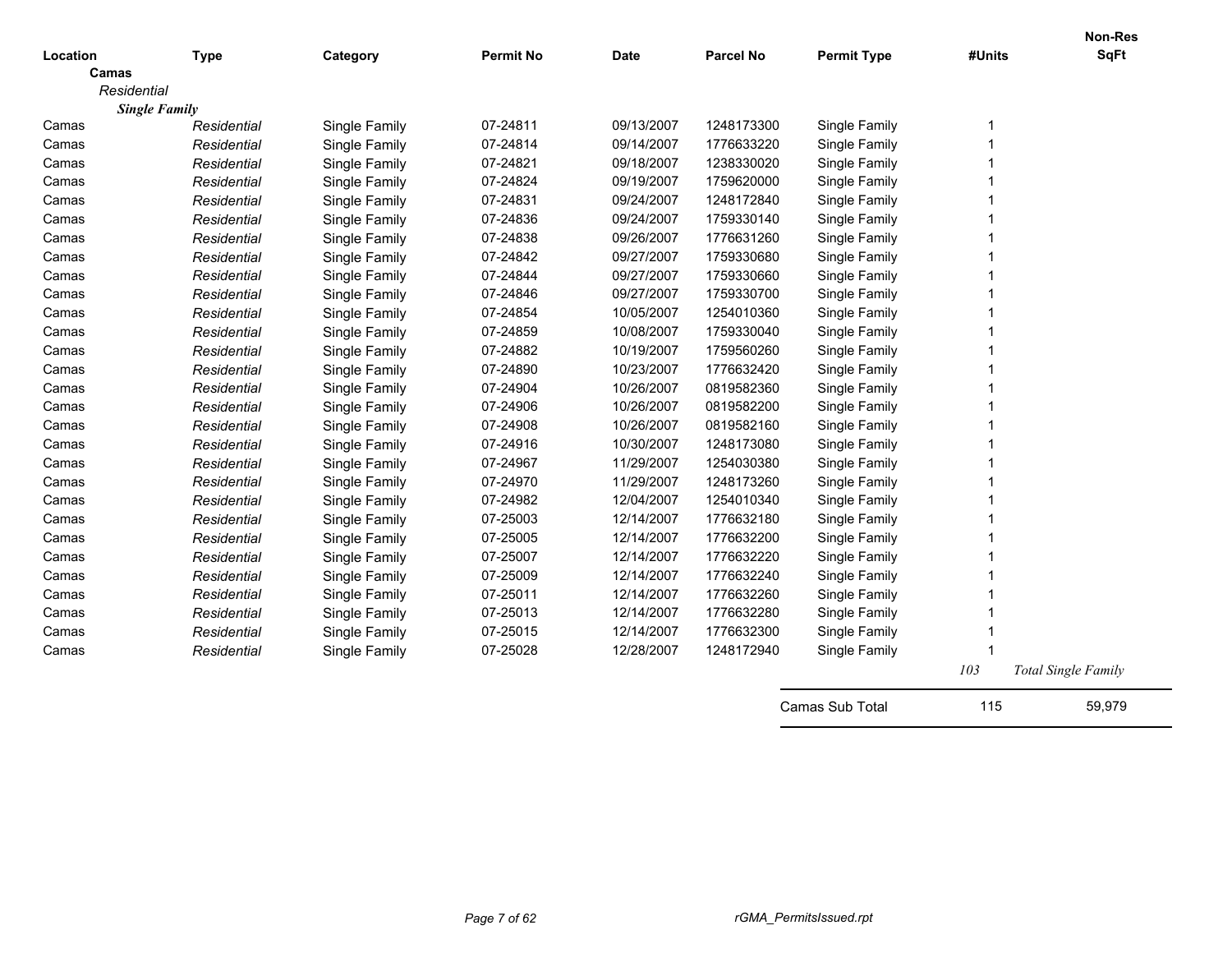| Location                                                    |             |               | <b>Permit No</b> | <b>Date</b> | <b>Parcel No</b> | <b>Permit Type</b>      | #Units | Non-Res<br><b>SqFt</b>     |
|-------------------------------------------------------------|-------------|---------------|------------------|-------------|------------------|-------------------------|--------|----------------------------|
| <b>La Center</b>                                            | <b>Type</b> | Category      |                  |             |                  |                         |        |                            |
| Residential                                                 |             |               |                  |             |                  |                         |        |                            |
| <b>Single Family</b>                                        |             |               |                  |             |                  |                         |        |                            |
| La Center                                                   | Residential | Single Family | RN07-673         | 03/19/2007  | 2589050420       | Single Family           |        |                            |
| La Center                                                   | Residential | Single Family | RN07-674         | 03/20/2007  | 2589051000       | Single Family           |        |                            |
| La Center                                                   | Residential | Single Family | RN07-676         | 03/21/2007  | 2589050500       | Single Family           |        |                            |
| La Center                                                   | Residential | Single Family | RN07-678         | 03/22/2007  | 2589051100       | Single Family           |        |                            |
| La Center                                                   | Residential | Single Family | RN07-679         | 03/23/2007  | 2589050840       | Single Family           |        |                            |
| La Center                                                   | Residential | Single Family | RN07-680         | 04/09/2007  | 2589050820       | Single Family           |        |                            |
| La Center                                                   | Residential | Single Family | RN07-684         | 04/10/2007  | 2589051020       | Single Family           |        |                            |
| La Center                                                   | Residential | Single Family | RN07-688         | 04/11/2007  | 2589050800       | Single Family           |        |                            |
| La Center                                                   | Residential | Single Family | RN07-697         | 04/12/2007  | 2589050980       | Single Family           |        |                            |
| La Center                                                   | Residential | Single Family | RN07-698         | 04/13/2007  | 2589050680       | Single Family           |        |                            |
| La Center                                                   | Residential | Single Family | RN07-708         | 05/09/2007  | 2589050660       | Single Family           |        |                            |
| La Center                                                   | Residential | Single Family | RN07-724         | 07/02/2007  | 0634728960       | Single Family           |        |                            |
| La Center                                                   | Residential | Single Family | RN07-733         | 11/15/2007  | 2589051080       | Single Family           |        |                            |
|                                                             |             |               |                  |             |                  |                         | 13     | Total Single Family        |
|                                                             |             |               |                  |             |                  | La Center Sub Total     | 13     | 0                          |
| <b>La Center UGA</b><br>Residential<br><b>Single Family</b> |             |               |                  |             |                  |                         |        |                            |
| La Center UGA                                               | Residential | Single Family | SFR2007-00937    | 08/09/2007  | 2090650000       | Single Family           |        |                            |
|                                                             |             |               |                  |             |                  |                         |        | <b>Total Single Family</b> |
|                                                             |             |               |                  |             |                  | La Center UGA Sub Total |        | 0                          |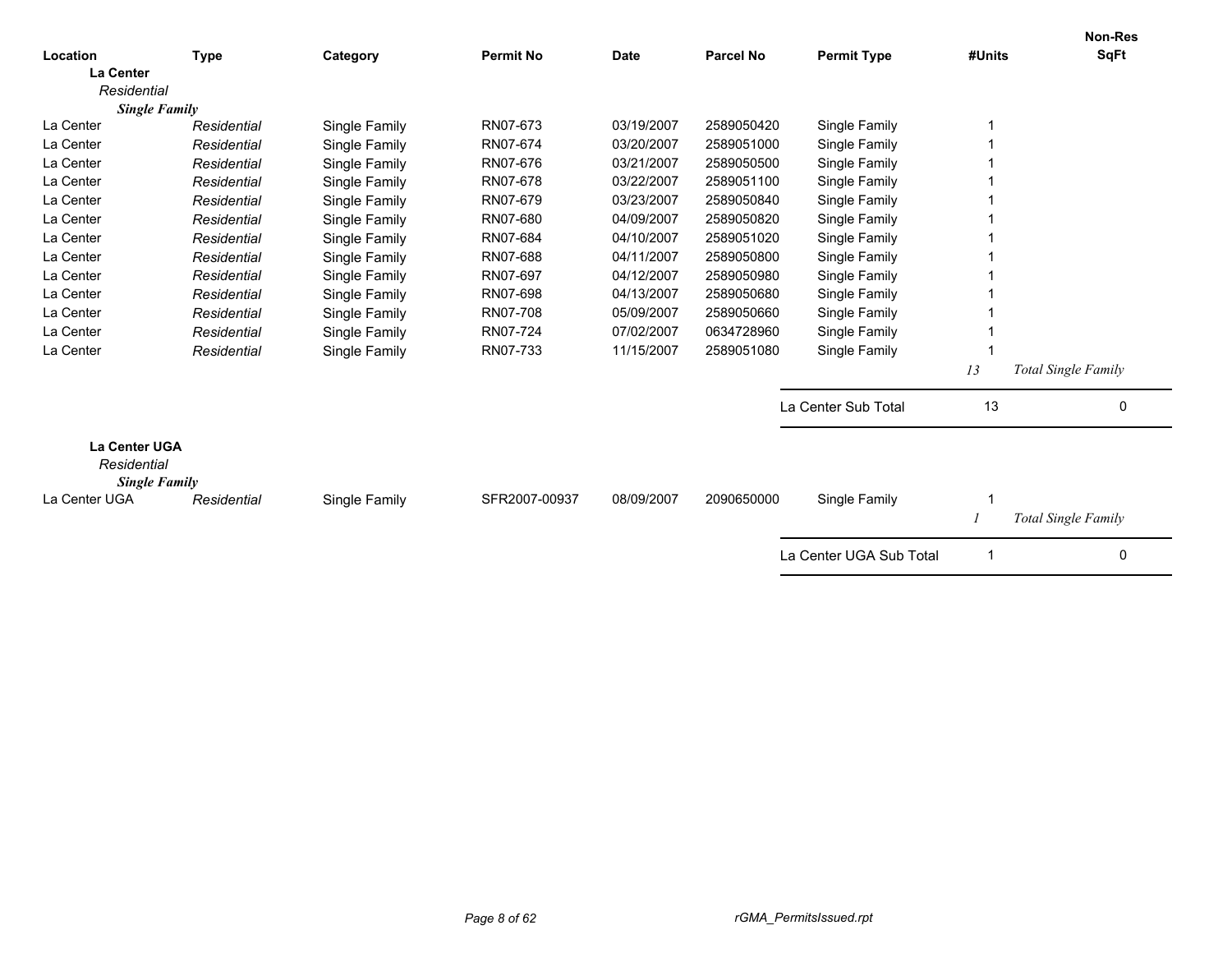|                        |                 |                         |                  |             |                  |                         |                | Non-Res            |
|------------------------|-----------------|-------------------------|------------------|-------------|------------------|-------------------------|----------------|--------------------|
| Location<br>Ridgefield | <b>Type</b>     | Category                | <b>Permit No</b> | <b>Date</b> | <b>Parcel No</b> | <b>Permit Type</b>      | #Units         | <b>SqFt</b>        |
| Non-Residential        |                 |                         |                  |             |                  |                         |                |                    |
| Ridgefield             | Non-Residential | <b>Other Commercial</b> | BLD-06-0224      | 01/05/2007  | 2156070100       | <b>Other Commercial</b> |                | 9,600              |
| Residential            |                 |                         |                  |             |                  |                         |                |                    |
| <b>Multi-Family</b>    |                 |                         |                  |             |                  |                         |                |                    |
| Ridgefield             | Residential     | Multi-Family            | BLD-07-0079      | 08/03/2007  | 0709650000       | Multi-Family            | 2              |                    |
| Ridgefield             | Residential     | Multi-Family            | BLD-07-0080      | 08/03/2007  | 0709600000       | Multi-Family            | $\overline{c}$ |                    |
|                        |                 |                         |                  |             |                  |                         | $\overline{4}$ | Total Multi-Family |
| <b>Single Family</b>   |                 |                         |                  |             |                  |                         |                |                    |
| Ridgefield             | Residential     | Single Family           | BLD-06-0175      | 02/09/2007  | 2138083600       | Single Family           |                |                    |
| Ridgefield             | Residential     | Single Family           | BLD-06-0262      | 08/02/2007  | 1210801020       | Single Family           |                |                    |
| Ridgefield             | Residential     | Single Family           | BLD-06-0265      | 02/21/2007  | 1210801040       | Single Family           |                |                    |
| Ridgefield             | Residential     | Single Family           | BLD-06-0272      | 07/12/2007  | 1210800380       | Single Family           |                |                    |
| Ridgefield             | Residential     | Single Family           | BLD-06-0286      | 03/28/2007  | 2200320780       | Single Family           |                |                    |
| Ridgefield             | Residential     | Single Family           | BLD-06-0396      | 01/25/2007  | 0673691660       | Single Family           |                |                    |
| Ridgefield             | Residential     | Single Family           | BLD-07-0001      | 01/23/2007  | 2138083800       | Single Family           |                |                    |
| Ridgefield             | Residential     | Single Family           | BLD-07-0002      | 01/26/2007  | 0673691240       | Single Family           |                |                    |
| Ridgefield             | Residential     | Single Family           | BLD-07-0004      | 02/13/2007  | 0683181720       | Single Family           |                |                    |
| Ridgefield             | Residential     | Single Family           | BLD-07-0005      | 01/29/2007  | 2138083200       | Single Family           |                |                    |
| Ridgefield             | Residential     | Single Family           | BLD-07-0006      | 01/29/2007  | 2138083280       | Single Family           |                |                    |
| Ridgefield             | Residential     | Single Family           | BLD-07-0007      | 03/27/2007  | 0673691300       | Single Family           |                |                    |
| Ridgefield             | Residential     | Single Family           | BLD-07-0015      | 02/26/2007  | 0673691560       | Single Family           |                |                    |
| Ridgefield             | Residential     | Single Family           | BLD-07-0016      | 03/05/2007  | 1210800940       | Single Family           |                |                    |
| Ridgefield             | Residential     | Single Family           | BLD-07-0018      | 03/08/2007  | 2138083300       | Single Family           |                |                    |
| Ridgefield             | Residential     | Single Family           | BLD-07-0019      | 03/08/2007  | 2138083740       | Single Family           |                |                    |
| Ridgefield             | Residential     | Single Family           | BLD-07-0020      | 03/09/2007  | 0683181960       | Single Family           |                |                    |
| Ridgefield             | Residential     | Single Family           | BLD-07-0023      | 03/12/2007  | 2138083440       | Single Family           |                |                    |
| Ridgefield             | Residential     | Single Family           | BLD-07-0024      | 03/20/2007  | 2138083360       | Single Family           |                |                    |
| Ridgefield             | Residential     | Single Family           | BLD-07-0025      | 03/12/2007  | 2138083380       | Single Family           |                |                    |
| Ridgefield             | Residential     | Single Family           | BLD-07-0026      | 03/19/2007  | 0673691460       | Single Family           |                |                    |
| Ridgefield             | Residential     | Single Family           | BLD-07-0030      | 03/20/2007  | 2138083460       | Single Family           |                |                    |
| Ridgefield             | Residential     | Single Family           | BLD-07-0033      | 03/30/2007  | 2138081660       | Single Family           |                |                    |
| Ridgefield             | Residential     | Single Family           | BLD-07-0034      | 03/27/2007  | 2138083080       | Single Family           |                |                    |
| Ridgefield             | Residential     | Single Family           | BLD-07-0035      | 03/27/2007  | 2138083340       | Single Family           |                |                    |
| Ridgefield             | Residential     | Single Family           | BLD-07-0039      | 04/26/2007  | 2138083220       | Single Family           |                |                    |
| Ridgefield             | Residential     | Single Family           | BLD-07-0041      | 04/24/2007  | 2138083520       | Single Family           |                |                    |
| Ridgefield             | Residential     | Single Family           | BLD-07-0042      | 04/19/2007  | 2138083500       | Single Family           |                |                    |
| Ridgefield             | Residential     | Single Family           | BLD-07-0043      | 04/26/2007  | 2138083580       | Single Family           |                |                    |
| Ridgefield             | Residential     | Single Family           | BLD-07-0044      | 04/13/2007  | 2138083040       | Single Family           |                |                    |
| Ridgefield             | Residential     | Single Family           | BLD-07-0045      | 04/24/2007  | 2138083620       | Single Family           |                |                    |
| Ridgefield             | Residential     | Single Family           | BLD-07-0046      | 04/19/2007  | 2138083540       | Single Family           |                |                    |
| Ridgefield             | Residential     | Single Family           | BLD-07-0047      | 04/13/2007  | 0683181980       | Single Family           |                |                    |
| Ridgefield             | Residential     | Single Family           | BLD-07-0050      | 05/01/2007  | 2138083780       | Single Family           |                |                    |
| Ridgefield             | Residential     | Single Family           | BLD-07-0051      | 04/13/2007  | 2138083120       | Single Family           |                |                    |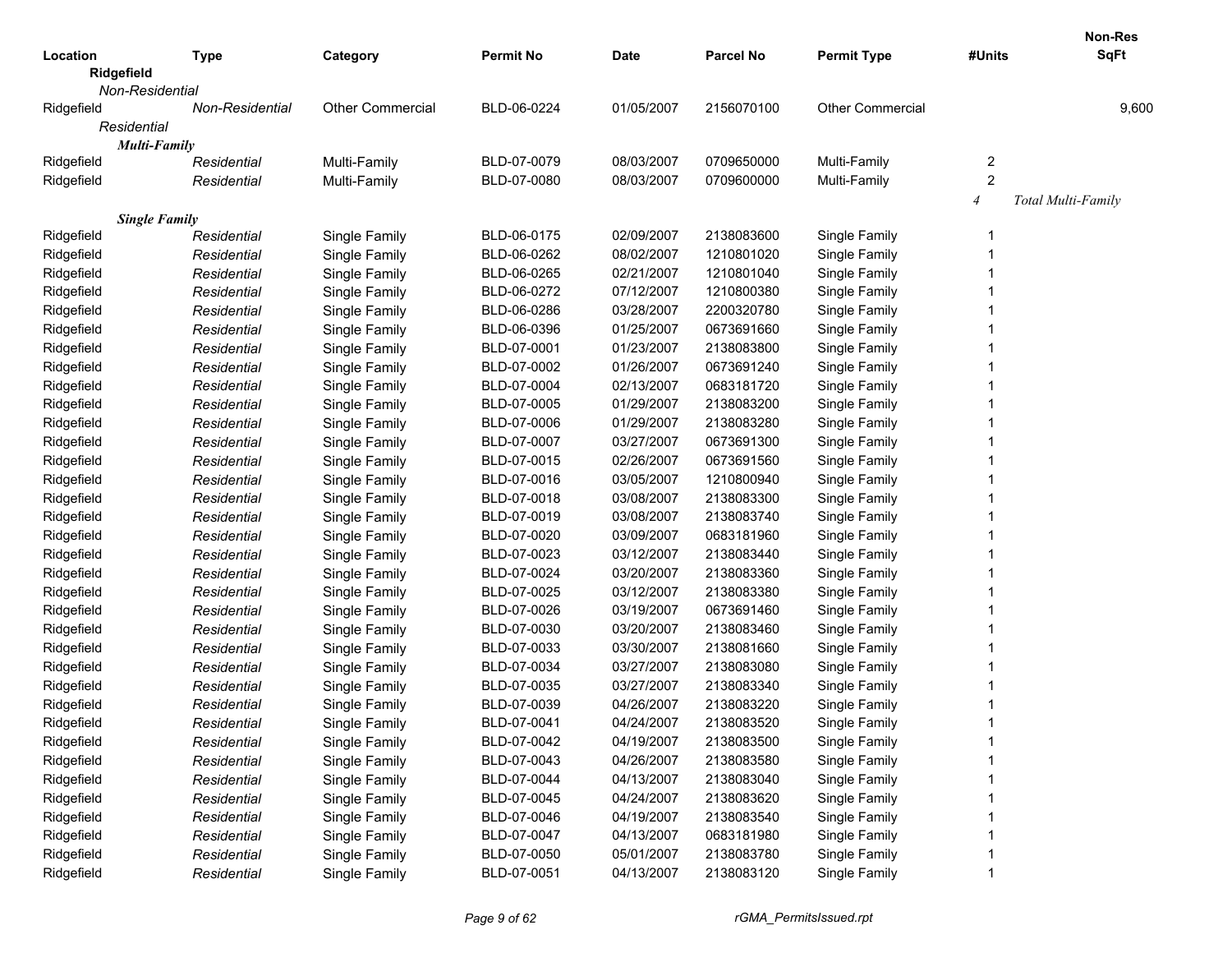| Location                                                     | <b>Type</b> | Category      | <b>Permit No</b> | <b>Date</b> | <b>Parcel No</b> | <b>Permit Type</b>       | #Units | <b>Non-Res</b><br>SqFt     |
|--------------------------------------------------------------|-------------|---------------|------------------|-------------|------------------|--------------------------|--------|----------------------------|
| Ridgefield                                                   |             |               |                  |             |                  |                          |        |                            |
| Residential                                                  |             |               |                  |             |                  |                          |        |                            |
| <b>Single Family</b>                                         |             |               |                  |             |                  |                          |        |                            |
| Ridgefield                                                   | Residential | Single Family | BLD-07-0118      | 07/23/2007  | 1210610080       | Single Family            |        |                            |
| Ridgefield                                                   | Residential | Single Family | BLD-07-0127      | 09/18/2007  | 1211070080       | Single Family            |        |                            |
| Ridgefield                                                   | Residential | Single Family | BLD-07-0135      | 11/02/2007  | 0707110000       | Single Family            |        |                            |
| Ridgefield                                                   | Residential | Single Family | BLD-07-0144      | 09/11/2007  | 2200322320       | Single Family            |        |                            |
| Ridgefield                                                   | Residential | Single Family | BLD-07-0145      | 09/11/2007  | 2200322400       | Single Family            |        |                            |
| Ridgefield                                                   | Residential | Single Family | BLD-07-0146      | 09/11/2007  | 2200322480       | Single Family            |        |                            |
| Ridgefield                                                   | Residential | Single Family | BLD-07-0162      | 10/02/2007  | 2200322200       | Single Family            |        |                            |
| Ridgefield                                                   | Residential | Single Family | BLD-07-0164      | 10/02/2007  | 2200322280       | Single Family            |        |                            |
| Ridgefield                                                   | Residential | Single Family | BLD-07-0168      | 10/22/2007  | 2138083560       | Single Family            |        |                            |
| Ridgefield                                                   | Residential | Single Family | BLD-07-0169      | 10/22/2007  | 2138083480       | Single Family            |        |                            |
| Ridgefield                                                   | Residential | Single Family | BLD-07-0186      | 12/11/2007  | 2200320380       | Single Family            |        |                            |
| Ridgefield                                                   | Residential | Single Family | BLD-07-0205      | 12/21/2007  | 2138082620       | Single Family            |        |                            |
| Ridgefield                                                   | Residential | Single Family | BLD-07-0206      | 12/21/2007  | 2138083000       | Single Family            |        |                            |
|                                                              |             |               |                  |             |                  |                          | 48     | <b>Total Single Family</b> |
|                                                              |             |               |                  |             |                  | Ridgefield Sub Total     | 52     | 9,600                      |
| <b>Ridgefield UGA</b><br>Residential<br><b>Single Family</b> |             |               |                  |             |                  |                          |        |                            |
| Ridgefield UGA                                               | Residential | Single Family | SFR2007-00476    | 07/05/2007  | 2153350000       | Single Family            |        |                            |
|                                                              |             |               |                  |             |                  |                          |        | <b>Total Single Family</b> |
|                                                              |             |               |                  |             |                  | Ridgefield UGA Sub Total |        | 0                          |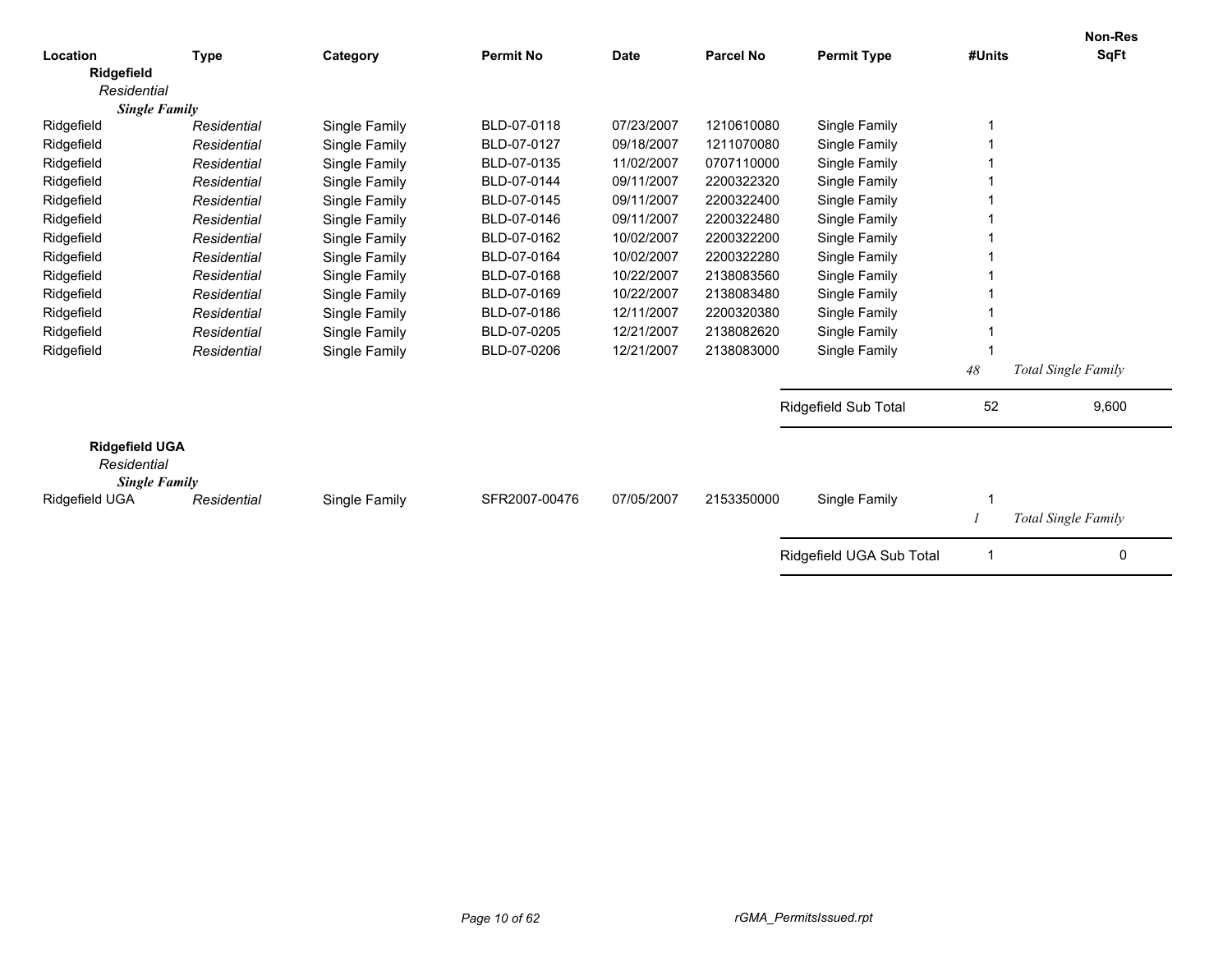| Location<br><b>Permit No</b><br><b>Date</b><br><b>Parcel No</b><br><b>Permit Type</b><br><b>Type</b><br>Category                  | #Units | <b>SqFt</b> |
|-----------------------------------------------------------------------------------------------------------------------------------|--------|-------------|
| <b>Vancouver</b>                                                                                                                  |        |             |
| Non-Residential                                                                                                                   |        |             |
| 11/02/2007<br>1151060000<br><b>Commercial Retail</b><br>Non-Residential<br><b>Commercial Retail</b><br>COM2006-00558<br>Vancouver |        | 6,188       |
| COM2006-00560<br>09/28/2007<br>1151060000<br><b>Commercial Retail</b><br>Vancouver<br>Non-Residential<br><b>Commercial Retail</b> |        | 673,184     |
| COM2006-00561<br>10/19/2007<br>1151060000<br>Vancouver<br><b>Commercial Retail</b><br>Non-Residential<br><b>Commercial Retail</b> |        | 18,349      |
| COM2007-00002<br>07/09/2007<br>1654930000<br>Vancouver<br><b>Commercial Retail</b><br>Non-Residential<br><b>Commercial Retail</b> |        | 50,000      |
| COM2007-00053<br>10/11/2007<br>0294730410<br><b>Commercial Retail</b><br>Vancouver<br>Non-Residential<br><b>Commercial Retail</b> |        | 1,056       |
| COM2007-00164<br>06/20/2007<br>0310010000<br>Vancouver<br>Non-Residential<br><b>Commercial Retail</b><br><b>Commercial Retail</b> |        | 287,526     |
| COM2007-00165<br>06/20/2007<br>0310010000<br>Vancouver<br>Non-Residential<br><b>Commercial Retail</b><br><b>Commercial Retail</b> |        | 287,526     |
| COM2007-00187<br>07/02/2007<br>1258470160<br>Vancouver<br>Non-Residential<br><b>Commercial Retail</b><br><b>Commercial Retail</b> |        | 232,185     |
| COM2007-00189<br>08/10/2007<br>0310010000<br>Vancouver<br>Non-Residential<br><b>Commercial Retail</b><br><b>Commercial Retail</b> |        | 467,100     |
| COM2007-00190<br>08/10/2007<br>0310010000<br>Vancouver<br>Non-Residential<br><b>Commercial Retail</b><br><b>Commercial Retail</b> |        | 319,704     |
| COM2007-00191<br>08/10/2007<br>Vancouver<br>0310010000<br><b>Commercial Retail</b><br>Non-Residential<br><b>Commercial Retail</b> |        | 440,112     |
| COM2007-00193<br>08/10/2007<br>0310260000<br><b>Commercial Retail</b><br>Vancouver<br>Non-Residential<br><b>Commercial Retail</b> |        | 149,472     |
| COM2007-00196<br>07/11/2007<br>0310260000<br>Vancouver<br>Non-Residential<br><b>Commercial Retail</b><br><b>Commercial Retail</b> |        | 418,794     |
| COM2007-00281<br>12/13/2007<br>1150900100<br>Vancouver<br>Non-Residential<br><b>Commercial Retail</b><br><b>Commercial Retail</b> |        | 1,029,379   |
| COM2007-00379<br>10/10/2007<br>1614490000<br>Vancouver<br>Non-Residential<br><b>Commercial Retail</b><br><b>Commercial Retail</b> |        | 86,511      |
| COM2007-00430<br>11/28/2007<br>Vancouver<br>Non-Residential<br><b>Commercial Retail</b><br>1605220000<br><b>Commercial Retail</b> |        | 92,232      |
| COM2007-00506<br>11/29/2007<br>Vancouver<br>Non-Residential<br><b>Commercial Retail</b><br>1765960000<br><b>Commercial Retail</b> |        | 316,917     |
| COM2006-00458<br>01/02/2007<br>Vancouver<br>0000820000<br>Industrial<br>Non-Residential<br>Industrial                             |        | 24,000      |
| 05/04/2007<br>Vancouver<br>COM2006-00466<br>0294720100<br>Industrial<br>Non-Residential<br>Industrial                             |        | 10,000      |
| COM2007-00082<br>08/15/2007<br>Industrial<br>Vancouver<br>Non-Residential<br>1583330000<br>Industrial                             |        | 2,912,368   |
| COM2007-00123<br>08/07/2007<br>1583750000<br>Industrial<br>Vancouver<br>Non-Residential<br>Industrial                             |        | 111,922     |
| COM2007-00585<br>12/18/2007<br>Industrial<br>Vancouver<br>Non-Residential<br>1765960000<br>Industrial                             |        | 15,000      |
| COM2006-00418<br>05/07/2007<br>1107840000<br>Vancouver<br>Non-Residential<br>Institutional<br>Institutional                       |        | 14,000      |
| COM2006-00447<br>03/21/2007<br>1147272400<br>Vancouver<br>Non-Residential<br>Institutional<br>Institutional                       |        | 6,060       |
| COM2007-00110<br>07/27/2007<br>Vancouver<br>Non-Residential<br>1109750000<br>Institutional<br>Institutional                       |        | 23,138      |
| COM2007-00234<br>Vancouver<br>10/01/2007<br>1637040000<br>Institutional<br>Non-Residential<br>Institutional                       |        | 188,554     |
| COM2007-00307<br>12/07/2007<br>1766090000<br>Vancouver<br>Non-Residential<br>Institutional<br>Institutional                       |        | 209,700     |
| COM2007-00385<br>12/17/2007<br>Vancouver<br>Non-Residential<br>0379104500<br>Institutional<br>Institutional                       |        | 48,519      |
| COM2006-00330<br>03/12/2007<br>Office<br>Vancouver<br>Non-Residential<br>Office<br>1089900000                                     |        | 3,537       |
| COM2006-00489<br>02/16/2007<br>Office<br>Vancouver<br>Non-Residential<br>Office<br>0497200000                                     |        | 5,440       |
| COM2006-00606<br>Office<br>Vancouver<br>Office<br>03/16/2007<br>1591460100<br>Non-Residential                                     |        | 8,854       |
| COM2007-00046<br>Office<br>Vancouver<br>Non-Residential<br>Office<br>05/24/2007<br>0379231730                                     |        | 10,444,416  |
| COM2007-00117<br>06/07/2007<br>1147824140<br>Office<br>Vancouver<br>Non-Residential<br>Office                                     |        | 2,877,087   |
| COM2007-00146<br>07/13/2007<br>1597820000<br>Office<br>Office<br>Vancouver<br>Non-Residential                                     |        | 109,473     |
| COM2007-00173<br>07/18/2007<br>0591150600<br>Office<br>Vancouver<br>Non-Residential<br>Office                                     |        | 45,051      |
| COM2007-00260<br>08/01/2007<br>Office<br>Vancouver<br>Non-Residential<br>Office<br>1219240000                                     |        | 2,314       |
| COM2007-00301<br>11/09/2007<br>Office<br>Vancouver<br>Non-Residential<br>Office<br>1152840000                                     |        | 251,448     |
| COM2007-00302<br>11/09/2007<br>Office<br>Vancouver<br>Non-Residential<br>Office<br>1152840000                                     |        | 251,448     |
| COM2007-00312<br>09/12/2007<br>Office<br>Vancouver<br>Non-Residential<br>Office<br>0524700000                                     |        | 1,477,150   |
| COM2007-00407<br>11/15/2007<br>Office<br>Vancouver<br>Non-Residential<br>Office<br>0357714980                                     |        | 67,722      |
| COM2007-00412<br>11/14/2007<br>Office<br>Vancouver<br>1638280050<br>Non-Residential<br>Office                                     |        | 280         |
| Office<br>COM2007-00420<br>12/04/2007<br>1150000000<br>Office<br>Vancouver<br>Non-Residential                                     |        | 488,228     |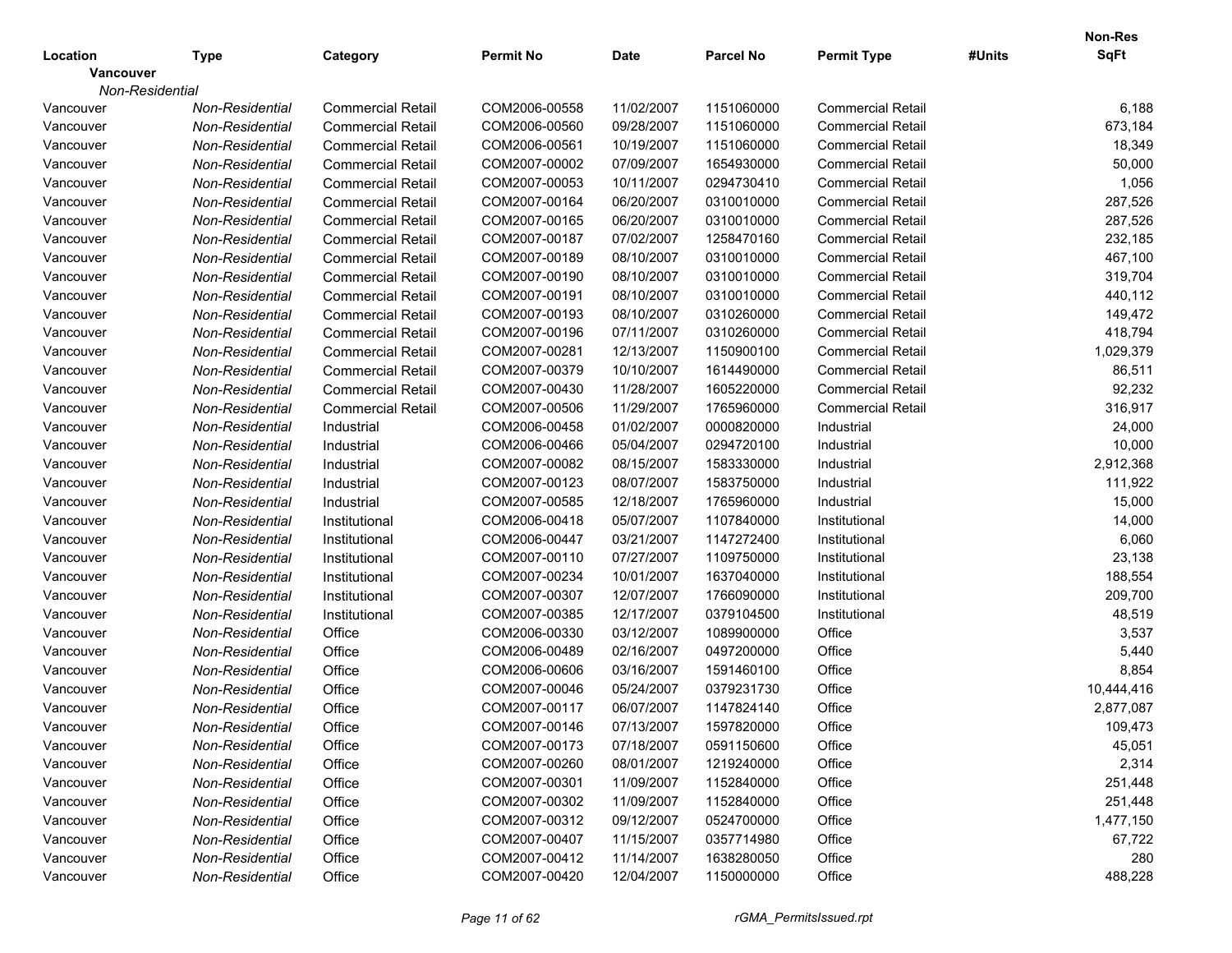| Location         | <b>Type</b>         | Category                | <b>Permit No</b> | <b>Date</b> | <b>Parcel No</b> | <b>Permit Type</b>      | #Units                  | <b>Non-Res</b><br><b>SqFt</b> |
|------------------|---------------------|-------------------------|------------------|-------------|------------------|-------------------------|-------------------------|-------------------------------|
| <b>Vancouver</b> |                     |                         |                  |             |                  |                         |                         |                               |
| Non-Residential  |                     |                         |                  |             |                  |                         |                         |                               |
| Vancouver        | Non-Residential     | <b>Other Commercial</b> | COM2005-00195    | 06/26/2007  | 1649170000       | <b>Other Commercial</b> |                         | 180,750                       |
| Vancouver        | Non-Residential     | <b>Other Commercial</b> | COM2007-00014    | 03/19/2007  | 1649290000       | <b>Other Commercial</b> |                         | 2,664                         |
| Vancouver        | Non-Residential     | <b>Other Commercial</b> | COM2007-00036    | 02/20/2007  | 1125400000       | <b>Other Commercial</b> |                         | 9,150                         |
| Vancouver        | Non-Residential     | <b>Other Commercial</b> | COM2007-00159    | 11/05/2007  | 1583700000       | <b>Other Commercial</b> |                         | 8,580                         |
| Vancouver        | Non-Residential     | <b>Other Commercial</b> | COM2007-00224    | 07/06/2007  | 0294720360       | <b>Other Commercial</b> |                         | 332,792                       |
| Vancouver        | Non-Residential     | <b>Other Commercial</b> | COM2007-00256    | 08/07/2007  | 1766010000       | <b>Other Commercial</b> |                         | 13,008                        |
| Vancouver        | Non-Residential     | <b>Other Commercial</b> | COM2007-00393    | 10/10/2007  | 1078900000       | <b>Other Commercial</b> |                         | 2,829,600                     |
| Vancouver        | Non-Residential     | <b>Other Commercial</b> | COM2007-00397    | 10/26/2007  | 1634580000       | <b>Other Commercial</b> |                         | 27,658                        |
| Vancouver        | Non-Residential     | <b>Other Commercial</b> | COM2007-00398    | 10/26/2007  | 1634580000       | <b>Other Commercial</b> |                         | 9,549                         |
| Residential      |                     |                         |                  |             |                  |                         |                         |                               |
|                  | <b>Multi-Family</b> |                         |                  |             |                  |                         |                         |                               |
| Vancouver        | Residential         | Duplex                  | SFR2006-00270    | 08/15/2007  | 1099780000       | Duplex                  | $\overline{\mathbf{c}}$ |                               |
| Vancouver        | Residential         | Duplex                  | SFR2006-00302    | 01/18/2007  | 0112560000       | Duplex                  | $\overline{\mathbf{c}}$ |                               |
| Vancouver        | Residential         | Duplex                  | SFR2007-00032    | 02/16/2007  | 0294730170       | Duplex                  | $\overline{\mathbf{c}}$ |                               |
| Vancouver        | Residential         | Duplex                  | SFR2007-00033    | 03/01/2007  | 0294730190       | Duplex                  | $\overline{\mathbf{c}}$ |                               |
| Vancouver        | Residential         | Duplex                  | SFR2007-00034    | 02/16/2007  | 0294730150       | Duplex                  | $\overline{\mathbf{c}}$ |                               |
| Vancouver        | Residential         | Duplex                  | SFR2007-00035    | 02/16/2007  | 0294730180       | Duplex                  | $\overline{\mathbf{c}}$ |                               |
| Vancouver        | Residential         | Duplex                  | SFR2007-00036    | 03/01/2007  | 0294730140       | Duplex                  | $\overline{\mathbf{c}}$ |                               |
| Vancouver        | Residential         | Duplex                  | SFR2007-00037    | 02/16/2007  | 0294730160       | Duplex                  | $\overline{\mathbf{c}}$ |                               |
| Vancouver        | Residential         | Duplex                  | SFR2007-00415    | 10/08/2007  | 0293780070       | Duplex                  | 2                       |                               |
| Vancouver        | Residential         | Multi-Family            | MFR2006-00035    | 01/29/2007  | 1583540000       | Multi-Family            | 15                      |                               |
| Vancouver        | Residential         | Multi-Family            | MFR2006-00140    | 05/01/2007  | 1608680000       | Multi-Family            | 56                      |                               |
| Vancouver        | Residential         | Multi-Family            | MFR2006-00225    | 12/10/2007  | 0293780650       | Multi-Family            | 8                       |                               |
| Vancouver        | Residential         | Multi-Family            | MFR2006-00228    | 10/22/2007  | 0283200000       | Multi-Family            | 12                      |                               |
| Vancouver        | Residential         | Multi-Family            | MFR2006-00230    | 11/26/2007  | 0293780650       | Multi-Family            | 8                       |                               |
| Vancouver        | Residential         | Multi-Family            | MFR2006-00241    | 05/30/2007  | 0379101860       | Multi-Family            | 11                      |                               |
| Vancouver        | Residential         | Multi-Family            | MFR2006-00242    | 05/30/2007  | 0357702040       | Multi-Family            | 11                      |                               |
| Vancouver        | Residential         | Multi-Family            | MFR2006-00243    | 05/30/2007  | 0357702040       | Multi-Family            | 10                      |                               |
| Vancouver        | Residential         | Multi-Family            | MFR2007-00058    | 08/03/2007  | 1638280050       | Multi-Family            | 8                       |                               |
| Vancouver        | Residential         | Multi-Family            | MFR2007-00059    | 08/03/2007  | 1638280050       | Multi-Family            | 8                       |                               |
| Vancouver        | Residential         | Multi-Family            | MFR2007-00060    | 08/03/2007  | 1638280050       | Multi-Family            | 8                       |                               |
| Vancouver        | Residential         | Multi-Family            | MFR2007-00061    | 08/03/2007  | 1638280050       | Multi-Family            | 8                       |                               |
| Vancouver        | Residential         | Multi-Family            | MFR2007-00062    | 08/03/2007  | 1638280050       | Multi-Family            | 8                       |                               |
| Vancouver        | Residential         | Multi-Family            | MFR2007-00063    | 08/03/2007  | 1638280050       | Multi-Family            |                         |                               |
| Vancouver        | Residential         | Multi-Family            | MFR2007-00064    | 08/03/2007  | 1638280050       | Multi-Family            | 8                       |                               |
| Vancouver        | Residential         | Multi-Family            | MFR2007-00065    | 08/03/2007  | 1638280050       | Multi-Family            | 8                       |                               |
| Vancouver        | Residential         | Multi-Family            | MFR2007-00066    | 08/20/2007  | 1638280050       | Multi-Family            | 8                       |                               |
| Vancouver        | Residential         | Multi-Family            | MFR2007-00092    | 08/21/2007  | 1635410000       | Multi-Family            | 6                       |                               |
| Vancouver        | Residential         | Multi-Family            | MFR2007-00093    | 08/21/2007  | 1635410000       | Multi-Family            | 6                       |                               |
| Vancouver        | Residential         | Multi-Family            | MFR2007-00094    | 08/21/2007  | 1635410000       | Multi-Family            | 4                       |                               |
| Vancouver        |                     |                         | MFR2007-00208    | 10/18/2007  | 1638280050       | Multi-Family            | 16                      |                               |
|                  | Residential         | Multi-Family            |                  |             |                  |                         |                         |                               |
| Vancouver        | Residential         | Multi-Family            | MFR2007-00209    | 10/18/2007  | 1638280050       | Multi-Family            | 20                      |                               |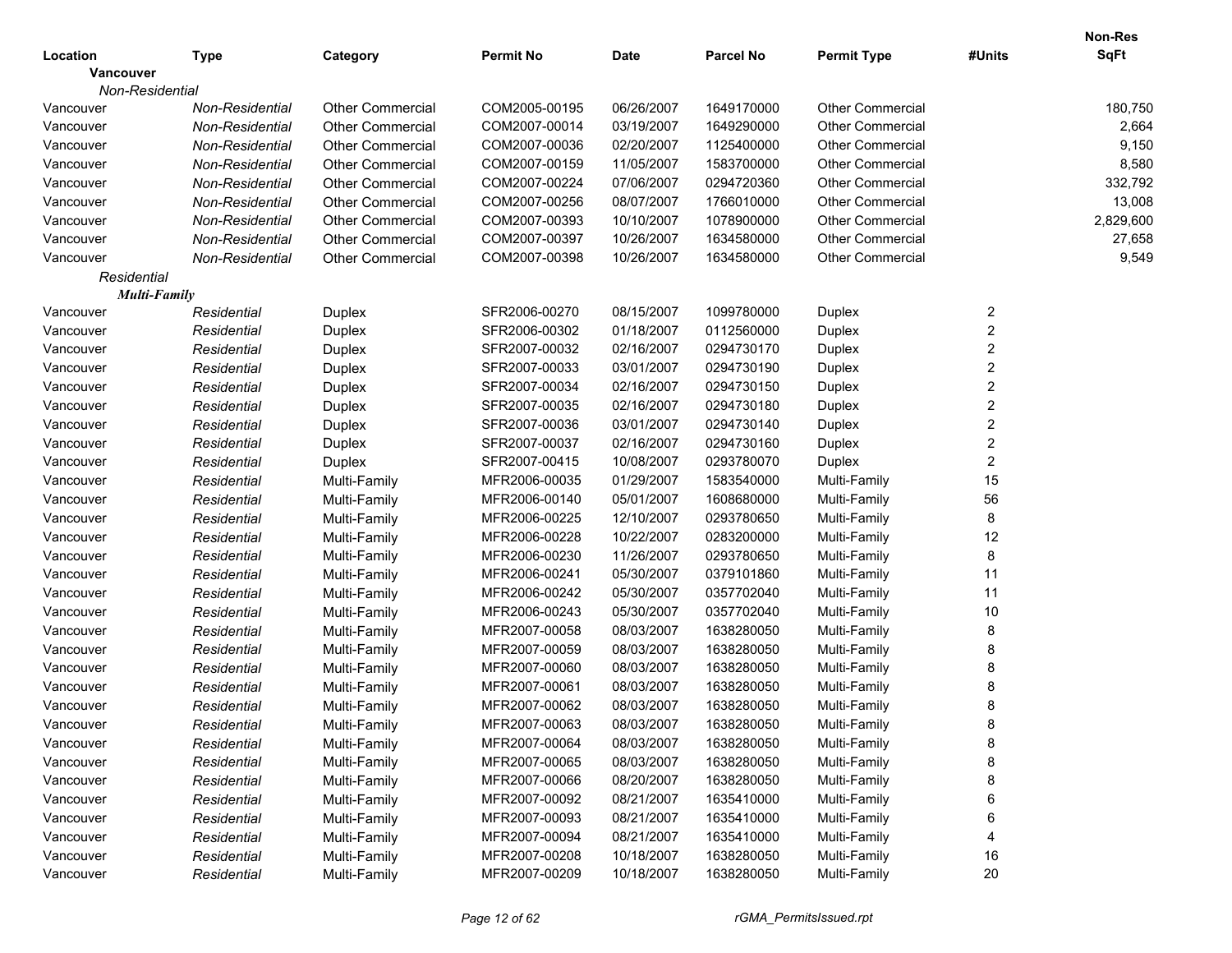|                      |             |               |               |             |                  |                    |        | <b>Non-Res</b>     |
|----------------------|-------------|---------------|---------------|-------------|------------------|--------------------|--------|--------------------|
| Location             | <b>Type</b> | Category      | Permit No     | <b>Date</b> | <b>Parcel No</b> | <b>Permit Type</b> | #Units | <b>SqFt</b>        |
| Vancouver            |             |               |               |             |                  |                    |        |                    |
| Residential          |             |               |               |             |                  |                    |        |                    |
| <b>Multi-Family</b>  |             |               |               |             |                  |                    |        |                    |
| Vancouver            | Residential | Multi-Family  | MFR2007-00210 | 10/18/2007  | 1638280050       | Multi-Family       | 10     |                    |
| Vancouver            | Residential | Multi-Family  | MFR2007-00287 | 11/14/2007  | 1638280050       | Multi-Family       | 8      |                    |
| Vancouver            | Residential | Multi-Family  | MFR2007-00288 | 11/14/2007  | 1638280050       | Multi-Family       | 8      |                    |
| Vancouver            | Residential | Multi-Family  | MFR2007-00289 | 11/14/2007  | 1638280050       | Multi-Family       | 8      |                    |
| Vancouver            | Residential | Multi-Family  | MFR2007-00290 | 11/14/2007  | 1638280050       | Multi-Family       | 8      |                    |
| Vancouver            | Residential | Multi-Family  | MFR2007-00291 | 11/14/2007  | 1638280050       | Multi-Family       | 8      |                    |
| Vancouver            | Residential | Multi-Family  | MFR2007-00292 | 12/05/2007  | 1638280050       | Multi-Family       | 8      |                    |
| Vancouver            | Residential | Multi-Family  | MFR2007-00293 | 12/05/2007  | 1638280050       | Multi-Family       | 8      |                    |
| Vancouver            | Residential | Multi-Family  | MFR2007-00295 | 11/14/2007  | 1638280050       | Multi-Family       | 8      |                    |
| Vancouver            | Residential | Multi-Family  | MFR2007-00296 | 11/14/2007  | 1638280050       | Multi-Family       | 8      |                    |
| Vancouver            | Residential | Multi-Family  | MFR2007-00297 | 12/05/2007  | 1638280050       | Multi-Family       | 8      |                    |
| Vancouver            | Residential | Multi-Family  | MFR2007-00298 | 12/05/2007  | 1638280050       | Multi-Family       | 8      |                    |
| Vancouver            | Residential | Multi-Family  | MFR2007-00299 | 12/05/2007  | 1638280050       | Multi-Family       | 8      |                    |
| Vancouver            | Residential | Multi-Family  | MFR2007-00300 | 12/05/2007  | 1638280050       | Multi-Family       | 8      |                    |
| Vancouver            | Residential | Multi-Family  | MFR2007-00301 | 12/05/2007  | 1638280050       | Multi-Family       | 8      |                    |
| Vancouver            | Residential | Multi-Family  | MFR2007-00302 | 12/05/2007  | 1638280050       | Multi-Family       | 10     |                    |
| Vancouver            | Residential | Multi-Family  | MFR2007-00303 | 12/05/2007  | 1638280050       | Multi-Family       | 10     |                    |
| Vancouver            | Residential | Multi-Family  | MFR2007-00304 | 12/05/2007  | 1638280050       | Multi-Family       | 10     |                    |
| Vancouver            | Residential | Multi-Family  | MFR2007-00305 | 12/05/2007  | 1638280050       | Multi-Family       | 10     |                    |
| Vancouver            | Residential | Multi-Family  | MFR2007-00312 | 12/14/2007  | 1638280050       | Multi-Family       | 10     |                    |
|                      |             |               |               |             |                  |                    | 445    | Total Multi-Family |
| <b>Single Family</b> |             |               |               |             |                  |                    |        |                    |
| Vancouver            | Residential | Additions     | RES2007-00479 | 07/13/2007  | 0530100000       | Additions          |        |                    |
| Vancouver            | Residential | Additions     | RES2007-00538 | 09/14/2007  | 1147837800       | Additions          |        |                    |
| Vancouver            | Residential | Additions     | RES2007-00562 | 10/24/2007  | 0278300000       | Additions          |        |                    |
| Vancouver            | Residential | Additions     | RES2007-00600 | 10/09/2007  | 1634880000       | Additions          |        |                    |
| Vancouver            | Residential | Mobile Home   | MOH2006-00030 | 01/05/2007  | 1097743320       | Mobile Home        |        |                    |
| Vancouver            | Residential | Mobile Home   | MOH2007-00003 | 02/23/2007  | 1097743100       | Mobile Home        |        |                    |
| Vancouver            | Residential | Single Family | SFR2005-00195 | 06/22/2007  | 1500260000       | Single Family      |        |                    |
| Vancouver            | Residential | Single Family | SFR2006-00024 | 05/11/2007  | 1087800740       | Single Family      |        |                    |
| Vancouver            | Residential | Single Family | SFR2006-00025 | 05/11/2007  | 1087800760       | Single Family      |        |                    |
| Vancouver            | Residential | Single Family | SFR2006-00026 | 01/12/2007  | 1087800780       | Single Family      |        |                    |
| Vancouver            | Residential | Single Family | SFR2006-00027 | 02/20/2007  | 1087800800       | Single Family      |        |                    |
| Vancouver            | Residential | Single Family | SFR2006-00087 | 04/18/2007  | 1268080740       | Single Family      |        |                    |
| Vancouver            | Residential | Single Family | SFR2006-00088 | 04/18/2007  | 1268080760       | Single Family      |        |                    |
| Vancouver            | Residential | Single Family | SFR2006-00089 | 04/18/2007  | 1268080780       | Single Family      |        |                    |
| Vancouver            | Residential | Single Family | SFR2006-00090 | 04/18/2007  | 1268080800       | Single Family      |        |                    |
| Vancouver            | Residential | Single Family | SFR2006-00131 | 03/02/2007  | 1077500240       | Single Family      |        |                    |
| Vancouver            | Residential | Single Family | SFR2006-00196 | 05/03/2007  | 1268080020       | Single Family      |        |                    |
| Vancouver            | Residential | Single Family | SFR2006-00197 | 05/03/2007  | 1268080080       | Single Family      |        |                    |
| Vancouver            | Residential | Single Family | SFR2006-00202 | 05/03/2007  | 1268080040       | Single Family      |        |                    |
|                      |             |               |               |             |                  |                    |        |                    |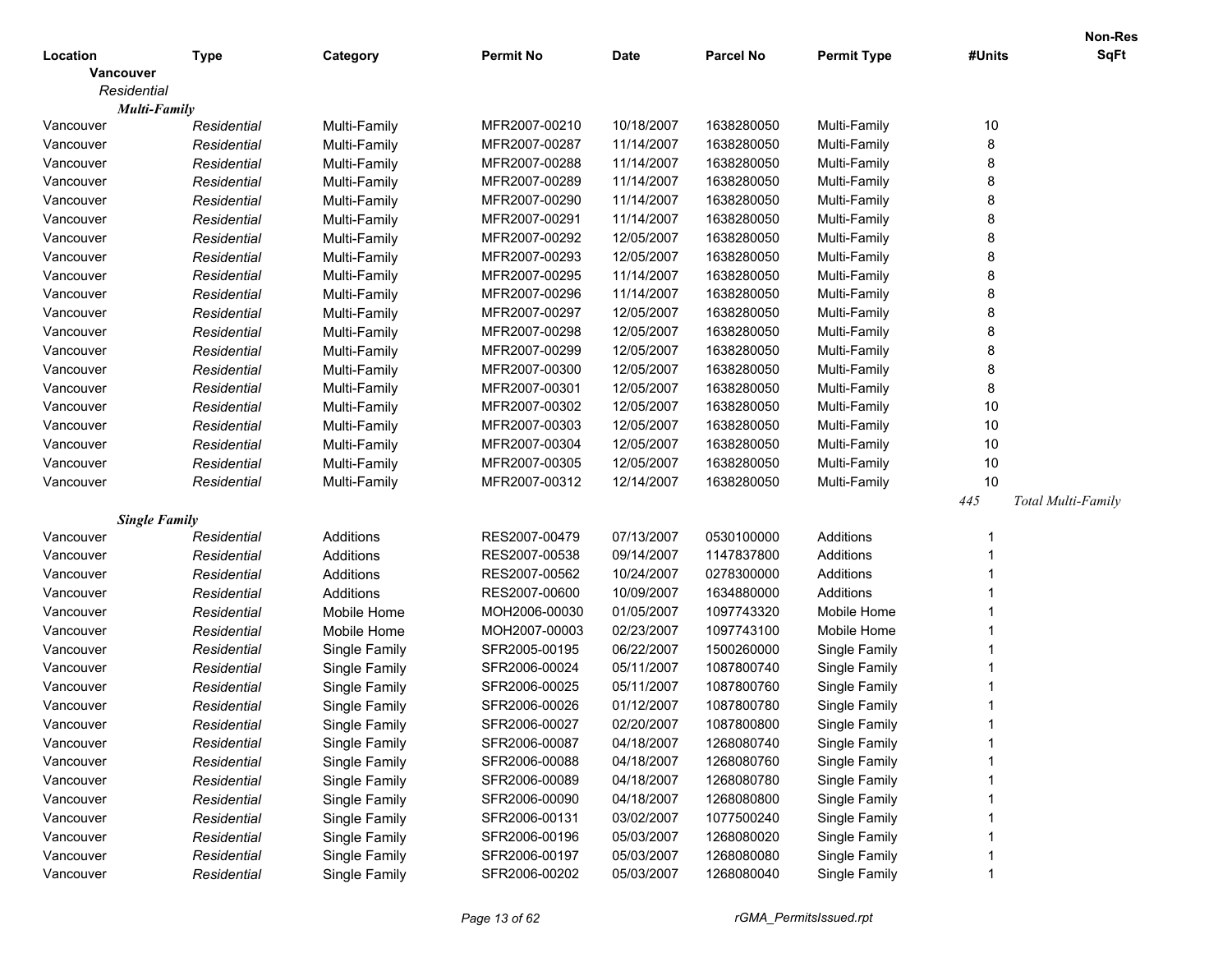|                  |                      |               |                  |             |                  |                    |        | <b>Non-Res</b> |
|------------------|----------------------|---------------|------------------|-------------|------------------|--------------------|--------|----------------|
| Location         | <b>Type</b>          | Category      | <b>Permit No</b> | <b>Date</b> | <b>Parcel No</b> | <b>Permit Type</b> | #Units | SqFt           |
| <b>Vancouver</b> |                      |               |                  |             |                  |                    |        |                |
| Residential      |                      |               |                  |             |                  |                    |        |                |
|                  | <b>Single Family</b> |               |                  |             |                  |                    |        |                |
| Vancouver        | Residential          | Single Family | SFR2006-00203    | 05/03/2007  | 1268080060       | Single Family      |        |                |
| Vancouver        | Residential          | Single Family | SFR2006-00208    | 04/25/2007  | 1268080340       | Single Family      |        |                |
| Vancouver        | Residential          | Single Family | SFR2006-00209    | 04/25/2007  | 1268080400       | Single Family      |        |                |
| Vancouver        | Residential          | Single Family | SFR2006-00210    | 04/25/2007  | 1268080360       | Single Family      |        |                |
| Vancouver        | Residential          | Single Family | SFR2006-00211    | 04/25/2007  | 1268080380       | Single Family      |        |                |
| Vancouver        | Residential          | Single Family | SFR2006-00223    | 02/22/2007  | 1666850050       | Single Family      |        |                |
| Vancouver        | Residential          | Single Family | SFR2006-00247    | 08/20/2007  | 0248110000       | Single Family      |        |                |
| Vancouver        | Residential          | Single Family | SFR2006-00298    | 03/06/2007  | 1657230140       | Single Family      |        |                |
| Vancouver        | Residential          | Single Family | SFR2006-00301    | 04/27/2007  | 0373016600       | Single Family      |        |                |
| Vancouver        | Residential          | Single Family | SFR2006-00306    | 01/09/2007  | 1600430500       | Single Family      |        |                |
| Vancouver        | Residential          | Single Family | SFR2006-00307    | 01/09/2007  | 1600430560       | Single Family      |        |                |
| Vancouver        | Residential          | Single Family | SFR2006-00308    | 01/09/2007  | 1600430480       | Single Family      |        |                |
| Vancouver        | Residential          | Single Family | SFR2006-00309    | 01/09/2007  | 1600430520       | Single Family      |        |                |
| Vancouver        | Residential          | Single Family | SFR2006-00310    | 01/09/2007  | 1600430540       | Single Family      |        |                |
| Vancouver        | Residential          | Single Family | SFR2006-00317    | 02/27/2007  | 1656761260       | Single Family      |        |                |
| Vancouver        | Residential          | Single Family | SFR2006-00318    | 02/27/2007  | 1656761280       | Single Family      |        |                |
| Vancouver        | Residential          | Single Family | SFR2006-00319    | 02/27/2007  | 1656760760       | Single Family      |        |                |
| Vancouver        | Residential          | Single Family | SFR2006-00326    | 04/30/2007  | 1014020200       | Single Family      |        |                |
| Vancouver        | Residential          | Single Family | SFR2006-00331    | 01/08/2007  | 1649720160       | Single Family      |        |                |
| Vancouver        | Residential          | Single Family | SFR2006-00332    | 02/22/2007  | 1649720140       | Single Family      |        |                |
| Vancouver        | Residential          | Single Family | SFR2006-00333    | 01/05/2007  | 1649720100       | Single Family      |        |                |
| Vancouver        | Residential          | Single Family | SFR2006-00334    | 01/02/2007  | 1649720060       | Single Family      |        |                |
| Vancouver        | Residential          | Single Family | SFR2006-00346    | 01/30/2007  | 1147842560       | Single Family      |        |                |
| Vancouver        | Residential          | Single Family | SFR2006-00347    | 01/04/2007  | 0379199340       | Single Family      |        |                |
| Vancouver        | Residential          | Single Family | SFR2006-00348    | 01/04/2007  | 0379199360       | Single Family      |        |                |
| Vancouver        | Residential          | Single Family | SFR2006-00351    | 01/08/2007  | 1635050100       | Single Family      |        |                |
| Vancouver        | Residential          | Single Family | SFR2006-00352    | 01/04/2007  | 1097741050       | Single Family      |        |                |
| Vancouver        | Residential          | Single Family | SFR2006-00354    | 01/04/2007  | 1268080580       | Single Family      |        |                |
| Vancouver        | Residential          | Single Family | SFR2006-00355    | 01/04/2007  | 1268080600       | Single Family      |        |                |
| Vancouver        | Residential          | Single Family | SFR2006-00356    | 01/04/2007  | 1268080620       | Single Family      |        |                |
| Vancouver        | Residential          | Single Family | SFR2006-00357    | 01/04/2007  | 1268080640       | Single Family      |        |                |
| Vancouver        | Residential          | Single Family | SFR2006-00358    | 01/29/2007  | 1101880240       | Single Family      |        |                |
| Vancouver        | Residential          | Single Family | SFR2006-00360    | 01/11/2007  | 1774964640       | Single Family      |        |                |
| Vancouver        | Residential          | Single Family | SFR2006-00361    | 02/23/2007  | 1268080420       | Single Family      |        |                |
| Vancouver        | Residential          | Single Family | SFR2006-00362    | 02/23/2007  | 1268080480       | Single Family      |        |                |
| Vancouver        | Residential          | Single Family | SFR2006-00363    | 03/27/2007  | 1268080720       | Single Family      |        |                |
| Vancouver        | Residential          | Single Family | SFR2006-00364    | 02/23/2007  | 1268080460       | Single Family      |        |                |
| Vancouver        | Residential          | Single Family | SFR2006-00365    | 03/27/2007  | 1268080680       | Single Family      |        |                |
| Vancouver        | Residential          | Single Family | SFR2006-00366    | 03/27/2007  | 1268080660       | Single Family      |        |                |
| Vancouver        | Residential          | Single Family | SFR2006-00367    | 02/23/2007  | 1268080440       | Single Family      |        |                |
|                  |                      |               | SFR2006-00368    |             |                  |                    |        |                |
| Vancouver        | Residential          | Single Family |                  | 03/27/2007  | 1268080700       | Single Family      |        |                |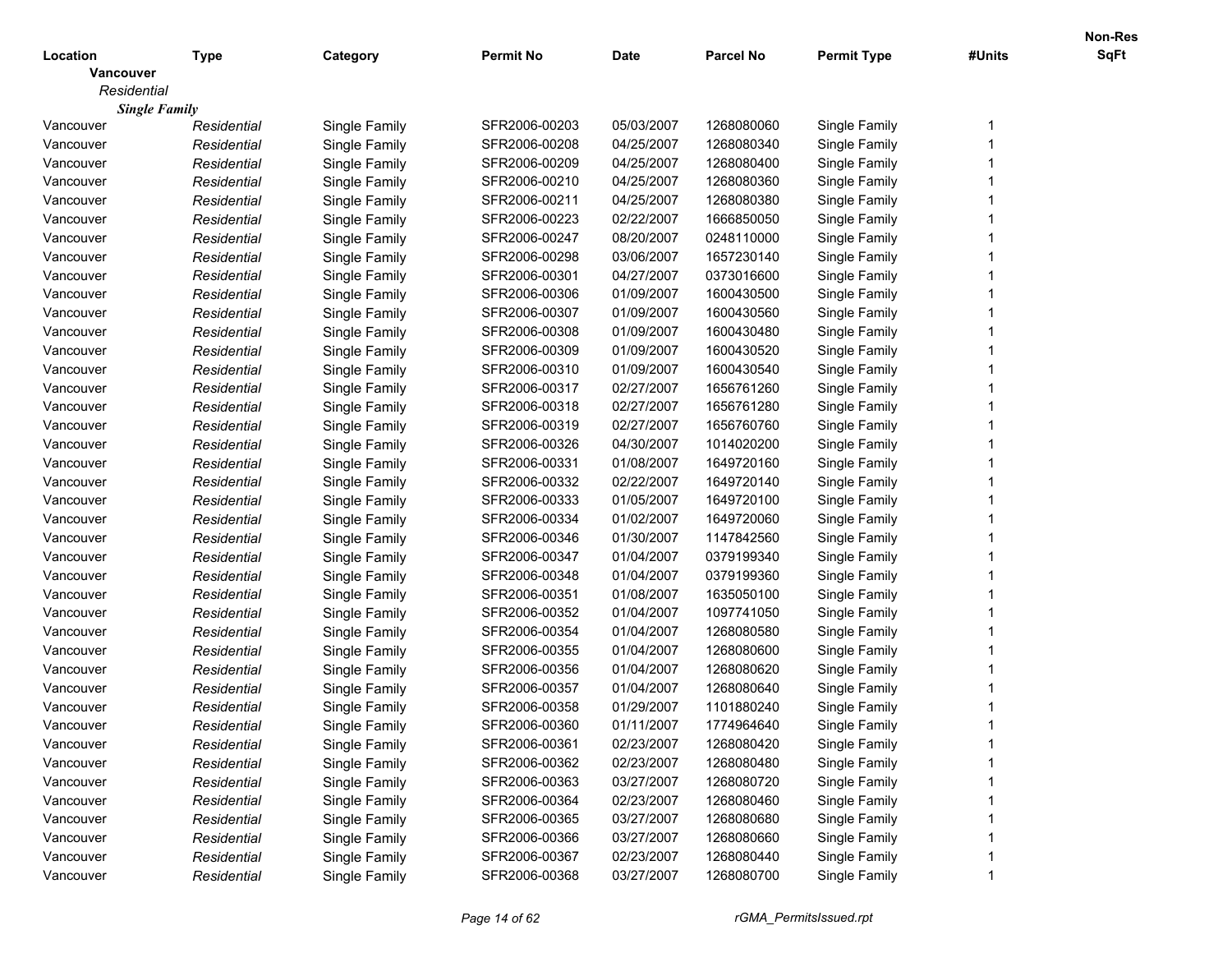|                  |                      |               |                  |             |                  |                    |        | <b>Non-Res</b> |
|------------------|----------------------|---------------|------------------|-------------|------------------|--------------------|--------|----------------|
| Location         | <b>Type</b>          | Category      | <b>Permit No</b> | <b>Date</b> | <b>Parcel No</b> | <b>Permit Type</b> | #Units | SqFt           |
| <b>Vancouver</b> |                      |               |                  |             |                  |                    |        |                |
| Residential      |                      |               |                  |             |                  |                    |        |                |
|                  | <b>Single Family</b> |               |                  |             |                  |                    |        |                |
| Vancouver        | Residential          | Single Family | SFR2006-00369    | 01/05/2007  | 1099360620       | Single Family      |        |                |
| Vancouver        | Residential          | Single Family | SFR2006-00371    | 01/03/2007  | 1637180780       | Single Family      |        |                |
| Vancouver        | Residential          | Single Family | SFR2006-00372    | 01/02/2007  | 1772350100       | Single Family      |        |                |
| Vancouver        | Residential          | Single Family | SFR2006-00373    | 01/02/2007  | 1772350120       | Single Family      |        |                |
| Vancouver        | Residential          | Single Family | SFR2006-00374    | 02/27/2007  | 1774964560       | Single Family      |        |                |
| Vancouver        | Residential          | Single Family | SFR2006-00375    | 09/28/2007  | 1637430150       | Single Family      |        |                |
| Vancouver        | Residential          | Single Family | SFR2006-00376    | 02/28/2007  | 1637430150       | Single Family      |        |                |
| Vancouver        | Residential          | Single Family | SFR2006-00377    | 09/28/2007  | 1637430100       | Single Family      |        |                |
| Vancouver        | Residential          | Single Family | SFR2006-00378    | 02/28/2007  | 1637430200       | Single Family      |        |                |
| Vancouver        | Residential          | Single Family | SFR2006-00379    | 04/06/2007  | 1008852000       | Single Family      |        |                |
| Vancouver        | Residential          | Single Family | SFR2007-00002    | 03/09/2007  | 0997761950       | Single Family      |        |                |
| Vancouver        | Residential          | Single Family | SFR2007-00003    | 02/20/2007  | 1014020390       | Single Family      |        |                |
| Vancouver        | Residential          | Single Family | SFR2007-00004    | 02/26/2007  | 1014020150       | Single Family      |        |                |
| Vancouver        | Residential          | Single Family | SFR2007-00005    | 01/18/2007  | 1268090140       | Single Family      |        |                |
| Vancouver        | Residential          | Single Family | SFR2007-00006    | 01/18/2007  | 1268090160       | Single Family      |        |                |
| Vancouver        | Residential          | Single Family | SFR2007-00007    | 02/13/2007  | 1268090200       | Single Family      |        |                |
| Vancouver        | Residential          | Single Family | SFR2007-00008    | 02/13/2007  | 1268090180       | Single Family      |        |                |
| Vancouver        | Residential          | Single Family | SFR2007-00009    | 01/19/2007  | 1099360800       | Single Family      |        |                |
| Vancouver        | Residential          | Single Family | SFR2007-00011    | 12/28/2007  | 1221470000       | Single Family      |        |                |
| Vancouver        | Residential          | Single Family | SFR2007-00012    | 01/19/2007  | 1623780400       | Single Family      |        |                |
| Vancouver        | Residential          | Single Family | SFR2007-00013    | 01/19/2007  | 1623780320       | Single Family      |        |                |
| Vancouver        | Residential          | Single Family | SFR2007-00014    | 01/19/2007  | 1623780740       | Single Family      |        |                |
| Vancouver        | Residential          | Single Family | SFR2007-00015    | 03/06/2007  | 1657230160       | Single Family      |        |                |
| Vancouver        | Residential          | Single Family | SFR2007-00016    | 03/06/2007  | 1657230180       | Single Family      |        |                |
| Vancouver        | Residential          | Single Family | SFR2007-00017    | 03/06/2007  | 1657230200       | Single Family      |        |                |
| Vancouver        | Residential          | Single Family | SFR2007-00018    | 03/06/2007  | 1657230220       | Single Family      |        |                |
| Vancouver        | Residential          | Single Family | SFR2007-00019    | 03/08/2007  | 1657230320       | Single Family      |        |                |
| Vancouver        | Residential          | Single Family | SFR2007-00020    | 03/08/2007  | 1657230240       | Single Family      |        |                |
| Vancouver        | Residential          | Single Family | SFR2007-00021    | 03/08/2007  | 1657230300       | Single Family      |        |                |
| Vancouver        | Residential          | Single Family | SFR2007-00022    | 03/08/2007  | 1657230260       | Single Family      |        |                |
| Vancouver        | Residential          | Single Family | SFR2007-00023    | 03/08/2007  | 1657230280       | Single Family      |        |                |
| Vancouver        | Residential          | Single Family | SFR2007-00024    | 03/08/2007  | 1657230340       | Single Family      |        |                |
| Vancouver        | Residential          | Single Family | SFR2007-00025    | 02/07/2007  | 1624030000       | Single Family      |        |                |
| Vancouver        | Residential          | Single Family | SFR2007-00027    | 02/27/2007  | 1656761300       | Single Family      |        |                |
| Vancouver        | Residential          | Single Family | SFR2007-00028    | 02/27/2007  | 1656760720       | Single Family      |        |                |
| Vancouver        | Residential          | Single Family | SFR2007-00029    | 02/27/2007  | 1656760740       | Single Family      |        |                |
| Vancouver        | Residential          | Single Family | SFR2007-00030    | 02/15/2007  | 0287850000       | Single Family      |        |                |
| Vancouver        | Residential          | Single Family | SFR2007-00038    | 03/02/2007  | 1077500120       | Single Family      |        |                |
| Vancouver        | Residential          | Single Family | SFR2007-00039    | 03/08/2007  | 1077500440       | Single Family      |        |                |
| Vancouver        | Residential          | Single Family | SFR2007-00040    | 03/05/2007  | 1637800020       | Single Family      |        |                |
| Vancouver        | Residential          | Single Family | SFR2007-00041    | 03/05/2007  | 1637800040       | Single Family      |        |                |
|                  |                      |               |                  |             |                  |                    |        |                |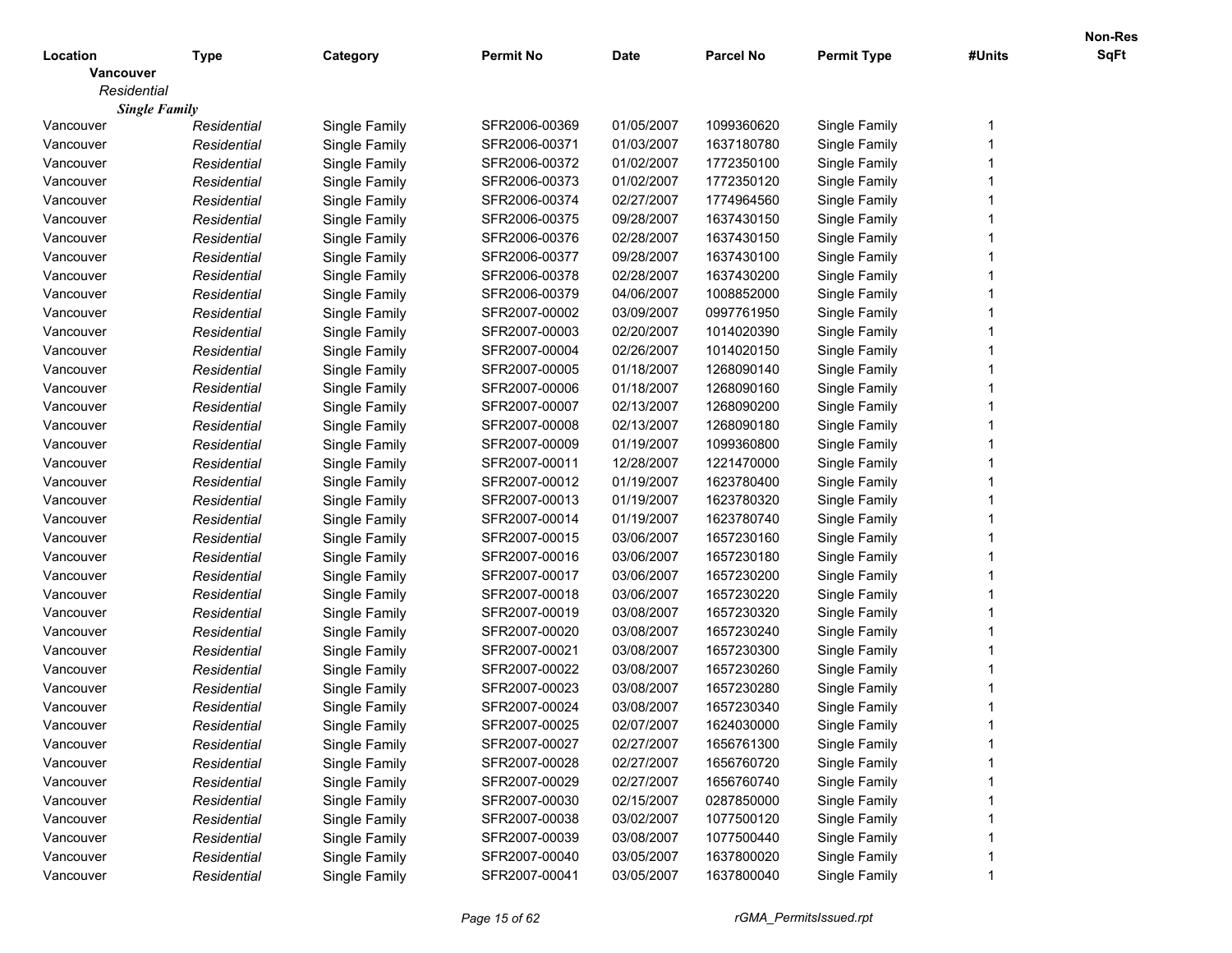|                  |                      |               |                  |             |                  |                    |        | <b>Non-Res</b> |
|------------------|----------------------|---------------|------------------|-------------|------------------|--------------------|--------|----------------|
| Location         | <b>Type</b>          | Category      | <b>Permit No</b> | <b>Date</b> | <b>Parcel No</b> | <b>Permit Type</b> | #Units | SqFt           |
| <b>Vancouver</b> |                      |               |                  |             |                  |                    |        |                |
| Residential      |                      |               |                  |             |                  |                    |        |                |
|                  | <b>Single Family</b> |               |                  |             |                  |                    |        |                |
| Vancouver        | Residential          | Single Family | SFR2007-00042    | 03/05/2007  | 1637800200       | Single Family      |        |                |
| Vancouver        | Residential          | Single Family | SFR2007-00043    | 03/26/2007  | 1774809540       | Single Family      |        |                |
| Vancouver        | Residential          | Single Family | SFR2007-00044    | 08/06/2007  | 0421390000       | Single Family      |        |                |
| Vancouver        | Residential          | Single Family | SFR2007-00045    | 02/27/2007  | 1774964720       | Single Family      |        |                |
| Vancouver        | Residential          | Single Family | SFR2007-00046    | 03/21/2007  | 1099360400       | Single Family      |        |                |
| Vancouver        | Residential          | Single Family | SFR2007-00047    | 03/30/2007  | 1772350140       | Single Family      |        |                |
| Vancouver        | Residential          | Single Family | SFR2007-00071    | 03/26/2007  | 1637090150       | Single Family      |        |                |
| Vancouver        | Residential          | Single Family | SFR2007-00072    | 03/26/2007  | 1637090000       | Single Family      |        |                |
| Vancouver        | Residential          | Single Family | SFR2007-00073    | 04/06/2007  | 1637090400       | Single Family      |        |                |
| Vancouver        | Residential          | Single Family | SFR2007-00074    | 04/06/2007  | 1637090350       | Single Family      |        |                |
| Vancouver        | Residential          | Single Family | SFR2007-00075    | 03/26/2007  | 1637090300       | Single Family      |        |                |
| Vancouver        | Residential          | Single Family | SFR2007-00076    | 03/26/2007  | 1637090200       | Single Family      |        |                |
| Vancouver        | Residential          | Single Family | SFR2007-00077    | 04/27/2007  | 1640150050       | Single Family      |        |                |
| Vancouver        | Residential          | Single Family | SFR2007-00078    | 04/17/2007  | 1014036420       | Single Family      |        |                |
| Vancouver        | Residential          | Single Family | SFR2007-00079    | 04/03/2007  | 1640150150       | Single Family      |        |                |
| Vancouver        | Residential          | Single Family | SFR2007-00080    | 04/03/2007  | 1640150000       | Single Family      |        |                |
| Vancouver        | Residential          | Single Family | SFR2007-00081    | 04/18/2007  | 1640150100       | Single Family      |        |                |
| Vancouver        | Residential          | Single Family | SFR2007-00082    | 04/17/2007  | 1014036440       | Single Family      |        |                |
| Vancouver        | Residential          | Single Family | SFR2007-00083    | 03/05/2007  | 1099361420       | Single Family      |        |                |
| Vancouver        | Residential          | Single Family | SFR2007-00084    | 03/14/2007  | 1649720180       | Single Family      |        |                |
| Vancouver        | Residential          | Single Family | SFR2007-00085    | 03/12/2007  | 1097741010       | Single Family      |        |                |
| Vancouver        | Residential          | Single Family | SFR2007-00086    | 04/12/2007  | 1099361060       | Single Family      |        |                |
| Vancouver        | Residential          | Single Family | SFR2007-00087    | 03/08/2007  | 1637800180       | Single Family      |        |                |
| Vancouver        | Residential          | Single Family | SFR2007-00088    | 05/23/2007  | 1014035620       | Single Family      |        |                |
| Vancouver        | Residential          | Single Family | SFR2007-00091    | 05/23/2007  | 1014035640       | Single Family      |        |                |
| Vancouver        | Residential          | Single Family | SFR2007-00100    | 04/03/2007  | 1674190020       | Single Family      |        |                |
| Vancouver        | Residential          | Single Family | SFR2007-00101    | 04/27/2007  | 1774809360       | Single Family      |        |                |
| Vancouver        | Residential          | Single Family | SFR2007-00102    | 03/30/2007  | 1772350160       | Single Family      |        |                |
| Vancouver        | Residential          | Single Family | SFR2007-00103    | 04/19/2007  | 1101880140       | Single Family      |        |                |
| Vancouver        | Residential          | Single Family | SFR2007-00104    | 04/19/2007  | 1101880100       | Single Family      |        |                |
| Vancouver        | Residential          | Single Family | SFR2007-00105    | 03/21/2007  | 1637180620       | Single Family      |        |                |
| Vancouver        | Residential          | Single Family | SFR2007-00106    | 03/16/2007  | 1637180560       | Single Family      |        |                |
| Vancouver        | Residential          | Single Family | SFR2007-00107    | 03/16/2007  | 1637180360       | Single Family      |        |                |
| Vancouver        | Residential          | Single Family | SFR2007-00108    | 03/16/2007  | 1637180640       | Single Family      |        |                |
| Vancouver        | Residential          | Single Family | SFR2007-00109    | 04/11/2007  | 1147848740       | Single Family      |        |                |
| Vancouver        | Residential          | Single Family | SFR2007-00110    | 05/24/2007  | 1637800240       | Single Family      |        |                |
| Vancouver        | Residential          | Single Family | SFR2007-00111    | 03/26/2007  | 0185420000       | Single Family      |        |                |
| Vancouver        | Residential          | Single Family | SFR2007-00112    | 07/17/2007  | 0920098100       | Single Family      |        |                |
| Vancouver        | Residential          | Single Family | SFR2007-00113    | 04/11/2007  | 1634910050       | Single Family      |        |                |
| Vancouver        | Residential          | Single Family | SFR2007-00114    | 04/11/2007  | 1634910100       | Single Family      |        |                |
| Vancouver        | Residential          | Single Family | SFR2007-00115    | 04/11/2007  | 1634910150       | Single Family      |        |                |
|                  |                      |               |                  |             |                  |                    |        |                |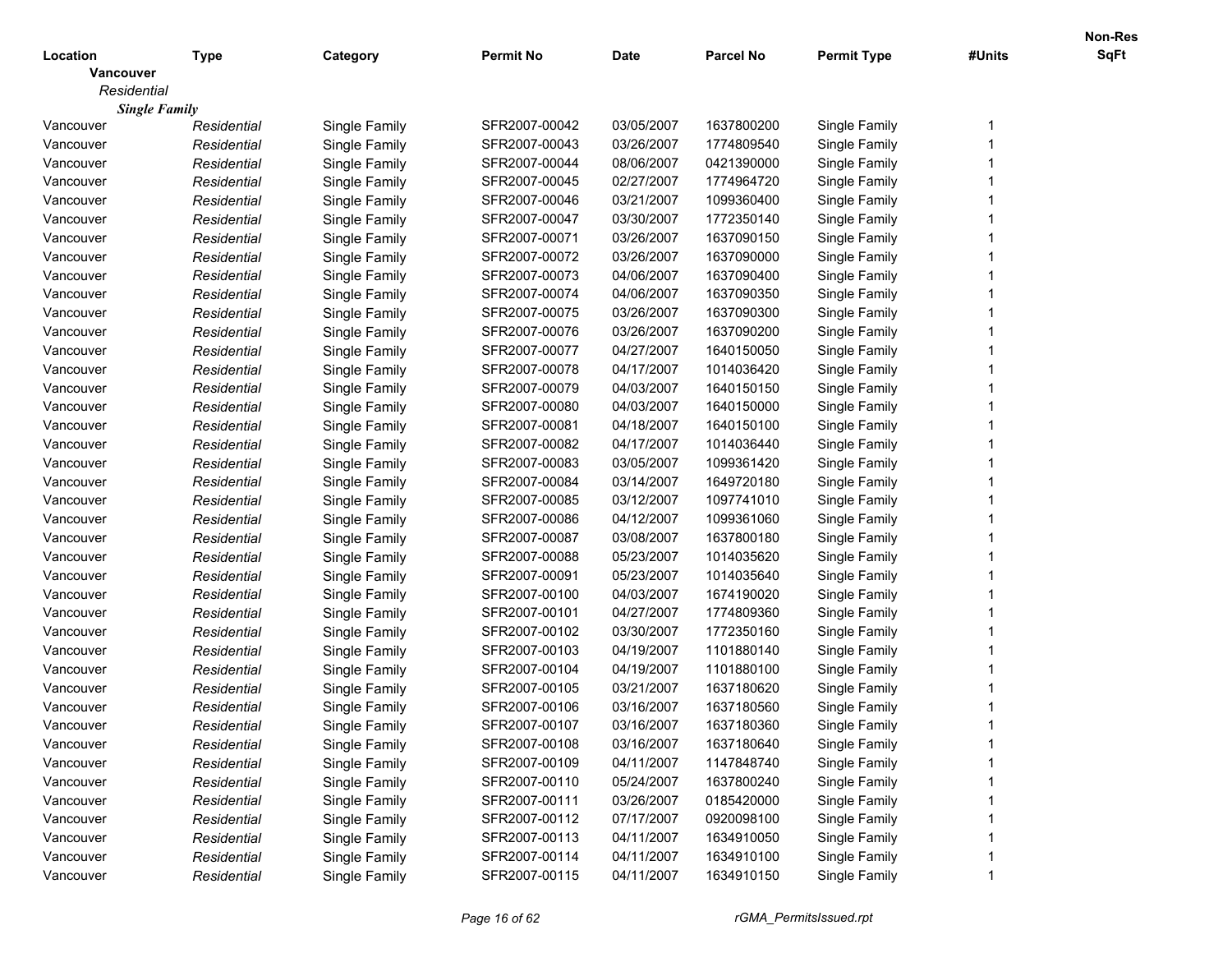|                  |                      |               |                  |             |                  |                    |        | <b>Non-Res</b> |
|------------------|----------------------|---------------|------------------|-------------|------------------|--------------------|--------|----------------|
| Location         | <b>Type</b>          | Category      | <b>Permit No</b> | <b>Date</b> | <b>Parcel No</b> | <b>Permit Type</b> | #Units | SqFt           |
| <b>Vancouver</b> |                      |               |                  |             |                  |                    |        |                |
| Residential      |                      |               |                  |             |                  |                    |        |                |
|                  | <b>Single Family</b> |               |                  |             |                  |                    |        |                |
| Vancouver        | Residential          | Single Family | SFR2007-00116    | 04/11/2007  | 1634910200       | Single Family      |        |                |
| Vancouver        | Residential          | Single Family | SFR2007-00117    | 04/11/2007  | 1634910250       | Single Family      |        |                |
| Vancouver        | Residential          | Single Family | SFR2007-00118    | 04/25/2007  | 1647860220       | Single Family      |        |                |
| Vancouver        | Residential          | Single Family | SFR2007-00119    | 09/05/2007  | 1099360580       | Single Family      |        |                |
| Vancouver        | Residential          | Single Family | SFR2007-00121    | 05/01/2007  | 1637800060       | Single Family      |        |                |
| Vancouver        | Residential          | Single Family | SFR2007-00123    | 04/27/2007  | 0255000000       | Single Family      |        |                |
| Vancouver        | Residential          | Single Family | SFR2007-00124    | 04/05/2007  | 0379170730       | Single Family      |        |                |
| Vancouver        | Residential          | Single Family | SFR2007-00125    | 04/23/2007  | 1637500000       | Single Family      |        |                |
| Vancouver        | Residential          | Single Family | SFR2007-00126    | 05/15/2007  | 1026100000       | Single Family      |        |                |
| Vancouver        | Residential          | Single Family | SFR2007-00130    | 05/23/2007  | 1014035600       | Single Family      |        |                |
| Vancouver        | Residential          | Single Family | SFR2007-00133    | 04/12/2007  | 1772350180       | Single Family      |        |                |
| Vancouver        | Residential          | Single Family | SFR2007-00134    | 04/12/2007  | 1772350240       | Single Family      |        |                |
| Vancouver        | Residential          | Single Family | SFR2007-00135    | 04/12/2007  | 1772350220       | Single Family      |        |                |
| Vancouver        | Residential          | Single Family | SFR2007-00136    | 04/12/2007  | 1099360660       | Single Family      |        |                |
| Vancouver        | Residential          | Single Family | SFR2007-00137    | 04/20/2007  | 1099360680       | Single Family      |        |                |
| Vancouver        | Residential          | Single Family | SFR2007-00138    | 05/02/2007  | 1099360700       | Single Family      |        |                |
| Vancouver        | Residential          | Single Family | SFR2007-00139    | 05/25/2007  | 1647860200       | Single Family      |        |                |
| Vancouver        | Residential          | Single Family | SFR2007-00140    | 04/12/2007  | 1099360780       | Single Family      |        |                |
| Vancouver        | Residential          | Single Family | SFR2007-00141    | 07/23/2007  | 1624030250       | Single Family      |        |                |
| Vancouver        | Residential          | Single Family | SFR2007-00142    | 07/19/2007  | 1624030200       | Single Family      |        |                |
| Vancouver        | Residential          | Single Family | SFR2007-00143    | 08/13/2007  | 1624030150       | Single Family      |        |                |
| Vancouver        | Residential          | Single Family | SFR2007-00144    | 08/13/2007  | 1624030100       | Single Family      |        |                |
| Vancouver        | Residential          | Single Family | SFR2007-00145    | 05/01/2007  | 1077500300       | Single Family      |        |                |
| Vancouver        | Residential          | Single Family | SFR2007-00146    | 04/25/2007  | 1077500260       | Single Family      |        |                |
| Vancouver        | Residential          | Single Family | SFR2007-00147    | 04/25/2007  | 1077500340       | Single Family      |        |                |
| Vancouver        | Residential          | Single Family | SFR2007-00148    | 05/17/2007  | 1637630380       | Single Family      |        |                |
| Vancouver        | Residential          | Single Family | SFR2007-00149    | 05/10/2007  | 1774809480       | Single Family      |        |                |
| Vancouver        | Residential          | Single Family | SFR2007-00150    | 05/17/2007  | 1637630400       | Single Family      |        |                |
| Vancouver        | Residential          | Single Family | SFR2007-00151    | 05/17/2007  | 1637630480       | Single Family      |        |                |
| Vancouver        | Residential          | Single Family | SFR2007-00152    | 05/17/2007  | 1637630460       | Single Family      |        |                |
| Vancouver        | Residential          | Single Family | SFR2007-00153    | 05/17/2007  | 1637630440       | Single Family      |        |                |
| Vancouver        | Residential          | Single Family | SFR2007-00154    | 05/17/2007  | 1637630420       | Single Family      |        |                |
| Vancouver        | Residential          | Single Family | SFR2007-00155    | 05/21/2007  | 1635050240       | Single Family      |        |                |
| Vancouver        | Residential          | Single Family | SFR2007-00156    | 05/04/2007  | 1626150280       | Single Family      |        |                |
| Vancouver        | Residential          | Single Family | SFR2007-00157    | 05/04/2007  | 1626150260       | Single Family      |        |                |
| Vancouver        | Residential          | Single Family | SFR2007-00158    | 05/04/2007  | 1626150300       | Single Family      |        |                |
| Vancouver        | Residential          | Single Family | SFR2007-00159    | 05/04/2007  | 1626150320       | Single Family      |        |                |
| Vancouver        | Residential          | Single Family | SFR2007-00160    | 05/04/2007  | 1626150460       | Single Family      |        |                |
| Vancouver        | Residential          | Single Family | SFR2007-00161    | 05/04/2007  | 1626150480       | Single Family      |        |                |
| Vancouver        | Residential          | Single Family | SFR2007-00162    | 05/04/2007  | 1626150180       | Single Family      |        |                |
|                  |                      |               |                  |             |                  |                    |        |                |
| Vancouver        | Residential          | Single Family | SFR2007-00163    | 05/04/2007  | 1626150200       | Single Family      |        |                |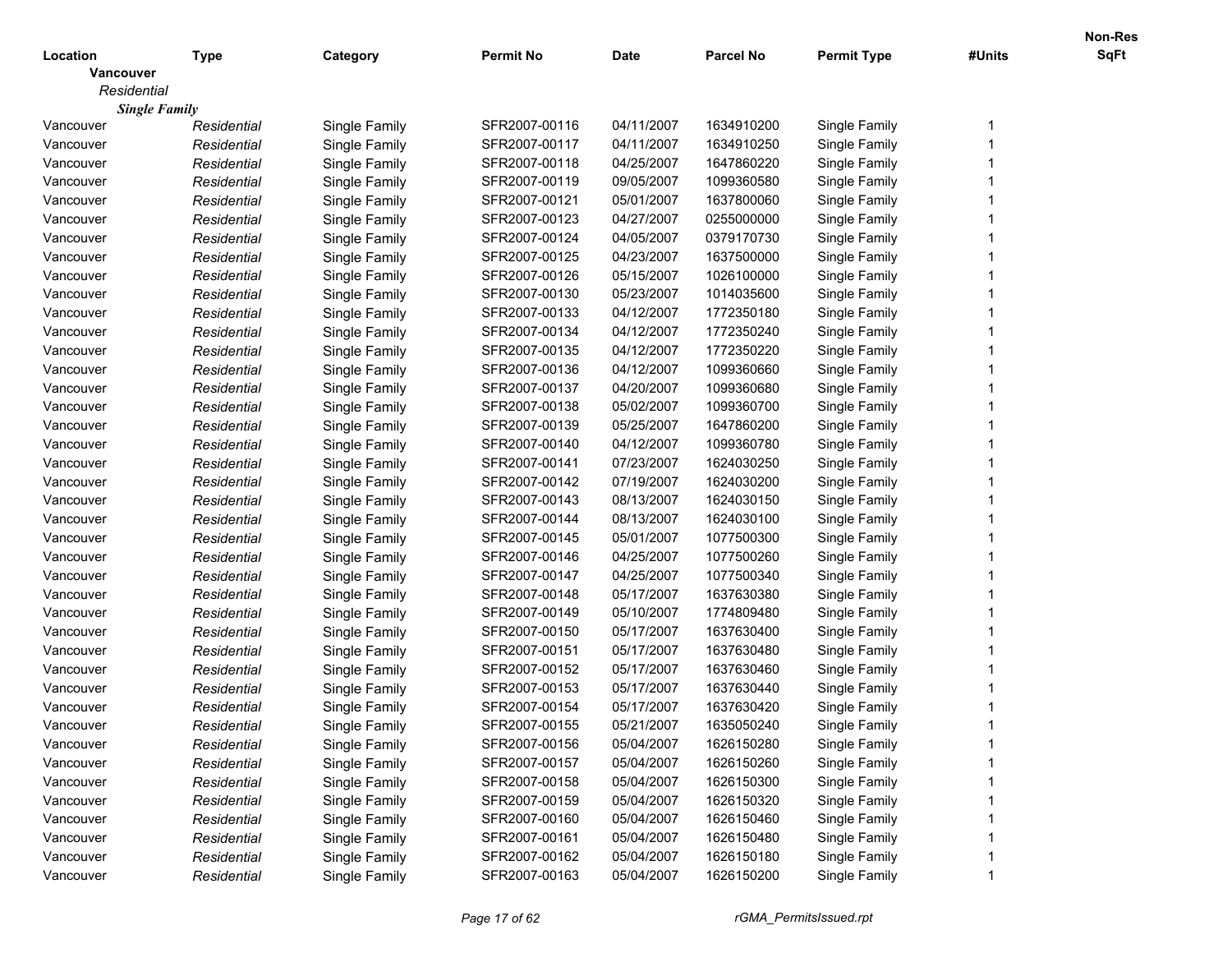|                  |                      |               |                  |             |                  |                    |        | <b>Non-Res</b> |
|------------------|----------------------|---------------|------------------|-------------|------------------|--------------------|--------|----------------|
| Location         | <b>Type</b>          | Category      | <b>Permit No</b> | <b>Date</b> | <b>Parcel No</b> | <b>Permit Type</b> | #Units | SqFt           |
| <b>Vancouver</b> |                      |               |                  |             |                  |                    |        |                |
| Residential      |                      |               |                  |             |                  |                    |        |                |
|                  | <b>Single Family</b> |               |                  |             |                  |                    |        |                |
| Vancouver        | Residential          | Single Family | SFR2007-00164    | 05/04/2007  | 1626150220       | Single Family      |        |                |
| Vancouver        | Residential          | Single Family | SFR2007-00165    | 05/04/2007  | 1626150240       | Single Family      |        |                |
| Vancouver        | Residential          | Single Family | SFR2007-00166    | 05/04/2007  | 1101880120       | Single Family      |        |                |
| Vancouver        | Residential          | Single Family | SFR2007-00168    | 07/09/2007  | 1130050200       | Single Family      |        |                |
| Vancouver        | Residential          | Single Family | SFR2007-00169    | 06/15/2007  | 1268080280       | Single Family      |        |                |
| Vancouver        | Residential          | Single Family | SFR2007-00170    | 06/15/2007  | 1268080260       | Single Family      |        |                |
| Vancouver        | Residential          | Single Family | SFR2007-00171    | 06/15/2007  | 1268080300       | Single Family      |        |                |
| Vancouver        | Residential          | Single Family | SFR2007-00172    | 06/15/2007  | 1268080320       | Single Family      |        |                |
| Vancouver        | Residential          | Single Family | SFR2007-00173    | 05/30/2007  | 1649720240       | Single Family      |        |                |
| Vancouver        | Residential          | Single Family | SFR2007-00174    | 05/14/2007  | 1626150140       | Single Family      |        |                |
| Vancouver        | Residential          | Single Family | SFR2007-00175    | 05/14/2007  | 1626150160       | Single Family      |        |                |
| Vancouver        | Residential          | Single Family | SFR2007-00176    | 05/14/2007  | 1626150500       | Single Family      |        |                |
| Vancouver        | Residential          | Single Family | SFR2007-00177    | 05/14/2007  | 1626150520       | Single Family      |        |                |
| Vancouver        | Residential          | Single Family | SFR2007-00178    | 05/14/2007  | 1626150540       | Single Family      |        |                |
| Vancouver        | Residential          | Single Family | SFR2007-00179    | 05/14/2007  | 1626150560       | Single Family      |        |                |
| Vancouver        | Residential          | Single Family | SFR2007-00180    | 05/14/2007  | 1626150100       | Single Family      |        |                |
| Vancouver        | Residential          | Single Family | SFR2007-00181    | 05/14/2007  | 1626150120       | Single Family      |        |                |
| Vancouver        | Residential          | Single Family | SFR2007-00182    | 05/14/2007  | 1626150580       | Single Family      |        |                |
| Vancouver        | Residential          | Single Family | SFR2007-00183    | 05/14/2007  | 1626150600       | Single Family      |        |                |
| Vancouver        | Residential          | Single Family | SFR2007-00184    | 06/05/2007  | 1097300800       | Single Family      |        |                |
| Vancouver        | Residential          | Single Family | SFR2007-00185    | 06/05/2007  | 1097300820       | Single Family      |        |                |
| Vancouver        | Residential          | Single Family | SFR2007-00186    | 08/03/2007  | 0285800000       | Single Family      |        |                |
| Vancouver        | Residential          | Single Family | SFR2007-00188    | 07/13/2007  | 0530100000       | Single Family      |        |                |
| Vancouver        | Residential          | Single Family | SFR2007-00189    | 05/17/2007  | 1772351060       | Single Family      |        |                |
| Vancouver        | Residential          | Single Family | SFR2007-00190    | 05/17/2007  | 1772351040       | Single Family      |        |                |
| Vancouver        | Residential          | Single Family | SFR2007-00191    | 07/02/2007  | 1221230060       | Single Family      |        |                |
| Vancouver        | Residential          | Single Family | SFR2007-00192    | 05/30/2007  | 1637181480       | Single Family      |        |                |
| Vancouver        | Residential          | Single Family | SFR2007-00193    | 05/17/2007  | 1772350200       | Single Family      |        |                |
| Vancouver        | Residential          | Single Family | SFR2007-00196    | 07/02/2007  | 1637800260       | Single Family      |        |                |
| Vancouver        | Residential          | Single Family | SFR2007-00198    | 06/15/2007  | 1014036640       | Single Family      |        |                |
| Vancouver        | Residential          | Single Family | SFR2007-00199    | 06/15/2007  | 1014036620       | Single Family      |        |                |
| Vancouver        | Residential          | Single Family | SFR2007-00205    | 05/21/2007  | 1626150040       | Single Family      |        |                |
| Vancouver        | Residential          | Single Family | SFR2007-00206    | 05/21/2007  | 1626150020       | Single Family      |        |                |
| Vancouver        | Residential          | Single Family | SFR2007-00207    | 05/21/2007  | 1626150060       | Single Family      |        |                |
| Vancouver        | Residential          | Single Family | SFR2007-00208    | 05/21/2007  | 1626150080       | Single Family      |        |                |
| Vancouver        | Residential          | Single Family | SFR2007-00209    | 06/21/2007  | 1014036820       | Single Family      |        |                |
| Vancouver        | Residential          | Single Family | SFR2007-00210    | 06/26/2007  | 1626150360       | Single Family      |        |                |
| Vancouver        | Residential          | Single Family | SFR2007-00211    | 06/26/2007  | 1626150400       | Single Family      |        |                |
| Vancouver        | Residential          | Single Family | SFR2007-00212    | 06/26/2007  | 1626150380       | Single Family      |        |                |
| Vancouver        | Residential          | Single Family | SFR2007-00213    | 06/26/2007  | 1626150340       | Single Family      |        |                |
| Vancouver        | Residential          | Single Family | SFR2007-00214    | 06/22/2007  | 1623610550       | Single Family      |        |                |
|                  |                      |               |                  |             |                  |                    |        |                |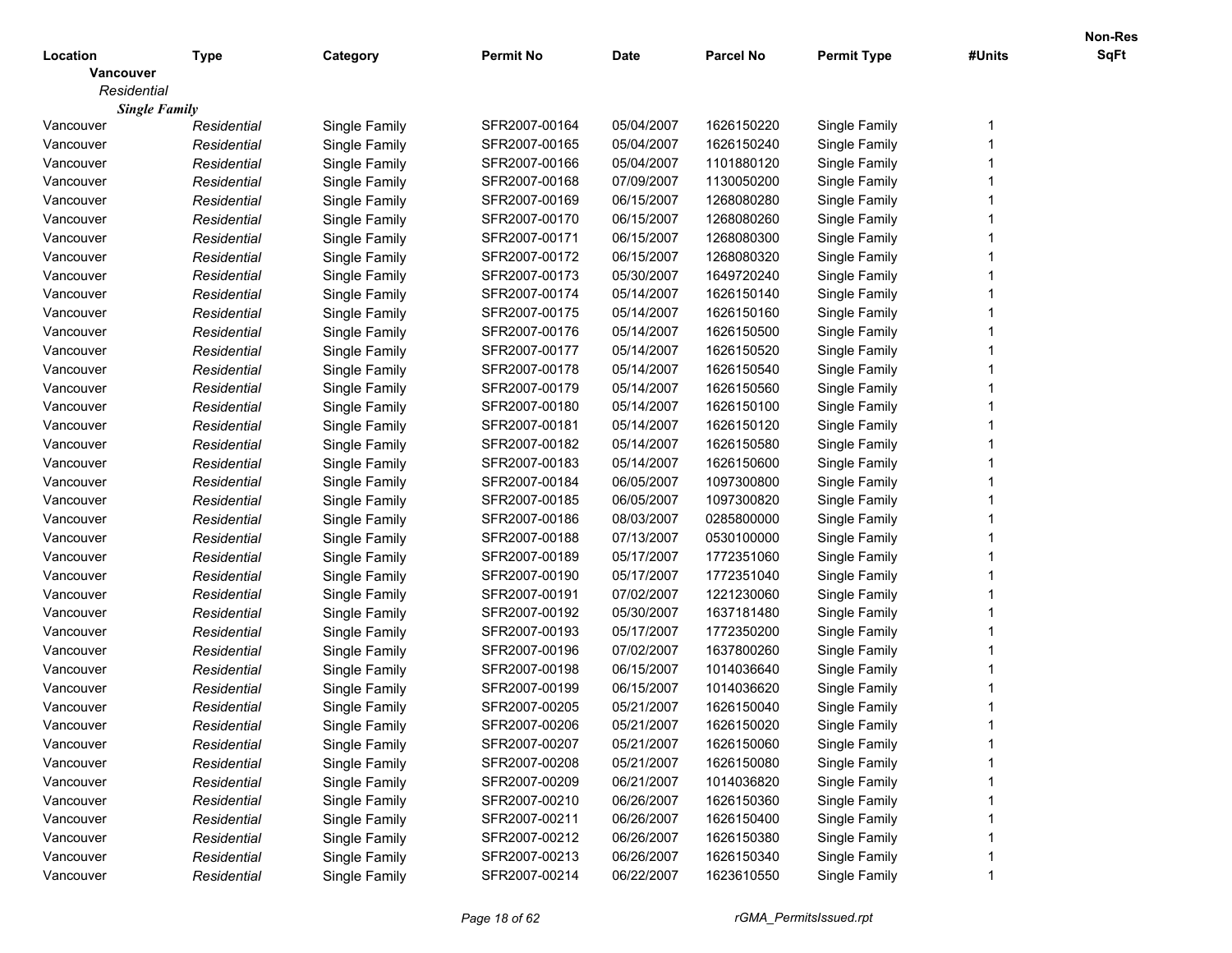|                  |                      |               |                  |             |                  |                    |        | <b>Non-Res</b> |
|------------------|----------------------|---------------|------------------|-------------|------------------|--------------------|--------|----------------|
| Location         | <b>Type</b>          | Category      | <b>Permit No</b> | <b>Date</b> | <b>Parcel No</b> | <b>Permit Type</b> | #Units | SqFt           |
| <b>Vancouver</b> |                      |               |                  |             |                  |                    |        |                |
| Residential      |                      |               |                  |             |                  |                    |        |                |
|                  | <b>Single Family</b> |               |                  |             |                  |                    |        |                |
| Vancouver        | Residential          | Single Family | SFR2007-00215    | 06/22/2007  | 1623610600       | Single Family      |        |                |
| Vancouver        | Residential          | Single Family | SFR2007-00217    | 05/31/2007  | 1623610320       | Single Family      |        |                |
| Vancouver        | Residential          | Single Family | SFR2007-00218    | 06/22/2007  | 1623610650       | Single Family      |        |                |
| Vancouver        | Residential          | Single Family | SFR2007-00219    | 06/22/2007  | 1623610350       | Single Family      |        |                |
| Vancouver        | Residential          | Single Family | SFR2007-00220    | 05/22/2007  | 1099360540       | Single Family      |        |                |
| Vancouver        | Residential          | Single Family | SFR2007-00221    | 05/21/2007  | 1637181040       | Single Family      |        |                |
| Vancouver        | Residential          | Single Family | SFR2007-00222    | 06/22/2007  | 1627070240       | Single Family      |        |                |
| Vancouver        | Residential          | Single Family | SFR2007-00223    | 06/22/2007  | 1627070300       | Single Family      |        |                |
| Vancouver        | Residential          | Single Family | SFR2007-00224    | 06/22/2007  | 1627070200       | Single Family      |        |                |
| Vancouver        | Residential          | Single Family | SFR2007-00225    | 06/22/2007  | 1627070340       | Single Family      |        |                |
| Vancouver        | Residential          | Single Family | SFR2007-00226    | 06/22/2007  | 1627070260       | Single Family      |        |                |
| Vancouver        | Residential          | Single Family | SFR2007-00227    | 05/24/2007  | 1627070880       | Single Family      |        |                |
| Vancouver        | Residential          | Single Family | SFR2007-00228    | 06/22/2007  | 1627070220       | Single Family      |        |                |
| Vancouver        | Residential          | Single Family | SFR2007-00229    | 06/22/2007  | 1627070320       | Single Family      |        |                |
| Vancouver        | Residential          | Single Family | SFR2007-00230    | 06/04/2007  | 1649720200       | Single Family      |        |                |
| Vancouver        | Residential          | Single Family | SFR2007-00232    | 09/24/2007  | 1268090540       | Single Family      |        |                |
| Vancouver        | Residential          | Single Family | SFR2007-00234    | 09/24/2007  | 1268090560       | Single Family      |        |                |
| Vancouver        | Residential          | Single Family | SFR2007-00237    | 05/30/2007  | 1515620000       | Single Family      |        |                |
| Vancouver        | Residential          | Single Family | SFR2007-00238    | 07/10/2007  | 1649720220       | Single Family      |        |                |
| Vancouver        | Residential          | Single Family | SFR2007-00246    | 05/29/2007  | 1626150420       | Single Family      |        |                |
| Vancouver        | Residential          | Single Family | SFR2007-00247    | 05/29/2007  | 1626150440       | Single Family      |        |                |
| Vancouver        | Residential          | Single Family | SFR2007-00248    | 07/02/2007  | 1626150620       | Single Family      |        |                |
| Vancouver        | Residential          | Single Family | SFR2007-00249    | 07/02/2007  | 1626150640       | Single Family      |        |                |
| Vancouver        | Residential          | Single Family | SFR2007-00250    | 07/02/2007  | 1626150660       | Single Family      |        |                |
| Vancouver        | Residential          | Single Family | SFR2007-00251    | 07/02/2007  | 1626150680       | Single Family      |        |                |
| Vancouver        | Residential          | Single Family | SFR2007-00252    | 06/27/2007  | 1623610450       | Single Family      |        |                |
| Vancouver        | Residential          | Single Family | SFR2007-00253    | 07/18/2007  | 1649240120       | Single Family      |        |                |
| Vancouver        | Residential          | Single Family | SFR2007-00254    | 06/22/2007  | 1221230040       | Single Family      |        |                |
| Vancouver        | Residential          | Single Family | SFR2007-00255    | 07/02/2007  | 1130050150       | Single Family      |        |                |
| Vancouver        | Residential          | Single Family | SFR2007-00256    | 06/05/2007  | 1772350620       | Single Family      |        |                |
| Vancouver        | Residential          | Single Family | SFR2007-00257    | 06/05/2007  | 1772351200       | Single Family      |        |                |
| Vancouver        | Residential          | Single Family | SFR2007-00258    | 06/05/2007  | 1772351220       | Single Family      |        |                |
| Vancouver        | Residential          | Single Family | SFR2007-00259    | 06/05/2007  | 1772351280       | Single Family      |        |                |
| Vancouver        | Residential          | Single Family | SFR2007-00260    | 06/05/2007  | 1772351180       | Single Family      |        |                |
| Vancouver        | Residential          | Single Family | SFR2007-00261    | 06/05/2007  | 1772351260       | Single Family      |        |                |
| Vancouver        | Residential          | Single Family | SFR2007-00262    | 06/05/2007  | 1772351160       | Single Family      |        |                |
| Vancouver        | Residential          | Single Family | SFR2007-00273    | 06/08/2007  | 1637180800       | Single Family      |        |                |
| Vancouver        | Residential          | Single Family | SFR2007-00274    | 06/08/2007  | 1637180900       | Single Family      |        |                |
| Vancouver        | Residential          | Single Family | SFR2007-00275    | 06/08/2007  | 1637180920       | Single Family      |        |                |
| Vancouver        | Residential          | Single Family | SFR2007-00276    | 07/06/2007  | 0921320580       | Single Family      |        |                |
| Vancouver        | Residential          | Single Family | SFR2007-00277    | 07/06/2007  | 0921320600       | Single Family      |        |                |
|                  |                      |               |                  |             |                  |                    |        |                |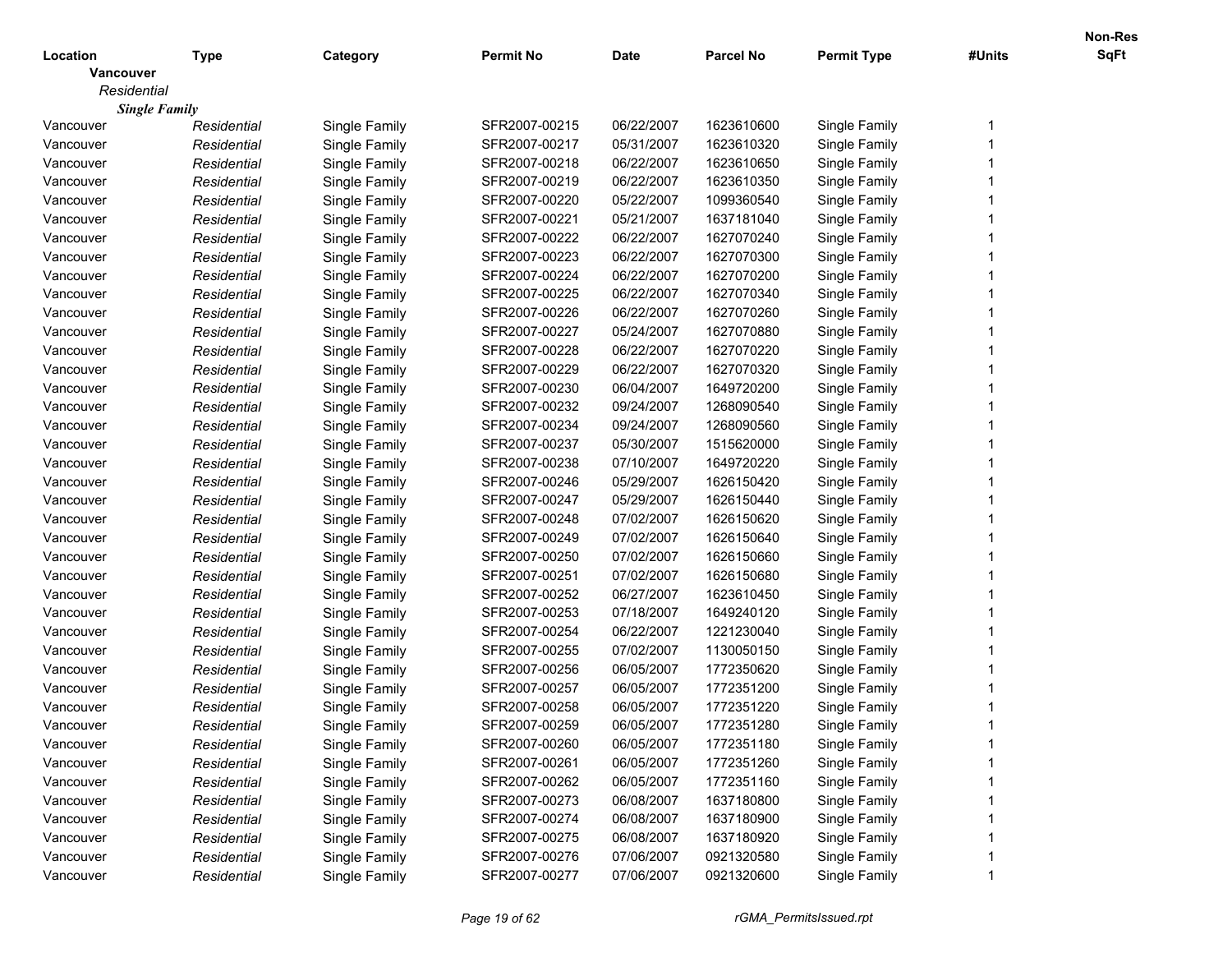|                  |                      |               |                  |             |                  |                    |        | Non-Res |
|------------------|----------------------|---------------|------------------|-------------|------------------|--------------------|--------|---------|
| Location         | <b>Type</b>          | Category      | <b>Permit No</b> | <b>Date</b> | <b>Parcel No</b> | <b>Permit Type</b> | #Units | SqFt    |
| <b>Vancouver</b> |                      |               |                  |             |                  |                    |        |         |
| Residential      |                      |               |                  |             |                  |                    |        |         |
|                  | <b>Single Family</b> |               |                  |             |                  |                    |        |         |
| Vancouver        | Residential          | Single Family | SFR2007-00278    | 07/06/2007  | 0921320620       | Single Family      |        |         |
| Vancouver        | Residential          | Single Family | SFR2007-00279    | 07/06/2007  | 0921320640       | Single Family      |        |         |
| Vancouver        | Residential          | Single Family | SFR2007-00280    | 07/06/2007  | 0921320660       | Single Family      |        |         |
| Vancouver        | Residential          | Single Family | SFR2007-00281    | 06/08/2007  | 1637181840       | Single Family      |        |         |
| Vancouver        | Residential          | Single Family | SFR2007-00282    | 07/11/2007  | 1626150760       | Single Family      |        |         |
| Vancouver        | Residential          | Single Family | SFR2007-00283    | 08/06/2007  | 1626150880       | Single Family      |        |         |
| Vancouver        | Residential          | Single Family | SFR2007-00284    | 07/11/2007  | 1626150740       | Single Family      |        |         |
| Vancouver        | Residential          | Single Family | SFR2007-00285    | 07/11/2007  | 1626150780       | Single Family      |        |         |
| Vancouver        | Residential          | Single Family | SFR2007-00286    | 07/11/2007  | 1626150720       | Single Family      |        |         |
| Vancouver        | Residential          | Single Family | SFR2007-00287    | 07/11/2007  | 1626150700       | Single Family      |        |         |
| Vancouver        | Residential          | Single Family | SFR2007-00288    | 08/06/2007  | 1626150800       | Single Family      |        |         |
| Vancouver        | Residential          | Single Family | SFR2007-00289    | 08/06/2007  | 1626150840       | Single Family      |        |         |
| Vancouver        | Residential          | Single Family | SFR2007-00290    | 08/06/2007  | 1626150960       | Single Family      |        |         |
| Vancouver        | Residential          | Single Family | SFR2007-00291    | 08/06/2007  | 1626150940       | Single Family      |        |         |
| Vancouver        | Residential          | Single Family | SFR2007-00292    | 08/06/2007  | 1626150860       | Single Family      |        |         |
| Vancouver        | Residential          | Single Family | SFR2007-00293    | 08/06/2007  | 1626150820       | Single Family      |        |         |
| Vancouver        | Residential          | Single Family | SFR2007-00294    | 08/06/2007  | 1626150920       | Single Family      |        |         |
| Vancouver        | Residential          | Single Family | SFR2007-00295    | 08/06/2007  | 1626150900       | Single Family      |        |         |
| Vancouver        | Residential          | Single Family | SFR2007-00296    | 10/01/2007  | 1099360500       | Single Family      |        |         |
| Vancouver        | Residential          | Single Family | SFR2007-00297    | 08/07/2007  | 1641720100       | Single Family      |        |         |
| Vancouver        | Residential          | Single Family | SFR2007-00298    | 08/01/2007  | 0442350000       | Single Family      |        |         |
| Vancouver        | Residential          | Single Family | SFR2007-00300    | 07/12/2007  | 1637670150       | Single Family      |        |         |
| Vancouver        | Residential          | Single Family | SFR2007-00304    | 11/09/2007  | 1656761120       | Single Family      |        |         |
| Vancouver        | Residential          | Single Family | SFR2007-00305    | 11/09/2007  | 1656761140       | Single Family      |        |         |
| Vancouver        | Residential          | Single Family | SFR2007-00306    | 11/09/2007  | 1656761160       | Single Family      |        |         |
| Vancouver        | Residential          | Single Family | SFR2007-00307    | 09/26/2007  | 1656761200       | Single Family      |        |         |
| Vancouver        | Residential          | Single Family | SFR2007-00308    | 09/26/2007  | 1656761220       | Single Family      |        |         |
| Vancouver        | Residential          | Single Family | SFR2007-00309    | 09/26/2007  | 1656761240       | Single Family      |        |         |
| Vancouver        | Residential          | Single Family | SFR2007-00310    | 11/09/2007  | 1656761100       | Single Family      |        |         |
| Vancouver        | Residential          | Single Family | SFR2007-00312    | 09/26/2007  | 1656761180       | Single Family      |        |         |
| Vancouver        | Residential          | Single Family | SFR2007-00315    | 06/19/2007  | 1635050280       | Single Family      |        |         |
| Vancouver        | Residential          | Single Family | SFR2007-00316    | 06/26/2007  | 1637181000       | Single Family      |        |         |
| Vancouver        | Residential          | Single Family | SFR2007-00317    | 06/27/2007  | 1637180980       | Single Family      |        |         |
| Vancouver        | Residential          | Single Family | SFR2007-00318    | 06/26/2007  | 1637181020       | Single Family      |        |         |
| Vancouver        | Residential          | Single Family | SFR2007-00319    | 06/27/2007  | 1637181820       | Single Family      |        |         |
| Vancouver        | Residential          | Single Family | SFR2007-00323    | 07/10/2007  | 1637420050       | Single Family      |        |         |
| Vancouver        | Residential          | Single Family | SFR2007-00324    | 07/10/2007  | 1637420050       | Single Family      |        |         |
| Vancouver        | Residential          | Single Family | SFR2007-00325    | 06/28/2007  | 1637181060       | Single Family      |        |         |
| Vancouver        | Residential          | Single Family | SFR2007-00326    | 06/28/2007  | 1637181080       | Single Family      |        |         |
| Vancouver        | Residential          | Single Family | SFR2007-00327    | 06/27/2007  | 1637181740       | Single Family      |        |         |
| Vancouver        | Residential          |               | SFR2007-00328    | 06/27/2007  | 1637181780       |                    |        |         |
|                  |                      | Single Family |                  |             |                  | Single Family      |        |         |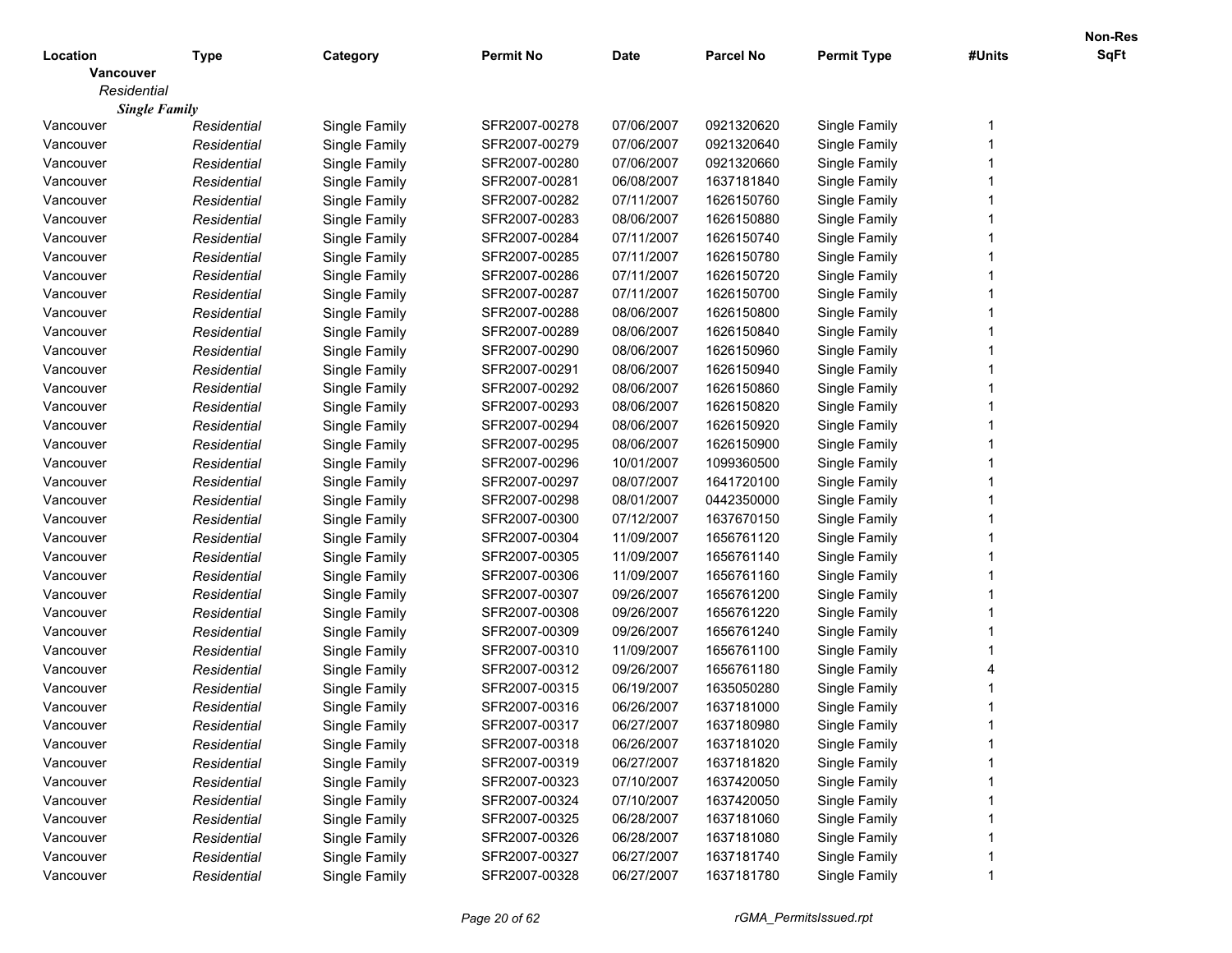|                  |                      |               |                  |             |                  |                    |        | <b>Non-Res</b> |
|------------------|----------------------|---------------|------------------|-------------|------------------|--------------------|--------|----------------|
| Location         | <b>Type</b>          | Category      | <b>Permit No</b> | <b>Date</b> | <b>Parcel No</b> | <b>Permit Type</b> | #Units | SqFt           |
| <b>Vancouver</b> |                      |               |                  |             |                  |                    |        |                |
| Residential      |                      |               |                  |             |                  |                    |        |                |
|                  | <b>Single Family</b> |               |                  |             |                  |                    |        |                |
| Vancouver        | Residential          | Single Family | SFR2007-00329    | 07/02/2007  | 1772351320       | Single Family      |        |                |
| Vancouver        | Residential          | Single Family | SFR2007-00330    | 07/02/2007  | 1772351300       | Single Family      |        |                |
| Vancouver        | Residential          | Single Family | SFR2007-00331    | 07/02/2007  | 1772351240       | Single Family      |        |                |
| Vancouver        | Residential          | Single Family | SFR2007-00332    | 07/11/2007  | 1637420070       | Single Family      |        |                |
| Vancouver        | Residential          | Single Family | SFR2007-00334    | 07/18/2007  | 1130050250       | Single Family      |        |                |
| Vancouver        | Residential          | Single Family | SFR2007-00336    | 06/26/2007  | 1099360360       | Single Family      |        |                |
| Vancouver        | Residential          | Single Family | SFR2007-00337    | 06/25/2007  | 1099360520       | Single Family      |        |                |
| Vancouver        | Residential          | Single Family | SFR2007-00338    | 07/03/2007  | 1099361440       | Single Family      |        |                |
| Vancouver        | Residential          | Single Family | SFR2007-00339    | 07/20/2007  | 1586910460       | Single Family      |        |                |
| Vancouver        | Residential          | Single Family | SFR2007-00340    | 07/20/2007  | 1586910440       | Single Family      |        |                |
| Vancouver        | Residential          | Single Family | SFR2007-00341    | 07/25/2007  | 1772351100       | Single Family      |        |                |
| Vancouver        | Residential          | Single Family | SFR2007-00342    | 07/25/2007  | 1772351140       | Single Family      |        |                |
| Vancouver        | Residential          | Single Family | SFR2007-00343    | 07/02/2007  | 1772351120       | Single Family      |        |                |
| Vancouver        | Residential          | Single Family | SFR2007-00346    | 07/06/2007  | 1623780340       | Single Family      |        |                |
| Vancouver        | Residential          | Single Family | SFR2007-00347    | 07/09/2007  | 1623780020       | Single Family      |        |                |
| Vancouver        | Residential          | Single Family | SFR2007-00348    | 07/06/2007  | 1623780700       | Single Family      |        |                |
| Vancouver        | Residential          | Single Family | SFR2007-00349    | 07/06/2007  | 1623780080       | Single Family      |        |                |
| Vancouver        | Residential          | Single Family | SFR2007-00351    | 09/18/2007  | 0309060000       | Single Family      |        |                |
| Vancouver        | Residential          | Single Family | SFR2007-00352    | 09/18/2007  | 0309060000       | Single Family      |        |                |
| Vancouver        | Residential          | Single Family | SFR2007-00354    | 07/02/2007  | 1772351080       | Single Family      |        |                |
| Vancouver        | Residential          | Single Family | SFR2007-00355    | 07/02/2007  | 1772350280       | Single Family      |        |                |
| Vancouver        | Residential          | Single Family | SFR2007-00356    | 07/27/2007  | 1623830020       | Single Family      |        |                |
| Vancouver        | Residential          | Single Family | SFR2007-00357    | 07/09/2007  | 1623830320       | Single Family      |        |                |
| Vancouver        | Residential          | Single Family | SFR2007-00358    | 07/27/2007  | 1623830040       | Single Family      |        |                |
| Vancouver        | Residential          | Single Family | SFR2007-00359    | 07/09/2007  | 1623830340       | Single Family      |        |                |
| Vancouver        | Residential          | Single Family | SFR2007-00360    | 07/09/2007  | 1623830360       | Single Family      |        |                |
| Vancouver        | Residential          | Single Family | SFR2007-00361    | 06/29/2007  | 1627070660       | Single Family      |        |                |
| Vancouver        | Residential          | Single Family | SFR2007-00362    | 08/17/2007  | 1221690000       | Single Family      |        |                |
| Vancouver        | Residential          | Single Family | SFR2007-00364    | 09/26/2007  | 1656760840       | Single Family      |        |                |
| Vancouver        | Residential          | Single Family | SFR2007-00370    | 09/26/2007  | 1656760780       | Single Family      |        |                |
| Vancouver        | Residential          | Single Family | SFR2007-00371    | 09/26/2007  | 1656760800       | Single Family      |        |                |
| Vancouver        | Residential          | Single Family | SFR2007-00372    | 09/26/2007  | 1656760820       | Single Family      |        |                |
| Vancouver        | Residential          | Single Family | SFR2007-00375    | 07/27/2007  | 1102800360       | Single Family      |        |                |
| Vancouver        | Residential          | Single Family | SFR2007-00376    | 07/27/2007  | 1102800260       | Single Family      |        |                |
| Vancouver        | Residential          | Single Family | SFR2007-00378    | 07/20/2007  | 1102800240       | Single Family      |        |                |
| Vancouver        | Residential          | Single Family | SFR2007-00379    | 09/04/2007  | 1623610500       | Single Family      |        |                |
| Vancouver        | Residential          | Single Family | SFR2007-00380    | 09/04/2007  | 1656760020       | Single Family      |        |                |
| Vancouver        | Residential          | Single Family | SFR2007-00381    | 09/04/2007  | 1656760040       | Single Family      |        |                |
| Vancouver        | Residential          | Single Family | SFR2007-00382    | 09/04/2007  | 1656760060       | Single Family      |        |                |
| Vancouver        | Residential          | Single Family | SFR2007-00386    | 07/27/2007  | 1147811800       | Single Family      |        |                |
| Vancouver        | Residential          | Single Family | SFR2007-00387    | 07/30/2007  | 0379187320       | Single Family      |        |                |
|                  |                      |               |                  |             |                  |                    |        |                |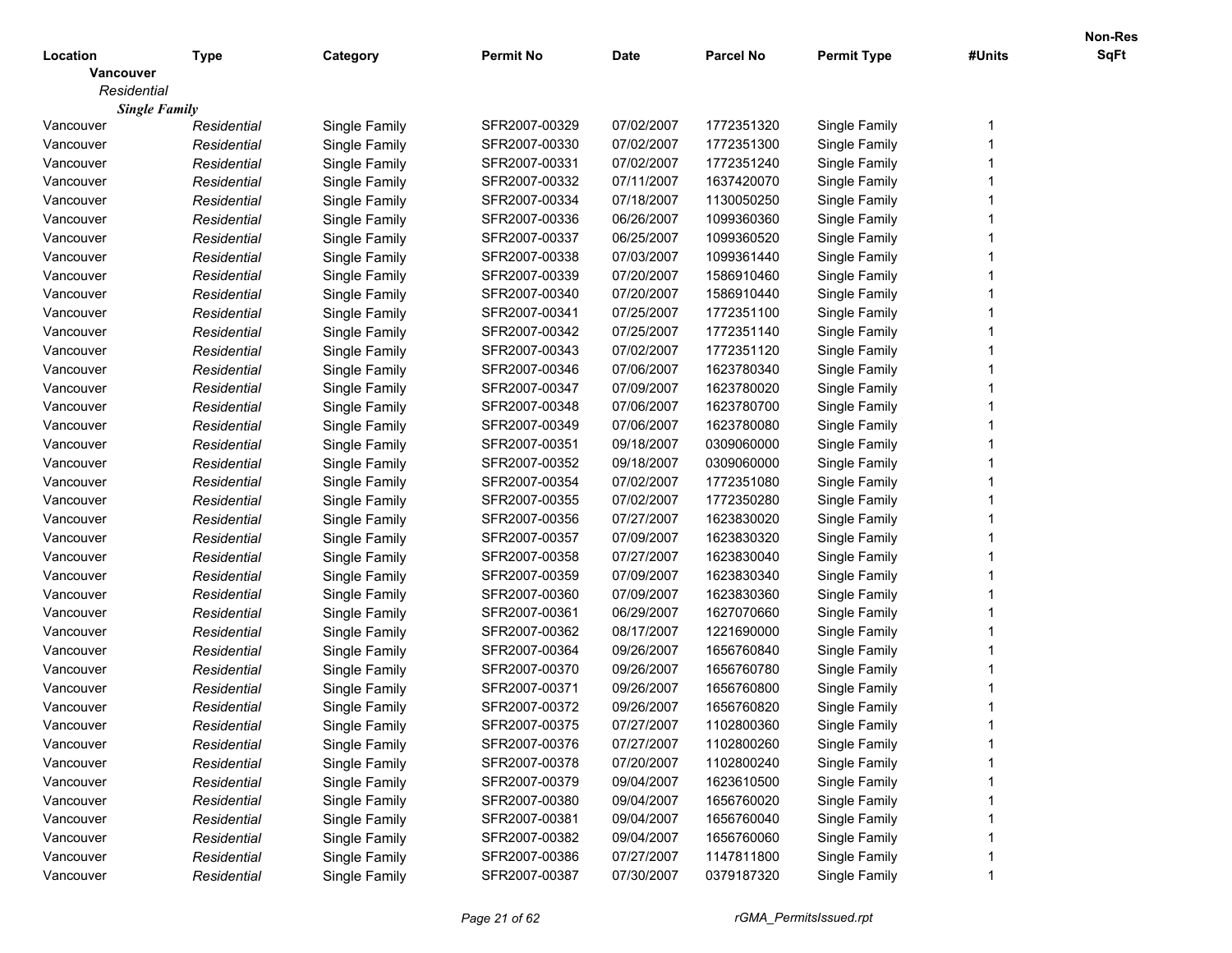|                  |                      |               |                  |             |                  |                    |        | <b>Non-Res</b> |
|------------------|----------------------|---------------|------------------|-------------|------------------|--------------------|--------|----------------|
| Location         | <b>Type</b>          | Category      | <b>Permit No</b> | <b>Date</b> | <b>Parcel No</b> | <b>Permit Type</b> | #Units | SqFt           |
| <b>Vancouver</b> |                      |               |                  |             |                  |                    |        |                |
| Residential      |                      |               |                  |             |                  |                    |        |                |
|                  | <b>Single Family</b> |               |                  |             |                  |                    |        |                |
| Vancouver        | Residential          | Single Family | SFR2007-00411    | 08/31/2007  | 1515030100       | Single Family      |        |                |
| Vancouver        | Residential          | Single Family | SFR2007-00412    | 08/27/2007  | 0379199400       | Single Family      |        |                |
| Vancouver        | Residential          | Single Family | SFR2007-00413    | 08/07/2007  | 1102800040       | Single Family      |        |                |
| Vancouver        | Residential          | Single Family | SFR2007-00414    | 09/11/2007  | 1147832760       | Single Family      |        |                |
| Vancouver        | Residential          | Single Family | SFR2007-00420    | 10/01/2007  | 1649240140       | Single Family      |        |                |
| Vancouver        | Residential          | Single Family | SFR2007-00421    | 07/27/2007  | 1623830380       | Single Family      |        |                |
| Vancouver        | Residential          | Single Family | SFR2007-00422    | 12/12/2007  | 1099511440       | Single Family      |        |                |
| Vancouver        | Residential          | Single Family | SFR2007-00423    | 12/12/2007  | 1099511420       | Single Family      |        |                |
| Vancouver        | Residential          | Single Family | SFR2007-00425    | 08/24/2007  | 1649240100       | Single Family      |        |                |
| Vancouver        | Residential          | Single Family | SFR2007-00426    | 10/01/2007  | 1649240080       | Single Family      |        |                |
| Vancouver        | Residential          | Single Family | SFR2007-00431    | 09/07/2007  | 1668580050       | Single Family      |        |                |
| Vancouver        | Residential          | Single Family | SFR2007-00432    | 09/12/2007  | 1600430580       | Single Family      |        |                |
| Vancouver        | Residential          | Single Family | SFR2007-00433    | 09/12/2007  | 1600430600       | Single Family      |        |                |
| Vancouver        | Residential          | Single Family | SFR2007-00434    | 09/12/2007  | 1600430620       | Single Family      |        |                |
| Vancouver        | Residential          | Single Family | SFR2007-00435    | 09/12/2007  | 1600430640       | Single Family      |        |                |
| Vancouver        | Residential          | Single Family | SFR2007-00436    | 09/12/2007  | 1600430700       | Single Family      |        |                |
| Vancouver        | Residential          | Single Family | SFR2007-00437    | 09/12/2007  | 1600430720       | Single Family      |        |                |
| Vancouver        | Residential          | Single Family | SFR2007-00438    | 09/12/2007  | 1600430740       | Single Family      |        |                |
| Vancouver        | Residential          | Single Family | SFR2007-00439    | 09/12/2007  | 1600430660       | Single Family      |        |                |
| Vancouver        | Residential          | Single Family | SFR2007-00440    | 09/12/2007  | 1600430680       | Single Family      |        |                |
| Vancouver        | Residential          | Single Family | SFR2007-00441    | 09/12/2007  | 1600430800       | Single Family      |        |                |
| Vancouver        | Residential          | Single Family | SFR2007-00442    | 09/12/2007  | 1600430760       | Single Family      |        |                |
| Vancouver        | Residential          | Single Family | SFR2007-00443    | 09/12/2007  | 1600430780       | Single Family      |        |                |
| Vancouver        | Residential          | Single Family | SFR2007-00444    | 09/12/2007  | 1600430820       | Single Family      |        |                |
| Vancouver        | Residential          | Single Family | SFR2007-00445    | 09/12/2007  | 1600430840       | Single Family      |        |                |
| Vancouver        | Residential          | Single Family | SFR2007-00446    | 09/12/2007  | 1600430860       | Single Family      |        |                |
| Vancouver        | Residential          | Single Family | SFR2007-00447    | 09/12/2007  | 1600430880       | Single Family      |        |                |
| Vancouver        | Residential          | Single Family | SFR2007-00448    | 09/06/2007  | 1641720020       | Single Family      |        |                |
| Vancouver        | Residential          | Single Family | SFR2007-00449    | 09/27/2007  | 1101851310       | Single Family      |        |                |
| Vancouver        | Residential          | Single Family | SFR2007-00466    | 09/19/2007  | 1640900180       | Single Family      |        |                |
| Vancouver        | Residential          | Single Family | SFR2007-00467    | 10/05/2007  | 1657230600       | Single Family      |        |                |
| Vancouver        | Residential          | Single Family | SFR2007-00468    | 10/05/2007  | 1657230560       | Single Family      |        |                |
| Vancouver        | Residential          | Single Family | SFR2007-00469    | 10/05/2007  | 1657230620       | Single Family      |        |                |
| Vancouver        | Residential          | Single Family | SFR2007-00470    | 10/05/2007  | 1657230580       | Single Family      |        |                |
| Vancouver        | Residential          | Single Family | SFR2007-00471    | 09/24/2007  | 1099765700       | Single Family      |        |                |
| Vancouver        | Residential          | Single Family | SFR2007-00472    | 08/31/2007  | 1037410000       | Single Family      |        |                |
| Vancouver        | Residential          | Single Family | SFR2007-00473    | 09/06/2007  | 1130050000       | Single Family      |        |                |
| Vancouver        | Residential          | Single Family | SFR2007-00474    | 10/24/2007  | 0278300000       | Single Family      |        |                |
| Vancouver        | Residential          | Single Family | SFR2007-00475    | 10/24/2007  | 1221320000       | Single Family      |        |                |
| Vancouver        | Residential          | Single Family | SFR2007-00476    | 12/18/2007  | 0626370000       | Single Family      |        |                |
| Vancouver        | Residential          | Single Family | SFR2007-00477    | 09/17/2007  | 1637180940       | Single Family      |        |                |
|                  |                      |               |                  |             |                  |                    |        |                |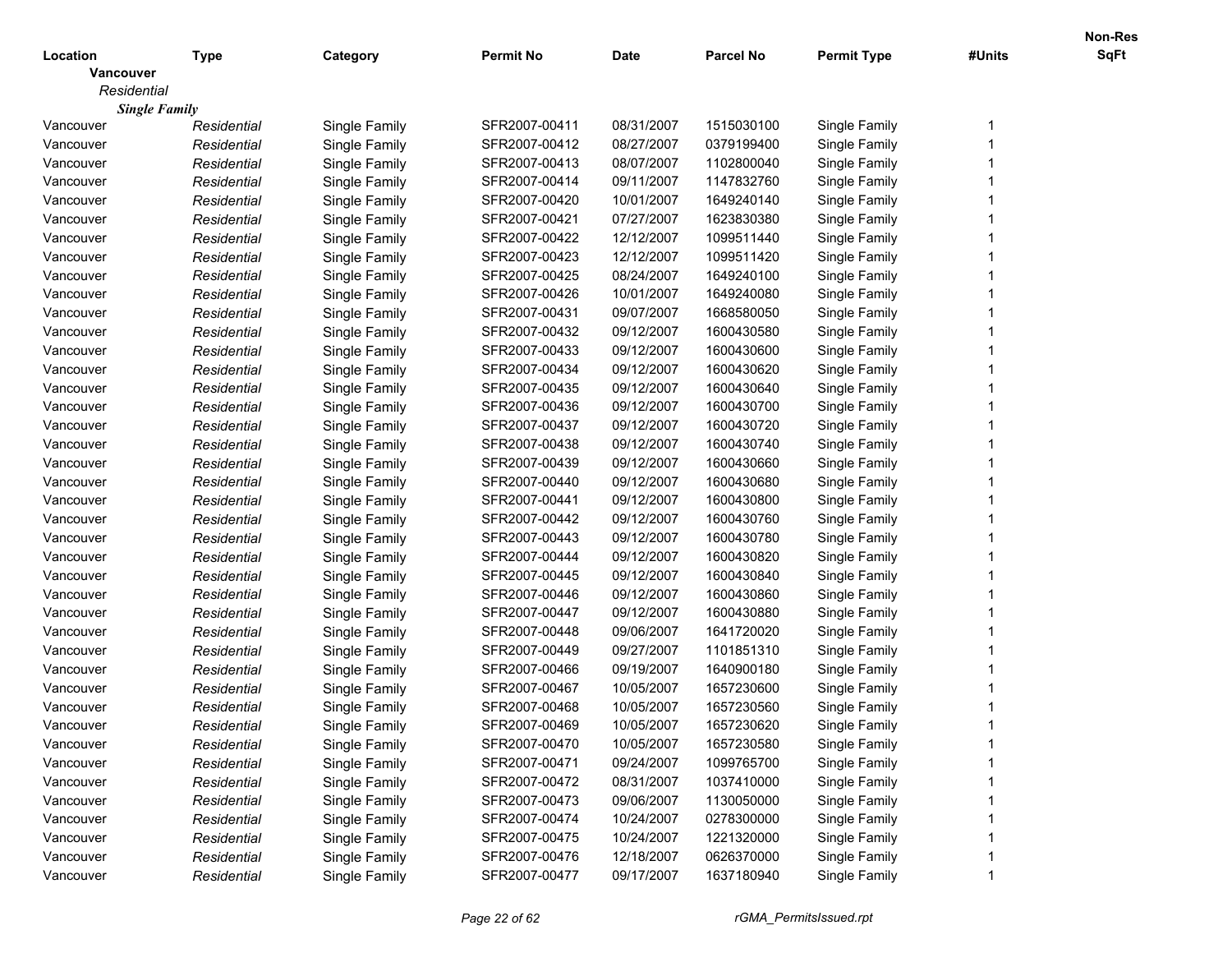|                                   |                 |                          |                  |             |                  |                          |        | <b>Non-Res</b>      |
|-----------------------------------|-----------------|--------------------------|------------------|-------------|------------------|--------------------------|--------|---------------------|
| Location                          | <b>Type</b>     | Category                 | <b>Permit No</b> | <b>Date</b> | <b>Parcel No</b> | <b>Permit Type</b>       | #Units | <b>SqFt</b>         |
| Vancouver                         |                 |                          |                  |             |                  |                          |        |                     |
| Residential                       |                 |                          |                  |             |                  |                          |        |                     |
| <b>Single Family</b><br>Vancouver | Residential     | Single Family            | SFR2007-00478    | 09/24/2007  | 1637181160       | Single Family            |        |                     |
| Vancouver                         | Residential     | Single Family            | SFR2007-00480    | 10/03/2007  | 1623830100       | Single Family            |        |                     |
| Vancouver                         | Residential     | Single Family            | SFR2007-00482    | 10/08/2007  | 0379187430       | Single Family            |        |                     |
| Vancouver                         | Residential     | Single Family            | SFR2007-00483    | 10/02/2007  | 1130350100       | Single Family            |        |                     |
| Vancouver                         | Residential     | Single Family            | SFR2007-00500    | 12/14/2007  | 1130350200       | Single Family            |        |                     |
| Vancouver                         | Residential     | Single Family            | SFR2007-00501    | 10/26/2007  | 1099360600       | Single Family            |        |                     |
| Vancouver                         | Residential     | Single Family            | SFR2007-00512    | 11/26/2007  | 1640900080       | Single Family            |        |                     |
| Vancouver                         | Residential     | Single Family            | SFR2007-00514    | 11/30/2007  | 1494590200       | Single Family            |        |                     |
| Vancouver                         | Residential     | Single Family            | SFR2007-00515    | 11/30/2007  | 1494590180       | Single Family            |        |                     |
| Vancouver                         | Residential     | Single Family            | SFR2007-00518    | 11/30/2007  | 1494590160       | Single Family            |        |                     |
| Vancouver                         | Residential     | Single Family            | SFR2007-00532    | 12/31/2007  | 1099511060       | Single Family            |        |                     |
| Vancouver                         | Residential     | Single Family            | SFR2007-00536    | 12/14/2007  | 1102800380       | Single Family            |        |                     |
| Vancouver                         | Residential     | Single Family            | SFR2007-00537    | 12/14/2007  | 1102800020       | Single Family            |        |                     |
| Vancouver                         | Residential     | Single Family            | SFR2007-00550    | 12/03/2007  | 1494590040       | Single Family            |        |                     |
| Vancouver                         | Residential     | Single Family            | SFR2007-00555    | 12/03/2007  | 1494590140       | Single Family            |        |                     |
| Vancouver                         | Residential     | Single Family            | SFR2007-00556    | 12/03/2007  | 1494590220       | Single Family            |        |                     |
| Vancouver                         | Residential     | Single Family            | SFR2007-00557    | 12/03/2007  | 1494590240       | Single Family            |        |                     |
| Vancouver                         | Residential     | Single Family            | SFR2007-00558    | 12/03/2007  | 1494590260       | Single Family            |        |                     |
| Vancouver                         | Residential     | Single Family            | SFR2007-00559    | 12/03/2007  | 1494590280       | Single Family            |        |                     |
| Vancouver                         | Residential     | Single Family            | SFR2007-00560    | 12/07/2007  | 1494590300       | Single Family            |        |                     |
| Vancouver                         | Residential     | Single Family            | SFR2007-00561    | 12/07/2007  | 1494590320       | Single Family            |        |                     |
| Vancouver                         | Residential     | Single Family            | SFR2007-00562    | 12/07/2007  | 1494590340       | Single Family            |        |                     |
| Vancouver                         | Residential     | Single Family            | SFR2007-00563    | 12/07/2007  | 1494590360       | Single Family            |        |                     |
| Vancouver                         | Residential     | Single Family            | SFR2007-00564    | 12/10/2007  | 1623830200       | Single Family            |        |                     |
| Vancouver                         | Residential     | Single Family            | SFR2007-00565    | 12/13/2007  | 0551100000       | Single Family            |        |                     |
|                                   |                 |                          |                  |             |                  |                          | 416    | Total Single Family |
|                                   |                 |                          |                  |             |                  | Vancouver Sub Total      | 861    | 27,885,695          |
| <b>Vancouver UGA</b>              |                 |                          |                  |             |                  |                          |        |                     |
| Non-Residential                   |                 |                          |                  |             |                  |                          |        |                     |
| Vancouver UGA                     | Non-Residential | <b>Commercial Retail</b> | COM2006-00315    | 03/16/2007  | 1548940000       | <b>Commercial Retail</b> |        | 70,320              |
| Vancouver UGA                     | Non-Residential | <b>Commercial Retail</b> | COM2006-00334    | 10/19/2007  | 1482270000       | <b>Commercial Retail</b> |        | 32,784              |
| Vancouver UGA                     | Non-Residential | <b>Commercial Retail</b> | COM2006-00336    | 03/20/2007  | 1482270000       | <b>Commercial Retail</b> |        | 17,587              |
| Vancouver UGA                     | Non-Residential | <b>Commercial Retail</b> | COM2007-00047    | 02/05/2007  | 1482270000       | <b>Commercial Retail</b> |        | 6,300               |
| Vancouver UGA                     | Non-Residential | <b>Commercial Retail</b> | COM2007-00052    | 02/21/2007  | 1457740000       | <b>Commercial Retail</b> |        | 30,000              |
| Vancouver UGA                     | Non-Residential | <b>Commercial Retail</b> | COM2007-00064    | 03/20/2007  | 1482270000       | <b>Commercial Retail</b> |        | 4,500               |
| Vancouver UGA                     | Non-Residential | <b>Commercial Retail</b> | COM2007-00106    | 12/05/2007  | 1581370000       | <b>Commercial Retail</b> |        | 11,494              |
| Vancouver UGA                     | Non-Residential | <b>Commercial Retail</b> | COM2007-00272    | 08/08/2007  | 1453510000       | <b>Commercial Retail</b> |        | 8,000               |
| Vancouver UGA                     | Non-Residential | <b>Commercial Retail</b> | COM2007-00285    | 11/14/2007  | 1449780000       | <b>Commercial Retail</b> |        | 18,400              |
| Vancouver UGA                     | Non-Residential | <b>Commercial Retail</b> | COM2007-00327    | 11/02/2007  | 1597580000       | <b>Commercial Retail</b> |        | 17,400              |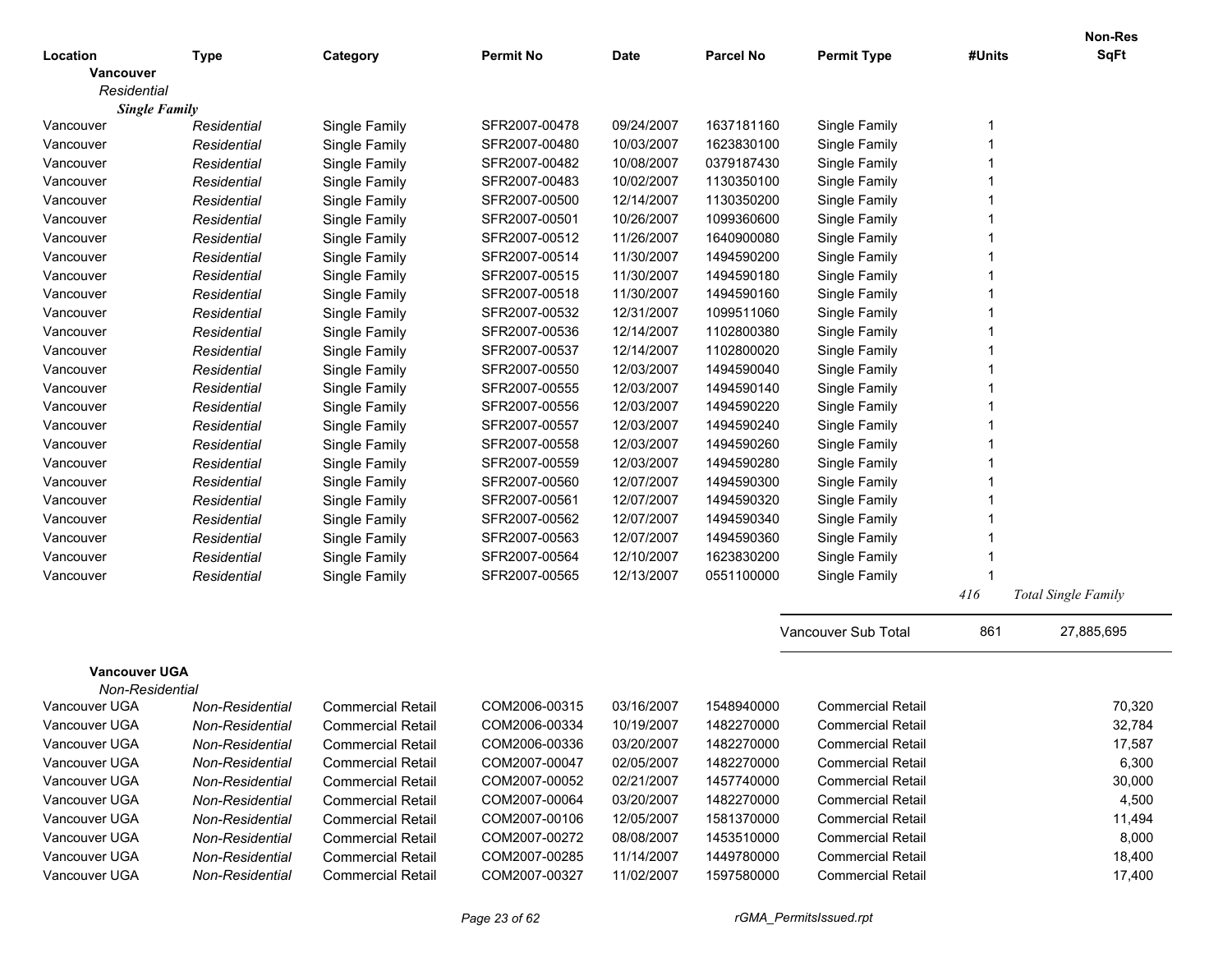|                      |                 |                         |                  |             |                  |                         |             | <b>Non-Res</b>     |
|----------------------|-----------------|-------------------------|------------------|-------------|------------------|-------------------------|-------------|--------------------|
| Location             | Type            | Category                | <b>Permit No</b> | <b>Date</b> | <b>Parcel No</b> | <b>Permit Type</b>      | #Units      | <b>SqFt</b>        |
| <b>Vancouver UGA</b> |                 |                         |                  |             |                  |                         |             |                    |
| Non-Residential      |                 |                         |                  |             |                  |                         |             |                    |
| Vancouver UGA        | Non-Residential | Industrial              | COM2006-00083    | 05/03/2007  | 1858430000       | Industrial              |             | 24,713             |
| Vancouver UGA        | Non-Residential | Industrial              | COM2006-00084    | 07/26/2007  | 1856660000       | Industrial              |             | 19,461             |
| Vancouver UGA        | Non-Residential | Industrial              | COM2006-00348    | 04/10/2007  | 1990710020       | Industrial              |             | 158,592            |
| Vancouver UGA        | Non-Residential | Industrial              | COM2006-00353    | 04/10/2007  | 1195900020       | Industrial              |             | 22,724             |
| Vancouver UGA        | Non-Residential | Industrial              | COM2007-00006    | 03/15/2007  | 0997771700       | Industrial              |             | 2,372              |
| Vancouver UGA        | Non-Residential | Industrial              | COM2007-00007    | 03/15/2007  | 0997771700       | Industrial              |             | 3,103              |
| Vancouver UGA        | Non-Residential | Industrial              | COM2007-00100    | 10/08/2007  | 1178947240       | Industrial              |             | 12,000             |
| Vancouver UGA        | Non-Residential | Industrial              | COM2007-00158    | 07/31/2007  | 1180930000       | Industrial              |             | 20,200             |
| Vancouver UGA        | Non-Residential | Industrial              | COM2007-00312    | 11/13/2007  | 1195900060       | Industrial              |             | 22,608             |
| Vancouver UGA        | Non-Residential | Institutional           | COM2006-00289    | 05/01/2007  | 1835080000       | Institutional           |             | 428                |
| Vancouver UGA        | Non-Residential | Institutional           | COM2006-00329    | 05/23/2007  | 1894700000       | Institutional           |             | 12,125             |
| Vancouver UGA        | Non-Residential | Institutional           | COM2006-00366    | 07/17/2007  | 1643620000       | Institutional           |             | 9,956              |
| Vancouver UGA        | Non-Residential | Institutional           | COM2007-00105    | 05/01/2007  | 1835080000       | Institutional           |             | 1,831,000          |
| Vancouver UGA        | Non-Residential | Institutional           | COM2007-00107    | 05/01/2007  | 1835080000       | Institutional           |             | 1,519,000          |
| Vancouver UGA        | Non-Residential | Institutional           | COM2007-00108    | 05/01/2007  | 1835080000       | Institutional           |             | 1,080,000          |
| Vancouver UGA        | Non-Residential | Institutional           | COM2007-00321    | 12/06/2007  | 1645230000       | Institutional           |             | 8,000              |
| Vancouver UGA        | Non-Residential | Office                  | COM2007-00054    | 08/09/2007  | 1449780000       | Office                  |             | 38,010             |
| Vancouver UGA        | Non-Residential | Office                  | COM2007-00267    | 08/17/2007  | 1482270000       | Office                  |             | 2,000              |
| Vancouver UGA        | Non-Residential | <b>Other Commercial</b> | COM2006-00255    | 06/04/2007  | 1453510000       | <b>Other Commercial</b> |             | 2,654              |
| Residential          |                 |                         |                  |             |                  |                         |             |                    |
| <b>Multi-Family</b>  |                 |                         |                  |             |                  |                         |             |                    |
| Vancouver UGA        | Residential     | Duplex                  | SFR2007-00381    | 05/21/2007  | 1181410740       | Duplex                  | 2           |                    |
| Vancouver UGA        | Residential     | Duplex                  | SFR2007-00382    | 05/21/2007  | 1181410640       | <b>Duplex</b>           | 2           |                    |
| Vancouver UGA        | Residential     | Multi-Family            | MFR2006-00006    | 06/28/2007  | 2000720000       | Multi-Family            | 8           |                    |
| Vancouver UGA        | Residential     | Multi-Family            | MFR2006-00007    | 06/28/2007  | 2000720000       | Multi-Family            | 8           |                    |
| Vancouver UGA        | Residential     | Multi-Family            | MFR2006-00008    | 06/28/2007  | 2000720000       | Multi-Family            | 8           |                    |
| Vancouver UGA        | Residential     | Multi-Family            | MFR2006-00009    | 06/28/2007  | 2000720000       | Multi-Family            | 8           |                    |
| Vancouver UGA        | Residential     | Multi-Family            | MFR2006-00010    | 05/07/2007  | 2000720000       | Multi-Family            | 8           |                    |
| Vancouver UGA        | Residential     | Multi-Family            | MFR2006-00011    | 05/07/2007  | 2000720000       | Multi-Family            | 8           |                    |
| Vancouver UGA        | Residential     | Multi-Family            | MFR2006-00012    | 05/07/2007  | 2000720000       | Multi-Family            | 8           |                    |
| Vancouver UGA        | Residential     | Multi-Family            | MFR2006-00013    | 06/28/2007  | 2000720000       | Multi-Family            | 8           |                    |
| Vancouver UGA        | Residential     | Multi-Family            | MFR2006-00014    | 06/28/2007  | 2000720000       | Multi-Family            | 8           |                    |
| Vancouver UGA        | Residential     | Multi-Family            | MFR2006-00015    | 06/28/2007  | 2000720000       | Multi-Family            | 8           |                    |
| Vancouver UGA        | Residential     | Multi-Family            | MFR2006-00020    | 05/07/2007  | 2000720000       | Multi-Family            | 8           |                    |
| Vancouver UGA        | Residential     | Multi-Family            | MFR2006-00021    | 06/28/2007  | 2000720000       | Multi-Family            | 8           |                    |
| Vancouver UGA        | Residential     | Multi-Family            | MFR2006-00022    | 06/28/2007  | 2000720000       | Multi-Family            | 8           |                    |
| Vancouver UGA        | Residential     | Multi-Family            | MFR2006-00023    | 05/07/2007  | 2000720000       | Multi-Family            | 8           |                    |
| Vancouver UGA        | Residential     | Multi-Family            | MFR2006-00029    | 05/07/2007  | 2000720000       | Multi-Family            | 8           |                    |
| Vancouver UGA        | Residential     | Multi-Family            | MFR2007-00001    | 05/21/2007  | 1181410440       | Multi-Family            | 3           |                    |
|                      |                 |                         |                  |             |                  |                         | 127         | Total Multi-Family |
| <b>Single Family</b> |                 |                         |                  |             |                  |                         |             |                    |
| Vancouver UGA        | Residential     | Single Family           | SFR2005-01885    | 03/13/2007  | 1855755040       | Single Family           | $\mathbf 1$ |                    |
|                      |                 |                         |                  |             |                  |                         |             |                    |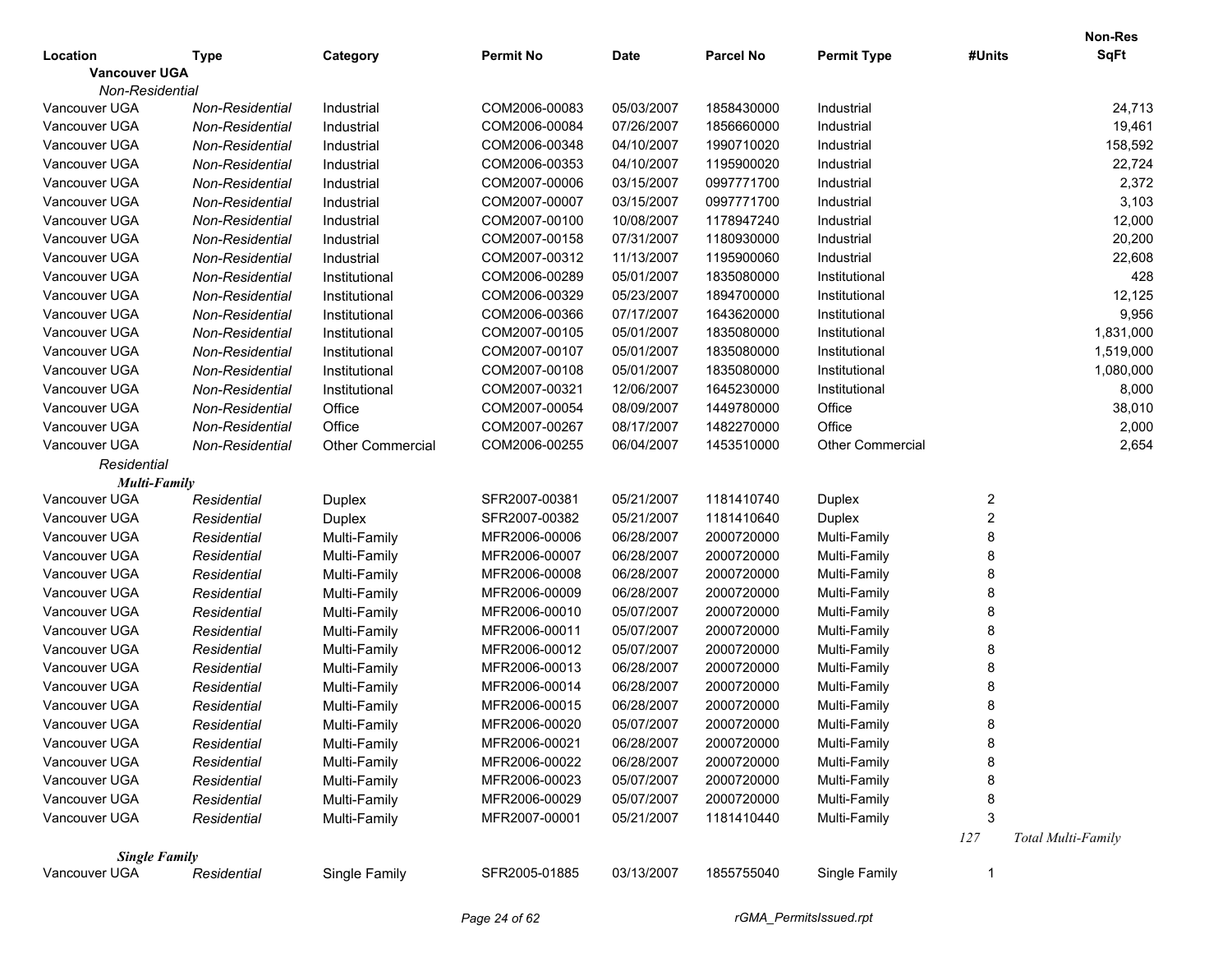|                      |             |               |                  |             |                  |                    |        | Non-Res |
|----------------------|-------------|---------------|------------------|-------------|------------------|--------------------|--------|---------|
| Location             | Type        | Category      | <b>Permit No</b> | <b>Date</b> | <b>Parcel No</b> | <b>Permit Type</b> | #Units | SqFt    |
| <b>Vancouver UGA</b> |             |               |                  |             |                  |                    |        |         |
| Residential          |             |               |                  |             |                  |                    |        |         |
| <b>Single Family</b> |             |               |                  |             |                  |                    |        |         |
| Vancouver UGA        | Residential | Single Family | SFR2006-00376    | 04/16/2007  | 1819160560       | Single Family      |        |         |
| Vancouver UGA        | Residential | Single Family | SFR2006-00379    | 03/29/2007  | 1819160220       | Single Family      |        |         |
| Vancouver UGA        | Residential | Single Family | SFR2006-00446    | 03/20/2007  | 1542240080       | Single Family      |        |         |
| Vancouver UGA        | Residential | Single Family | SFR2006-00517    | 03/27/2007  | 1856680860       | Single Family      |        |         |
| Vancouver UGA        | Residential | Single Family | SFR2006-00518    | 03/15/2007  | 1856680880       | Single Family      |        |         |
| Vancouver UGA        | Residential | Single Family | SFR2006-00521    | 04/03/2007  | 1856681620       | Single Family      |        |         |
| Vancouver UGA        | Residential | Single Family | SFR2006-00523    | 03/27/2007  | 1856680840       | Single Family      |        |         |
| Vancouver UGA        | Residential | Single Family | SFR2006-00524    | 03/15/2007  | 1856680900       | Single Family      |        |         |
| Vancouver UGA        | Residential | Single Family | SFR2006-00643    | 02/12/2007  | 1854791640       | Single Family      |        |         |
| Vancouver UGA        | Residential | Single Family | SFR2006-00648    | 01/25/2007  | 1854791660       | Single Family      |        |         |
| Vancouver UGA        | Residential | Single Family | SFR2006-00663    | 06/19/2007  | 1856681180       | Single Family      |        |         |
| Vancouver UGA        | Residential | Single Family | SFR2006-00673    | 02/16/2007  | 1856681660       | Single Family      |        |         |
| Vancouver UGA        | Residential | Single Family | SFR2006-00675    | 06/05/2007  | 1856681160       | Single Family      |        |         |
| Vancouver UGA        | Residential | Single Family | SFR2006-00696    | 04/27/2007  | 1819160400       | Single Family      |        |         |
| Vancouver UGA        | Residential | Single Family | SFR2006-00698    | 04/12/2007  | 1819160460       | Single Family      |        |         |
| Vancouver UGA        | Residential | Single Family | SFR2006-00716    | 03/21/2007  | 1542240200       | Single Family      |        |         |
| Vancouver UGA        | Residential | Single Family | SFR2006-00717    | 02/16/2007  | 1542240240       | Single Family      |        |         |
| Vancouver UGA        | Residential | Single Family | SFR2006-00718    | 03/20/2007  | 1542240140       | Single Family      |        |         |
| Vancouver UGA        | Residential | Single Family | SFR2006-00720    | 03/15/2007  | 1542240160       | Single Family      |        |         |
| Vancouver UGA        | Residential | Single Family | SFR2006-00723    | 12/07/2007  | 1466590140       | Single Family      |        |         |
| Vancouver UGA        | Residential | Single Family | SFR2006-00758    | 03/21/2007  | 1542240220       | Single Family      |        |         |
| Vancouver UGA        | Residential | Single Family | SFR2006-00760    | 03/15/2007  | 1542240180       | Single Family      |        |         |
| Vancouver UGA        | Residential | Single Family | SFR2006-00762    | 04/06/2007  | 1819160360       | Single Family      |        |         |
| Vancouver UGA        | Residential | Single Family | SFR2006-00837    | 02/12/2007  | 1856681740       | Single Family      |        |         |
| Vancouver UGA        | Residential | Single Family | SFR2006-00841    | 04/24/2007  | 1856681240       | Single Family      |        |         |
| Vancouver UGA        | Residential | Single Family | SFR2006-00843    | 05/29/2007  | 1856681140       | Single Family      |        |         |
| Vancouver UGA        | Residential | Single Family | SFR2006-00892    | 05/03/2007  | 1055280120       | Single Family      |        |         |
| Vancouver UGA        | Residential | Single Family | SFR2006-00917    | 03/13/2007  | 1856680280       | Single Family      |        |         |
| Vancouver UGA        | Residential | Single Family | SFR2006-00921    | 03/27/2007  | 1856680340       | Single Family      |        |         |
| Vancouver UGA        | Residential | Single Family | SFR2006-00995    | 01/05/2007  | 1992180040       | Single Family      |        |         |
| Vancouver UGA        | Residential | Single Family | SFR2006-00997    | 03/29/2007  | 1819160380       | Single Family      |        |         |
| Vancouver UGA        | Residential | Single Family | SFR2006-01019    | 03/27/2007  | 1197400720       | Single Family      |        |         |
| Vancouver UGA        | Residential | Single Family | SFR2006-01050    | 04/24/2007  | 1856681260       | Single Family      |        |         |
| Vancouver UGA        | Residential | Single Family | SFR2006-01055    | 10/05/2007  | 1856680780       | Single Family      |        |         |
| Vancouver UGA        | Residential | Single Family | SFR2006-01140    | 02/07/2007  | 1542240540       | Single Family      |        |         |
| Vancouver UGA        | Residential | Single Family | SFR2006-01144    | 09/05/2007  | 1856680740       | Single Family      |        |         |
| Vancouver UGA        | Residential | Single Family | SFR2006-01146    | 07/26/2007  | 1856680760       | Single Family      |        |         |
| Vancouver UGA        | Residential | Single Family | SFR2006-01277    | 06/19/2007  | 1856681640       | Single Family      |        |         |
| Vancouver UGA        | Residential | Single Family | SFR2006-01294    | 07/23/2007  | 0974100320       | Single Family      |        |         |
| Vancouver UGA        | Residential | Single Family | SFR2006-01309    | 01/05/2007  | 1455360180       | Single Family      |        |         |
| Vancouver UGA        | Residential | Single Family | SFR2006-01310    | 01/05/2007  | 1455360200       | Single Family      |        |         |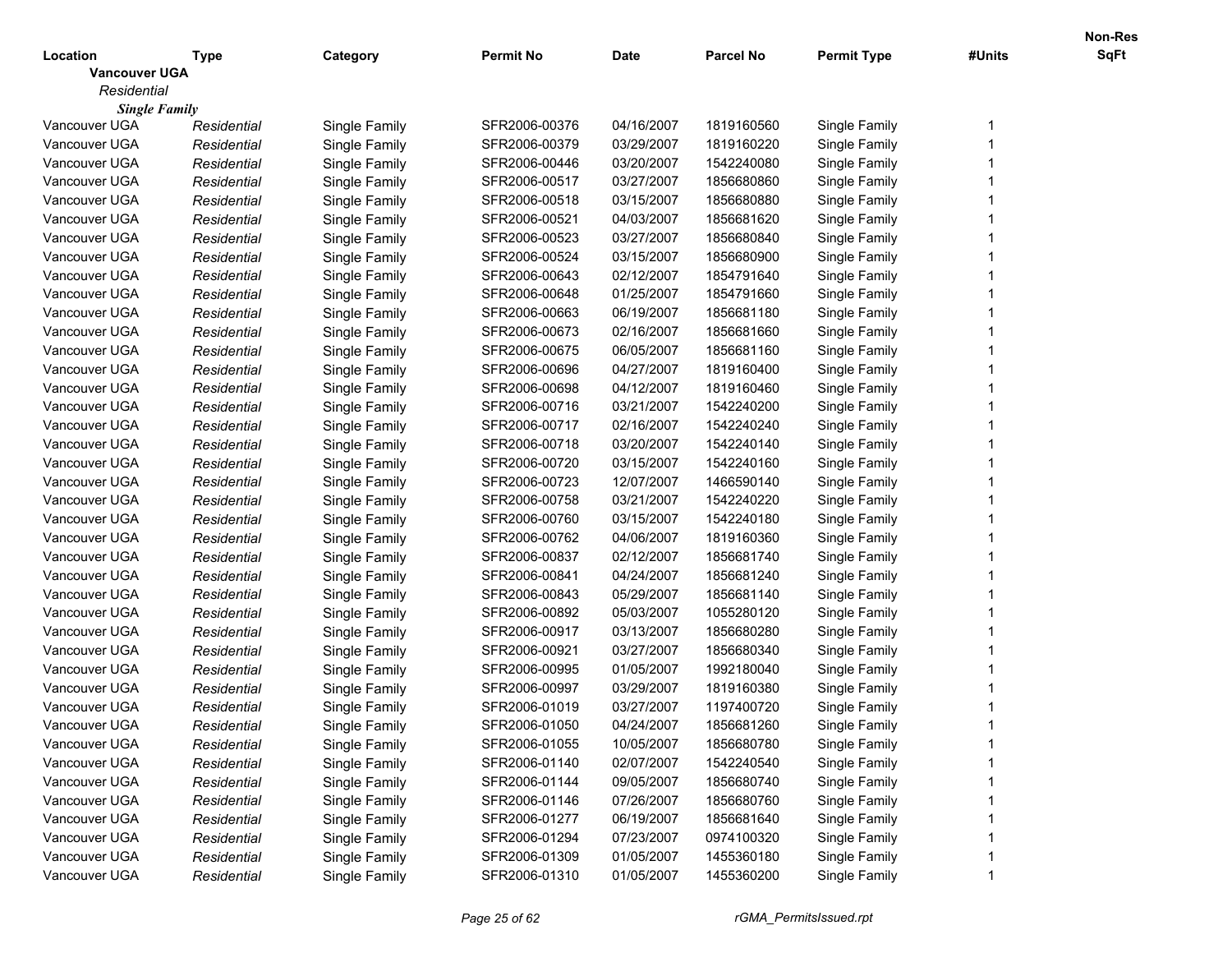|                      |             |               |                  |             |                  |                    |        | <b>Non-Res</b> |
|----------------------|-------------|---------------|------------------|-------------|------------------|--------------------|--------|----------------|
| Location             | Type        | Category      | <b>Permit No</b> | <b>Date</b> | <b>Parcel No</b> | <b>Permit Type</b> | #Units | SqFt           |
| <b>Vancouver UGA</b> |             |               |                  |             |                  |                    |        |                |
| Residential          |             |               |                  |             |                  |                    |        |                |
| <b>Single Family</b> |             |               |                  |             |                  |                    |        |                |
| Vancouver UGA        | Residential | Single Family | SFR2006-01311    | 01/05/2007  | 1455360220       | Single Family      |        |                |
| Vancouver UGA        | Residential | Single Family | SFR2006-01317    | 03/07/2007  | 1819080040       | Single Family      |        |                |
| Vancouver UGA        | Residential | Single Family | SFR2006-01318    | 03/23/2007  | 1722040480       | Single Family      |        |                |
| Vancouver UGA        | Residential | Single Family | SFR2006-01348    | 08/09/2007  | 1583840000       | Single Family      |        |                |
| Vancouver UGA        | Residential | Single Family | SFR2006-01367    | 03/02/2007  | 1197400900       | Single Family      |        |                |
| Vancouver UGA        | Residential | Single Family | SFR2006-01393    | 02/22/2007  | 1542240580       | Single Family      |        |                |
| Vancouver UGA        | Residential | Single Family | SFR2006-01394    | 03/02/2007  | 1542240560       | Single Family      |        |                |
| Vancouver UGA        | Residential | Single Family | SFR2006-01395    | 06/13/2007  | 1542240640       | Single Family      |        |                |
| Vancouver UGA        | Residential | Single Family | SFR2006-01397    | 02/07/2007  | 1542240620       | Single Family      |        |                |
| Vancouver UGA        | Residential | Single Family | SFR2006-01398    | 03/02/2007  | 1542240600       | Single Family      |        |                |
| Vancouver UGA        | Residential | Single Family | SFR2006-01423    | 04/25/2007  | 0977850040       | Single Family      |        |                |
| Vancouver UGA        | Residential | Single Family | SFR2006-01424    | 01/18/2007  | 0977850080       | Single Family      |        |                |
| Vancouver UGA        | Residential | Single Family | SFR2006-01453    | 02/27/2007  | 1991010180       | Single Family      |        |                |
| Vancouver UGA        | Residential | Single Family | SFR2006-01455    | 01/05/2007  | 1991010040       | Single Family      |        |                |
| Vancouver UGA        | Residential | Single Family | SFR2006-01463    | 01/12/2007  | 1879130000       | Single Family      |        |                |
| Vancouver UGA        | Residential | Single Family | SFR2006-01471    | 05/23/2007  | 1894700000       | Single Family      |        |                |
| Vancouver UGA        | Residential | Single Family | SFR2006-01489    | 03/05/2007  | 1866050000       | Single Family      |        |                |
| Vancouver UGA        | Residential | Single Family | SFR2006-01501    | 01/03/2007  | 1848220000       | Single Family      |        |                |
| Vancouver UGA        | Residential | Single Family | SFR2006-01515    | 01/08/2007  | 1820590040       | Single Family      |        |                |
| Vancouver UGA        | Residential | Single Family | SFR2006-01516    | 01/08/2007  | 1820580080       | Single Family      |        |                |
| Vancouver UGA        | Residential | Single Family | SFR2006-01519    | 01/22/2007  | 1898780200       | Single Family      |        |                |
| Vancouver UGA        | Residential | Single Family | SFR2006-01524    | 01/04/2007  | 0974100240       | Single Family      |        |                |
| Vancouver UGA        | Residential | Single Family | SFR2006-01540    | 01/10/2007  | 1066840070       | Single Family      |        |                |
| Vancouver UGA        | Residential | Single Family | SFR2006-01559    | 09/11/2007  | 1868540780       | Single Family      |        |                |
| Vancouver UGA        | Residential | Single Family | SFR2006-01560    | 09/11/2007  | 1868540800       | Single Family      |        |                |
| Vancouver UGA        | Residential | Single Family | SFR2006-01574    | 01/05/2007  | 1054691620       | Single Family      |        |                |
| Vancouver UGA        | Residential | Single Family | SFR2006-01575    | 01/22/2007  | 1054691700       | Single Family      |        |                |
| Vancouver UGA        | Residential | Single Family | SFR2006-01579    | 01/03/2007  | 1588950040       | Single Family      |        |                |
| Vancouver UGA        | Residential | Single Family | SFR2006-01583    | 03/26/2007  | 1197400340       | Single Family      |        |                |
| Vancouver UGA        | Residential | Single Family | SFR2006-01585    | 03/26/2007  | 1197400460       | Single Family      |        |                |
| Vancouver UGA        | Residential | Single Family | SFR2006-01586    | 01/02/2007  | 1721780200       | Single Family      |        |                |
| Vancouver UGA        | Residential | Single Family | SFR2006-01590    | 05/01/2007  | 0997771550       | Single Family      |        |                |
| Vancouver UGA        | Residential | Single Family | SFR2006-01591    | 01/08/2007  | 1607431080       | Single Family      |        |                |
| Vancouver UGA        | Residential | Single Family | SFR2006-01592    | 01/18/2007  | 1607430900       | Single Family      |        |                |
| Vancouver UGA        | Residential | Single Family | SFR2006-01593    | 01/08/2007  | 1607430540       | Single Family      |        |                |
| Vancouver UGA        | Residential | Single Family | SFR2006-01596    | 02/07/2007  | 1182300520       | Single Family      |        |                |
| Vancouver UGA        | Residential | Single Family | SFR2006-01597    | 01/08/2007  | 1182300800       | Single Family      |        |                |
| Vancouver UGA        | Residential | Single Family | SFR2006-01601    | 01/03/2007  | 1642820240       | Single Family      |        |                |
| Vancouver UGA        | Residential | Single Family | SFR2006-01602    | 01/03/2007  | 1642820280       | Single Family      |        |                |
| Vancouver UGA        | Residential | Single Family | SFR2006-01603    | 01/03/2007  | 1642820300       | Single Family      |        |                |
|                      |             |               | SFR2006-01608    |             |                  |                    |        |                |
| Vancouver UGA        | Residential | Single Family |                  | 01/29/2007  | 1181410560       | Single Family      |        |                |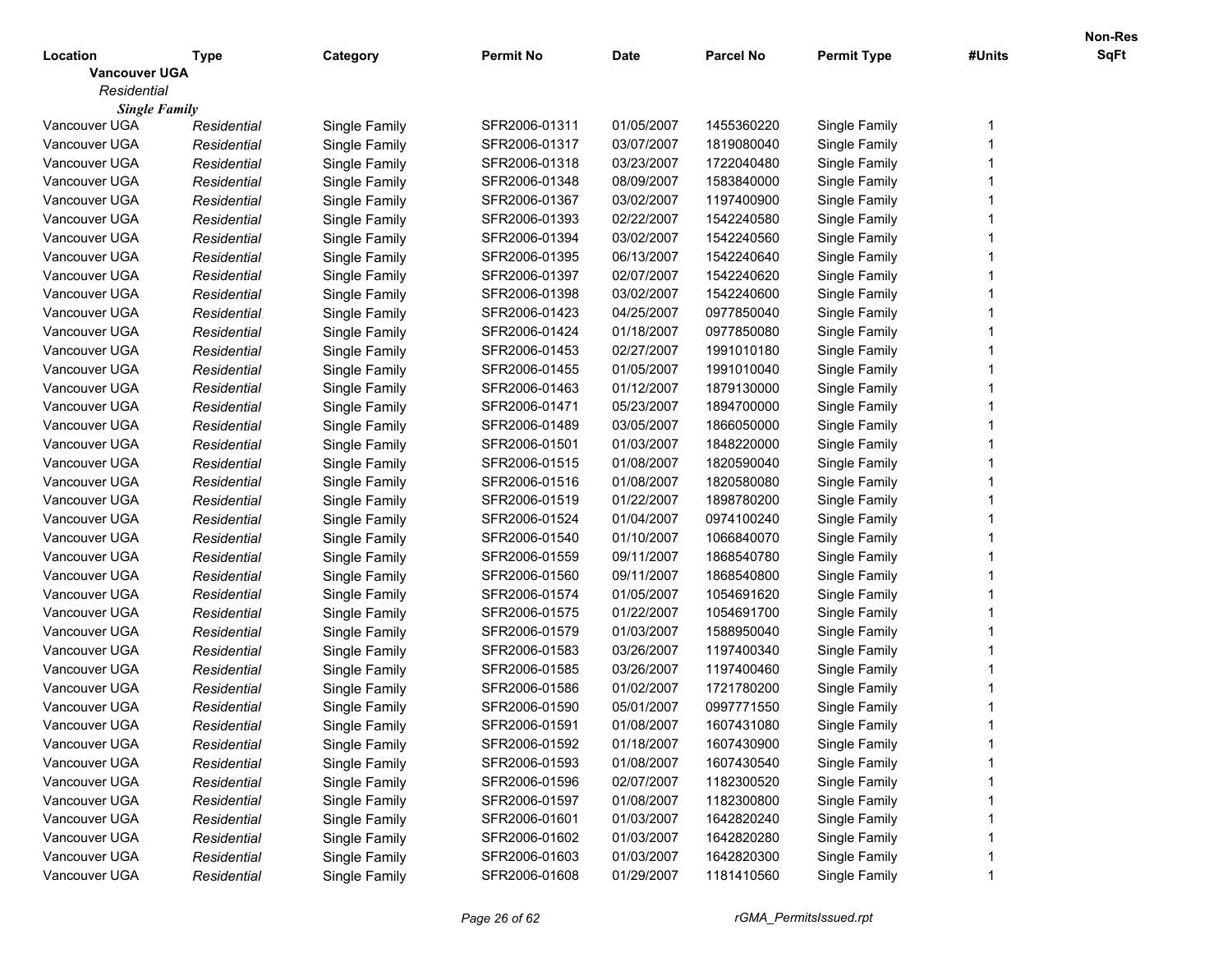|                      |             |               |                  |             |                  |                    |        | <b>Non-Res</b> |
|----------------------|-------------|---------------|------------------|-------------|------------------|--------------------|--------|----------------|
| Location             | Type        | Category      | <b>Permit No</b> | <b>Date</b> | <b>Parcel No</b> | <b>Permit Type</b> | #Units | SqFt           |
| <b>Vancouver UGA</b> |             |               |                  |             |                  |                    |        |                |
| Residential          |             |               |                  |             |                  |                    |        |                |
| <b>Single Family</b> |             |               |                  |             |                  |                    |        |                |
| Vancouver UGA        | Residential | Single Family | SFR2006-01609    | 01/18/2007  | 1445210960       | Single Family      |        |                |
| Vancouver UGA        | Residential | Single Family | SFR2006-01610    | 01/18/2007  | 1445210940       | Single Family      |        |                |
| Vancouver UGA        | Residential | Single Family | SFR2006-01611    | 01/18/2007  | 1445210920       | Single Family      |        |                |
| Vancouver UGA        | Residential | Single Family | SFR2006-01612    | 01/18/2007  | 1445210440       | Single Family      |        |                |
| Vancouver UGA        | Residential | Single Family | SFR2006-01613    | 01/18/2007  | 1445210460       | Single Family      |        |                |
| Vancouver UGA        | Residential | Single Family | SFR2006-01614    | 01/19/2007  | 1197400480       | Single Family      |        |                |
| Vancouver UGA        | Residential | Single Family | SFR2006-01615    | 01/03/2007  | 1642820220       | Single Family      |        |                |
| Vancouver UGA        | Residential | Single Family | SFR2006-01616    | 01/05/2007  | 1642820260       | Single Family      |        |                |
| Vancouver UGA        | Residential | Single Family | SFR2006-01618    | 04/05/2007  | 1462460000       | Single Family      |        |                |
| Vancouver UGA        | Residential | Single Family | SFR2006-01619    | 01/29/2007  | 1181410260       | Single Family      |        |                |
| Vancouver UGA        | Residential | Single Family | SFR2006-01621    | 01/04/2007  | 1889570050       | Single Family      |        |                |
| Vancouver UGA        | Residential | Single Family | SFR2006-01625    | 01/05/2007  | 1062900420       | Single Family      |        |                |
| Vancouver UGA        | Residential | Single Family | SFR2006-01626    | 01/05/2007  | 1062900440       | Single Family      |        |                |
| Vancouver UGA        | Residential | Single Family | SFR2006-01627    | 01/05/2007  | 1642820440       | Single Family      |        |                |
| Vancouver UGA        | Residential | Single Family | SFR2006-01629    | 01/10/2007  | 1890430000       | Single Family      |        |                |
| Vancouver UGA        | Residential | Single Family | SFR2006-01630    | 01/03/2007  | 1607430940       | Single Family      |        |                |
| Vancouver UGA        | Residential | Single Family | SFR2006-01631    | 02/01/2007  | 1569480060       | Single Family      |        |                |
| Vancouver UGA        | Residential | Single Family | SFR2006-01632    | 01/03/2007  | 1607430140       | Single Family      |        |                |
| Vancouver UGA        | Residential | Single Family | SFR2006-01634    | 01/03/2007  | 1569480080       | Single Family      |        |                |
| Vancouver UGA        | Residential | Single Family | SFR2006-01636    | 01/29/2007  | 1721390260       | Single Family      |        |                |
| Vancouver UGA        | Residential | Single Family | SFR2006-01637    | 02/22/2007  | 1878000000       | Single Family      |        |                |
| Vancouver UGA        | Residential | Single Family | SFR2007-00003    | 03/08/2007  | 1588950060       | Single Family      |        |                |
| Vancouver UGA        | Residential | Single Family | SFR2007-00004    | 01/18/2007  | 1049301000       | Single Family      |        |                |
| Vancouver UGA        | Residential | Single Family | SFR2007-00005    | 01/17/2007  | 1049300240       | Single Family      |        |                |
| Vancouver UGA        | Residential | Single Family | SFR2007-00006    | 01/17/2007  | 1049300220       | Single Family      |        |                |
| Vancouver UGA        | Residential | Single Family | SFR2007-00007    | 01/18/2007  | 1049300980       | Single Family      |        |                |
| Vancouver UGA        | Residential | Single Family | SFR2007-00008    | 01/29/2007  | 1450650000       | Single Family      |        |                |
| Vancouver UGA        | Residential | Single Family | SFR2007-00009    | 01/30/2007  | 1607580260       | Single Family      |        |                |
| Vancouver UGA        | Residential | Single Family | SFR2007-00010    | 01/30/2007  | 1607580280       | Single Family      |        |                |
| Vancouver UGA        | Residential | Single Family | SFR2007-00011    | 01/30/2007  | 1607580300       | Single Family      |        |                |
| Vancouver UGA        | Residential | Single Family | SFR2007-00012    | 06/27/2007  | 1607580320       | Single Family      |        |                |
| Vancouver UGA        | Residential | Single Family | SFR2007-00013    | 06/14/2007  | 1607580340       | Single Family      |        |                |
| Vancouver UGA        | Residential | Single Family | SFR2007-00014    | 06/14/2007  | 1607580360       | Single Family      |        |                |
| Vancouver UGA        | Residential | Single Family | SFR2007-00015    | 01/19/2007  | 1568490100       | Single Family      |        |                |
| Vancouver UGA        | Residential | Single Family | SFR2007-00016    | 06/14/2007  | 1607580380       | Single Family      |        |                |
| Vancouver UGA        | Residential | Single Family | SFR2007-00017    | 03/09/2007  | 1181410680       | Single Family      |        |                |
| Vancouver UGA        | Residential | Single Family | SFR2007-00018    | 03/05/2007  | 1181410020       | Single Family      |        |                |
| Vancouver UGA        | Residential | Single Family | SFR2007-00020    | 01/30/2007  | 1607581240       | Single Family      |        |                |
| Vancouver UGA        | Residential | Single Family | SFR2007-00021    | 01/30/2007  | 1607581260       | Single Family      |        |                |
| Vancouver UGA        | Residential | Single Family | SFR2007-00022    | 01/30/2007  | 1607581280       | Single Family      |        |                |
| Vancouver UGA        |             |               | SFR2007-00023    | 02/06/2007  | 1607581160       | Single Family      |        |                |
|                      | Residential | Single Family |                  |             |                  |                    |        |                |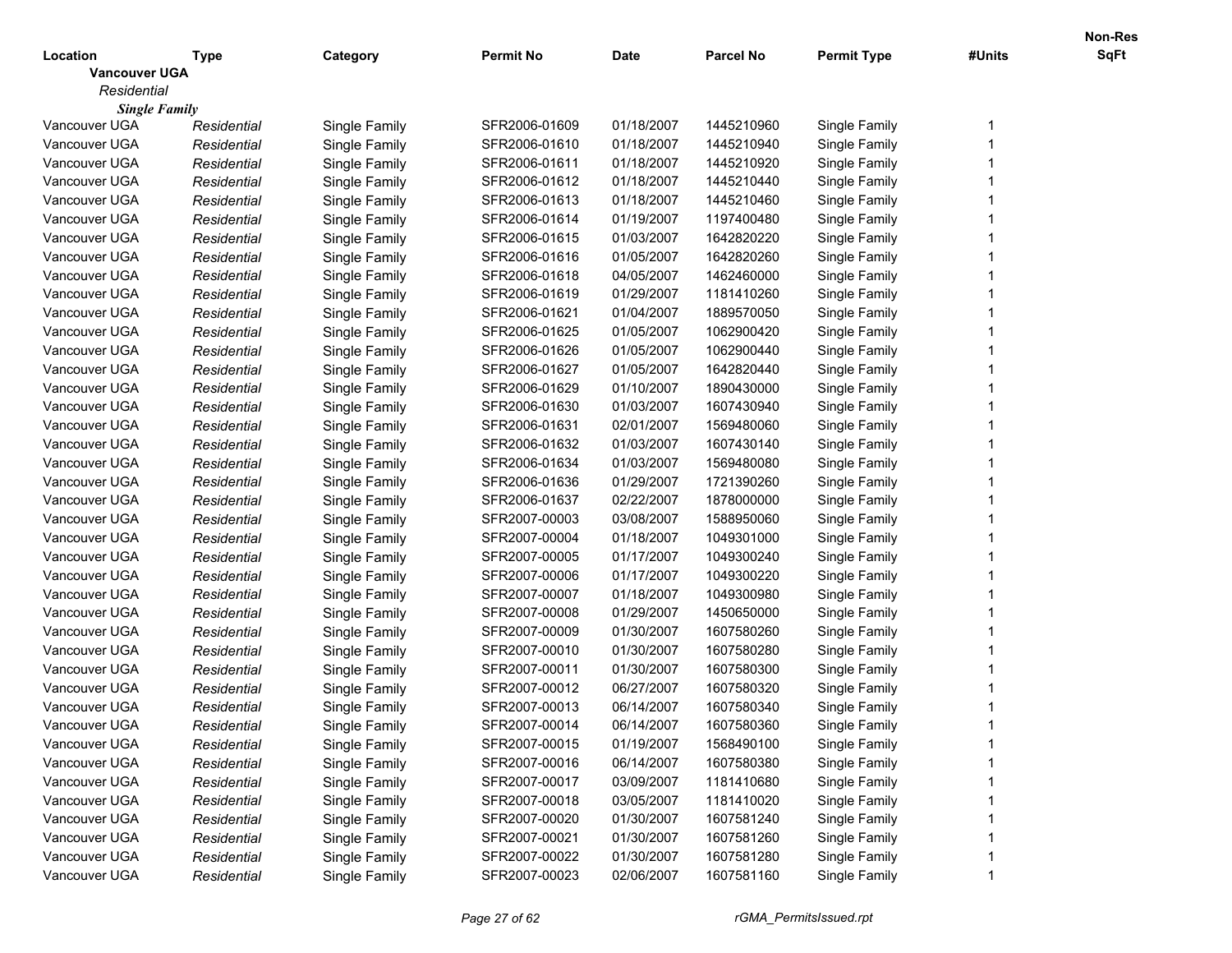|                      |             |               |                  |             |                  |                    |        | <b>Non-Res</b> |
|----------------------|-------------|---------------|------------------|-------------|------------------|--------------------|--------|----------------|
| Location             | Type        | Category      | <b>Permit No</b> | <b>Date</b> | <b>Parcel No</b> | <b>Permit Type</b> | #Units | SqFt           |
| <b>Vancouver UGA</b> |             |               |                  |             |                  |                    |        |                |
| Residential          |             |               |                  |             |                  |                    |        |                |
| <b>Single Family</b> |             |               |                  |             |                  |                    |        |                |
| Vancouver UGA        | Residential | Single Family | SFR2007-00024    | 02/06/2007  | 1607581180       | Single Family      |        |                |
| Vancouver UGA        | Residential | Single Family | SFR2007-00025    | 02/06/2007  | 1607581200       | Single Family      |        |                |
| Vancouver UGA        | Residential | Single Family | SFR2007-00026    | 02/06/2007  | 1607581220       | Single Family      |        |                |
| Vancouver UGA        | Residential | Single Family | SFR2007-00027    | 03/05/2007  | 1993560000       | Single Family      |        |                |
| Vancouver UGA        | Residential | Single Family | SFR2007-00029    | 01/24/2007  | 1643110820       | Single Family      |        |                |
| Vancouver UGA        | Residential | Single Family | SFR2007-00032    | 01/25/2007  | 1569470480       | Single Family      |        |                |
| Vancouver UGA        | Residential | Single Family | SFR2007-00033    | 01/25/2007  | 1569470460       | Single Family      |        |                |
| Vancouver UGA        | Residential | Single Family | SFR2007-00034    | 01/31/2007  | 1569470500       | Single Family      |        |                |
| Vancouver UGA        | Residential | Single Family | SFR2007-00035    | 02/01/2007  | 1056147400       | Single Family      |        |                |
| Vancouver UGA        | Residential | Single Family | SFR2007-00037    | 02/07/2007  | 1049000220       | Single Family      |        |                |
| Vancouver UGA        | Residential | Single Family | SFR2007-00038    | 02/07/2007  | 1049000080       | Single Family      |        |                |
| Vancouver UGA        | Residential | Single Family | SFR2007-00039    | 02/07/2007  | 2003371000       | Single Family      |        |                |
| Vancouver UGA        | Residential | Single Family | SFR2007-00041    | 01/31/2007  | 1992180180       | Single Family      |        |                |
| Vancouver UGA        | Residential | Single Family | SFR2007-00042    | 01/29/2007  | 1569480160       | Single Family      |        |                |
| Vancouver UGA        | Residential | Single Family | SFR2007-00043    | 02/01/2007  | 1569480120       | Single Family      |        |                |
| Vancouver UGA        | Residential | Single Family | SFR2007-00044    | 01/22/2007  | 1607430040       | Single Family      |        |                |
| Vancouver UGA        | Residential | Single Family | SFR2007-00045    | 02/13/2007  | 1055060240       | Single Family      |        |                |
| Vancouver UGA        | Residential | Single Family | SFR2007-00046    | 01/29/2007  | 1049300820       | Single Family      |        |                |
| Vancouver UGA        | Residential | Single Family | SFR2007-00047    | 01/29/2007  | 1049300840       | Single Family      |        |                |
| Vancouver UGA        | Residential | Single Family | SFR2007-00048    | 01/24/2007  | 1060361340       | Single Family      |        |                |
| Vancouver UGA        | Residential | Single Family | SFR2007-00049    | 01/23/2007  | 1996230480       | Single Family      |        |                |
| Vancouver UGA        | Residential | Single Family | SFR2007-00051    | 06/13/2007  | 1455361000       | Single Family      |        |                |
| Vancouver UGA        | Residential | Single Family | SFR2007-00052    | 01/24/2007  | 2000831060       | Single Family      |        |                |
| Vancouver UGA        | Residential | Single Family | SFR2007-00053    | 06/13/2007  | 1455361020       | Single Family      |        |                |
| Vancouver UGA        | Residential | Single Family | SFR2007-00054    | 06/13/2007  | 1455361040       | Single Family      |        |                |
| Vancouver UGA        | Residential | Single Family | SFR2007-00055    | 06/13/2007  | 1455361060       | Single Family      |        |                |
| Vancouver UGA        | Residential | Single Family | SFR2007-00056    | 02/01/2007  | 1049300900       | Single Family      |        |                |
| Vancouver UGA        | Residential | Single Family | SFR2007-00057    | 02/01/2007  | 1049300920       | Single Family      |        |                |
| Vancouver UGA        | Residential | Single Family | SFR2007-00058    | 02/16/2007  | 1049500140       | Single Family      |        |                |
| Vancouver UGA        | Residential | Single Family | SFR2007-00059    | 01/23/2007  | 1079810360       | Single Family      |        |                |
| Vancouver UGA        | Residential | Single Family | SFR2007-00060    | 02/08/2007  | 1046050020       | Single Family      |        |                |
| Vancouver UGA        | Residential | Single Family | SFR2007-00061    | 02/16/2007  | 1049500160       | Single Family      |        |                |
| Vancouver UGA        |             |               | SFR2007-00062    | 02/01/2007  | 1049500880       | Single Family      |        |                |
|                      | Residential | Single Family |                  |             |                  |                    |        |                |
| Vancouver UGA        | Residential | Single Family | SFR2007-00063    | 02/08/2007  | 1046050040       | Single Family      |        |                |
| Vancouver UGA        | Residential | Single Family | SFR2007-00064    | 02/01/2007  | 1049500860       | Single Family      |        |                |
| Vancouver UGA        | Residential | Single Family | SFR2007-00065    | 02/05/2007  | 1046050060       | Single Family      |        |                |
| Vancouver UGA        | Residential | Single Family | SFR2007-00066    | 02/05/2007  | 1046050080       | Single Family      |        |                |
| Vancouver UGA        | Residential | Single Family | SFR2007-00067    | 02/01/2007  | 1049500480       | Single Family      |        |                |
| Vancouver UGA        | Residential | Single Family | SFR2007-00068    | 02/01/2007  | 1049500460       | Single Family      |        |                |
| Vancouver UGA        | Residential | Single Family | SFR2007-00070    | 02/13/2007  | 1066840300       | Single Family      |        |                |
| Vancouver UGA        | Residential | Single Family | SFR2007-00071    | 05/02/2007  | 1445210800       | Single Family      |        |                |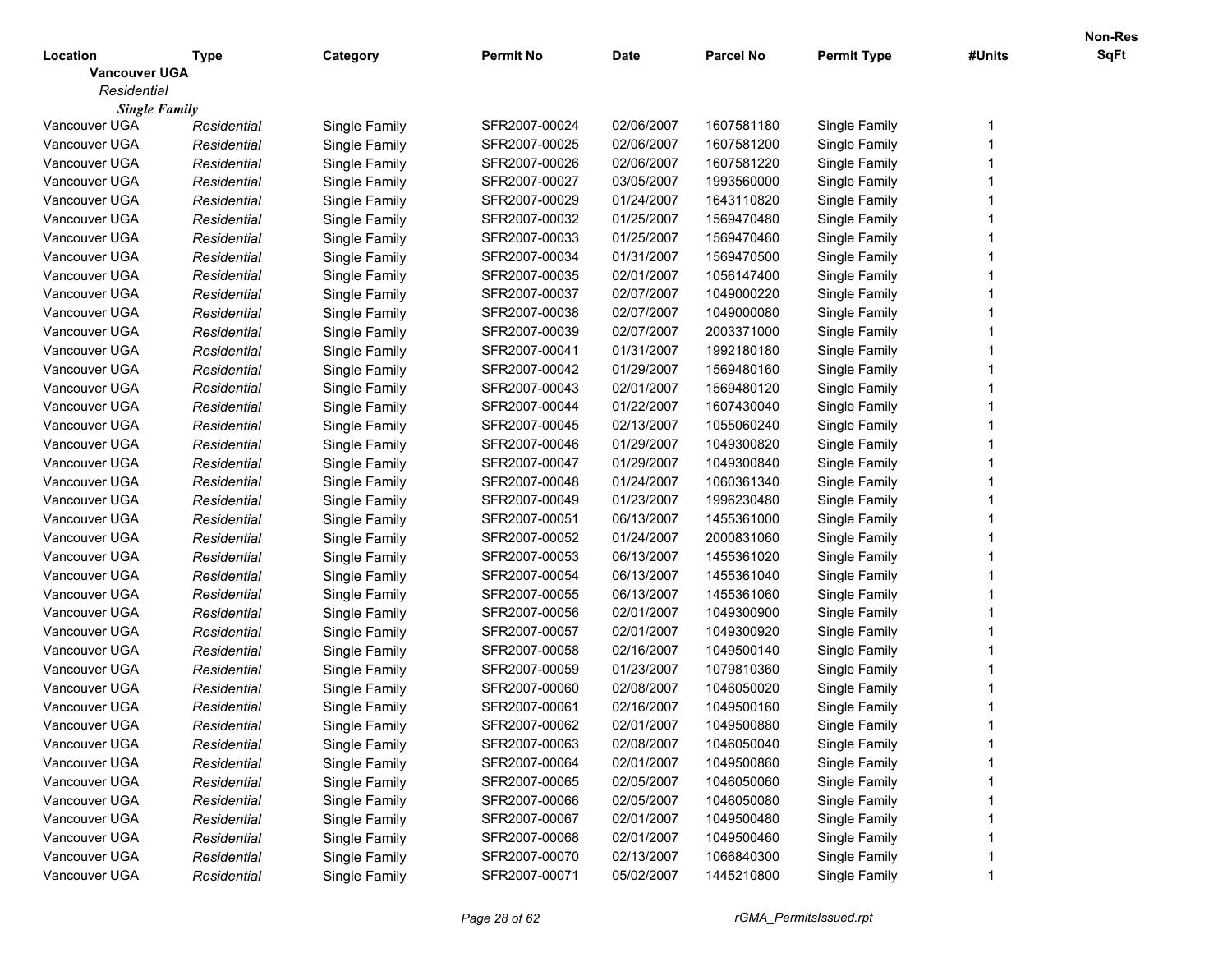|                      |             |               |                  |             |                  |                    |        | <b>Non-Res</b> |
|----------------------|-------------|---------------|------------------|-------------|------------------|--------------------|--------|----------------|
| Location             | Type        | Category      | <b>Permit No</b> | <b>Date</b> | <b>Parcel No</b> | <b>Permit Type</b> | #Units | SqFt           |
| <b>Vancouver UGA</b> |             |               |                  |             |                  |                    |        |                |
| Residential          |             |               |                  |             |                  |                    |        |                |
| <b>Single Family</b> |             |               |                  |             |                  |                    |        |                |
| Vancouver UGA        | Residential | Single Family | SFR2007-00072    | 05/02/2007  | 1445210820       | Single Family      |        |                |
| Vancouver UGA        | Residential | Single Family | SFR2007-00073    | 06/06/2007  | 1445210720       | Single Family      |        |                |
| Vancouver UGA        | Residential | Single Family | SFR2007-00074    | 06/06/2007  | 1445210740       | Single Family      |        |                |
| Vancouver UGA        | Residential | Single Family | SFR2007-00075    | 06/06/2007  | 1445210760       | Single Family      |        |                |
| Vancouver UGA        | Residential | Single Family | SFR2007-00076    | 06/06/2007  | 1445210780       | Single Family      |        |                |
| Vancouver UGA        | Residential | Single Family | SFR2007-00077    | 02/09/2007  | 1882680000       | Single Family      |        |                |
| Vancouver UGA        | Residential | Single Family | SFR2007-00079    | 02/08/2007  | 1856890220       | Single Family      |        |                |
| Vancouver UGA        | Residential | Single Family | SFR2007-00080    | 02/07/2007  | 1882870920       | Single Family      |        |                |
| Vancouver UGA        | Residential | Single Family | SFR2007-00081    | 02/07/2007  | 1882870020       | Single Family      |        |                |
| Vancouver UGA        | Residential | Single Family | SFR2007-00082    | 04/04/2007  | 1812300000       | Single Family      |        |                |
| Vancouver UGA        | Residential | Single Family | SFR2007-00084    | 02/12/2007  | 1612260150       | Single Family      |        |                |
| Vancouver UGA        | Residential | Single Family | SFR2007-00086    | 03/05/2007  | 1181410040       | Single Family      |        |                |
| Vancouver UGA        | Residential | Single Family | SFR2007-00088    | 02/01/2007  | 1607430980       | Single Family      |        |                |
| Vancouver UGA        | Residential | Single Family | SFR2007-00089    | 07/13/2007  | 1721790280       | Single Family      |        |                |
| Vancouver UGA        | Residential | Single Family | SFR2007-00090    | 02/21/2007  | 1181410500       | Single Family      |        |                |
| Vancouver UGA        | Residential | Single Family | SFR2007-00091    | 02/06/2007  | 1046050140       | Single Family      |        |                |
| Vancouver UGA        | Residential | Single Family | SFR2007-00092    | 02/06/2007  | 1046050160       | Single Family      |        |                |
| Vancouver UGA        | Residential | Single Family | SFR2007-00093    | 02/22/2007  | 0981460060       | Single Family      |        |                |
| Vancouver UGA        | Residential | Single Family | SFR2007-00094    | 02/06/2007  | 1046050100       | Single Family      |        |                |
| Vancouver UGA        | Residential | Single Family | SFR2007-00095    | 02/06/2007  | 1046050120       | Single Family      |        |                |
| Vancouver UGA        | Residential | Single Family | SFR2007-00096    | 02/16/2007  | 1570060140       | Single Family      |        |                |
| Vancouver UGA        | Residential | Single Family | SFR2007-00097    | 02/16/2007  | 1570060160       | Single Family      |        |                |
| Vancouver UGA        | Residential | Single Family | SFR2007-00098    | 02/16/2007  | 1570060180       | Single Family      |        |                |
| Vancouver UGA        | Residential | Single Family | SFR2007-00099    | 02/16/2007  | 1570060200       | Single Family      |        |                |
| Vancouver UGA        | Residential | Single Family | SFR2007-00101    | 02/21/2007  | 1722040440       | Single Family      |        |                |
| Vancouver UGA        | Residential | Single Family | SFR2007-00104    | 02/09/2007  | 1721780260       | Single Family      |        |                |
| Vancouver UGA        | Residential | Single Family | SFR2007-00105    | 03/02/2007  | 1721970020       | Single Family      |        |                |
| Vancouver UGA        | Residential | Single Family | SFR2007-00107    | 04/11/2007  | 1612210050       | Single Family      |        |                |
| Vancouver UGA        | Residential | Single Family | SFR2007-00108    | 04/11/2007  | 1612210100       | Single Family      |        |                |
| Vancouver UGA        | Residential | Single Family | SFR2007-00109    | 02/09/2007  | 1721390200       | Single Family      |        |                |
| Vancouver UGA        | Residential | Single Family | SFR2007-00110    | 02/09/2007  | 1721390220       | Single Family      |        |                |
| Vancouver UGA        | Residential | Single Family | SFR2007-00111    | 03/12/2007  | 0979743800       | Single Family      |        |                |
| Vancouver UGA        | Residential | Single Family | SFR2007-00114    | 03/09/2007  | 1181410660       | Single Family      |        |                |
| Vancouver UGA        | Residential | Single Family | SFR2007-00115    | 03/09/2007  | 1181410700       | Single Family      |        |                |
| Vancouver UGA        | Residential | Single Family | SFR2007-00117    | 02/26/2007  | 1046050200       | Single Family      |        |                |
| Vancouver UGA        | Residential | Single Family | SFR2007-00118    | 02/16/2007  | 1569480240       | Single Family      |        |                |
| Vancouver UGA        | Residential | Single Family | SFR2007-00119    | 02/26/2007  | 1046050180       | Single Family      |        |                |
| Vancouver UGA        | Residential | Single Family | SFR2007-00120    | 02/16/2007  | 1569480200       | Single Family      |        |                |
| Vancouver UGA        | Residential | Single Family | SFR2007-00138    | 03/09/2007  | 1612260100       | Single Family      |        |                |
| Vancouver UGA        | Residential | Single Family | SFR2007-00140    | 02/12/2007  | 1996230200       | Single Family      |        |                |
| Vancouver UGA        | Residential | Single Family | SFR2007-00142    | 03/09/2007  | 1181410720       | Single Family      |        |                |
|                      |             |               |                  |             |                  |                    |        |                |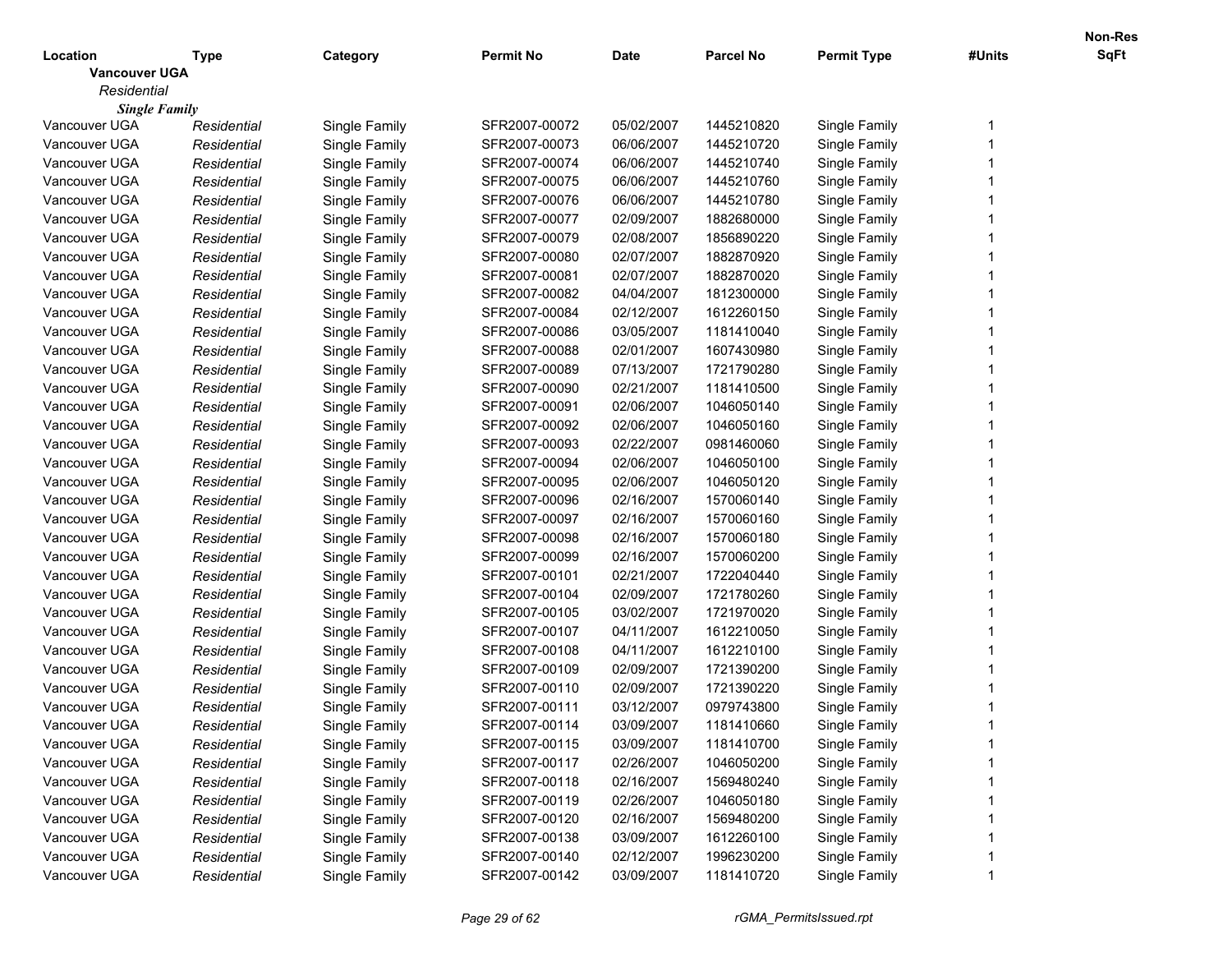|                      |             |               |                  |             |                  |                    |        | <b>Non-Res</b> |
|----------------------|-------------|---------------|------------------|-------------|------------------|--------------------|--------|----------------|
| Location             | Type        | Category      | <b>Permit No</b> | <b>Date</b> | <b>Parcel No</b> | <b>Permit Type</b> | #Units | SqFt           |
| <b>Vancouver UGA</b> |             |               |                  |             |                  |                    |        |                |
| Residential          |             |               |                  |             |                  |                    |        |                |
| <b>Single Family</b> |             |               |                  |             |                  |                    |        |                |
| Vancouver UGA        | Residential | Single Family | SFR2007-00143    | 03/07/2007  | 1721390240       | Single Family      |        |                |
| Vancouver UGA        | Residential | Single Family | SFR2007-00144    | 03/05/2007  | 1182300080       | Single Family      |        |                |
| Vancouver UGA        | Residential | Single Family | SFR2007-00145    | 03/09/2007  | 1612260000       | Single Family      |        |                |
| Vancouver UGA        | Residential | Single Family | SFR2007-00146    | 02/26/2007  | 1046050220       | Single Family      |        |                |
| Vancouver UGA        | Residential | Single Family | SFR2007-00147    | 02/26/2007  | 1046050240       | Single Family      |        |                |
| Vancouver UGA        | Residential | Single Family | SFR2007-00148    | 02/28/2007  | 1046050260       | Single Family      |        |                |
| Vancouver UGA        | Residential | Single Family | SFR2007-00149    | 02/28/2007  | 1046050280       | Single Family      |        |                |
| Vancouver UGA        | Residential | Single Family | SFR2007-00150    | 03/01/2007  | 1046050300       | Single Family      |        |                |
| Vancouver UGA        | Residential | Single Family | SFR2007-00151    | 03/01/2007  | 1046050320       | Single Family      |        |                |
| Vancouver UGA        | Residential | Single Family | SFR2007-00152    | 02/28/2007  | 1046050380       | Single Family      |        |                |
| Vancouver UGA        | Residential | Single Family | SFR2007-00153    | 02/28/2007  | 1046050400       | Single Family      |        |                |
| Vancouver UGA        | Residential | Single Family | SFR2007-00154    | 03/01/2007  | 1046050420       | Single Family      |        |                |
| Vancouver UGA        | Residential | Single Family | SFR2007-00155    | 03/01/2007  | 1046050440       | Single Family      |        |                |
| Vancouver UGA        | Residential | Single Family | SFR2007-00156    | 03/01/2007  | 1046050340       | Single Family      |        |                |
| Vancouver UGA        | Residential | Single Family | SFR2007-00157    | 03/01/2007  | 1046050360       | Single Family      |        |                |
| Vancouver UGA        | Residential | Single Family | SFR2007-00159    | 05/08/2007  | 1054692600       | Single Family      |        |                |
| Vancouver UGA        | Residential | Single Family | SFR2007-00164    | 02/16/2007  | 1996230060       | Single Family      |        |                |
| Vancouver UGA        | Residential | Single Family | SFR2007-00166    | 02/23/2007  | 1041839720       | Single Family      |        |                |
| Vancouver UGA        | Residential | Single Family | SFR2007-00167    | 02/23/2007  | 1041839740       | Single Family      |        |                |
| Vancouver UGA        | Residential | Single Family | SFR2007-00168    | 02/23/2007  | 1041839520       | Single Family      |        |                |
| Vancouver UGA        | Residential | Single Family | SFR2007-00169    | 02/20/2007  | 1041839500       | Single Family      |        |                |
| Vancouver UGA        | Residential | Single Family | SFR2007-00171    | 02/20/2007  | 1041839800       | Single Family      |        |                |
| Vancouver UGA        | Residential | Single Family | SFR2007-00172    | 02/20/2007  | 1041839700       | Single Family      |        |                |
| Vancouver UGA        | Residential | Single Family | SFR2007-00173    | 07/02/2007  | 2003370580       | Single Family      |        |                |
| Vancouver UGA        | Residential | Single Family | SFR2007-00174    | 03/20/2007  | 1856890420       | Single Family      |        |                |
| Vancouver UGA        | Residential | Single Family | SFR2007-00175    | 03/22/2007  | 1889440040       | Single Family      |        |                |
| Vancouver UGA        | Residential | Single Family | SFR2007-00176    | 06/25/2007  | 1895570120       | Single Family      |        |                |
| Vancouver UGA        | Residential | Single Family | SFR2007-00177    | 03/07/2007  | 1897590160       | Single Family      |        |                |
| Vancouver UGA        | Residential | Single Family | SFR2007-00179    | 02/16/2007  | 1897590320       | Single Family      |        |                |
| Vancouver UGA        | Residential | Single Family | SFR2007-00182    | 03/22/2007  | 1553350360       | Single Family      |        |                |
| Vancouver UGA        | Residential | Single Family | SFR2007-00184    | 02/27/2007  | 1882870980       | Single Family      |        |                |
| Vancouver UGA        | Residential | Single Family | SFR2007-00185    | 02/21/2007  | 1181410620       | Single Family      |        |                |
| Vancouver UGA        | Residential | Single Family | SFR2007-00186    | 02/21/2007  | 1182593340       | Single Family      |        |                |
| Vancouver UGA        | Residential | Single Family | SFR2007-00187    | 02/27/2007  | 2000830100       | Single Family      |        |                |
| Vancouver UGA        | Residential | Single Family | SFR2007-00188    | 02/23/2007  | 1607430060       | Single Family      |        |                |
| Vancouver UGA        | Residential | Single Family | SFR2007-00189    | 02/28/2007  | 1607430100       | Single Family      |        |                |
| Vancouver UGA        | Residential | Single Family | SFR2007-00190    | 02/28/2007  | 1607430380       | Single Family      |        |                |
| Vancouver UGA        | Residential | Single Family | SFR2007-00191    | 03/15/2007  | 1569470160       | Single Family      |        |                |
| Vancouver UGA        | Residential | Single Family | SFR2007-00192    | 03/15/2007  | 1569470400       | Single Family      |        |                |
| Vancouver UGA        | Residential | Single Family | SFR2007-00193    | 03/15/2007  | 1569470300       | Single Family      |        |                |
| Vancouver UGA        |             |               | SFR2007-00194    | 03/26/2007  | 1540500140       | Single Family      |        |                |
|                      | Residential | Single Family |                  |             |                  |                    |        |                |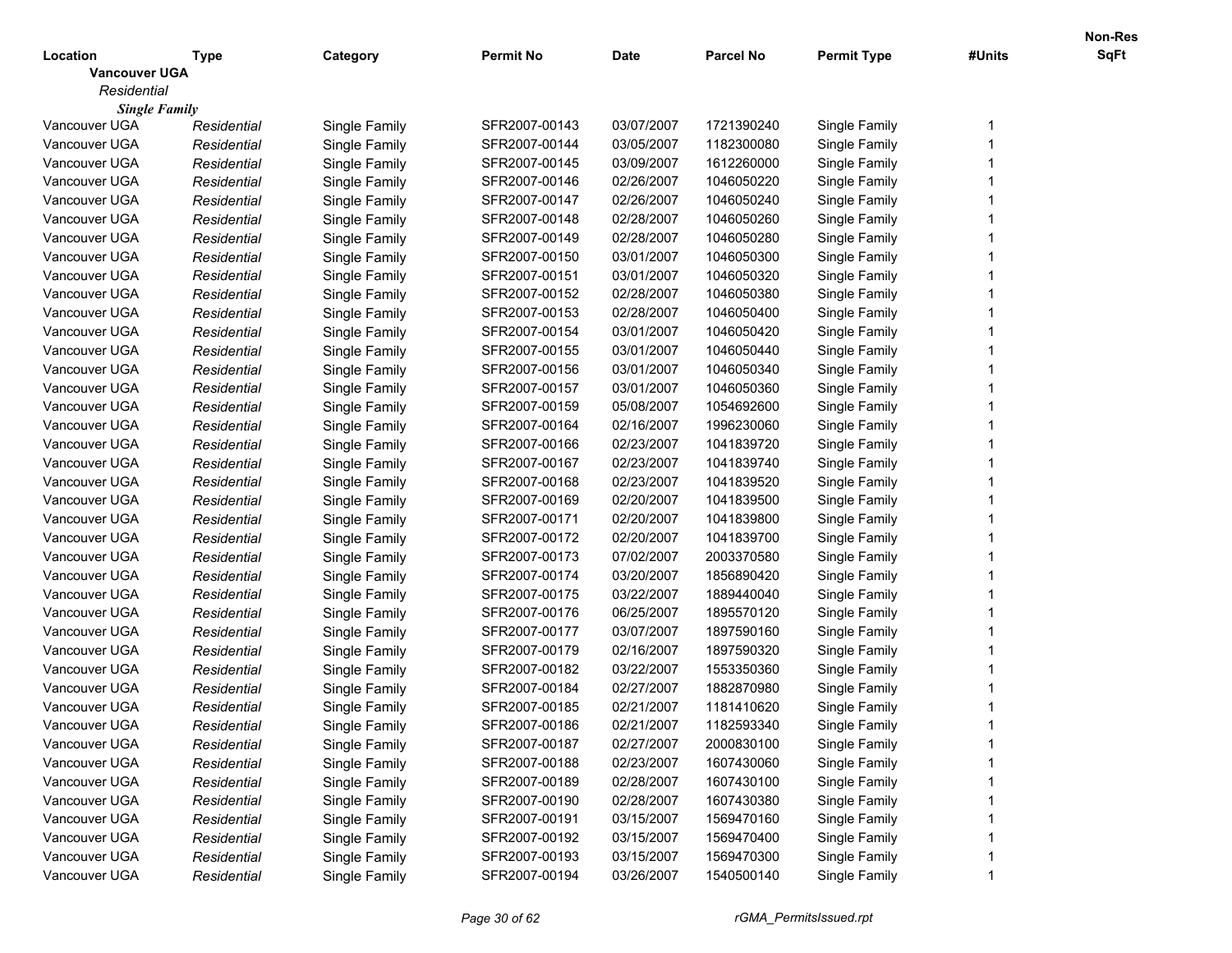|                      |             |               |                  |             |                  |                    |        | <b>Non-Res</b> |
|----------------------|-------------|---------------|------------------|-------------|------------------|--------------------|--------|----------------|
| Location             | Type        | Category      | <b>Permit No</b> | <b>Date</b> | <b>Parcel No</b> | <b>Permit Type</b> | #Units | SqFt           |
| <b>Vancouver UGA</b> |             |               |                  |             |                  |                    |        |                |
| Residential          |             |               |                  |             |                  |                    |        |                |
| <b>Single Family</b> |             |               |                  |             |                  |                    |        |                |
| Vancouver UGA        | Residential | Single Family | SFR2007-00196    | 04/20/2007  | 1055235440       | Single Family      |        |                |
| Vancouver UGA        | Residential | Single Family | SFR2007-00197    | 02/27/2007  | 1855755300       | Single Family      |        |                |
| Vancouver UGA        | Residential | Single Family | SFR2007-00200    | 02/27/2007  | 2000830220       | Single Family      |        |                |
| Vancouver UGA        | Residential | Single Family | SFR2007-00210    | 03/15/2007  | 0977850060       | Single Family      |        |                |
| Vancouver UGA        | Residential | Single Family | SFR2007-00211    | 03/15/2007  | 0977850100       | Single Family      |        |                |
| Vancouver UGA        | Residential | Single Family | SFR2007-00212    | 02/28/2007  | 1607430840       | Single Family      |        |                |
| Vancouver UGA        | Residential | Single Family | SFR2007-00216    | 03/13/2007  | 1889970380       | Single Family      |        |                |
| Vancouver UGA        | Residential | Single Family | SFR2007-00217    | 03/13/2007  | 1569470120       | Single Family      |        |                |
| Vancouver UGA        | Residential | Single Family | SFR2007-00218    | 03/13/2007  | 1569470100       | Single Family      |        |                |
| Vancouver UGA        | Residential | Single Family | SFR2007-00219    | 04/10/2007  | 1049000120       | Single Family      |        |                |
| Vancouver UGA        | Residential | Single Family | SFR2007-00220    | 03/13/2007  | 1569470140       | Single Family      |        |                |
| Vancouver UGA        | Residential | Single Family | SFR2007-00221    | 03/26/2007  | 1588950100       | Single Family      |        |                |
| Vancouver UGA        | Residential | Single Family | SFR2007-00223    | 03/27/2007  | 1862280160       | Single Family      |        |                |
| Vancouver UGA        | Residential | Single Family | SFR2007-00224    | 03/06/2007  | 1054692620       | Single Family      |        |                |
| Vancouver UGA        | Residential | Single Family | SFR2007-00225    | 03/27/2007  | 1721790180       | Single Family      |        |                |
| Vancouver UGA        | Residential | Single Family | SFR2007-00226    | 04/12/2007  | 1883100150       | Single Family      |        |                |
| Vancouver UGA        | Residential | Single Family | SFR2007-00227    | 03/13/2007  | 1889970360       | Single Family      |        |                |
| Vancouver UGA        | Residential | Single Family | SFR2007-00228    | 03/02/2007  | 1889970320       | Single Family      |        |                |
| Vancouver UGA        | Residential | Single Family | SFR2007-00229    | 03/15/2007  | 1889970160       | Single Family      |        |                |
| Vancouver UGA        | Residential | Single Family | SFR2007-00235    | 03/12/2007  | 1855756420       | Single Family      |        |                |
| Vancouver UGA        | Residential | Single Family | SFR2007-00236    | 03/12/2007  | 1855756440       | Single Family      |        |                |
| Vancouver UGA        | Residential | Single Family | SFR2007-00237    | 03/12/2007  | 1855756460       | Single Family      |        |                |
| Vancouver UGA        | Residential | Single Family | SFR2007-00239    | 03/30/2007  | 1889440280       | Single Family      |        |                |
| Vancouver UGA        | Residential | Single Family | SFR2007-00240    | 03/07/2007  | 1855756560       | Single Family      |        |                |
| Vancouver UGA        | Residential | Single Family | SFR2007-00241    | 03/12/2007  | 2000830120       | Single Family      |        |                |
| Vancouver UGA        | Residential | Single Family | SFR2007-00242    | 03/06/2007  | 1900060020       | Single Family      |        |                |
| Vancouver UGA        | Residential | Single Family | SFR2007-00243    | 03/06/2007  | 1900060280       | Single Family      |        |                |
| Vancouver UGA        | Residential | Single Family | SFR2007-00245    | 03/06/2007  | 1889970400       | Single Family      |        |                |
| Vancouver UGA        | Residential | Single Family | SFR2007-00246    | 03/06/2007  | 1889970300       | Single Family      |        |                |
| Vancouver UGA        | Residential | Single Family | SFR2007-00248    | 03/13/2007  | 1049301020       | Single Family      |        |                |
| Vancouver UGA        | Residential | Single Family | SFR2007-00249    | 03/13/2007  | 1049301040       | Single Family      |        |                |
| Vancouver UGA        | Residential | Single Family | SFR2007-00251    | 05/21/2007  | 1854410040       | Single Family      |        |                |
| Vancouver UGA        | Residential | Single Family | SFR2007-00258    | 04/04/2007  | 1856890260       | Single Family      |        |                |
| Vancouver UGA        | Residential | Single Family | SFR2007-00259    | 04/04/2007  | 1819080180       | Single Family      |        |                |
| Vancouver UGA        | Residential | Single Family | SFR2007-00261    | 04/20/2007  | 1871540100       | Single Family      |        |                |
| Vancouver UGA        | Residential | Single Family | SFR2007-00262    | 04/26/2007  | 1856890060       | Single Family      |        |                |
| Vancouver UGA        | Residential | Single Family | SFR2007-00263    | 04/26/2007  | 1856890320       | Single Family      |        |                |
| Vancouver UGA        | Residential | Single Family | SFR2007-00264    | 05/10/2007  | 1856890360       | Single Family      |        |                |
| Vancouver UGA        | Residential | Single Family | SFR2007-00265    | 03/16/2007  | 1569480300       | Single Family      |        |                |
| Vancouver UGA        | Residential | Single Family | SFR2007-00268    | 03/20/2007  | 1050000220       | Single Family      |        |                |
| Vancouver UGA        |             |               | SFR2007-00269    | 05/31/2007  | 1046050520       | Single Family      |        |                |
|                      | Residential | Single Family |                  |             |                  |                    |        |                |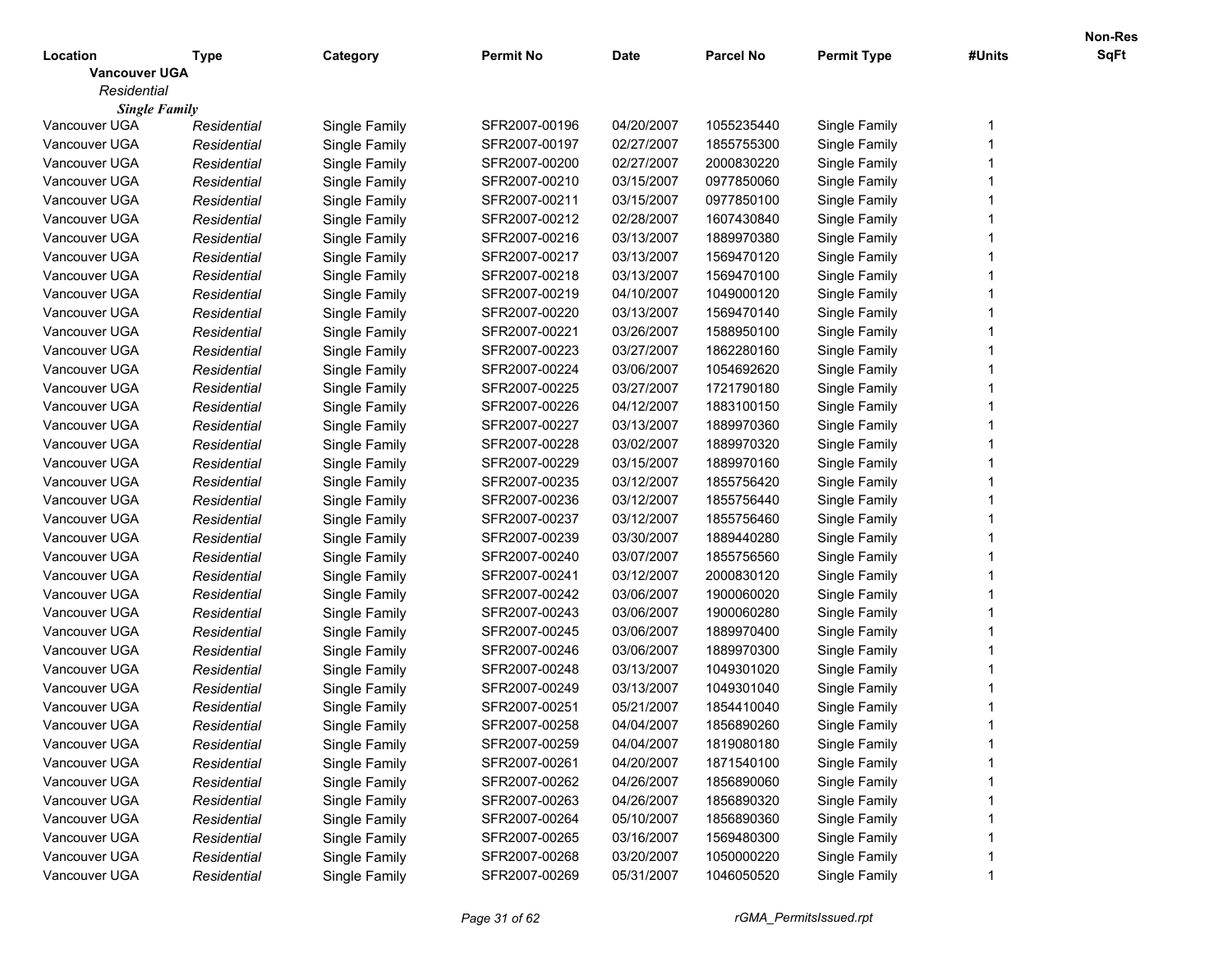|                      |             |               |                  |             |            |                    |        | <b>Non-Res</b> |
|----------------------|-------------|---------------|------------------|-------------|------------|--------------------|--------|----------------|
| Location             | Type        | Category      | <b>Permit No</b> | <b>Date</b> | Parcel No  | <b>Permit Type</b> | #Units | SqFt           |
| <b>Vancouver UGA</b> |             |               |                  |             |            |                    |        |                |
| Residential          |             |               |                  |             |            |                    |        |                |
| <b>Single Family</b> |             |               |                  |             |            |                    |        |                |
| Vancouver UGA        | Residential | Single Family | SFR2007-00270    | 03/20/2007  | 1050000240 | Single Family      |        |                |
| Vancouver UGA        | Residential | Single Family | SFR2007-00271    | 05/31/2007  | 1046050500 | Single Family      |        |                |
| Vancouver UGA        | Residential | Single Family | SFR2007-00273    | 03/23/2007  | 0977850120 | Single Family      |        |                |
| Vancouver UGA        | Residential | Single Family | SFR2007-00274    | 03/23/2007  | 0977850140 | Single Family      |        |                |
| Vancouver UGA        | Residential | Single Family | SFR2007-00275    | 03/15/2007  | 1049900600 | Single Family      |        |                |
| Vancouver UGA        | Residential | Single Family | SFR2007-00276    | 03/15/2007  | 1607430020 | Single Family      |        |                |
| Vancouver UGA        | Residential | Single Family | SFR2007-00277    | 03/23/2007  | 1900060260 | Single Family      |        |                |
| Vancouver UGA        | Residential | Single Family | SFR2007-00279    | 04/06/2007  | 1564350380 | Single Family      |        |                |
| Vancouver UGA        | Residential | Single Family | SFR2007-00280    | 04/06/2007  | 1564350400 | Single Family      |        |                |
| Vancouver UGA        | Residential | Single Family | SFR2007-00281    | 04/06/2007  | 1564350360 | Single Family      |        |                |
| Vancouver UGA        | Residential | Single Family | SFR2007-00282    | 04/06/2007  | 1564350340 | Single Family      |        |                |
| Vancouver UGA        | Residential | Single Family | SFR2007-00285    | 03/16/2007  | 1882870060 | Single Family      |        |                |
| Vancouver UGA        | Residential | Single Family | SFR2007-00288    | 05/02/2007  | 1467950000 | Single Family      |        |                |
| Vancouver UGA        | Residential | Single Family | SFR2007-00289    | 03/22/2007  | 1996230120 | Single Family      |        |                |
| Vancouver UGA        | Residential | Single Family | SFR2007-00291    | 04/12/2007  | 1056147500 | Single Family      |        |                |
| Vancouver UGA        | Residential | Single Family | SFR2007-00292    | 05/07/2007  | 1996690020 | Single Family      |        |                |
| Vancouver UGA        | Residential | Single Family | SFR2007-00293    | 05/22/2007  | 1721790140 | Single Family      |        |                |
| Vancouver UGA        | Residential | Single Family | SFR2007-00295    | 03/20/2007  | 1721780220 | Single Family      |        |                |
| Vancouver UGA        | Residential | Single Family | SFR2007-00298    | 04/23/2007  | 1056147420 | Single Family      |        |                |
| Vancouver UGA        | Residential | Single Family | SFR2007-00299    | 04/17/2007  | 1056147480 | Single Family      |        |                |
| Vancouver UGA        | Residential | Single Family | SFR2007-00300    | 05/02/2007  | 1054692640 | Single Family      |        |                |
| Vancouver UGA        | Residential | Single Family | SFR2007-00302    | 03/16/2007  | 1569470340 | Single Family      |        |                |
| Vancouver UGA        | Residential | Single Family | SFR2007-00303    | 03/16/2007  | 1569470440 | Single Family      |        |                |
| Vancouver UGA        | Residential | Single Family | SFR2007-00304    | 03/26/2007  | 1607430260 | Single Family      |        |                |
| Vancouver UGA        | Residential | Single Family | SFR2007-00305    | 03/26/2007  | 1607430220 | Single Family      |        |                |
| Vancouver UGA        | Residential | Single Family | SFR2007-00306    | 03/26/2007  | 1607431020 | Single Family      |        |                |
| Vancouver UGA        | Residential | Single Family | SFR2007-00307    | 03/26/2007  | 1607431060 | Single Family      |        |                |
| Vancouver UGA        | Residential | Single Family | SFR2007-00309    | 04/13/2007  | 1721390380 | Single Family      |        |                |
| Vancouver UGA        | Residential | Single Family | SFR2007-00310    | 04/30/2007  | 1761860160 | Single Family      |        |                |
| Vancouver UGA        | Residential | Single Family | SFR2007-00314    | 06/08/2007  | 1879470000 | Single Family      |        |                |
| Vancouver UGA        | Residential | Single Family | SFR2007-00322    | 04/02/2007  | 1182300120 | Single Family      |        |                |
| Vancouver UGA        | Residential | Single Family | SFR2007-00323    | 08/15/2007  | 1182300500 | Single Family      |        |                |
| Vancouver UGA        | Residential | Single Family | SFR2007-00324    | 04/04/2007  | 1569480380 | Single Family      |        |                |
| Vancouver UGA        | Residential | Single Family | SFR2007-00325    | 03/30/2007  | 1050000720 | Single Family      |        |                |
| Vancouver UGA        | Residential | Single Family | SFR2007-00326    | 03/30/2007  | 1050000700 | Single Family      |        |                |
| Vancouver UGA        | Residential | Single Family | SFR2007-00332    | 03/29/2007  | 1607430440 | Single Family      |        |                |
| Vancouver UGA        | Residential | Single Family | SFR2007-00334    | 03/27/2007  | 1080270120 | Single Family      |        |                |
| Vancouver UGA        | Residential | Single Family | SFR2007-00335    | 03/27/2007  | 1080270140 | Single Family      |        |                |
| Vancouver UGA        | Residential | Single Family | SFR2007-00339    | 04/26/2007  | 1510220100 | Single Family      |        |                |
| Vancouver UGA        | Residential | Single Family | SFR2007-00341    | 03/27/2007  | 1080270100 | Single Family      |        |                |
| Vancouver UGA        | Residential | Single Family | SFR2007-00342    | 04/03/2007  | 1041839580 | Single Family      |        |                |
|                      |             |               |                  |             |            |                    |        |                |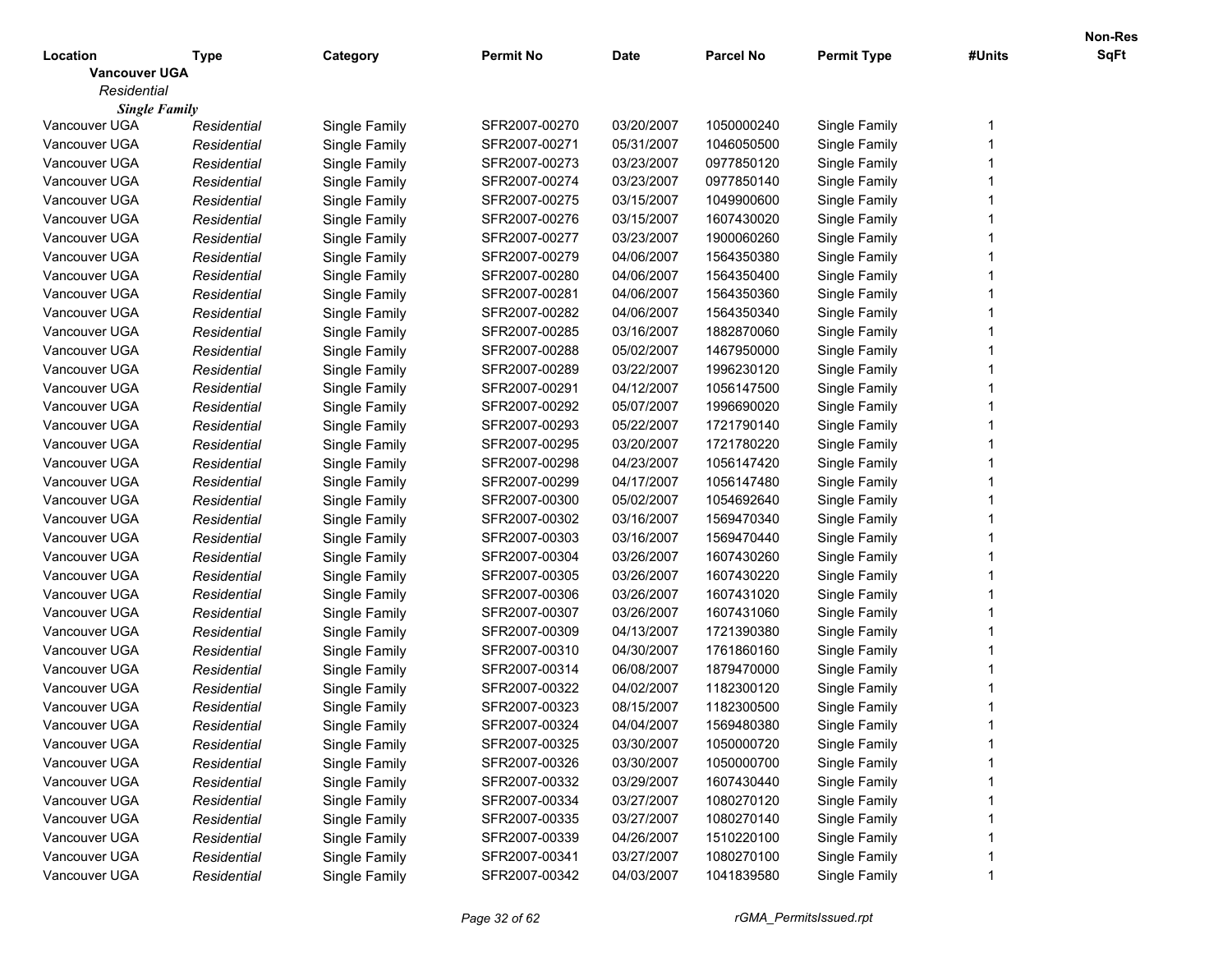|                      |             |               |                  |             |                  |                    |        | <b>Non-Res</b> |
|----------------------|-------------|---------------|------------------|-------------|------------------|--------------------|--------|----------------|
| Location             | Type        | Category      | <b>Permit No</b> | <b>Date</b> | <b>Parcel No</b> | <b>Permit Type</b> | #Units | SqFt           |
| <b>Vancouver UGA</b> |             |               |                  |             |                  |                    |        |                |
| Residential          |             |               |                  |             |                  |                    |        |                |
| <b>Single Family</b> |             |               |                  |             |                  |                    |        |                |
| Vancouver UGA        | Residential | Single Family | SFR2007-00343    | 04/03/2007  | 1041839780       | Single Family      |        |                |
| Vancouver UGA        | Residential | Single Family | SFR2007-00344    | 04/03/2007  | 1041839600       | Single Family      |        |                |
| Vancouver UGA        | Residential | Single Family | SFR2007-00345    | 04/03/2007  | 1041839760       | Single Family      |        |                |
| Vancouver UGA        | Residential | Single Family | SFR2007-00347    | 04/24/2007  | 1895570060       | Single Family      |        |                |
| Vancouver UGA        | Residential | Single Family | SFR2007-00348    | 04/24/2007  | 1895570020       | Single Family      |        |                |
| Vancouver UGA        | Residential | Single Family | SFR2007-00353    | 09/07/2007  | 1889440700       | Single Family      |        |                |
| Vancouver UGA        | Residential | Single Family | SFR2007-00354    | 04/05/2007  | 2000830140       | Single Family      |        |                |
| Vancouver UGA        | Residential | Single Family | SFR2007-00355    | 05/10/2007  | 1181410360       | Single Family      |        |                |
| Vancouver UGA        | Residential | Single Family | SFR2007-00356    | 05/10/2007  | 1181410380       | Single Family      |        |                |
| Vancouver UGA        | Residential | Single Family | SFR2007-00360    | 04/12/2007  | 1197400520       | Single Family      |        |                |
| Vancouver UGA        | Residential | Single Family | SFR2007-00363    | 05/04/2007  | 1642820460       | Single Family      |        |                |
| Vancouver UGA        | Residential | Single Family | SFR2007-00364    | 05/04/2007  | 1642820340       | Single Family      |        |                |
| Vancouver UGA        | Residential | Single Family | SFR2007-00365    | 04/10/2007  | 1607431000       | Single Family      |        |                |
| Vancouver UGA        | Residential | Single Family | SFR2007-00366    | 05/24/2007  | 1992180280       | Single Family      |        |                |
| Vancouver UGA        | Residential | Single Family | SFR2007-00367    | 03/30/2007  | 1049300180       | Single Family      |        |                |
| Vancouver UGA        | Residential | Single Family | SFR2007-00368    | 03/30/2007  | 1049300200       | Single Family      |        |                |
| Vancouver UGA        | Residential | Single Family | SFR2007-00371    | 04/09/2007  | 1050001040       | Single Family      |        |                |
| Vancouver UGA        | Residential | Single Family | SFR2007-00374    | 04/09/2007  | 1050001060       | Single Family      |        |                |
| Vancouver UGA        | Residential | Single Family | SFR2007-00375    | 04/09/2007  | 1050001080       | Single Family      |        |                |
| Vancouver UGA        | Residential | Single Family | SFR2007-00376    | 04/09/2007  | 1050001100       | Single Family      |        |                |
| Vancouver UGA        | Residential | Single Family | SFR2007-00377    | 04/06/2007  | 1900060080       | Single Family      |        |                |
| Vancouver UGA        | Residential | Single Family | SFR2007-00378    | 04/06/2007  | 1900060100       | Single Family      |        |                |
| Vancouver UGA        | Residential | Single Family | SFR2007-00379    | 04/06/2007  | 1900060240       | Single Family      |        |                |
| Vancouver UGA        | Residential | Single Family | SFR2007-00380    | 09/27/2007  | 1049000140       | Single Family      |        |                |
| Vancouver UGA        | Residential | Single Family | SFR2007-00385    | 04/16/2007  | 1889970340       | Single Family      |        |                |
| Vancouver UGA        | Residential | Single Family | SFR2007-00386    | 04/25/2007  | 1882871180       | Single Family      |        |                |
| Vancouver UGA        | Residential | Single Family | SFR2007-00387    | 05/29/2007  | 1882870880       | Single Family      |        |                |
| Vancouver UGA        | Residential | Single Family | SFR2007-00388    | 04/16/2007  | 1882870960       | Single Family      |        |                |
| Vancouver UGA        | Residential | Single Family | SFR2007-00389    | 04/10/2007  | 1569480360       | Single Family      |        |                |
| Vancouver UGA        | Residential | Single Family | SFR2007-00390    | 05/03/2007  | 1455570000       | Single Family      |        |                |
| Vancouver UGA        | Residential | Single Family | SFR2007-00391    | 04/26/2007  | 1882871200       | Single Family      |        |                |
| Vancouver UGA        | Residential | Single Family | SFR2007-00392    | 05/29/2007  | 1882871360       | Single Family      |        |                |
| Vancouver UGA        | Residential | Single Family | SFR2007-00393    | 04/16/2007  | 1882871100       | Single Family      |        |                |
| Vancouver UGA        | Residential | Single Family | SFR2007-00394    | 05/14/2007  | 1882871260       | Single Family      |        |                |
| Vancouver UGA        | Residential | Single Family | SFR2007-00395    | 05/29/2007  | 1882871340       | Single Family      |        |                |
| Vancouver UGA        | Residential | Single Family | SFR2007-00396    | 04/26/2007  | 1882870860       | Single Family      |        |                |
| Vancouver UGA        | Residential | Single Family | SFR2007-00397    | 05/02/2007  | 1882871280       | Single Family      |        |                |
| Vancouver UGA        | Residential | Single Family | SFR2007-00399    | 04/12/2007  | 1450730100       | Single Family      |        |                |
| Vancouver UGA        | Residential | Single Family | SFR2007-00400    | 04/12/2007  | 1450730120       | Single Family      |        |                |
| Vancouver UGA        | Residential | Single Family | SFR2007-00402    | 05/02/2007  | 1054692000       | Single Family      |        |                |
| Vancouver UGA        |             |               | SFR2007-00403    | 04/17/2007  | 1450730020       | Single Family      |        |                |
|                      | Residential | Single Family |                  |             |                  |                    |        |                |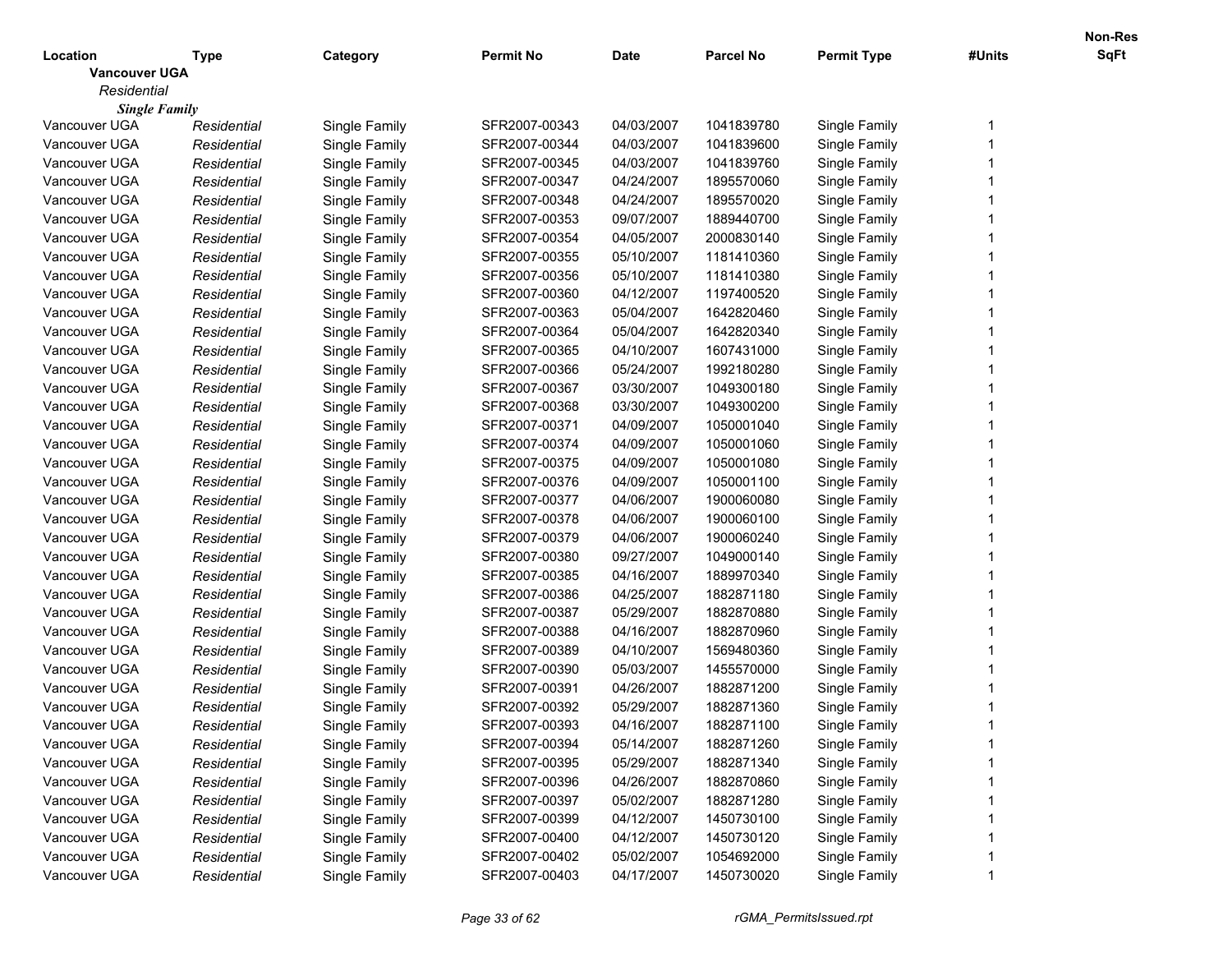|                      |             |               |                  |             |                  |                    |        | <b>Non-Res</b> |
|----------------------|-------------|---------------|------------------|-------------|------------------|--------------------|--------|----------------|
| Location             | Type        | Category      | <b>Permit No</b> | <b>Date</b> | <b>Parcel No</b> | <b>Permit Type</b> | #Units | SqFt           |
| <b>Vancouver UGA</b> |             |               |                  |             |                  |                    |        |                |
| Residential          |             |               |                  |             |                  |                    |        |                |
| <b>Single Family</b> |             |               |                  |             |                  |                    |        |                |
| Vancouver UGA        | Residential | Single Family | SFR2007-00404    | 04/30/2007  | 2003371420       | Single Family      |        |                |
| Vancouver UGA        | Residential | Single Family | SFR2007-00405    | 04/17/2007  | 1450730080       | Single Family      |        |                |
| Vancouver UGA        | Residential | Single Family | SFR2007-00406    | 06/19/2007  | 1049060060       | Single Family      |        |                |
| Vancouver UGA        | Residential | Single Family | SFR2007-00407    | 04/17/2007  | 1450730060       | Single Family      |        |                |
| Vancouver UGA        | Residential | Single Family | SFR2007-00408    | 05/10/2007  | 1049060020       | Single Family      |        |                |
| Vancouver UGA        | Residential | Single Family | SFR2007-00409    | 04/17/2007  | 1450730040       | Single Family      |        |                |
| Vancouver UGA        | Residential | Single Family | SFR2007-00413    | 05/14/2007  | 1642820520       | Single Family      |        |                |
| Vancouver UGA        | Residential | Single Family | SFR2007-00414    | 05/01/2007  | 1854410120       | Single Family      |        |                |
| Vancouver UGA        | Residential | Single Family | SFR2007-00416    | 05/24/2007  | 1863070000       | Single Family      |        |                |
| Vancouver UGA        | Residential | Single Family | SFR2007-00417    | 05/11/2007  | 1854410160       | Single Family      |        |                |
| Vancouver UGA        | Residential | Single Family | SFR2007-00419    | 04/25/2007  | 1882871160       | Single Family      |        |                |
| Vancouver UGA        | Residential | Single Family | SFR2007-00420    | 05/10/2007  | 1450730160       | Single Family      |        |                |
| Vancouver UGA        | Residential | Single Family | SFR2007-00421    | 05/10/2007  | 1450730140       | Single Family      |        |                |
| Vancouver UGA        | Residential | Single Family | SFR2007-00427    | 04/18/2007  | 1721780160       | Single Family      |        |                |
| Vancouver UGA        | Residential | Single Family | SFR2007-00429    | 04/30/2007  | 1050000420       | Single Family      |        |                |
| Vancouver UGA        | Residential | Single Family | SFR2007-00430    | 04/30/2007  | 1050000440       | Single Family      |        |                |
| Vancouver UGA        | Residential | Single Family | SFR2007-00431    | 08/13/2007  | 1877850500       | Single Family      |        |                |
| Vancouver UGA        | Residential | Single Family | SFR2007-00432    | 09/21/2007  | 1449611500       | Single Family      |        |                |
| Vancouver UGA        | Residential | Single Family | SFR2007-00433    | 09/21/2007  | 1449611520       | Single Family      |        |                |
| Vancouver UGA        | Residential | Single Family | SFR2007-00434    | 05/15/2007  | 1449610460       | Single Family      |        |                |
| Vancouver UGA        | Residential | Single Family | SFR2007-00435    | 05/15/2007  | 1449610440       | Single Family      |        |                |
| Vancouver UGA        | Residential | Single Family | SFR2007-00436    | 05/22/2007  | 1889440300       | Single Family      |        |                |
| Vancouver UGA        | Residential | Single Family | SFR2007-00437    | 07/05/2007  | 1889440240       | Single Family      |        |                |
| Vancouver UGA        | Residential | Single Family | SFR2007-00438    | 05/09/2007  | 1642820420       | Single Family      |        |                |
| Vancouver UGA        | Residential | Single Family | SFR2007-00439    | 05/09/2007  | 1057890050       | Single Family      |        |                |
| Vancouver UGA        | Residential | Single Family | SFR2007-00444    | 04/19/2007  | 1897780080       | Single Family      |        |                |
| Vancouver UGA        | Residential | Single Family | SFR2007-00448    | 04/23/2007  | 1607430740       | Single Family      |        |                |
| Vancouver UGA        | Residential | Single Family | SFR2007-00449    | 04/23/2007  | 1607430180       | Single Family      |        |                |
| Vancouver UGA        | Residential | Single Family | SFR2007-00451    | 05/10/2007  | 1450730180       | Single Family      |        |                |
| Vancouver UGA        | Residential | Single Family | SFR2007-00453    | 05/10/2007  | 1450730200       | Single Family      |        |                |
| Vancouver UGA        | Residential | Single Family | SFR2007-00454    | 05/10/2007  | 1450730220       | Single Family      |        |                |
| Vancouver UGA        | Residential | Single Family | SFR2007-00455    | 05/10/2007  | 1450730240       | Single Family      |        |                |
| Vancouver UGA        | Residential | Single Family | SFR2007-00456    | 05/03/2007  | 1607430820       | Single Family      |        |                |
| Vancouver UGA        | Residential | Single Family | SFR2007-00457    | 05/25/2007  | 1607430080       | Single Family      |        |                |
| Vancouver UGA        | Residential | Single Family | SFR2007-00458    | 04/23/2007  | 1569480340       | Single Family      |        |                |
| Vancouver UGA        | Residential | Single Family | SFR2007-00459    | 05/11/2007  | 1992180160       | Single Family      |        |                |
| Vancouver UGA        | Residential | Single Family | SFR2007-00461    | 05/11/2007  | 1992180220       | Single Family      |        |                |
| Vancouver UGA        | Residential | Single Family | SFR2007-00462    | 05/08/2007  | 1897780040       | Single Family      |        |                |
| Vancouver UGA        | Residential | Single Family | SFR2007-00467    | 05/24/2007  | 1856890120       | Single Family      |        |                |
| Vancouver UGA        | Residential | Single Family | SFR2007-00468    | 06/28/2007  | 1992180200       | Single Family      |        |                |
| Vancouver UGA        | Residential | Single Family | SFR2007-00469    | 04/25/2007  | 0977850160       | Single Family      |        |                |
|                      |             |               |                  |             |                  |                    |        |                |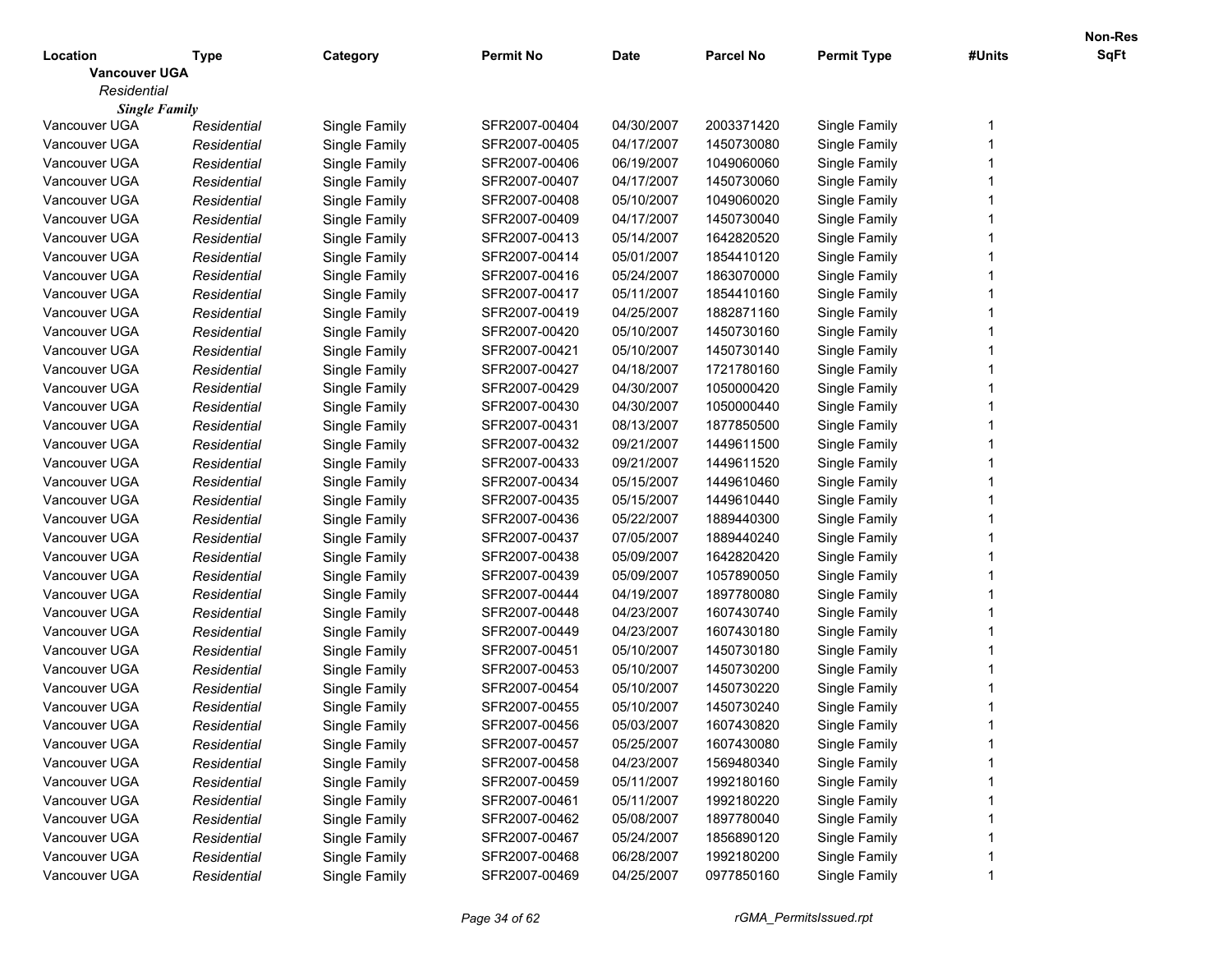|                      |             |               |                  |             |                  |                    |        | <b>Non-Res</b> |
|----------------------|-------------|---------------|------------------|-------------|------------------|--------------------|--------|----------------|
| Location             | Type        | Category      | <b>Permit No</b> | <b>Date</b> | <b>Parcel No</b> | <b>Permit Type</b> | #Units | SqFt           |
| <b>Vancouver UGA</b> |             |               |                  |             |                  |                    |        |                |
| Residential          |             |               |                  |             |                  |                    |        |                |
| <b>Single Family</b> |             |               |                  |             |                  |                    |        |                |
| Vancouver UGA        | Residential | Single Family | SFR2007-00470    | 05/21/2007  | 1570060260       | Single Family      |        |                |
| Vancouver UGA        | Residential | Single Family | SFR2007-00472    | 05/21/2007  | 1570060120       | Single Family      |        |                |
| Vancouver UGA        | Residential | Single Family | SFR2007-00473    | 05/21/2007  | 1570060240       | Single Family      |        |                |
| Vancouver UGA        | Residential | Single Family | SFR2007-00477    | 05/24/2007  | 1873310040       | Single Family      |        |                |
| Vancouver UGA        | Residential | Single Family | SFR2007-00478    | 07/31/2007  | 2003371440       | Single Family      |        |                |
| Vancouver UGA        | Residential | Single Family | SFR2007-00479    | 05/25/2007  | 2003370980       | Single Family      |        |                |
| Vancouver UGA        | Residential | Single Family | SFR2007-00480    | 06/19/2007  | 2003370600       | Single Family      |        |                |
| Vancouver UGA        | Residential | Single Family | SFR2007-00481    | 05/23/2007  | 1046050540       | Single Family      |        |                |
| Vancouver UGA        | Residential | Single Family | SFR2007-00482    | 05/23/2007  | 1046050560       | Single Family      |        |                |
| Vancouver UGA        | Residential | Single Family | SFR2007-00483    | 05/23/2007  | 1046050580       | Single Family      |        |                |
| Vancouver UGA        | Residential | Single Family | SFR2007-00484    | 05/21/2007  | 1066840200       | Single Family      |        |                |
| Vancouver UGA        | Residential | Single Family | SFR2007-00485    | 05/11/2007  | 1607430760       | Single Family      |        |                |
| Vancouver UGA        | Residential | Single Family | SFR2007-00486    | 06/04/2007  | 1569360000       | Single Family      |        |                |
| Vancouver UGA        | Residential | Single Family | SFR2007-00487    | 05/08/2007  | 2005450360       | Single Family      |        |                |
| Vancouver UGA        | Residential | Single Family | SFR2007-00489    | 06/01/2007  | 1897780140       | Single Family      |        |                |
| Vancouver UGA        | Residential | Single Family | SFR2007-00490    | 05/15/2007  | 1721780120       | Single Family      |        |                |
| Vancouver UGA        | Residential | Single Family | SFR2007-00492    | 05/21/2007  | 0978100040       | Single Family      |        |                |
| Vancouver UGA        | Residential | Single Family | SFR2007-00493    | 06/12/2007  | 1992180080       | Single Family      |        |                |
| Vancouver UGA        | Residential | Single Family | SFR2007-00494    | 06/29/2007  | 1992180240       | Single Family      |        |                |
| Vancouver UGA        | Residential | Single Family | SFR2007-00495    | 06/12/2007  | 1992180100       | Single Family      |        |                |
| Vancouver UGA        | Residential | Single Family | SFR2007-00496    | 05/29/2007  | 1882871120       | Single Family      |        |                |
| Vancouver UGA        | Residential | Single Family | SFR2007-00502    | 05/25/2007  | 1049060120       | Single Family      |        |                |
| Vancouver UGA        | Residential | Single Family | SFR2007-00503    | 05/17/2007  | 1889440400       | Single Family      |        |                |
| Vancouver UGA        | Residential | Single Family | SFR2007-00504    | 05/25/2007  | 1049000060       | Single Family      |        |                |
| Vancouver UGA        | Residential | Single Family | SFR2007-00505    | 09/27/2007  | 1049000100       | Single Family      |        |                |
| Vancouver UGA        | Residential | Single Family | SFR2007-00507    | 05/07/2007  | 1041839620       | Single Family      |        |                |
| Vancouver UGA        | Residential | Single Family | SFR2007-00508    | 05/07/2007  | 1041839640       | Single Family      |        |                |
| Vancouver UGA        | Residential | Single Family | SFR2007-00509    | 06/15/2007  | 1539990100       | Single Family      |        |                |
| Vancouver UGA        | Residential | Single Family | SFR2007-00510    | 05/23/2007  | 1889440540       | Single Family      |        |                |
| Vancouver UGA        | Residential | Single Family | SFR2007-00511    | 06/05/2007  | 1861930180       | Single Family      |        |                |
| Vancouver UGA        | Residential | Single Family | SFR2007-00513    | 05/22/2007  | 1066840250       | Single Family      |        |                |
| Vancouver UGA        | Residential | Single Family | SFR2007-00516    | 10/30/2007  | 1882870680       | Single Family      |        |                |
| Vancouver UGA        | Residential | Single Family | SFR2007-00517    | 06/14/2007  | 1043520080       | Single Family      |        |                |
| Vancouver UGA        | Residential | Single Family | SFR2007-00520    | 06/04/2007  | 1566900180       | Single Family      |        |                |
| Vancouver UGA        | Residential | Single Family | SFR2007-00521    | 06/04/2007  | 1566900120       | Single Family      |        |                |
| Vancouver UGA        | Residential | Single Family | SFR2007-00522    | 06/04/2007  | 1566900100       | Single Family      |        |                |
| Vancouver UGA        | Residential | Single Family | SFR2007-00523    | 06/04/2007  | 1566900880       | Single Family      |        |                |
| Vancouver UGA        | Residential | Single Family | SFR2007-00524    | 06/04/2007  | 1566900960       | Single Family      |        |                |
| Vancouver UGA        | Residential | Single Family | SFR2007-00525    | 06/04/2007  | 1566900940       | Single Family      |        |                |
| Vancouver UGA        | Residential | Single Family | SFR2007-00526    | 06/04/2007  | 1566900160       | Single Family      |        |                |
| Vancouver UGA        | Residential | Single Family | SFR2007-00527    | 06/04/2007  | 1566900140       | Single Family      |        |                |
|                      |             |               |                  |             |                  |                    |        |                |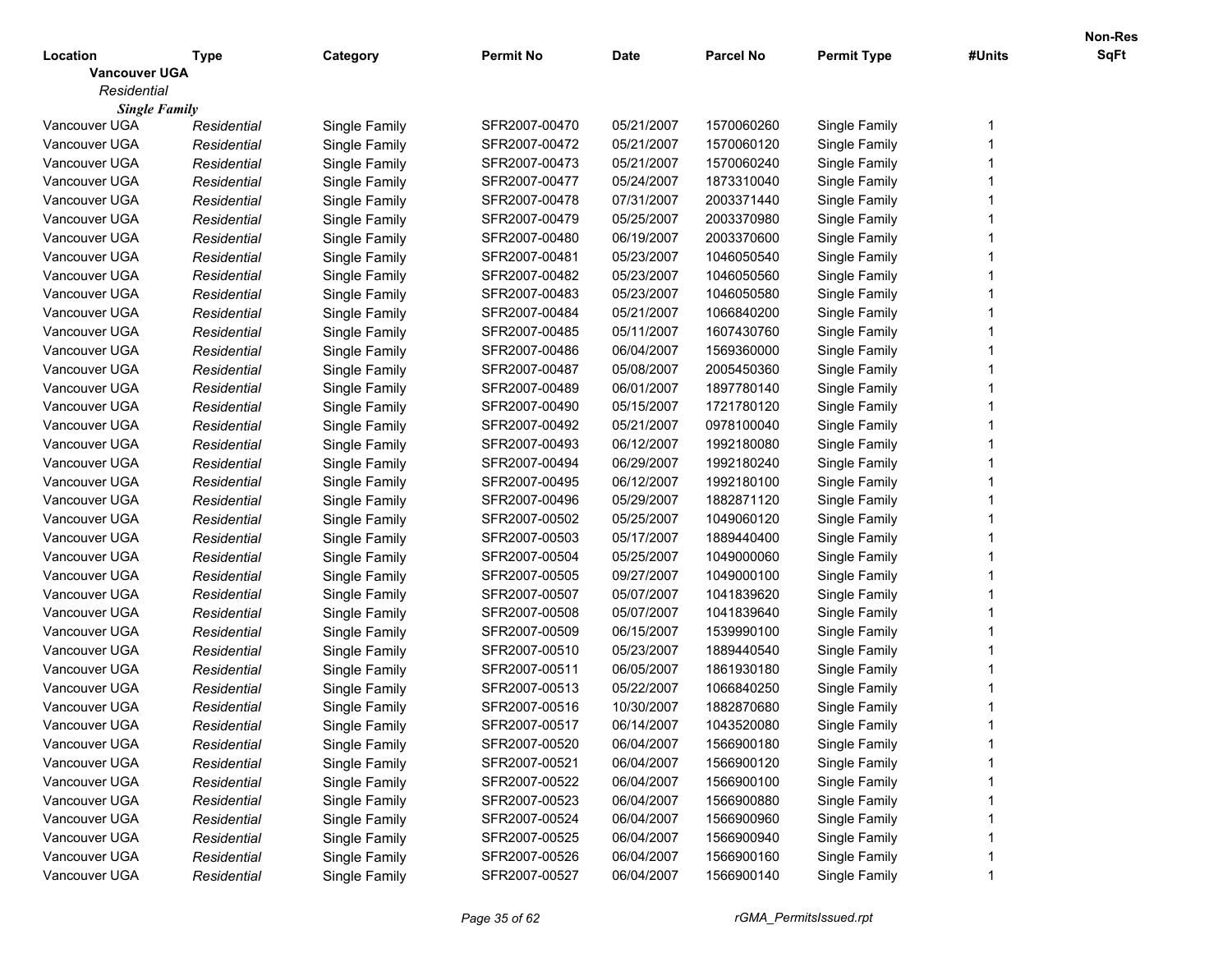|                      |             |               |                  |             |                  |                    |        | <b>Non-Res</b> |
|----------------------|-------------|---------------|------------------|-------------|------------------|--------------------|--------|----------------|
| Location             | Type        | Category      | <b>Permit No</b> | <b>Date</b> | <b>Parcel No</b> | <b>Permit Type</b> | #Units | SqFt           |
| <b>Vancouver UGA</b> |             |               |                  |             |                  |                    |        |                |
| Residential          |             |               |                  |             |                  |                    |        |                |
| <b>Single Family</b> |             |               |                  |             |                  |                    |        |                |
| Vancouver UGA        | Residential | Single Family | SFR2007-00528    | 06/04/2007  | 1566900920       | Single Family      |        |                |
| Vancouver UGA        | Residential | Single Family | SFR2007-00530    | 06/04/2007  | 1049060180       | Single Family      |        |                |
| Vancouver UGA        | Residential | Single Family | SFR2007-00532    | 07/19/2007  | 2003370680       | Single Family      |        |                |
| Vancouver UGA        | Residential | Single Family | SFR2007-00533    | 06/19/2007  | 2003370800       | Single Family      |        |                |
| Vancouver UGA        | Residential | Single Family | SFR2007-00536    | 05/10/2007  | 1897590300       | Single Family      |        |                |
| Vancouver UGA        | Residential | Single Family | SFR2007-00537    | 05/14/2007  | 2005450420       | Single Family      |        |                |
| Vancouver UGA        | Residential | Single Family | SFR2007-00538    | 05/30/2007  | 0995350840       | Single Family      |        |                |
| Vancouver UGA        | Residential | Single Family | SFR2007-00540    | 05/29/2007  | 1559683140       | Single Family      |        |                |
| Vancouver UGA        | Residential | Single Family | SFR2007-00541    | 06/04/2007  | 1559683060       | Single Family      |        |                |
| Vancouver UGA        | Residential | Single Family | SFR2007-00542    | 05/29/2007  | 1559683120       | Single Family      |        |                |
| Vancouver UGA        | Residential | Single Family | SFR2007-00543    | 05/29/2007  | 1559683020       | Single Family      |        |                |
| Vancouver UGA        | Residential | Single Family | SFR2007-00544    | 05/08/2007  | 2005450040       | Single Family      |        |                |
| Vancouver UGA        | Residential | Single Family | SFR2007-00545    | 05/29/2007  | 1819160600       | Single Family      |        |                |
| Vancouver UGA        | Residential | Single Family | SFR2007-00548    | 05/15/2007  | 1721780080       | Single Family      |        |                |
| Vancouver UGA        | Residential | Single Family | SFR2007-00549    | 05/17/2007  | 1607430200       | Single Family      |        |                |
| Vancouver UGA        | Residential | Single Family | SFR2007-00551    | 06/04/2007  | 1057890100       | Single Family      |        |                |
| Vancouver UGA        | Residential | Single Family | SFR2007-00552    | 05/16/2007  | 1057850080       | Single Family      |        |                |
| Vancouver UGA        | Residential | Single Family | SFR2007-00553    | 05/16/2007  | 1057830080       | Single Family      |        |                |
| Vancouver UGA        | Residential | Single Family | SFR2007-00554    | 05/25/2007  | 0995350140       | Single Family      |        |                |
| Vancouver UGA        | Residential | Single Family | SFR2007-00556    | 06/01/2007  | 1854410280       | Single Family      |        |                |
| Vancouver UGA        | Residential | Single Family | SFR2007-00557    | 08/02/2007  | 1182300260       | Single Family      |        |                |
| Vancouver UGA        | Residential | Single Family | SFR2007-00558    | 07/05/2007  | 1182300280       | Single Family      |        |                |
| Vancouver UGA        | Residential | Single Family | SFR2007-00559    | 06/08/2007  | 1182300100       | Single Family      |        |                |
| Vancouver UGA        | Residential | Single Family | SFR2007-00560    | 05/29/2007  | 1559683040       | Single Family      |        |                |
| Vancouver UGA        | Residential | Single Family | SFR2007-00561    | 06/04/2007  | 1559683080       | Single Family      |        |                |
| Vancouver UGA        | Residential | Single Family | SFR2007-00563    | 07/10/2007  | 1450730360       | Single Family      |        |                |
| Vancouver UGA        | Residential | Single Family | SFR2007-00564    | 07/10/2007  | 1450730260       | Single Family      |        |                |
| Vancouver UGA        | Residential | Single Family | SFR2007-00565    | 07/10/2007  | 1450730320       | Single Family      |        |                |
| Vancouver UGA        | Residential | Single Family | SFR2007-00566    | 07/10/2007  | 1450730300       | Single Family      |        |                |
| Vancouver UGA        | Residential | Single Family | SFR2007-00567    | 07/10/2007  | 1450730280       | Single Family      |        |                |
| Vancouver UGA        | Residential | Single Family | SFR2007-00568    | 07/10/2007  | 1450730340       | Single Family      |        |                |
| Vancouver UGA        | Residential | Single Family | SFR2007-00569    | 06/20/2007  | 0986760280       | Single Family      |        |                |
| Vancouver UGA        | Residential | Single Family | SFR2007-00570    | 06/14/2007  | 1197400580       | Single Family      |        |                |
| Vancouver UGA        | Residential | Single Family | SFR2007-00572    | 08/09/2007  | 1080270220       | Single Family      |        |                |
| Vancouver UGA        | Residential | Single Family | SFR2007-00573    | 05/16/2007  | 1049900580       | Single Family      |        |                |
| Vancouver UGA        | Residential | Single Family | SFR2007-00574    | 05/17/2007  | 1607430720       | Single Family      |        |                |
| Vancouver UGA        | Residential | Single Family | SFR2007-00577    | 06/08/2007  | 1889440440       | Single Family      |        |                |
| Vancouver UGA        | Residential | Single Family | SFR2007-00580    | 07/30/2007  | 1854410080       | Single Family      |        |                |
| Vancouver UGA        | Residential | Single Family | SFR2007-00583    | 05/18/2007  | 1057850020       | Single Family      |        |                |
| Vancouver UGA        | Residential | Single Family | SFR2007-00584    | 05/18/2007  | 1057830020       | Single Family      |        |                |
| Vancouver UGA        | Residential | Single Family | SFR2007-00585    | 06/19/2007  | 1570060100       | Single Family      |        |                |
|                      |             |               |                  |             |                  |                    |        |                |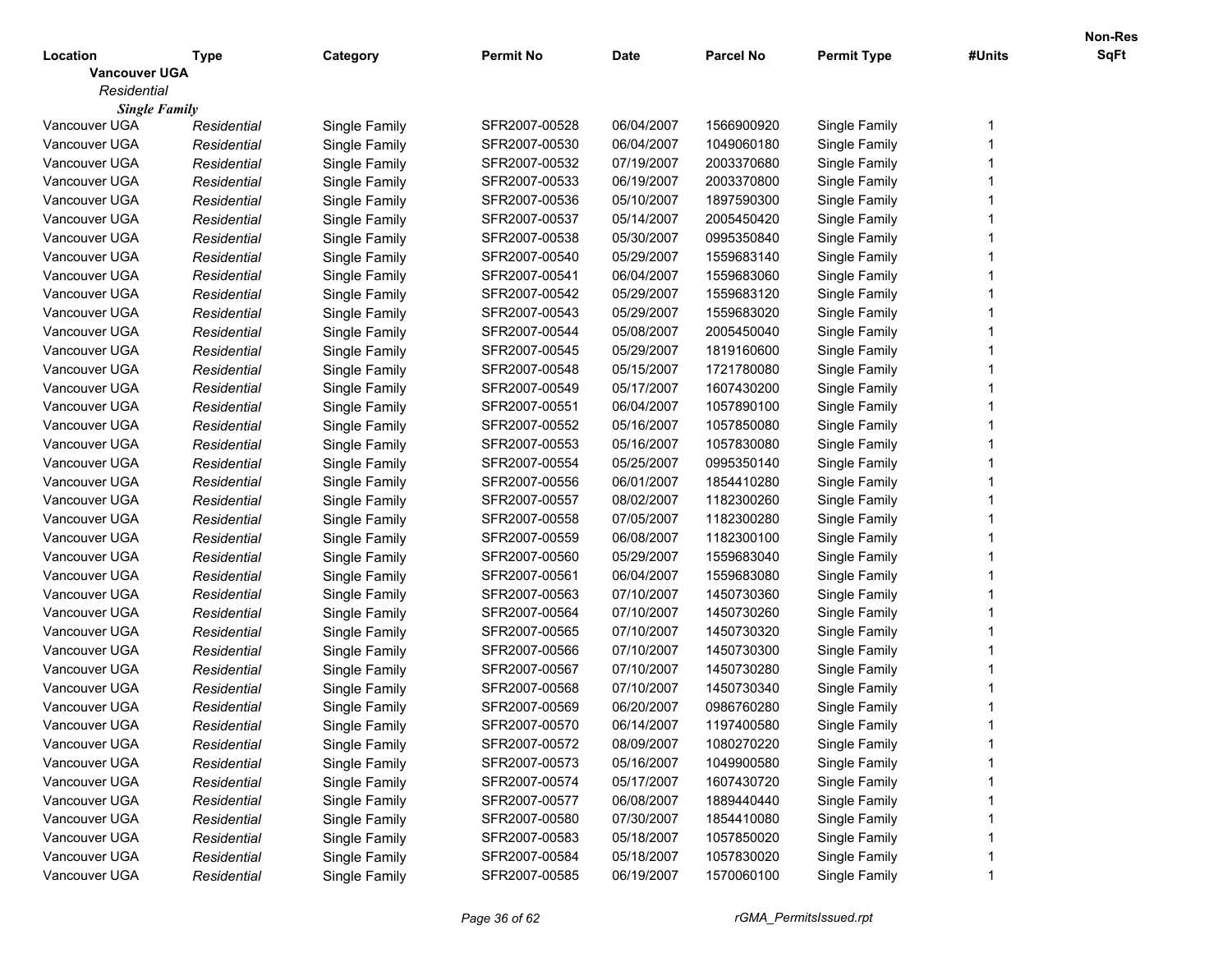|                      |             |               |                  |             |                  |                    |        | Non-Res |
|----------------------|-------------|---------------|------------------|-------------|------------------|--------------------|--------|---------|
| Location             | Type        | Category      | <b>Permit No</b> | <b>Date</b> | <b>Parcel No</b> | <b>Permit Type</b> | #Units | SqFt    |
| <b>Vancouver UGA</b> |             |               |                  |             |                  |                    |        |         |
| Residential          |             |               |                  |             |                  |                    |        |         |
| <b>Single Family</b> |             |               |                  |             |                  |                    |        |         |
| Vancouver UGA        | Residential | Single Family | SFR2007-00587    | 06/05/2007  | 1462450040       | Single Family      |        |         |
| Vancouver UGA        | Residential | Single Family | SFR2007-00588    | 08/15/2007  | 1859600040       | Single Family      |        |         |
| Vancouver UGA        | Residential | Single Family | SFR2007-00591    | 06/19/2007  | 1570060220       | Single Family      |        |         |
| Vancouver UGA        | Residential | Single Family | SFR2007-00592    | 06/20/2007  | 1462450060       | Single Family      |        |         |
| Vancouver UGA        | Residential | Single Family | SFR2007-00593    | 07/10/2007  | 1819840280       | Single Family      |        |         |
| Vancouver UGA        | Residential | Single Family | SFR2007-00594    | 07/20/2007  | 1819160160       | Single Family      |        |         |
| Vancouver UGA        | Residential | Single Family | SFR2007-00597    | 05/24/2007  | 1564351100       | Single Family      |        |         |
| Vancouver UGA        | Residential | Single Family | SFR2007-00600    | 06/20/2007  | 1854410100       | Single Family      |        |         |
| Vancouver UGA        | Residential | Single Family | SFR2007-00601    | 11/13/2007  | 1050001140       | Single Family      |        |         |
| Vancouver UGA        | Residential | Single Family | SFR2007-00602    | 05/24/2007  | 1050000180       | Single Family      |        |         |
| Vancouver UGA        | Residential | Single Family | SFR2007-00603    | 11/13/2007  | 1050001120       | Single Family      |        |         |
| Vancouver UGA        | Residential | Single Family | SFR2007-00604    | 06/12/2007  | 1050001440       | Single Family      |        |         |
| Vancouver UGA        | Residential | Single Family | SFR2007-00605    | 06/12/2007  | 1050001460       | Single Family      |        |         |
| Vancouver UGA        | Residential | Single Family | SFR2007-00606    | 06/12/2007  | 1050001480       | Single Family      |        |         |
| Vancouver UGA        | Residential | Single Family | SFR2007-00607    | 06/12/2007  | 1050001500       | Single Family      |        |         |
| Vancouver UGA        | Residential | Single Family | SFR2007-00608    | 05/24/2007  | 1050000200       | Single Family      |        |         |
| Vancouver UGA        | Residential | Single Family | SFR2007-00609    | 11/13/2007  | 1050001160       | Single Family      |        |         |
| Vancouver UGA        | Residential | Single Family | SFR2007-00610    | 11/13/2007  | 1050001180       | Single Family      |        |         |
| Vancouver UGA        | Residential | Single Family | SFR2007-00611    | 05/29/2007  | 1080340020       | Single Family      |        |         |
| Vancouver UGA        | Residential | Single Family | SFR2007-00612    | 07/02/2007  | 1893660100       | Single Family      |        |         |
| Vancouver UGA        | Residential | Single Family | SFR2007-00613    | 05/29/2007  | 1080340040       | Single Family      |        |         |
| Vancouver UGA        | Residential | Single Family | SFR2007-00614    | 05/29/2007  | 1080340060       | Single Family      |        |         |
| Vancouver UGA        | Residential | Single Family | SFR2007-00615    | 05/29/2007  | 1080340080       | Single Family      |        |         |
| Vancouver UGA        | Residential | Single Family | SFR2007-00616    | 05/25/2007  | 1057850040       | Single Family      |        |         |
| Vancouver UGA        | Residential | Single Family | SFR2007-00617    | 05/25/2007  | 1057830040       | Single Family      |        |         |
| Vancouver UGA        | Residential | Single Family | SFR2007-00619    | 06/15/2007  | 1541660060       | Single Family      |        |         |
| Vancouver UGA        | Residential | Single Family | SFR2007-00620    | 06/18/2007  | 1721390400       | Single Family      |        |         |
| Vancouver UGA        | Residential | Single Family | SFR2007-00621    | 05/29/2007  | 1080340100       | Single Family      |        |         |
| Vancouver UGA        | Residential | Single Family | SFR2007-00622    | 05/29/2007  | 1080340120       | Single Family      |        |         |
| Vancouver UGA        | Residential | Single Family | SFR2007-00623    | 05/29/2007  | 1080340140       | Single Family      |        |         |
| Vancouver UGA        | Residential | Single Family | SFR2007-00626    | 05/29/2007  | 1882871320       | Single Family      |        |         |
| Vancouver UGA        | Residential | Single Family | SFR2007-00627    | 07/09/2007  | 1569470660       | Single Family      |        |         |
| Vancouver UGA        | Residential | Single Family | SFR2007-00629    | 05/31/2007  | 1607430800       | Single Family      |        |         |
| Vancouver UGA        | Residential | Single Family | SFR2007-00632    | 06/27/2007  | 1642820400       | Single Family      |        |         |
| Vancouver UGA        | Residential | Single Family | SFR2007-00633    | 07/16/2007  | 1043520060       | Single Family      |        |         |
| Vancouver UGA        | Residential | Single Family | SFR2007-00634    | 05/29/2007  | 2000831080       | Single Family      |        |         |
| Vancouver UGA        | Residential | Single Family | SFR2007-00639    | 05/31/2007  | 1855755320       | Single Family      |        |         |
| Vancouver UGA        | Residential | Single Family | SFR2007-00645    | 06/04/2007  | 1565090060       | Single Family      |        |         |
| Vancouver UGA        | Residential | Single Family | SFR2007-00646    | 06/07/2007  | 1565090340       | Single Family      |        |         |
| Vancouver UGA        | Residential | Single Family | SFR2007-00648    | 06/04/2007  | 1565090320       | Single Family      |        |         |
| Vancouver UGA        | Residential |               | SFR2007-00649    | 06/04/2007  | 1565090380       | Single Family      |        |         |
|                      |             | Single Family |                  |             |                  |                    |        |         |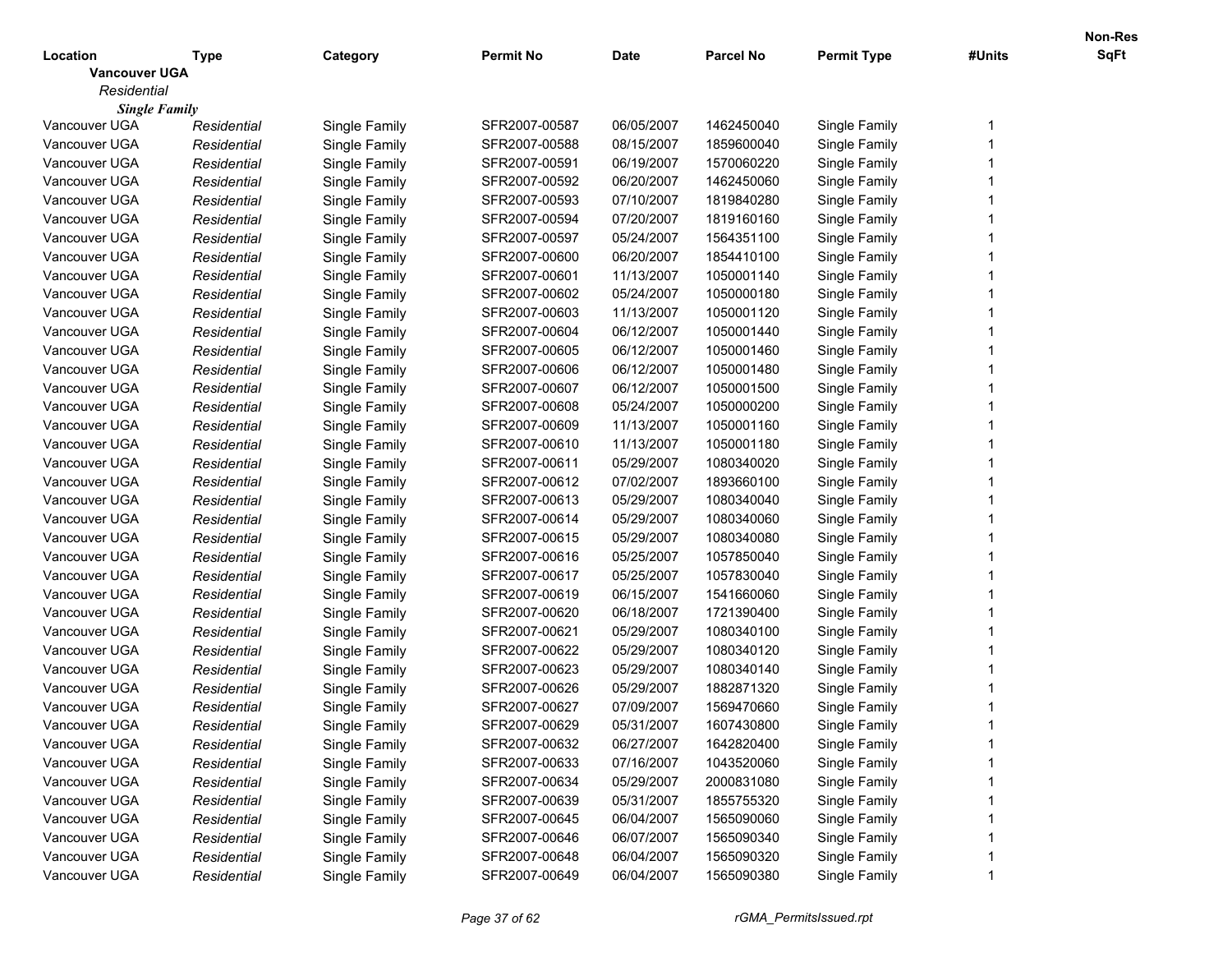|                      |             |               |                  |             |                  |                    |        | Non-Res |
|----------------------|-------------|---------------|------------------|-------------|------------------|--------------------|--------|---------|
| Location             | Type        | Category      | <b>Permit No</b> | <b>Date</b> | <b>Parcel No</b> | <b>Permit Type</b> | #Units | SqFt    |
| <b>Vancouver UGA</b> |             |               |                  |             |                  |                    |        |         |
| Residential          |             |               |                  |             |                  |                    |        |         |
| <b>Single Family</b> |             |               |                  |             |                  |                    |        |         |
| Vancouver UGA        | Residential | Single Family | SFR2007-00650    | 06/22/2007  | 2003371100       | Single Family      |        |         |
| Vancouver UGA        | Residential | Single Family | SFR2007-00651    | 06/07/2007  | 1057830240       | Single Family      |        |         |
| Vancouver UGA        | Residential | Single Family | SFR2007-00653    | 06/14/2007  | 1607430240       | Single Family      |        |         |
| Vancouver UGA        | Residential | Single Family | SFR2007-00655    | 06/04/2007  | 1559683100       | Single Family      |        |         |
| Vancouver UGA        | Residential | Single Family | SFR2007-00656    | 08/10/2007  | 1046050460       | Single Family      |        |         |
| Vancouver UGA        | Residential | Single Family | SFR2007-00657    | 08/10/2007  | 1046050480       | Single Family      |        |         |
| Vancouver UGA        | Residential | Single Family | SFR2007-00659    | 09/27/2007  | 1055221640       | Single Family      |        |         |
| Vancouver UGA        | Residential | Single Family | SFR2007-00660    | 07/10/2007  | 1854410260       | Single Family      |        |         |
| Vancouver UGA        | Residential | Single Family | SFR2007-00661    | 06/13/2007  | 1855755280       | Single Family      |        |         |
| Vancouver UGA        | Residential | Single Family | SFR2007-00662    | 06/13/2007  | 2000990140       | Single Family      |        |         |
| Vancouver UGA        | Residential | Single Family | SFR2007-00663    | 06/25/2007  | 2000831000       | Single Family      |        |         |
| Vancouver UGA        | Residential | Single Family | SFR2007-00664    | 08/15/2007  | 1859600100       | Single Family      |        |         |
| Vancouver UGA        | Residential | Single Family | SFR2007-00665    | 06/14/2007  | 1607430160       | Single Family      |        |         |
| Vancouver UGA        | Residential | Single Family | SFR2007-00667    | 06/06/2007  | 1889360060       | Single Family      |        |         |
| Vancouver UGA        | Residential | Single Family | SFR2007-00670    | 06/12/2007  | 1889360560       | Single Family      |        |         |
| Vancouver UGA        | Residential | Single Family | SFR2007-00672    | 06/06/2007  | 1889360120       | Single Family      |        |         |
| Vancouver UGA        | Residential | Single Family | SFR2007-00673    | 06/06/2007  | 1889360100       | Single Family      |        |         |
| Vancouver UGA        | Residential | Single Family | SFR2007-00674    | 06/06/2007  | 1889360580       | Single Family      |        |         |
| Vancouver UGA        | Residential | Single Family | SFR2007-00677    | 06/26/2007  | 0995350980       | Single Family      |        |         |
| Vancouver UGA        | Residential | Single Family | SFR2007-00679    | 06/13/2007  | 2000830180       | Single Family      |        |         |
| Vancouver UGA        | Residential | Single Family | SFR2007-00680    | 06/28/2007  | 1079634180       | Single Family      |        |         |
| Vancouver UGA        | Residential | Single Family | SFR2007-00682    | 06/29/2007  | 1079633920       | Single Family      |        |         |
| Vancouver UGA        | Residential | Single Family | SFR2007-00687    | 07/05/2007  | 1570060280       | Single Family      |        |         |
| Vancouver UGA        | Residential | Single Family | SFR2007-00689    | 07/09/2007  | 1462450020       | Single Family      |        |         |
| Vancouver UGA        | Residential | Single Family | SFR2007-00690    | 06/07/2007  | 1080270240       | Single Family      |        |         |
| Vancouver UGA        | Residential | Single Family | SFR2007-00691    | 06/07/2007  | 1080270420       | Single Family      |        |         |
| Vancouver UGA        | Residential | Single Family | SFR2007-00692    | 06/20/2007  | 1541660040       | Single Family      |        |         |
| Vancouver UGA        | Residential | Single Family | SFR2007-00693    | 06/13/2007  | 2000830320       | Single Family      |        |         |
| Vancouver UGA        | Residential | Single Family | SFR2007-00694    | 06/13/2007  | 1996230280       | Single Family      |        |         |
| Vancouver UGA        | Residential | Single Family | SFR2007-00695    | 07/05/2007  | 1052200000       | Single Family      |        |         |
| Vancouver UGA        | Residential | Single Family | SFR2007-00697    | 07/17/2007  | 0995350160       | Single Family      |        |         |
| Vancouver UGA        | Residential | Single Family | SFR2007-00698    | 06/14/2007  | 1080340440       | Single Family      |        |         |
| Vancouver UGA        | Residential | Single Family | SFR2007-00699    | 06/14/2007  | 1080340460       | Single Family      |        |         |
| Vancouver UGA        | Residential | Single Family | SFR2007-00700    | 06/14/2007  | 1080340480       | Single Family      |        |         |
| Vancouver UGA        | Residential | Single Family | SFR2007-00701    | 06/14/2007  | 1080340500       | Single Family      |        |         |
| Vancouver UGA        | Residential | Single Family | SFR2007-00702    | 06/14/2007  | 1080340520       | Single Family      |        |         |
|                      |             |               |                  |             |                  |                    |        |         |
| Vancouver UGA        | Residential | Single Family | SFR2007-00703    | 06/14/2007  | 1080340540       | Single Family      |        |         |
| Vancouver UGA        | Residential | Single Family | SFR2007-00704    | 06/14/2007  | 1080340560       | Single Family      |        |         |
| Vancouver UGA        | Residential | Single Family | SFR2007-00705    | 07/09/2007  | 1819160140       | Single Family      |        |         |
| Vancouver UGA        | Residential | Single Family | SFR2007-00706    | 08/02/2007  | 1871750000       | Single Family      |        |         |
| Vancouver UGA        | Residential | Single Family | SFR2007-00707    | 10/01/2007  | 1057830060       | Single Family      |        |         |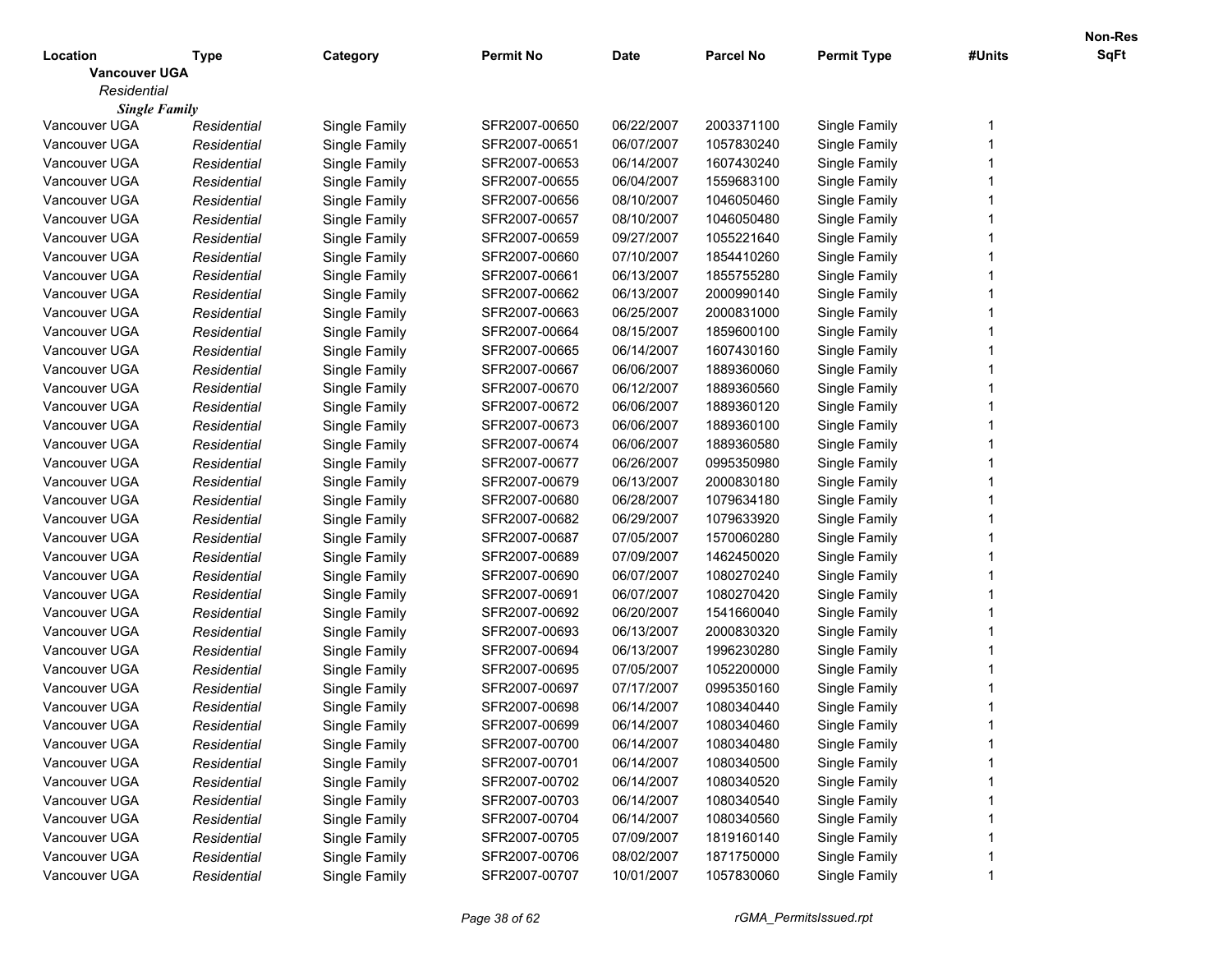|                      |             |               |                  |             |                  |                    |        | Non-Res |
|----------------------|-------------|---------------|------------------|-------------|------------------|--------------------|--------|---------|
| Location             | Type        | Category      | <b>Permit No</b> | <b>Date</b> | <b>Parcel No</b> | <b>Permit Type</b> | #Units | SqFt    |
| <b>Vancouver UGA</b> |             |               |                  |             |                  |                    |        |         |
| Residential          |             |               |                  |             |                  |                    |        |         |
| <b>Single Family</b> |             |               |                  |             |                  |                    |        |         |
| Vancouver UGA        | Residential | Single Family | SFR2007-00708    | 10/01/2007  | 1057850060       | Single Family      |        |         |
| Vancouver UGA        | Residential | Single Family | SFR2007-00709    | 06/28/2007  | 1057830220       | Single Family      |        |         |
| Vancouver UGA        | Residential | Single Family | SFR2007-00714    | 06/27/2007  | 1569480460       | Single Family      |        |         |
| Vancouver UGA        | Residential | Single Family | SFR2007-00715    | 07/26/2007  | 2000990340       | Single Family      |        |         |
| Vancouver UGA        | Residential | Single Family | SFR2007-00723    | 06/25/2007  | 2000990320       | Single Family      |        |         |
| Vancouver UGA        | Residential | Single Family | SFR2007-00724    | 06/25/2007  | 2000830200       | Single Family      |        |         |
| Vancouver UGA        | Residential | Single Family | SFR2007-00726    | 06/26/2007  | 1721390420       | Single Family      |        |         |
| Vancouver UGA        | Residential | Single Family | SFR2007-00727    | 07/09/2007  | 1861930160       | Single Family      |        |         |
| Vancouver UGA        | Residential | Single Family | SFR2007-00728    | 07/10/2007  | 1182300820       | Single Family      |        |         |
| Vancouver UGA        | Residential | Single Family | SFR2007-00729    | 07/10/2007  | 1182300300       | Single Family      |        |         |
| Vancouver UGA        | Residential | Single Family | SFR2007-00737    | 07/11/2007  | 1057600320       | Single Family      |        |         |
| Vancouver UGA        | Residential | Single Family | SFR2007-00738    | 07/20/2007  | 1564350700       | Single Family      |        |         |
| Vancouver UGA        | Residential | Single Family | SFR2007-00740    | 07/17/2007  | 1569460160       | Single Family      |        |         |
| Vancouver UGA        | Residential | Single Family | SFR2007-00745    | 07/26/2007  | 1569460180       | Single Family      |        |         |
| Vancouver UGA        | Residential | Single Family | SFR2007-00752    | 07/26/2007  | 1607430620       | Single Family      |        |         |
| Vancouver UGA        | Residential | Single Family | SFR2007-00753    | 06/25/2007  | 2000990380       | Single Family      |        |         |
| Vancouver UGA        | Residential | Single Family | SFR2007-00754    | 07/26/2007  | 1607430860       | Single Family      |        |         |
| Vancouver UGA        | Residential | Single Family | SFR2007-00755    | 07/18/2007  | 1607430700       | Single Family      |        |         |
| Vancouver UGA        | Residential | Single Family | SFR2007-00757    | 07/26/2007  | 1607430460       | Single Family      |        |         |
| Vancouver UGA        | Residential | Single Family | SFR2007-00758    | 08/14/2007  | 1569470280       | Single Family      |        |         |
| Vancouver UGA        | Residential | Single Family | SFR2007-00759    | 07/26/2007  | 1569470320       | Single Family      |        |         |
| Vancouver UGA        | Residential | Single Family | SFR2007-00762    | 07/26/2007  | 1607430280       | Single Family      |        |         |
| Vancouver UGA        | Residential | Single Family | SFR2007-00766    | 07/18/2007  | 1607430320       | Single Family      |        |         |
| Vancouver UGA        | Residential | Single Family | SFR2007-00768    | 06/25/2007  | 1079810440       | Single Family      |        |         |
| Vancouver UGA        | Residential | Single Family | SFR2007-00769    | 06/25/2007  | 1079810400       | Single Family      |        |         |
| Vancouver UGA        | Residential | Single Family | SFR2007-00770    | 06/25/2007  | 1079810420       | Single Family      |        |         |
| Vancouver UGA        | Residential | Single Family | SFR2007-00771    | 06/25/2007  | 1079810460       | Single Family      |        |         |
| Vancouver UGA        | Residential | Single Family | SFR2007-00772    | 06/25/2007  | 1079810540       | Single Family      |        |         |
| Vancouver UGA        | Residential | Single Family | SFR2007-00773    | 06/26/2007  | 1079810500       | Single Family      |        |         |
| Vancouver UGA        | Residential | Single Family | SFR2007-00774    | 06/26/2007  | 1079810520       | Single Family      |        |         |
| Vancouver UGA        | Residential | Single Family | SFR2007-00775    | 06/26/2007  | 1079810480       | Single Family      |        |         |
| Vancouver UGA        | Residential | Single Family | SFR2007-00778    | 07/23/2007  | 1854880000       | Single Family      |        |         |
| Vancouver UGA        | Residential | Single Family | SFR2007-00779    | 07/12/2007  | 1057850240       | Single Family      |        |         |
| Vancouver UGA        | Residential | Single Family | SFR2007-00780    | 06/29/2007  | 1080270400       | Single Family      |        |         |
| Vancouver UGA        | Residential | Single Family | SFR2007-00781    | 09/05/2007  | 1564420180       | Single Family      |        |         |
| Vancouver UGA        | Residential | Single Family | SFR2007-00782    | 06/28/2007  | 1057830160       | Single Family      |        |         |
| Vancouver UGA        | Residential | Single Family | SFR2007-00783    | 09/05/2007  | 1049900160       | Single Family      |        |         |
| Vancouver UGA        | Residential | Single Family | SFR2007-00787    | 09/28/2007  | 1450730420       | Single Family      |        |         |
| Vancouver UGA        | Residential | Single Family | SFR2007-00788    | 09/28/2007  | 1450730480       | Single Family      |        |         |
| Vancouver UGA        | Residential | Single Family | SFR2007-00789    | 09/28/2007  | 1450730460       | Single Family      |        |         |
|                      |             |               |                  |             |                  |                    |        |         |
| Vancouver UGA        | Residential | Single Family | SFR2007-00790    | 09/28/2007  | 1450730440       | Single Family      |        |         |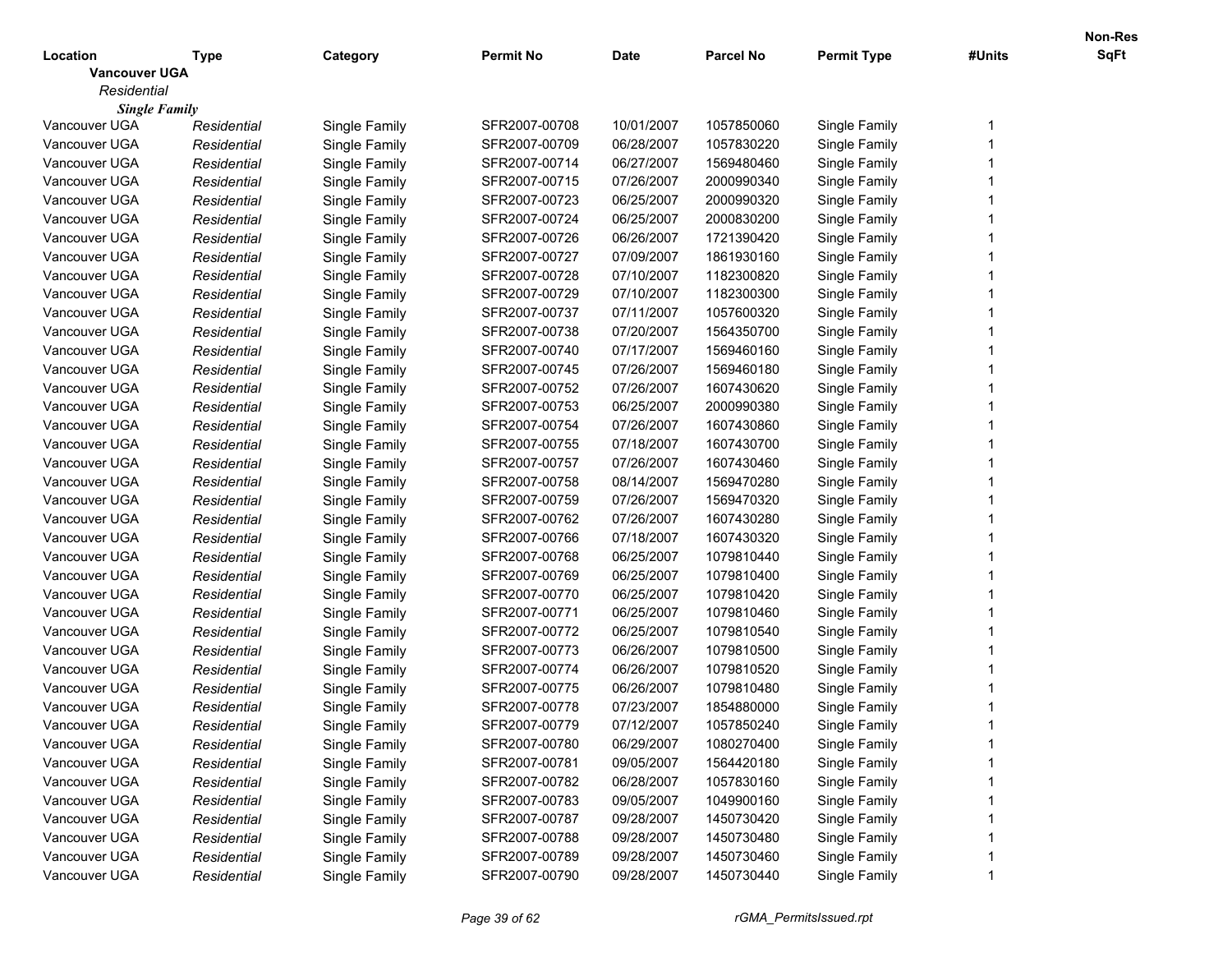|                      |             |               |                  |             |                  |                    |        | Non-Res |
|----------------------|-------------|---------------|------------------|-------------|------------------|--------------------|--------|---------|
| Location             | Type        | Category      | <b>Permit No</b> | <b>Date</b> | <b>Parcel No</b> | <b>Permit Type</b> | #Units | SqFt    |
| <b>Vancouver UGA</b> |             |               |                  |             |                  |                    |        |         |
| Residential          |             |               |                  |             |                  |                    |        |         |
| <b>Single Family</b> |             |               |                  |             |                  |                    |        |         |
| Vancouver UGA        | Residential | Single Family | SFR2007-00791    | 09/28/2007  | 1450730380       | Single Family      |        |         |
| Vancouver UGA        | Residential | Single Family | SFR2007-00792    | 09/28/2007  | 1450730400       | Single Family      |        |         |
| Vancouver UGA        | Residential | Single Family | SFR2007-00793    | 08/16/2007  | 1445210660       | Single Family      |        |         |
| Vancouver UGA        | Residential | Single Family | SFR2007-00794    | 08/16/2007  | 1445210700       | Single Family      |        |         |
| Vancouver UGA        | Residential | Single Family | SFR2007-00796    | 10/18/2007  | 1445210680       | Single Family      |        |         |
| Vancouver UGA        | Residential | Single Family | SFR2007-00798    | 07/11/2007  | 1569480320       | Single Family      |        |         |
| Vancouver UGA        | Residential | Single Family | SFR2007-00799    | 08/14/2007  | 1569470640       | Single Family      |        |         |
| Vancouver UGA        | Residential | Single Family | SFR2007-00800    | 07/09/2007  | 1607430680       | Single Family      |        |         |
| Vancouver UGA        | Residential | Single Family | SFR2007-00801    | 08/16/2007  | 1642820480       | Single Family      |        |         |
| Vancouver UGA        | Residential | Single Family | SFR2007-00803    | 07/17/2007  | 1642820380       | Single Family      |        |         |
| Vancouver UGA        | Residential | Single Family | SFR2007-00804    | 11/08/2007  | 1450730580       | Single Family      |        |         |
| Vancouver UGA        | Residential | Single Family | SFR2007-00805    | 11/08/2007  | 1450730500       | Single Family      |        |         |
| Vancouver UGA        | Residential | Single Family | SFR2007-00806    | 11/08/2007  | 1450730600       | Single Family      |        |         |
| Vancouver UGA        | Residential | Single Family | SFR2007-00807    | 11/27/2007  | 1050000900       | Single Family      |        |         |
| Vancouver UGA        | Residential | Single Family | SFR2007-00808    | 11/08/2007  | 1450730560       | Single Family      |        |         |
| Vancouver UGA        | Residential | Single Family | SFR2007-00809    | 11/08/2007  | 1450730540       | Single Family      |        |         |
| Vancouver UGA        | Residential | Single Family | SFR2007-00810    | 11/08/2007  | 1450730520       | Single Family      |        |         |
| Vancouver UGA        | Residential | Single Family | SFR2007-00811    | 11/27/2007  | 1050000920       | Single Family      |        |         |
| Vancouver UGA        | Residential | Single Family | SFR2007-00812    | 11/27/2007  | 1050000940       | Single Family      |        |         |
| Vancouver UGA        | Residential | Single Family | SFR2007-00824    | 07/13/2007  | 2000990420       | Single Family      |        |         |
| Vancouver UGA        | Residential | Single Family | SFR2007-00825    | 06/27/2007  | 1569480280       | Single Family      |        |         |
| Vancouver UGA        | Residential | Single Family | SFR2007-00826    | 07/20/2007  | 1819080160       | Single Family      |        |         |
| Vancouver UGA        | Residential | Single Family | SFR2007-00827    | 07/25/2007  | 1449610120       | Single Family      |        |         |
| Vancouver UGA        | Residential | Single Family | SFR2007-00828    | 07/25/2007  | 1449610140       | Single Family      |        |         |
| Vancouver UGA        | Residential | Single Family | SFR2007-00831    | 07/13/2007  | 2005450180       | Single Family      |        |         |
| Vancouver UGA        | Residential | Single Family | SFR2007-00834    | 12/14/2007  | 1450730660       | Single Family      |        |         |
| Vancouver UGA        | Residential | Single Family | SFR2007-00837    | 12/14/2007  | 1450730680       | Single Family      |        |         |
| Vancouver UGA        | Residential | Single Family | SFR2007-00839    | 12/14/2007  | 1450730700       | Single Family      |        |         |
| Vancouver UGA        | Residential | Single Family | SFR2007-00841    | 12/14/2007  | 1450730720       | Single Family      |        |         |
| Vancouver UGA        | Residential | Single Family | SFR2007-00842    | 12/14/2007  | 1450730620       | Single Family      |        |         |
| Vancouver UGA        | Residential | Single Family | SFR2007-00843    | 12/14/2007  | 1450730640       | Single Family      |        |         |
| Vancouver UGA        | Residential | Single Family | SFR2007-00850    | 07/13/2007  | 2000831020       | Single Family      |        |         |
| Vancouver UGA        | Residential | Single Family | SFR2007-00851    | 07/26/2007  | 2000831040       | Single Family      |        |         |
| Vancouver UGA        | Residential | Single Family | SFR2007-00854    | 08/07/2007  | 1462450080       | Single Family      |        |         |
| Vancouver UGA        | Residential | Single Family | SFR2007-00855    | 08/07/2007  | 1462450100       | Single Family      |        |         |
| Vancouver UGA        | Residential | Single Family | SFR2007-00856    | 08/07/2007  | 1462450120       | Single Family      |        |         |
| Vancouver UGA        | Residential | Single Family | SFR2007-00860    | 07/18/2007  | 1607430340       | Single Family      |        |         |
| Vancouver UGA        | Residential | Single Family | SFR2007-00861    | 10/01/2007  | 1057830140       | Single Family      |        |         |
| Vancouver UGA        | Residential | Single Family | SFR2007-00862    | 08/16/2007  | 2005450140       | Single Family      |        |         |
| Vancouver UGA        | Residential | Single Family | SFR2007-00864    | 07/12/2007  | 1057850100       | Single Family      |        |         |
| Vancouver UGA        | Residential | Single Family | SFR2007-00865    | 08/21/2007  | 2005450380       | Single Family      |        |         |
|                      |             |               |                  |             |                  |                    |        |         |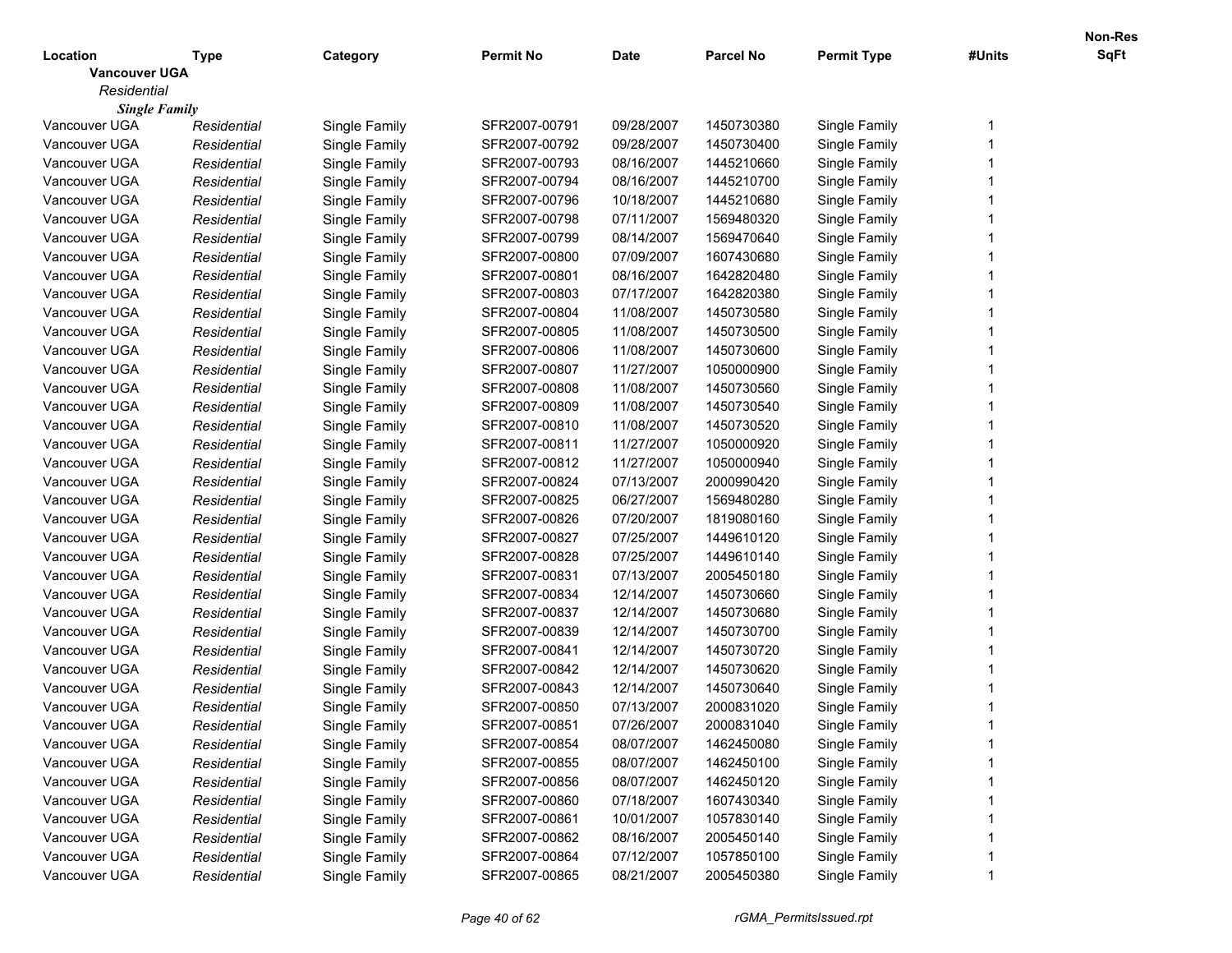|                      |             |               |                  |             |                  |                    |        | Non-Res |
|----------------------|-------------|---------------|------------------|-------------|------------------|--------------------|--------|---------|
| Location             | Type        | Category      | <b>Permit No</b> | <b>Date</b> | <b>Parcel No</b> | <b>Permit Type</b> | #Units | SqFt    |
| <b>Vancouver UGA</b> |             |               |                  |             |                  |                    |        |         |
| Residential          |             |               |                  |             |                  |                    |        |         |
| <b>Single Family</b> |             |               |                  |             |                  |                    |        |         |
| Vancouver UGA        | Residential | Single Family | SFR2007-00866    | 08/07/2007  | 1057850120       | Single Family      |        |         |
| Vancouver UGA        | Residential | Single Family | SFR2007-00868    | 07/12/2007  | 1057850140       | Single Family      |        |         |
| Vancouver UGA        | Residential | Single Family | SFR2007-00869    | 07/17/2007  | 1996230560       | Single Family      |        |         |
| Vancouver UGA        | Residential | Single Family | SFR2007-00870    | 07/13/2007  | 2000831100       | Single Family      |        |         |
| Vancouver UGA        | Residential | Single Family | SFR2007-00873    | 08/06/2007  | 1882871080       | Single Family      |        |         |
| Vancouver UGA        | Residential | Single Family | SFR2007-00875    | 08/29/2007  | 2000831120       | Single Family      |        |         |
| Vancouver UGA        | Residential | Single Family | SFR2007-00877    | 08/29/2007  | 2000831160       | Single Family      |        |         |
| Vancouver UGA        | Residential | Single Family | SFR2007-00878    | 08/01/2007  | 1040510140       | Single Family      |        |         |
| Vancouver UGA        | Residential | Single Family | SFR2007-00881    | 12/21/2007  | 1445210480       | Single Family      |        |         |
| Vancouver UGA        | Residential | Single Family | SFR2007-00882    | 09/12/2007  | 1040510080       | Single Family      |        |         |
| Vancouver UGA        | Residential | Single Family | SFR2007-00883    | 10/11/2007  | 1057850160       | Single Family      |        |         |
| Vancouver UGA        | Residential | Single Family | SFR2007-00886    | 09/12/2007  | 1040510100       | Single Family      |        |         |
| Vancouver UGA        | Residential | Single Family | SFR2007-00887    | 12/21/2007  | 1445210500       | Single Family      |        |         |
| Vancouver UGA        | Residential | Single Family | SFR2007-00888    | 12/21/2007  | 1445210540       | Single Family      |        |         |
| Vancouver UGA        | Residential | Single Family | SFR2007-00889    | 12/21/2007  | 1445210520       | Single Family      |        |         |
| Vancouver UGA        | Residential | Single Family | SFR2007-00895    | 10/04/2007  | 1445210560       | Single Family      |        |         |
| Vancouver UGA        | Residential | Single Family | SFR2007-00896    | 10/04/2007  | 1445210580       | Single Family      |        |         |
| Vancouver UGA        | Residential | Single Family | SFR2007-00897    | 10/04/2007  | 1445210600       | Single Family      |        |         |
| Vancouver UGA        | Residential | Single Family | SFR2007-00898    | 10/04/2007  | 1445210620       | Single Family      |        |         |
| Vancouver UGA        | Residential | Single Family | SFR2007-00899    | 10/04/2007  | 1445210640       | Single Family      |        |         |
| Vancouver UGA        | Residential | Single Family | SFR2007-00900    | 07/17/2007  | 2000830980       | Single Family      |        |         |
| Vancouver UGA        | Residential | Single Family | SFR2007-00901    | 08/29/2007  | 2000831140       | Single Family      |        |         |
| Vancouver UGA        | Residential | Single Family | SFR2007-00902    | 11/05/2007  | 1847300080       | Single Family      |        |         |
| Vancouver UGA        | Residential | Single Family | SFR2007-00904    | 07/26/2007  | 1080270020       | Single Family      |        |         |
| Vancouver UGA        | Residential | Single Family | SFR2007-00905    | 09/07/2007  | 1992180120       | Single Family      |        |         |
| Vancouver UGA        | Residential | Single Family | SFR2007-00907    | 11/08/2007  | 1057830100       | Single Family      |        |         |
| Vancouver UGA        | Residential | Single Family | SFR2007-00909    | 11/08/2007  | 1057830120       | Single Family      |        |         |
| Vancouver UGA        | Residential | Single Family | SFR2007-00911    | 07/31/2007  | 1990610000       | Single Family      |        |         |
| Vancouver UGA        | Residential | Single Family | SFR2007-00915    | 07/26/2007  | 2005450300       | Single Family      |        |         |
| Vancouver UGA        | Residential | Single Family | SFR2007-00924    | 12/04/2007  | 1197400080       | Single Family      |        |         |
| Vancouver UGA        | Residential | Single Family | SFR2007-00929    | 08/10/2007  | 1642820180       | Single Family      |        |         |
| Vancouver UGA        | Residential | Single Family | SFR2007-00931    | 08/24/2007  | 1544990100       | Single Family      |        |         |
| Vancouver UGA        | Residential | Single Family | SFR2007-00934    | 10/08/2007  | 1542100180       | Single Family      |        |         |
| Vancouver UGA        | Residential | Single Family | SFR2007-00942    | 08/20/2007  | 1996180140       | Single Family      |        |         |
| Vancouver UGA        | Residential | Single Family | SFR2007-00945    | 08/06/2007  | 0995350520       | Single Family      |        |         |
| Vancouver UGA        | Residential | Single Family | SFR2007-00946    | 08/20/2007  | 1996180440       | Single Family      |        |         |
| Vancouver UGA        | Residential | Single Family | SFR2007-00948    | 08/22/2007  | 1889440200       | Single Family      |        |         |
| Vancouver UGA        | Residential | Single Family | SFR2007-00949    | 08/29/2007  | 1889710000       | Single Family      |        |         |
| Vancouver UGA        | Residential | Single Family | SFR2007-00952    | 08/24/2007  | 0995350420       | Single Family      |        |         |
| Vancouver UGA        | Residential | Single Family | SFR2007-00953    | 08/13/2007  | 1040510040       | Single Family      |        |         |
| Vancouver UGA        | Residential |               | SFR2007-00955    | 08/16/2007  | 1642820500       | Single Family      |        |         |
|                      |             | Single Family |                  |             |                  |                    |        |         |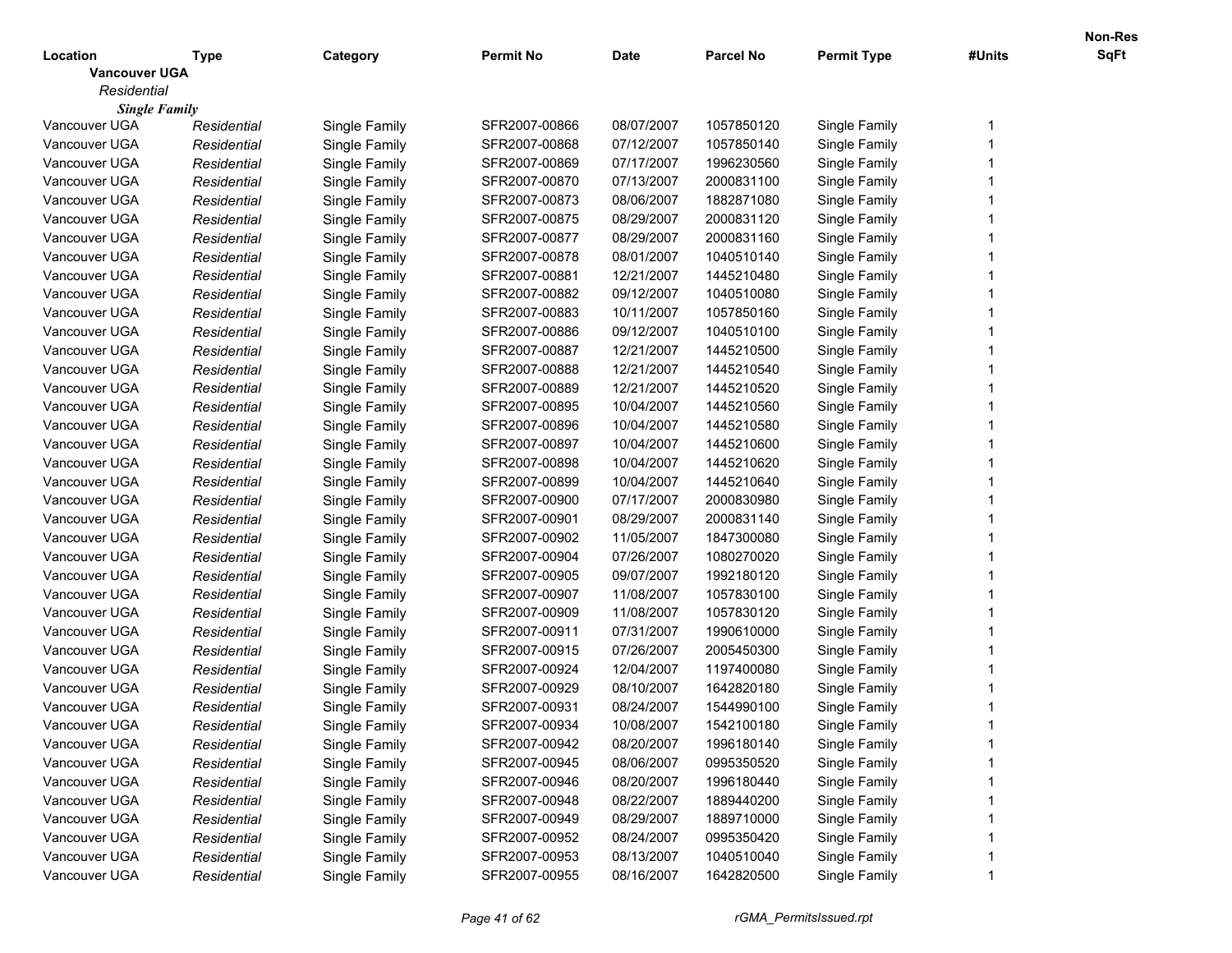|                      |             |               |                  |             |                  |                    |        | Non-Res |
|----------------------|-------------|---------------|------------------|-------------|------------------|--------------------|--------|---------|
| Location             | Type        | Category      | <b>Permit No</b> | <b>Date</b> | <b>Parcel No</b> | <b>Permit Type</b> | #Units | SqFt    |
| <b>Vancouver UGA</b> |             |               |                  |             |                  |                    |        |         |
| Residential          |             |               |                  |             |                  |                    |        |         |
| <b>Single Family</b> |             |               |                  |             |                  |                    |        |         |
| Vancouver UGA        | Residential | Single Family | SFR2007-00966    | 11/29/2007  | 1996230460       | Single Family      |        |         |
| Vancouver UGA        | Residential | Single Family | SFR2007-00970    | 08/20/2007  | 1996180040       | Single Family      |        |         |
| Vancouver UGA        | Residential | Single Family | SFR2007-00971    | 08/20/2007  | 1996180120       | Single Family      |        |         |
| Vancouver UGA        | Residential | Single Family | SFR2007-00972    | 08/22/2007  | 1996180200       | Single Family      |        |         |
| Vancouver UGA        | Residential | Single Family | SFR2007-00973    | 08/20/2007  | 1996180160       | Single Family      |        |         |
| Vancouver UGA        | Residential | Single Family | SFR2007-00974    | 08/22/2007  | 1996180080       | Single Family      |        |         |
| Vancouver UGA        | Residential | Single Family | SFR2007-00975    | 08/22/2007  | 1996180060       | Single Family      |        |         |
| Vancouver UGA        | Residential | Single Family | SFR2007-00976    | 08/20/2007  | 1996180360       | Single Family      |        |         |
| Vancouver UGA        | Residential | Single Family | SFR2007-00978    | 09/04/2007  | 2005450400       | Single Family      |        |         |
| Vancouver UGA        | Residential | Single Family | SFR2007-00979    | 09/04/2007  | 2006070280       | Single Family      |        |         |
| Vancouver UGA        | Residential | Single Family | SFR2007-00980    | 09/21/2007  | 1568370000       | Single Family      |        |         |
| Vancouver UGA        | Residential | Single Family | SFR2007-00981    | 08/20/2007  | 1996180020       | Single Family      |        |         |
| Vancouver UGA        | Residential | Single Family | SFR2007-00982    | 08/28/2007  | 1996180100       | Single Family      |        |         |
| Vancouver UGA        | Residential | Single Family | SFR2007-00983    | 09/17/2007  | 1996180340       | Single Family      |        |         |
| Vancouver UGA        | Residential | Single Family | SFR2007-00984    | 08/21/2007  | 2005450120       | Single Family      |        |         |
| Vancouver UGA        | Residential | Single Family | SFR2007-00985    | 09/17/2007  | 1043520020       | Single Family      |        |         |
| Vancouver UGA        | Residential | Single Family | SFR2007-00987    | 08/30/2007  | 1861930140       | Single Family      |        |         |
| Vancouver UGA        | Residential | Single Family | SFR2007-00988    | 09/11/2007  | 1996180260       | Single Family      |        |         |
| Vancouver UGA        | Residential | Single Family | SFR2007-00989    | 09/05/2007  | 1996180320       | Single Family      |        |         |
| Vancouver UGA        | Residential | Single Family | SFR2007-00990    | 09/05/2007  | 1996180220       | Single Family      |        |         |
| Vancouver UGA        | Residential | Single Family | SFR2007-00991    | 09/05/2007  | 1996180280       | Single Family      |        |         |
| Vancouver UGA        | Residential | Single Family | SFR2007-00992    | 09/12/2007  | 2003370620       | Single Family      |        |         |
| Vancouver UGA        | Residential | Single Family | SFR2007-00993    | 09/12/2007  | 2003370860       | Single Family      |        |         |
| Vancouver UGA        | Residential | Single Family | SFR2007-00994    | 09/06/2007  | 1567100160       | Single Family      |        |         |
| Vancouver UGA        | Residential | Single Family | SFR2007-00997    | 10/01/2007  | 1570630000       | Single Family      |        |         |
| Vancouver UGA        | Residential | Single Family | SFR2007-00998    | 09/05/2007  | 1854410300       | Single Family      |        |         |
| Vancouver UGA        | Residential | Single Family | SFR2007-00999    | 09/12/2007  | 2003371320       | Single Family      |        |         |
| Vancouver UGA        | Residential | Single Family | SFR2007-01000    | 10/16/2007  | 2003371060       | Single Family      |        |         |
| Vancouver UGA        | Residential | Single Family | SFR2007-01001    | 10/16/2007  | 2003370700       | Single Family      |        |         |
| Vancouver UGA        | Residential | Single Family | SFR2007-01002    | 10/16/2007  | 2003370720       | Single Family      |        |         |
| Vancouver UGA        | Residential | Single Family | SFR2007-01003    | 10/04/2007  | 1049020160       | Single Family      |        |         |
| Vancouver UGA        | Residential | Single Family | SFR2007-01004    | 10/16/2007  | 2003370660       | Single Family      |        |         |
| Vancouver UGA        | Residential | Single Family | SFR2007-01006    | 09/27/2007  | 2003370460       | Single Family      |        |         |
| Vancouver UGA        | Residential | Single Family | SFR2007-01009    | 09/12/2007  | 1197400360       | Single Family      |        |         |
| Vancouver UGA        | Residential | Single Family | SFR2007-01010    | 08/16/2007  | 1569470700       | Single Family      |        |         |
| Vancouver UGA        | Residential | Single Family | SFR2007-01011    | 10/19/2007  | 1819080220       | Single Family      |        |         |
| Vancouver UGA        | Residential | Single Family | SFR2007-01012    | 08/16/2007  | 1569480020       | Single Family      |        |         |
| Vancouver UGA        | Residential | Single Family | SFR2007-01016    | 09/24/2007  | 1898780150       | Single Family      |        |         |
| Vancouver UGA        | Residential | Single Family | SFR2007-01017    | 09/28/2007  | 1837080060       | Single Family      |        |         |
| Vancouver UGA        | Residential | Single Family | SFR2007-01018    | 08/20/2007  | 1080270280       | Single Family      |        |         |
| Vancouver UGA        | Residential | Single Family | SFR2007-01020    | 08/20/2007  | 1080270500       | Single Family      |        |         |
|                      |             |               |                  |             |                  |                    |        |         |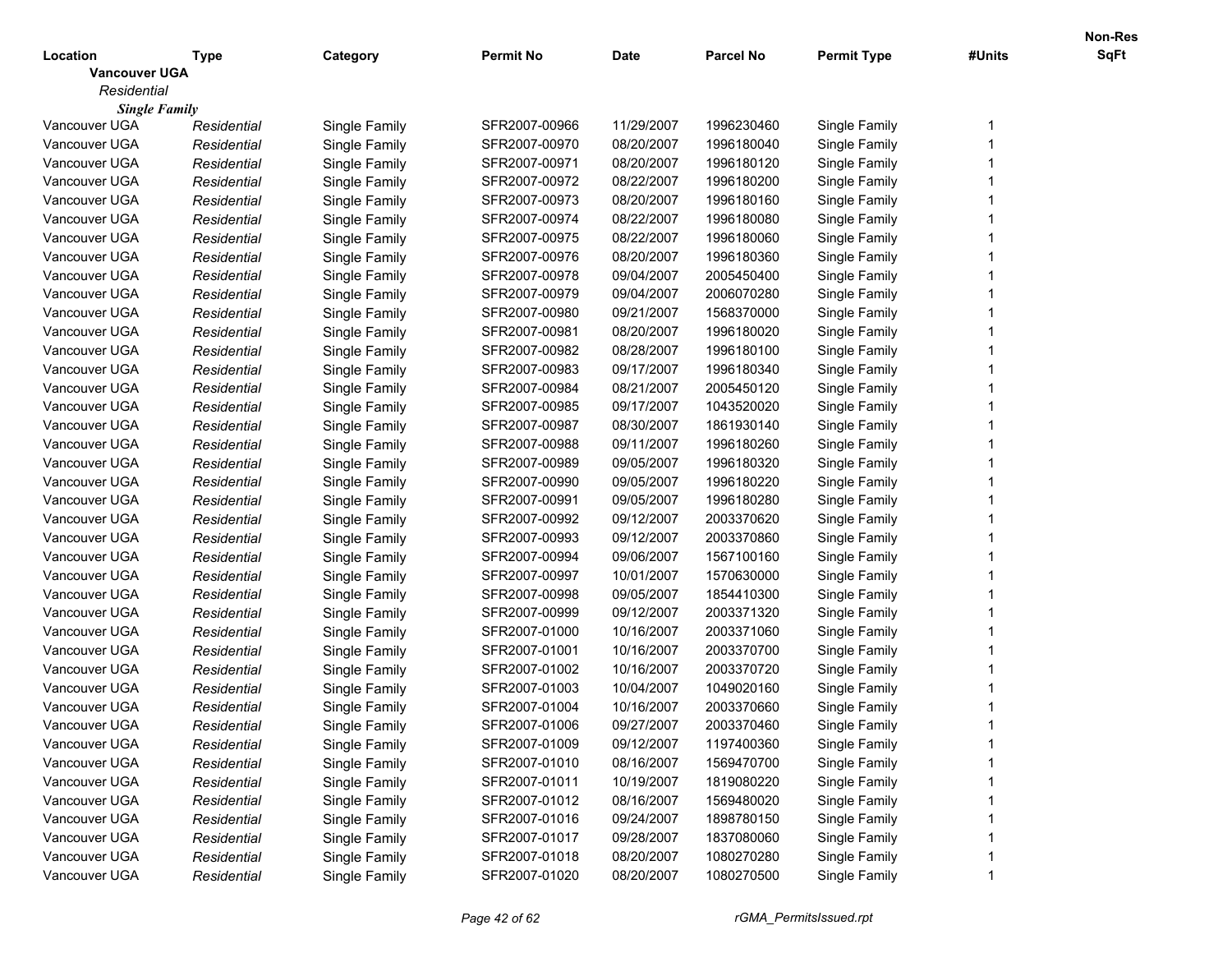|                      |             |               |                  |             |                  |                    |        | Non-Res |
|----------------------|-------------|---------------|------------------|-------------|------------------|--------------------|--------|---------|
| Location             | Type        | Category      | <b>Permit No</b> | <b>Date</b> | <b>Parcel No</b> | <b>Permit Type</b> | #Units | SqFt    |
| <b>Vancouver UGA</b> |             |               |                  |             |                  |                    |        |         |
| Residential          |             |               |                  |             |                  |                    |        |         |
| <b>Single Family</b> |             |               |                  |             |                  |                    |        |         |
| Vancouver UGA        | Residential | Single Family | SFR2007-01022    | 09/26/2007  | 1642820360       | Single Family      |        |         |
| Vancouver UGA        | Residential | Single Family | SFR2007-01024    | 10/04/2007  | 1049020240       | Single Family      |        |         |
| Vancouver UGA        | Residential | Single Family | SFR2007-01025    | 09/13/2007  | 1041839560       | Single Family      |        |         |
| Vancouver UGA        | Residential | Single Family | SFR2007-01026    | 09/13/2007  | 1041839540       | Single Family      |        |         |
| Vancouver UGA        | Residential | Single Family | SFR2007-01027    | 08/21/2007  | 1080270080       | Single Family      |        |         |
| Vancouver UGA        | Residential | Single Family | SFR2007-01028    | 09/27/2007  | 2003370360       | Single Family      |        |         |
| Vancouver UGA        | Residential | Single Family | SFR2007-01029    | 09/27/2007  | 2003370480       | Single Family      |        |         |
| Vancouver UGA        | Residential | Single Family | SFR2007-01032    | 10/01/2007  | 1182300160       | Single Family      |        |         |
| Vancouver UGA        | Residential | Single Family | SFR2007-01036    | 09/19/2007  | 1564350320       | Single Family      |        |         |
| Vancouver UGA        | Residential | Single Family | SFR2007-01040    | 09/13/2007  | 1564350260       | Single Family      |        |         |
| Vancouver UGA        | Residential | Single Family | SFR2007-01041    | 09/27/2007  | 1464490380       | Single Family      |        |         |
| Vancouver UGA        | Residential | Single Family | SFR2007-01042    | 09/27/2007  | 1464490420       | Single Family      |        |         |
| Vancouver UGA        | Residential | Single Family | SFR2007-01045    | 10/04/2007  | 1079634200       | Single Family      |        |         |
| Vancouver UGA        | Residential | Single Family | SFR2007-01051    | 09/19/2007  | 1564350280       | Single Family      |        |         |
| Vancouver UGA        | Residential | Single Family | SFR2007-01056    | 09/05/2007  | 1049900180       | Single Family      |        |         |
| Vancouver UGA        | Residential | Single Family | SFR2007-01057    | 09/14/2007  | 1564420020       | Single Family      |        |         |
| Vancouver UGA        | Residential | Single Family | SFR2007-01058    | 09/14/2007  | 1564420040       | Single Family      |        |         |
| Vancouver UGA        | Residential | Single Family | SFR2007-01059    | 09/14/2007  | 1564420160       | Single Family      |        |         |
| Vancouver UGA        | Residential | Single Family | SFR2007-01062    | 09/14/2007  | 1569470360       | Single Family      |        |         |
| Vancouver UGA        | Residential | Single Family | SFR2007-01063    | 09/11/2007  | 1569470420       | Single Family      |        |         |
| Vancouver UGA        | Residential | Single Family | SFR2007-01065    | 11/06/2007  | 1607760020       | Single Family      |        |         |
| Vancouver UGA        | Residential | Single Family | SFR2007-01066    | 11/06/2007  | 1607760040       | Single Family      |        |         |
| Vancouver UGA        | Residential | Single Family | SFR2007-01067    | 11/06/2007  | 1607760060       | Single Family      |        |         |
| Vancouver UGA        | Residential | Single Family | SFR2007-01068    | 11/06/2007  | 1607760080       | Single Family      |        |         |
| Vancouver UGA        | Residential | Single Family | SFR2007-01069    | 11/06/2007  | 1607760100       | Single Family      |        |         |
| Vancouver UGA        | Residential | Single Family | SFR2007-01070    | 11/06/2007  | 1607760120       | Single Family      |        |         |
| Vancouver UGA        | Residential | Single Family | SFR2007-01071    | 11/02/2007  | 1607760460       | Single Family      |        |         |
| Vancouver UGA        | Residential | Single Family | SFR2007-01072    | 11/02/2007  | 1607760480       | Single Family      |        |         |
| Vancouver UGA        | Residential | Single Family | SFR2007-01073    | 11/02/2007  | 1607760500       | Single Family      |        |         |
| Vancouver UGA        | Residential | Single Family | SFR2007-01074    | 11/02/2007  | 1607760520       | Single Family      |        |         |
| Vancouver UGA        | Residential | Single Family | SFR2007-01075    | 11/06/2007  | 1607760540       | Single Family      |        |         |
| Vancouver UGA        | Residential | Single Family | SFR2007-01076    | 11/06/2007  | 1607760560       | Single Family      |        |         |
| Vancouver UGA        | Residential | Single Family | SFR2007-01077    | 09/10/2007  | 1060361580       | Single Family      |        |         |
| Vancouver UGA        | Residential | Single Family | SFR2007-01078    | 09/28/2007  | 1041839660       | Single Family      |        |         |
| Vancouver UGA        | Residential | Single Family | SFR2007-01080    | 11/02/2007  | 1045300140       | Single Family      |        |         |
| Vancouver UGA        | Residential | Single Family | SFR2007-01081    | 09/26/2007  | 2006100220       | Single Family      |        |         |
| Vancouver UGA        | Residential | Single Family | SFR2007-01082    | 09/26/2007  | 2006100080       | Single Family      |        |         |
| Vancouver UGA        | Residential | Single Family | SFR2007-01083    | 09/26/2007  | 1569470520       | Single Family      |        |         |
| Vancouver UGA        | Residential | Single Family | SFR2007-01084    | 09/26/2007  | 1996121040       | Single Family      |        |         |
| Vancouver UGA        | Residential | Single Family | SFR2007-01085    | 09/26/2007  | 1996120720       | Single Family      |        |         |
| Vancouver UGA        |             |               | SFR2007-01086    | 09/26/2007  | 1996121020       | Single Family      |        |         |
|                      | Residential | Single Family |                  |             |                  |                    |        |         |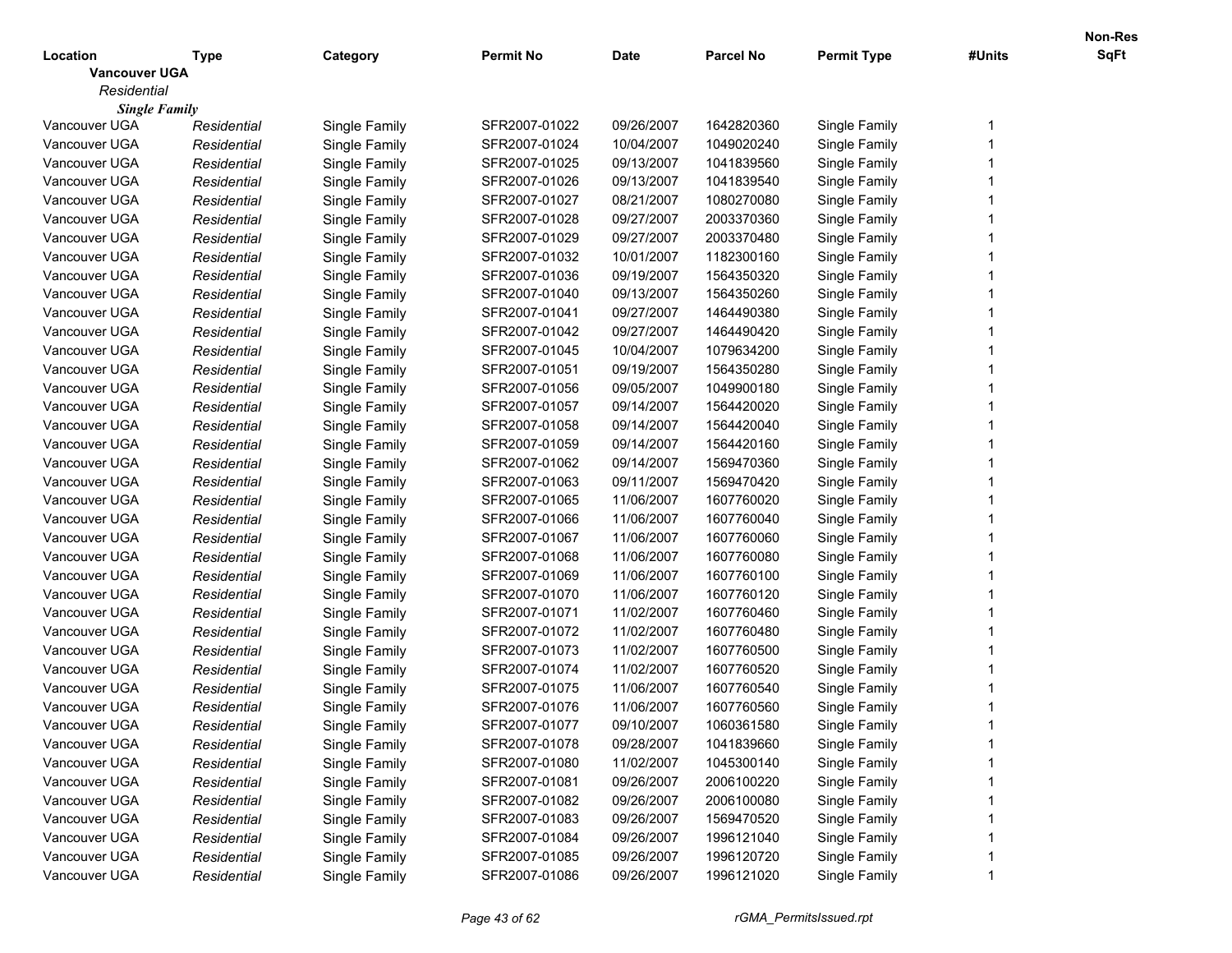|                      |             |               |                  |             |                  |                    |        | Non-Res |
|----------------------|-------------|---------------|------------------|-------------|------------------|--------------------|--------|---------|
| Location             | Type        | Category      | <b>Permit No</b> | <b>Date</b> | <b>Parcel No</b> | <b>Permit Type</b> | #Units | SqFt    |
| <b>Vancouver UGA</b> |             |               |                  |             |                  |                    |        |         |
| Residential          |             |               |                  |             |                  |                    |        |         |
| <b>Single Family</b> |             |               |                  |             |                  |                    |        |         |
| Vancouver UGA        | Residential | Single Family | SFR2007-01087    | 10/02/2007  | 1996120740       | Single Family      |        |         |
| Vancouver UGA        | Residential | Single Family | SFR2007-01088    | 09/17/2007  | 1060361300       | Single Family      |        |         |
| Vancouver UGA        | Residential | Single Family | SFR2007-01089    | 09/18/2007  | 1049900400       | Single Family      |        |         |
| Vancouver UGA        | Residential | Single Family | SFR2007-01090    | 09/26/2007  | 1996230540       | Single Family      |        |         |
| Vancouver UGA        | Residential | Single Family | SFR2007-01091    | 09/20/2007  | 0995350320       | Single Family      |        |         |
| Vancouver UGA        | Residential | Single Family | SFR2007-01092    | 09/19/2007  | 1060360760       | Single Family      |        |         |
| Vancouver UGA        | Residential | Single Family | SFR2007-01093    | 09/20/2007  | 1060360780       | Single Family      |        |         |
| Vancouver UGA        | Residential | Single Family | SFR2007-01095    | 09/21/2007  | 1564350300       | Single Family      |        |         |
| Vancouver UGA        | Residential | Single Family | SFR2007-01096    | 09/24/2007  | 1565090240       | Single Family      |        |         |
| Vancouver UGA        | Residential | Single Family | SFR2007-01097    | 09/24/2007  | 2006100240       | Single Family      |        |         |
| Vancouver UGA        | Residential | Single Family | SFR2007-01098    | 10/09/2007  | 2006100060       | Single Family      |        |         |
| Vancouver UGA        | Residential | Single Family | SFR2007-01100    | 10/04/2007  | 1049900120       | Single Family      |        |         |
| Vancouver UGA        | Residential | Single Family | SFR2007-01102    | 11/13/2007  | 2003370520       | Single Family      |        |         |
| Vancouver UGA        | Residential | Single Family | SFR2007-01104    | 10/02/2007  | 1565090180       | Single Family      |        |         |
| Vancouver UGA        | Residential | Single Family | SFR2007-01106    | 10/02/2007  | 1565090120       | Single Family      |        |         |
| Vancouver UGA        | Residential | Single Family | SFR2007-01107    | 09/26/2007  | 1996120460       | Single Family      |        |         |
| Vancouver UGA        | Residential | Single Family | SFR2007-01111    | 10/15/2007  | 1861970300       | Single Family      |        |         |
| Vancouver UGA        | Residential | Single Family | SFR2007-01112    | 11/14/2007  | 1861970120       | Single Family      |        |         |
| Vancouver UGA        | Residential | Single Family | SFR2007-01113    | 10/15/2007  | 1861970040       | Single Family      |        |         |
| Vancouver UGA        | Residential | Single Family | SFR2007-01114    | 11/14/2007  | 1861970320       | Single Family      |        |         |
| Vancouver UGA        | Residential | Single Family | SFR2007-01115    | 10/10/2007  | 1052600020       | Single Family      |        |         |
| Vancouver UGA        | Residential | Single Family | SFR2007-01116    | 10/02/2007  | 1052600080       | Single Family      |        |         |
| Vancouver UGA        | Residential | Single Family | SFR2007-01117    | 10/09/2007  | 1052600040       | Single Family      |        |         |
| Vancouver UGA        | Residential | Single Family | SFR2007-01118    | 10/02/2007  | 2006100040       | Single Family      |        |         |
| Vancouver UGA        | Residential | Single Family | SFR2007-01120    | 11/19/2007  | 1889120200       | Single Family      |        |         |
| Vancouver UGA        | Residential | Single Family | SFR2007-01124    | 10/04/2007  | 1566900680       | Single Family      |        |         |
| Vancouver UGA        | Residential | Single Family | SFR2007-01125    | 10/04/2007  | 1566900660       | Single Family      |        |         |
| Vancouver UGA        | Residential | Single Family | SFR2007-01126    | 10/04/2007  | 1566900640       | Single Family      |        |         |
| Vancouver UGA        | Residential | Single Family | SFR2007-01127    | 10/04/2007  | 1566900620       | Single Family      |        |         |
| Vancouver UGA        | Residential | Single Family | SFR2007-01129    | 10/02/2007  | 1052600060       | Single Family      |        |         |
| Vancouver UGA        | Residential | Single Family | SFR2007-01130    | 10/10/2007  | 1049301060       | Single Family      |        |         |
| Vancouver UGA        | Residential | Single Family | SFR2007-01131    | 10/10/2007  | 1049301080       | Single Family      |        |         |
| Vancouver UGA        | Residential | Single Family | SFR2007-01133    | 11/13/2007  | 1540500100       | Single Family      |        |         |
| Vancouver UGA        | Residential | Single Family | SFR2007-01134    | 10/23/2007  | 1045850020       | Single Family      |        |         |
| Vancouver UGA        | Residential | Single Family | SFR2007-01135    | 10/23/2007  | 1045850040       | Single Family      |        |         |
| Vancouver UGA        | Residential | Single Family | SFR2007-01136    | 10/23/2007  | 1045850060       | Single Family      |        |         |
| Vancouver UGA        | Residential | Single Family | SFR2007-01137    | 10/23/2007  | 1045850080       | Single Family      |        |         |
| Vancouver UGA        | Residential | Single Family | SFR2007-01138    | 10/23/2007  | 1045850100       | Single Family      |        |         |
| Vancouver UGA        | Residential | Single Family | SFR2007-01139    | 10/23/2007  | 1045850120       | Single Family      |        |         |
| Vancouver UGA        | Residential | Single Family | SFR2007-01140    | 11/09/2007  | 1049020140       | Single Family      |        |         |
| Vancouver UGA        | Residential | Single Family | SFR2007-01141    | 11/16/2007  | 1049020080       | Single Family      |        |         |
|                      |             |               |                  |             |                  |                    |        |         |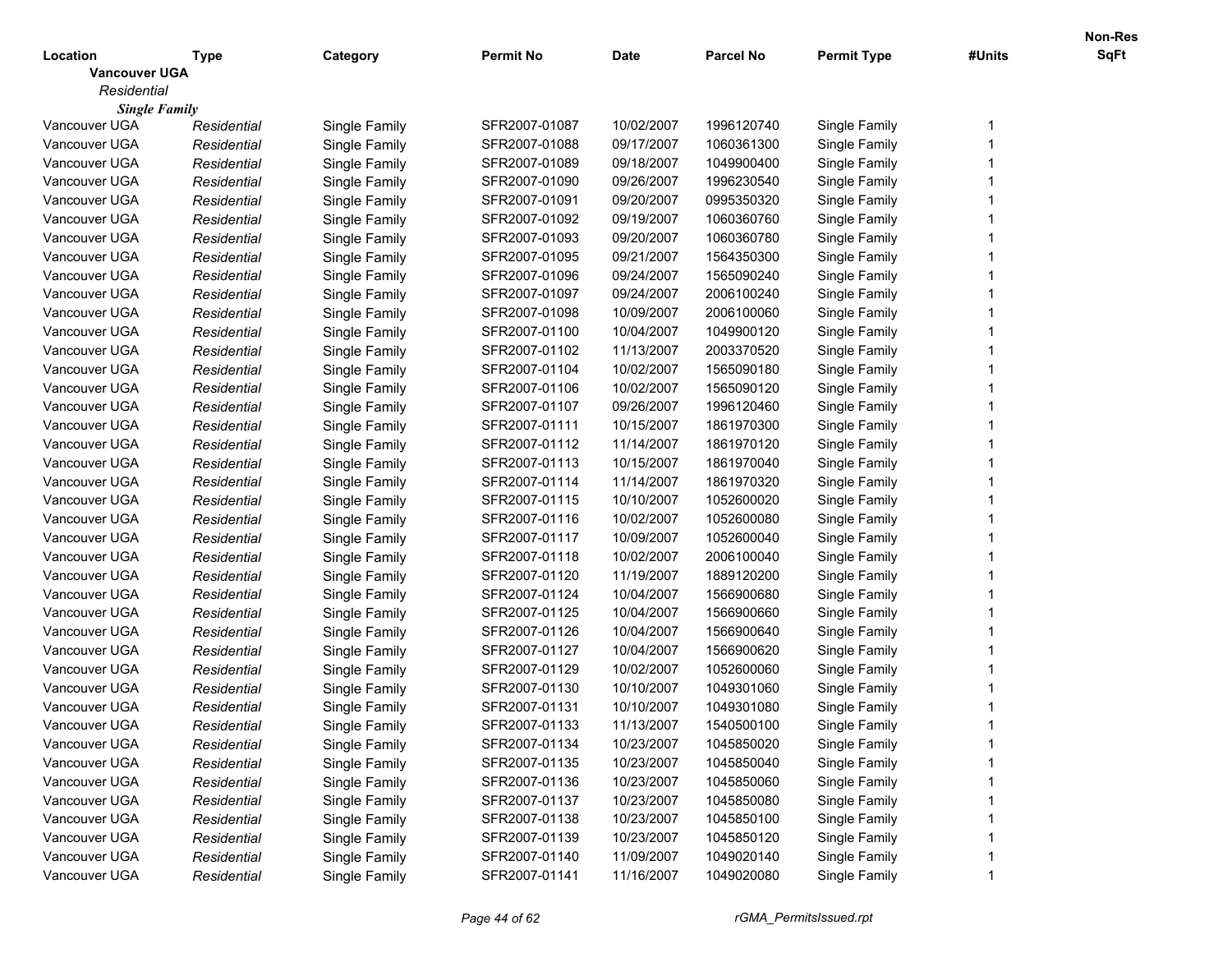|                      |             |               |                  |             |                  |                    |        | Non-Res |
|----------------------|-------------|---------------|------------------|-------------|------------------|--------------------|--------|---------|
| Location             | Type        | Category      | <b>Permit No</b> | <b>Date</b> | <b>Parcel No</b> | <b>Permit Type</b> | #Units | SqFt    |
| <b>Vancouver UGA</b> |             |               |                  |             |                  |                    |        |         |
| Residential          |             |               |                  |             |                  |                    |        |         |
| <b>Single Family</b> |             |               |                  |             |                  |                    |        |         |
| Vancouver UGA        | Residential | Single Family | SFR2007-01142    | 11/09/2007  | 1049020280       | Single Family      |        |         |
| Vancouver UGA        | Residential | Single Family | SFR2007-01143    | 10/30/2007  | 1081600020       | Single Family      |        |         |
| Vancouver UGA        | Residential | Single Family | SFR2007-01144    | 10/30/2007  | 1081600160       | Single Family      |        |         |
| Vancouver UGA        | Residential | Single Family | SFR2007-01145    | 10/30/2007  | 1081600140       | Single Family      |        |         |
| Vancouver UGA        | Residential | Single Family | SFR2007-01146    | 10/30/2007  | 1081600180       | Single Family      |        |         |
| Vancouver UGA        | Residential | Single Family | SFR2007-01148    | 10/23/2007  | 1045850280       | Single Family      |        |         |
| Vancouver UGA        | Residential | Single Family | SFR2007-01149    | 10/23/2007  | 1045850300       | Single Family      |        |         |
| Vancouver UGA        | Residential | Single Family | SFR2007-01150    | 10/23/2007  | 1045850320       | Single Family      |        |         |
| Vancouver UGA        | Residential | Single Family | SFR2007-01151    | 10/23/2007  | 1045850340       | Single Family      |        |         |
| Vancouver UGA        | Residential | Single Family | SFR2007-01152    | 10/23/2007  | 1045850360       | Single Family      |        |         |
| Vancouver UGA        | Residential | Single Family | SFR2007-01153    | 10/23/2007  | 1045850380       | Single Family      |        |         |
| Vancouver UGA        | Residential | Single Family | SFR2007-01156    | 11/02/2007  | 1854410320       | Single Family      |        |         |
| Vancouver UGA        | Residential | Single Family | SFR2007-01162    | 11/13/2007  | 1050000280       | Single Family      |        |         |
| Vancouver UGA        | Residential | Single Family | SFR2007-01163    | 11/13/2007  | 1050000260       | Single Family      |        |         |
| Vancouver UGA        | Residential | Single Family | SFR2007-01164    | 10/26/2007  | 1565090080       | Single Family      |        |         |
| Vancouver UGA        | Residential | Single Family | SFR2007-01165    | 11/02/2007  | 1050000560       | Single Family      |        |         |
| Vancouver UGA        | Residential | Single Family | SFR2007-01166    | 11/02/2007  | 1050000580       | Single Family      |        |         |
| Vancouver UGA        | Residential | Single Family | SFR2007-01167    | 11/02/2007  | 1050000600       | Single Family      |        |         |
| Vancouver UGA        | Residential | Single Family | SFR2007-01169    | 11/27/2007  | 1570330100       | Single Family      |        |         |
| Vancouver UGA        | Residential | Single Family | SFR2007-01170    | 11/08/2007  | 1570330050       | Single Family      |        |         |
| Vancouver UGA        | Residential | Single Family | SFR2007-01171    | 10/18/2007  | 1040510180       | Single Family      |        |         |
| Vancouver UGA        | Residential | Single Family | SFR2007-01173    | 11/02/2007  | 1080271280       | Single Family      |        |         |
| Vancouver UGA        | Residential | Single Family | SFR2007-01174    | 11/02/2007  | 1080271300       | Single Family      |        |         |
| Vancouver UGA        | Residential | Single Family | SFR2007-01175    | 11/02/2007  | 1080271320       | Single Family      |        |         |
| Vancouver UGA        | Residential | Single Family | SFR2007-01176    | 11/02/2007  | 1080271340       | Single Family      |        |         |
| Vancouver UGA        | Residential | Single Family | SFR2007-01177    | 10/25/2007  | 1564350160       | Single Family      |        |         |
| Vancouver UGA        | Residential | Single Family | SFR2007-01178    | 10/23/2007  | 1564350180       | Single Family      |        |         |
| Vancouver UGA        | Residential | Single Family | SFR2007-01179    | 10/25/2007  | 1564350220       | Single Family      |        |         |
| Vancouver UGA        | Residential | Single Family | SFR2007-01180    | 10/23/2007  | 1564350240       | Single Family      |        |         |
| Vancouver UGA        | Residential | Single Family | SFR2007-01181    | 10/23/2007  | 1564350200       | Single Family      |        |         |
| Vancouver UGA        | Residential | Single Family | SFR2007-01183    | 11/15/2007  | 1607580420       | Single Family      |        |         |
| Vancouver UGA        | Residential | Single Family | SFR2007-01184    | 11/15/2007  | 1607580400       | Single Family      |        |         |
| Vancouver UGA        | Residential | Single Family | SFR2007-01185    | 11/15/2007  | 1607580440       | Single Family      |        |         |
| Vancouver UGA        | Residential | Single Family | SFR2007-01186    | 11/15/2007  | 1607580460       | Single Family      |        |         |
| Vancouver UGA        | Residential | Single Family | SFR2007-01187    | 11/15/2007  | 1607580480       | Single Family      |        |         |
| Vancouver UGA        | Residential | Single Family | SFR2007-01191    | 12/04/2007  | 1565090040       | Single Family      |        |         |
| Vancouver UGA        | Residential | Single Family | SFR2007-01192    | 12/04/2007  | 1565090260       | Single Family      |        |         |
| Vancouver UGA        | Residential | Single Family | SFR2007-01193    | 11/05/2007  | 2005450220       | Single Family      |        |         |
| Vancouver UGA        | Residential | Single Family | SFR2007-01196    | 12/17/2007  | 1049300780       | Single Family      |        |         |
| Vancouver UGA        | Residential | Single Family | SFR2007-01197    | 12/17/2007  | 1049300800       | Single Family      |        |         |
| Vancouver UGA        | Residential | Single Family | SFR2007-01198    | 12/17/2007  | 1049300880       | Single Family      |        |         |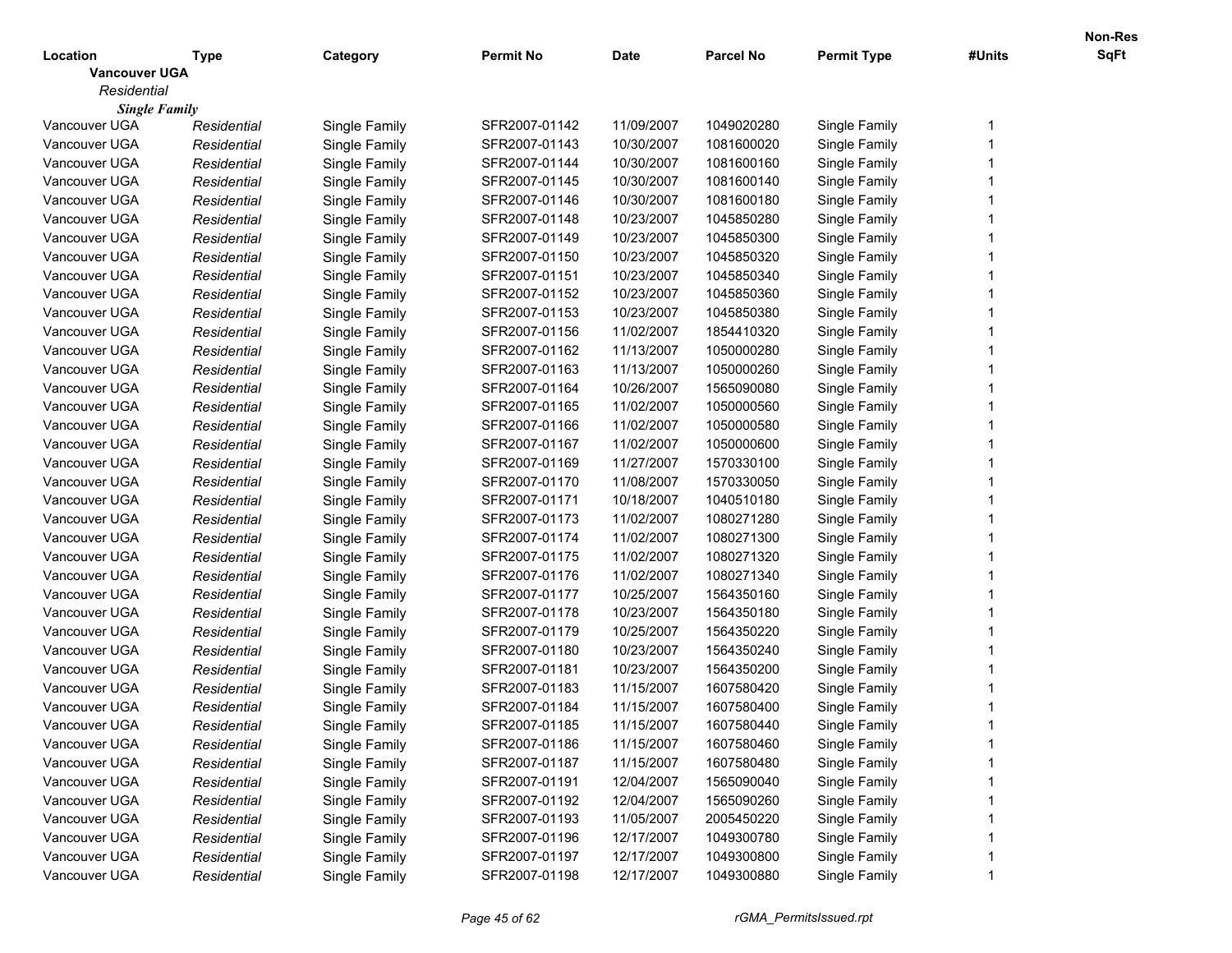|                      |             |               |                  |             |                  |                    |        | Non-Res |
|----------------------|-------------|---------------|------------------|-------------|------------------|--------------------|--------|---------|
| Location             | Type        | Category      | <b>Permit No</b> | <b>Date</b> | <b>Parcel No</b> | <b>Permit Type</b> | #Units | SqFt    |
| <b>Vancouver UGA</b> |             |               |                  |             |                  |                    |        |         |
| Residential          |             |               |                  |             |                  |                    |        |         |
| <b>Single Family</b> |             |               |                  |             |                  |                    |        |         |
| Vancouver UGA        | Residential | Single Family | SFR2007-01199    | 12/17/2007  | 1049300860       | Single Family      |        |         |
| Vancouver UGA        | Residential | Single Family | SFR2007-01201    | 11/06/2007  | 1049900260       | Single Family      |        |         |
| Vancouver UGA        | Residential | Single Family | SFR2007-01202    | 12/04/2007  | 1565090100       | Single Family      |        |         |
| Vancouver UGA        | Residential | Single Family | SFR2007-01203    | 11/15/2007  | 1565090360       | Single Family      |        |         |
| Vancouver UGA        | Residential | Single Family | SFR2007-01204    | 11/16/2007  | 1052600400       | Single Family      |        |         |
| Vancouver UGA        | Residential | Single Family | SFR2007-01205    | 12/14/2007  | 1054693160       | Single Family      |        |         |
| Vancouver UGA        | Residential | Single Family | SFR2007-01206    | 11/09/2007  | 1054692020       | Single Family      |        |         |
| Vancouver UGA        | Residential | Single Family | SFR2007-01207    | 12/14/2007  | 1054693180       | Single Family      |        |         |
| Vancouver UGA        | Residential | Single Family | SFR2007-01214    | 12/07/2007  | 1607580820       | Single Family      |        |         |
| Vancouver UGA        | Residential | Single Family | SFR2007-01215    | 12/07/2007  | 1607580840       | Single Family      |        |         |
| Vancouver UGA        | Residential | Single Family | SFR2007-01216    | 12/07/2007  | 1607580880       | Single Family      |        |         |
| Vancouver UGA        | Residential | Single Family | SFR2007-01217    | 12/07/2007  | 1607580860       | Single Family      |        |         |
| Vancouver UGA        | Residential | Single Family | SFR2007-01218    | 12/07/2007  | 1054692660       | Single Family      |        |         |
| Vancouver UGA        | Residential | Single Family | SFR2007-01219    | 11/29/2007  | 1054692680       | Single Family      |        |         |
| Vancouver UGA        | Residential | Single Family | SFR2007-01220    | 11/09/2007  | 1054692700       | Single Family      |        |         |
| Vancouver UGA        | Residential | Single Family | SFR2007-01222    | 12/03/2007  | 1080271360       | Single Family      |        |         |
| Vancouver UGA        | Residential | Single Family | SFR2007-01223    | 12/03/2007  | 1080271380       | Single Family      |        |         |
| Vancouver UGA        | Residential | Single Family | SFR2007-01224    | 12/03/2007  | 1080271400       | Single Family      |        |         |
| Vancouver UGA        | Residential | Single Family | SFR2007-01225    | 12/03/2007  | 1080271420       | Single Family      |        |         |
| Vancouver UGA        | Residential | Single Family | SFR2007-01226    | 12/03/2007  | 1080271440       | Single Family      |        |         |
| Vancouver UGA        | Residential | Single Family | SFR2007-01227    | 12/03/2007  | 1080271460       | Single Family      |        |         |
| Vancouver UGA        | Residential | Single Family | SFR2007-01228    | 11/19/2007  | 1057850220       | Single Family      |        |         |
| Vancouver UGA        | Residential | Single Family | SFR2007-01229    | 12/20/2007  | 1049020220       | Single Family      |        |         |
| Vancouver UGA        | Residential | Single Family | SFR2007-01232    | 12/17/2007  | 1056147460       | Single Family      |        |         |
| Vancouver UGA        | Residential | Single Family | SFR2007-01233    | 12/05/2007  | 1565090220       | Single Family      |        |         |
| Vancouver UGA        | Residential | Single Family | SFR2007-01241    | 11/30/2007  | 1060360540       | Single Family      |        |         |
| Vancouver UGA        | Residential | Single Family | SFR2007-01246    | 12/04/2007  | 1080271480       | Single Family      |        |         |
| Vancouver UGA        | Residential | Single Family | SFR2007-01247    | 12/05/2007  | 1080270380       | Single Family      |        |         |
| Vancouver UGA        | Residential | Single Family | SFR2007-01248    | 12/05/2007  | 1080271520       | Single Family      |        |         |
| Vancouver UGA        | Residential | Single Family | SFR2007-01249    | 12/04/2007  | 1080270620       | Single Family      |        |         |
| Vancouver UGA        | Residential | Single Family | SFR2007-01250    | 12/04/2007  | 1080270040       | Single Family      |        |         |
| Vancouver UGA        | Residential | Single Family | SFR2007-01251    | 12/04/2007  | 1996120520       | Single Family      |        |         |
| Vancouver UGA        | Residential | Single Family | SFR2007-01258    | 12/12/2007  | 1897590180       | Single Family      |        |         |
| Vancouver UGA        | Residential | Single Family | SFR2007-01261    | 12/05/2007  | 1080270060       | Single Family      |        |         |
| Vancouver UGA        | Residential | Single Family | SFR2007-01262    | 12/05/2007  | 1080271500       | Single Family      |        |         |
| Vancouver UGA        | Residential | Single Family | SFR2007-01264    | 12/26/2007  | 1060361280       | Single Family      |        |         |
| Vancouver UGA        | Residential | Single Family | SFR2007-01266    | 12/17/2007  | 1996120640       | Single Family      |        |         |
| Vancouver UGA        | Residential | Single Family | SFR2007-01279    | 12/21/2007  | 0984230000       | Single Family      |        |         |
| Vancouver UGA        | Residential | Single Family | SFR2007-01280    | 12/18/2007  | 1052600180       | Single Family      |        |         |
| Vancouver UGA        | Residential | Single Family | SFR2007-01306    | 12/19/2007  | 1897470020       | Single Family      |        |         |
| Vancouver UGA        | Residential | Single Family | SFR2007-01310    | 12/19/2007  | 1897470340       | Single Family      |        |         |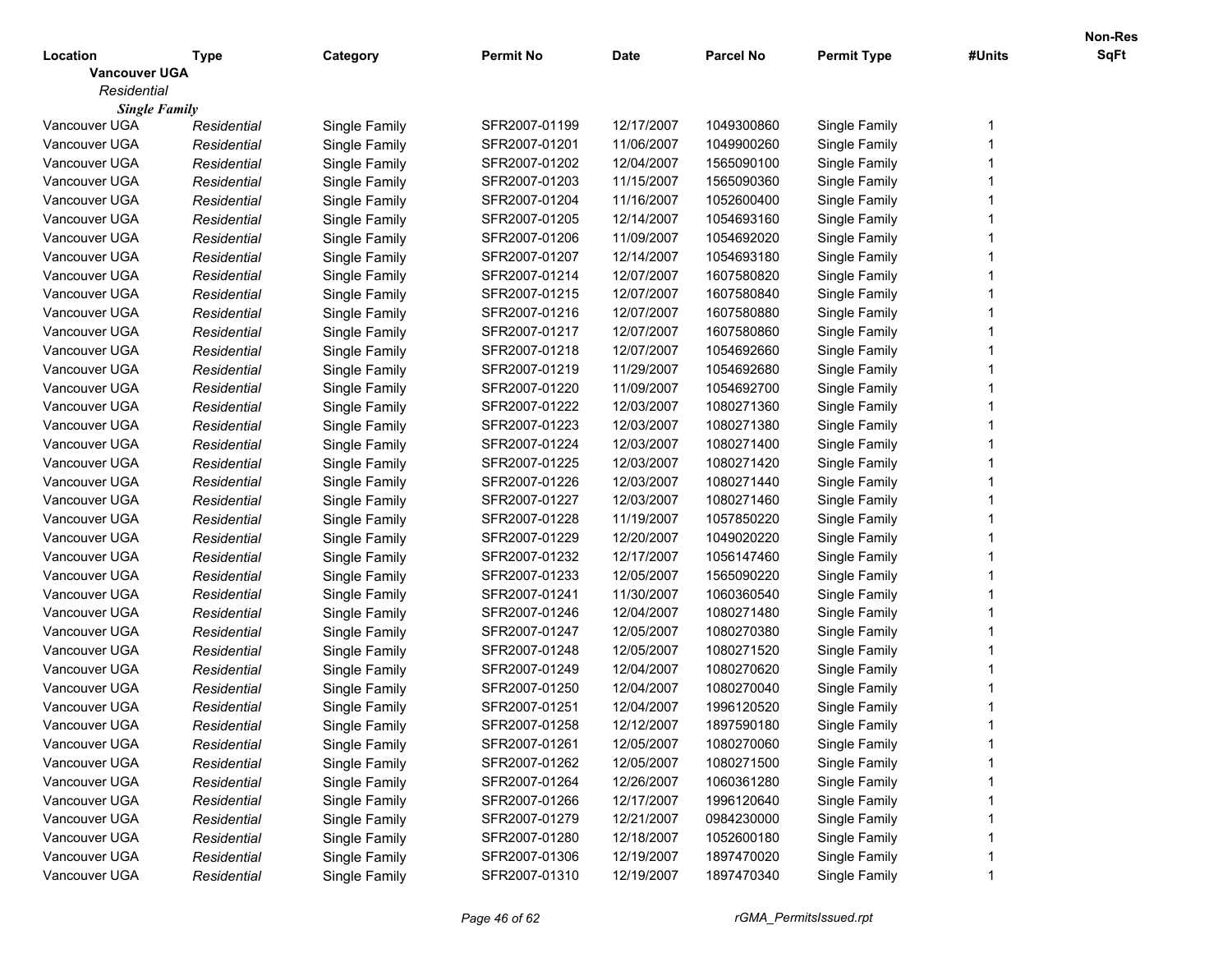| Location<br><b>Vancouver UGA</b><br>Residential | Type        | Category      | <b>Permit No</b> | <b>Date</b> | <b>Parcel No</b> | <b>Permit Type</b>      | #Units | <b>Non-Res</b><br><b>SqFt</b> |
|-------------------------------------------------|-------------|---------------|------------------|-------------|------------------|-------------------------|--------|-------------------------------|
| <b>Single Family</b><br>Vancouver UGA           | Residential | Single Family | SFR2007-01315    | 12/26/2007  | 1060360360       | Single Family           | 904    | Total Single Family           |
|                                                 |             |               |                  |             |                  | Vancouver UGA Sub Total | 1,031  | 5,005,731                     |

 $\sim$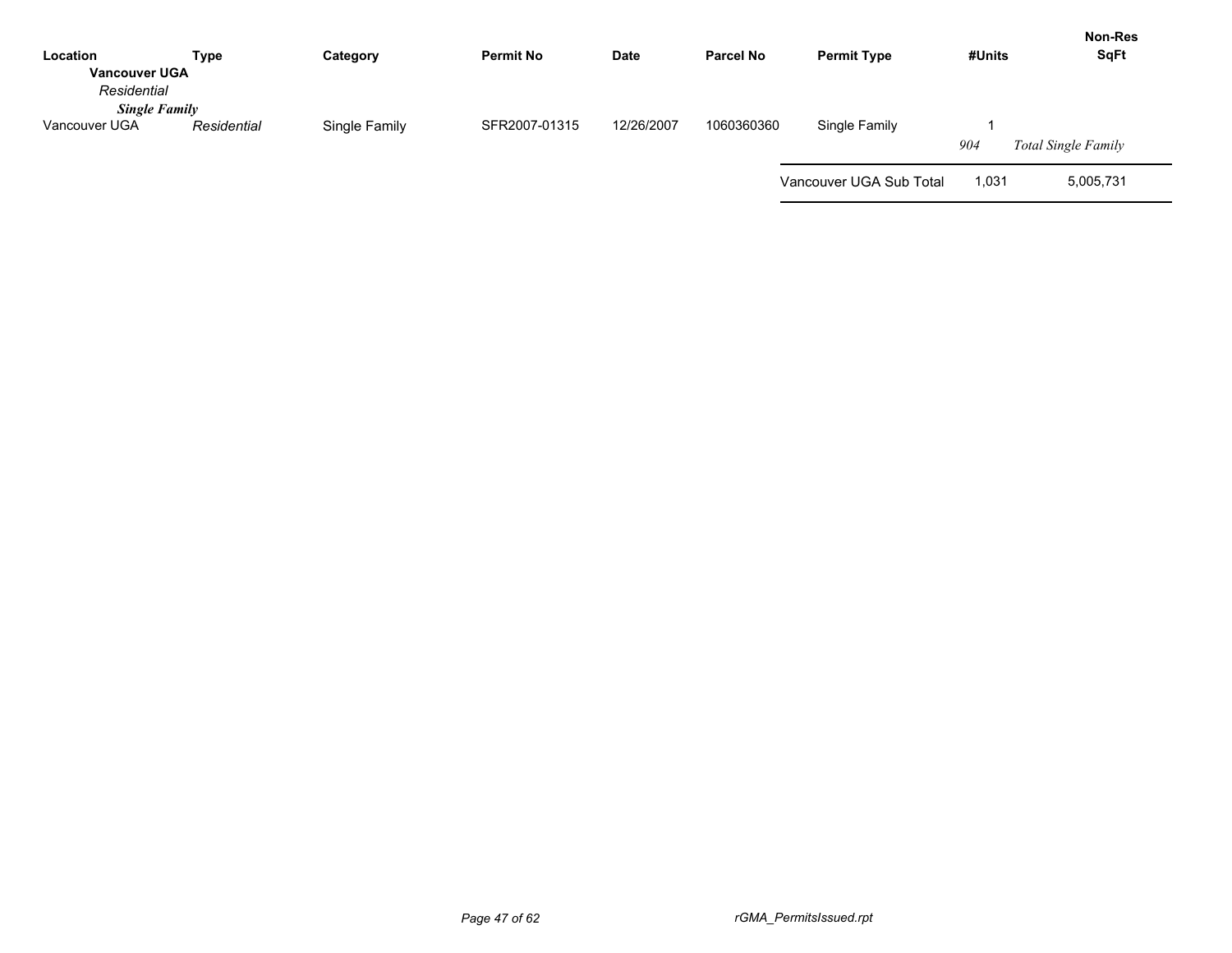|             |                     |              |                  |             |                  |                    |              | <b>Non-Res</b> |
|-------------|---------------------|--------------|------------------|-------------|------------------|--------------------|--------------|----------------|
| Location    | Type                | Category     | <b>Permit No</b> | <b>Date</b> | <b>Parcel No</b> | <b>Permit Type</b> | #Units       | <b>SqFt</b>    |
| Washougal   |                     |              |                  |             |                  |                    |              |                |
| Residential |                     |              |                  |             |                  |                    |              |                |
|             | <b>Multi-Family</b> |              |                  |             |                  |                    |              |                |
| Washougal   | Residential         | Multi-Family | 07030245         | 04/06/2007  | 1230121260       | Multi-Family       | 6            |                |
| Washougal   | Residential         | Multi-Family | 07030246         | 02/23/2007  | 1230121280       | Multi-Family       | 6            |                |
| Washougal   | Residential         | Multi-Family | 07030255         | 02/23/2007  | 1230121280       | Multi-Family       | 6            |                |
| Washougal   | Residential         | Multi-Family | 07030256         | 06/01/2007  | 1230121300       | Multi-Family       | 6            |                |
| Washougal   | Residential         | Multi-Family | 07030257         | 06/14/2007  | 1230121320       | Multi-Family       | 6            |                |
| Washougal   | Residential         | Multi-Family | 07030259         | 05/03/2007  | 1230121360       | Multi-Family       | 6            |                |
| Washougal   | Residential         | Multi-Family | 07030261         | 05/15/2007  | 1230121380       | Multi-Family       | 6            |                |
| Washougal   | Residential         | Multi-Family | 07070740         | 11/14/2007  | 0716440100       | Multi-Family       | $\mathbf{2}$ |                |
| Washougal   | Residential         | Multi-Family | 07070770         | 12/11/2007  | 0961420000       | Multi-Family       | $\mathbf{2}$ |                |
| Washougal   | Residential         | Multi-Family | 07080986         | 03/23/2007  | 1230120660       | Multi-Family       |              |                |
| Washougal   | Residential         | Multi-Family | 07080990         | 03/23/2007  | 1230120680       | Multi-Family       |              |                |
| Washougal   | Residential         | Multi-Family | 07081002         | 03/21/2007  | 1230120700       | Multi-Family       |              |                |
| Washougal   | Residential         | Multi-Family | 07081005         | 03/26/2007  | 1230120720       | Multi-Family       |              |                |
| Washougal   | Residential         | Multi-Family | 07081008         | 03/23/2007  | 1230120740       | Multi-Family       |              |                |
| Washougal   | Residential         | Multi-Family | 07081015         | 05/04/2007  | 1230120760       | Multi-Family       |              |                |
| Washougal   | Residential         | Multi-Family | 07081020         | 04/13/2007  | 1230120780       | Multi-Family       |              |                |
| Washougal   | Residential         | Multi-Family | 07081021         | 07/10/2007  | 1230120800       | Multi-Family       |              |                |
| Washougal   | Residential         | Multi-Family | 07081024         | 04/03/2007  | 1230120820       | Multi-Family       |              |                |
| Washougal   | Residential         | Multi-Family | 07081027         | 03/27/2007  | 1230120840       | Multi-Family       |              |                |
| Washougal   | Residential         | Multi-Family | 07081030         | 04/16/2007  | 1230120860       | Multi-Family       |              |                |
| Washougal   | Residential         | Multi-Family | 07081033         | 04/12/2007  | 1230120880       | Multi-Family       |              |                |
| Washougal   | Residential         | Multi-Family | 2007-21          | 07/09/2007  | 1323490180       | Multi-Family       | 2            |                |
| Washougal   | Residential         | Multi-Family | 2007-22          | 07/09/2007  | 1323490160       | Multi-Family       | $\mathbf{2}$ |                |
| Washougal   | Residential         | Multi-Family | 2007-247         | 06/14/2007  | 1230121300       | Multi-Family       | 6            |                |
| Washougal   | Residential         | Multi-Family | 2007-248         | 05/11/2007  | 1230121320       | Multi-Family       | 6            |                |
| Washougal   | Residential         | Multi-Family | 2007-249         | 02/14/2007  | 1230121340       | Multi-Family       | 6            |                |
| Washougal   | Residential         | Multi-Family | 2007-250         | 05/30/2007  | 1230121360       | Multi-Family       | 6            |                |
| Washougal   | Residential         | Multi-Family | 2007-251         | 08/13/2007  | 1230121380       | Multi-Family       | 2            |                |
| Washougal   | Residential         | Multi-Family | 2007-252         | 05/09/2007  | 1230121400       | Multi-Family       | 6            |                |
| Washougal   | Residential         | Multi-Family | 2007-262         | 08/13/2007  | 1230121400       | Multi-Family       | 6            |                |
| Washougal   | Residential         | Multi-Family | 2007-498         | 11/14/2007  | 0719000020       | Multi-Family       |              |                |
| Washougal   | Residential         | Multi-Family | 2007-499         | 11/02/2007  | 0719000040       | Multi-Family       |              |                |
| Washougal   | Residential         | Multi-Family | 2007-500         | 11/02/2007  | 0719000060       | Multi-Family       |              |                |
| Washougal   | Residential         | Multi-Family | 2007-501         | 09/17/2007  | 0719000120       | Multi-Family       |              |                |
| Washougal   | Residential         | Multi-Family | 2007-502         | 10/17/2007  | 0719000100       | Multi-Family       |              |                |
| Washougal   | Residential         | Multi-Family | 2007-623         | 05/22/2007  | 1230120260       | Multi-Family       |              |                |
| Washougal   | Residential         | Multi-Family | 2007-626         | 06/18/2007  | 1230120280       | Multi-Family       |              |                |
| Washougal   | Residential         | Multi-Family | 2007-629         | 02/01/2007  | 1230120300       | Multi-Family       |              |                |
| Washougal   | Residential         | Multi-Family | 2007-632         | 02/12/2007  | 1230120320       | Multi-Family       |              |                |
| Washougal   | Residential         | Multi-Family | 2007-641         | 11/13/2007  | 1230120180       | Multi-Family       |              |                |
| Washougal   | Residential         | Multi-Family | 2007-645         | 11/01/2007  | 1230120200       | Multi-Family       |              |                |
|             |                     |              |                  |             |                  |                    |              |                |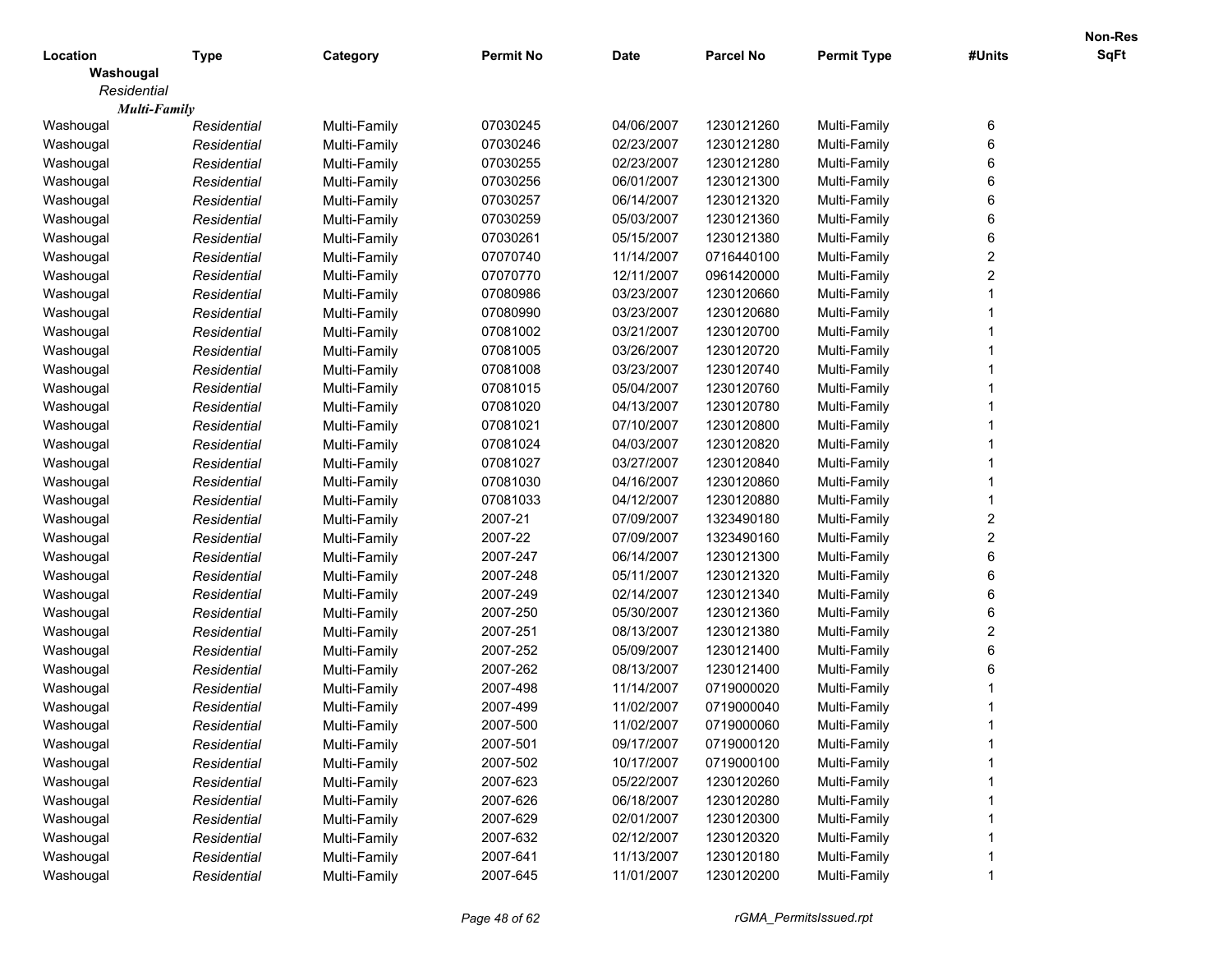|             |                      |               |                  |                          |                          |                    |        | <b>Non-Res</b>     |
|-------------|----------------------|---------------|------------------|--------------------------|--------------------------|--------------------|--------|--------------------|
| Location    | <b>Type</b>          | Category      | <b>Permit No</b> | <b>Date</b>              | <b>Parcel No</b>         | <b>Permit Type</b> | #Units | <b>SqFt</b>        |
| Washougal   |                      |               |                  |                          |                          |                    |        |                    |
| Residential |                      |               |                  |                          |                          |                    |        |                    |
|             | <b>Multi-Family</b>  |               | 2007-648         | 12/05/2007               | 1230120220               | Multi-Family       |        |                    |
| Washougal   | Residential          | Multi-Family  | 2007-651         |                          |                          | Multi-Family       |        |                    |
| Washougal   | Residential          | Multi-Family  | 2007-655         | 12/04/2007<br>12/11/2007 | 1230120240<br>1230120100 |                    |        |                    |
| Washougal   | Residential          | Multi-Family  |                  |                          |                          | Multi-Family       |        |                    |
| Washougal   | Residential          | Multi-Family  | 2007-658         | 11/29/2007               | 1230120160               | Multi-Family       |        |                    |
| Washougal   | Residential          | Multi-Family  | 2007-66          | 04/17/2007               | 1323490320               | Multi-Family       | 2      |                    |
| Washougal   | Residential          | Multi-Family  | 2007-661         | 10/03/2007               | 1230120120               | Multi-Family       |        |                    |
| Washougal   | Residential          | Multi-Family  | 2007-667         | 10/19/2007               | 1230120140               | Multi-Family       |        |                    |
| Washougal   | Residential          | Multi-Family  | 2007-67          | 07/09/2007               | 1323490340               | Multi-Family       | 2      |                    |
| Washougal   | Residential          | Multi-Family  | 2007-670         | 12/11/2007               | 1230120080               | Multi-Family       |        |                    |
| Washougal   | Residential          | Multi-Family  | 2007-673         | 12/11/2007               | 1230120060               | Multi-Family       |        |                    |
| Washougal   | Residential          | Multi-Family  | 2007-676         | 12/11/2007               | 1230120040               | Multi-Family       |        |                    |
| Washougal   | Residential          | Multi-Family  | 2007-679         | 12/11/2007               | 1230120020               | Multi-Family       |        |                    |
| Washougal   | Residential          | Multi-Family  | 2007-68          | 07/09/2007               | 1323490360               | Multi-Family       | 2      |                    |
| Washougal   | Residential          | Multi-Family  | 2007-797         | 04/26/2007               | 1230120340               | Multi-Family       |        |                    |
| Washougal   | Residential          | Multi-Family  | 2007-807         | 01/29/2007               | 1230120360               | Multi-Family       |        |                    |
| Washougal   | Residential          | Multi-Family  | 2007-810         | 02/12/2007               | 1230120380               | Multi-Family       |        |                    |
| Washougal   | Residential          | Multi-Family  | 2007-813         | 01/22/2007               | 1230120400               | Multi-Family       |        |                    |
| Washougal   | Residential          | Multi-Family  | 2007-816         | 01/26/2007               | 1230120420               | Multi-Family       |        |                    |
| Washougal   | Residential          | Multi-Family  | 2007-819         | 03/23/2007               | 1230120440               | Multi-Family       |        |                    |
| Washougal   | Residential          | Multi-Family  | 2007-822         | 05/10/2007               | 1230120460               | Multi-Family       |        |                    |
| Washougal   | Residential          | Multi-Family  | 2007-828         | 01/30/2007               | 1230120480               | Multi-Family       |        |                    |
| Washougal   | Residential          | Multi-Family  | 2007-836         | 01/30/2007               | 1230120500               | Multi-Family       |        |                    |
| Washougal   | Residential          | Multi-Family  | 2007-839         | 07/02/2007               | 1230120520               | Multi-Family       |        |                    |
| Washougal   | Residential          | Multi-Family  | 2007-842         | 01/29/2007               | 1230120540               | Multi-Family       |        |                    |
| Washougal   | Residential          | Multi-Family  | 2007-845         | 03/02/2007               | 1230120560               | Multi-Family       |        |                    |
| Washougal   | Residential          | Multi-Family  | 2007-908         | 02/13/2007               | 1230120580               | Multi-Family       |        |                    |
| Washougal   | Residential          | Multi-Family  | 2007-911         | 01/02/2007               | 1230120600               | Multi-Family       |        |                    |
| Washougal   | Residential          | Multi-Family  | 2007-914         | 04/10/2007               | 1230120620               | Multi-Family       |        |                    |
| Washougal   | Residential          | Multi-Family  | 2007-917         | 05/03/2007               | 1230120640               | Multi-Family       |        |                    |
| Washougal   | Residential          | Multi-Family  | 5007-503         | 09/25/2007               | 0719000080               | Multi-Family       |        |                    |
|             |                      |               |                  |                          |                          |                    | 144    | Total Multi-Family |
|             | <b>Single Family</b> |               |                  |                          |                          |                    |        |                    |
| Washougal   | Residential          | Single Family | 06121509         | 09/13/2007               | 1229960220               | Single Family      |        |                    |
| Washougal   | Residential          | Single Family | 07070865         | 08/06/2007               | 1328390340               | Single Family      |        |                    |
| Washougal   | Residential          | Single Family | 07080855         | 07/27/2007               | 1283581580               | Single Family      |        |                    |
| Washougal   | Residential          | Single Family | 07080958         | 06/04/2007               | 1311730020               | Single Family      |        |                    |
| Washougal   | Residential          | Single Family | 07080985         | 07/12/2007               | 1311730560               | Single Family      |        |                    |
| Washougal   | Residential          | Single Family | 07081011         | 08/30/2007               | 1311730900               | Single Family      |        |                    |
| Washougal   | Residential          | Single Family | 07081012         | 08/30/2007               | 1325911620               | Single Family      |        |                    |
| Washougal   | Residential          | Single Family | 07081055         | 09/28/2007               | 0956700000               | Single Family      |        |                    |
| Washougal   | Residential          | Single Family | 07090048         | 07/09/2007               | 1323770280               | Single Family      |        |                    |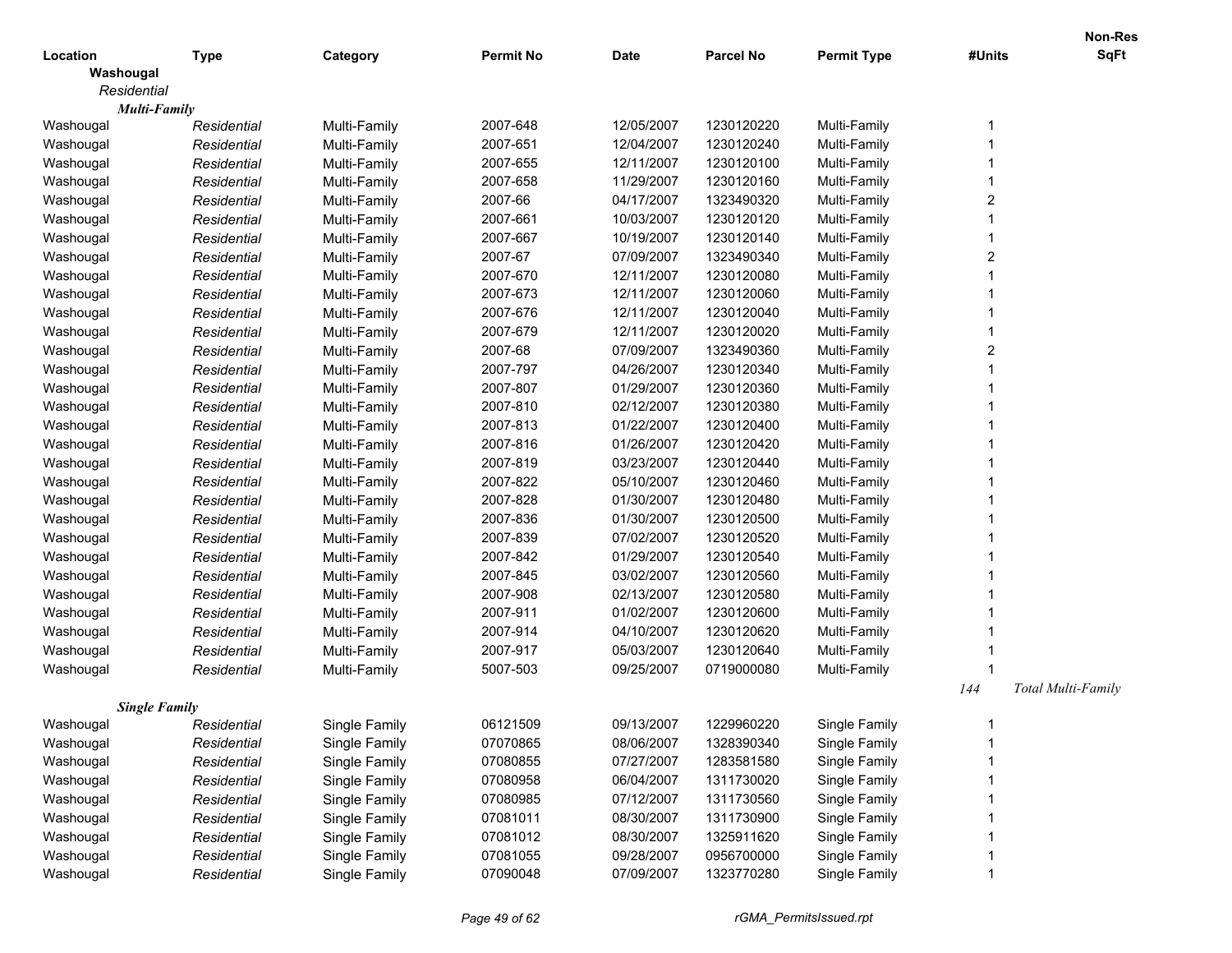|                      |             |               |                  |             |                  |                    |        | Non-Res     |
|----------------------|-------------|---------------|------------------|-------------|------------------|--------------------|--------|-------------|
| Location             | <b>Type</b> | Category      | <b>Permit No</b> | <b>Date</b> | <b>Parcel No</b> | <b>Permit Type</b> | #Units | <b>SqFt</b> |
| Washougal            |             |               |                  |             |                  |                    |        |             |
| Residential          |             |               |                  |             |                  |                    |        |             |
| <b>Single Family</b> |             |               |                  |             |                  |                    |        |             |
| Washougal            | Residential | Single Family | 07090108         | 07/09/2007  | 1323770240       | Single Family      |        |             |
| Washougal            | Residential | Single Family | 07100035         | 05/22/2007  | 1305610400       | Single Family      |        |             |
| Washougal            | Residential | Single Family | 07100041         | 07/09/2007  | 1323770220       | Single Family      |        |             |
| Washougal            | Residential | Single Family | 07110001         | 05/14/2007  | 1300500360       | Single Family      |        |             |
| Washougal            | Residential | Single Family | 07110071         | 08/30/2007  | 1341403500       | Single Family      |        |             |
| Washougal            | Residential | Single Family | 2006-1166        | 08/13/2007  | 1283581060       | Single Family      |        |             |
| Washougal            | Residential | Single Family | 2006-1257        | 05/18/2007  | 1301151680       | Single Family      |        |             |
| Washougal            | Residential | Single Family | 2006-1349        | 12/11/2007  | 1230110360       | Single Family      |        |             |
| Washougal            | Residential | Single Family | 2006-1368        | 12/11/2007  | 1229960400       | Single Family      |        |             |
| Washougal            | Residential | Single Family | 2006-1508        | 12/11/2007  | 1229960240       | Single Family      |        |             |
| Washougal            | Residential | Single Family | 2006-1539        | 09/07/2007  | 1314320000       | Single Family      |        |             |
| Washougal            | Residential | Single Family | 2006-1545        | 06/27/2007  | 1311730920       | Single Family      |        |             |
| Washougal            | Residential | Single Family | 2006-1546        | 08/02/2007  | 1321620000       | Single Family      |        |             |
| Washougal            | Residential | Single Family | 2006-1554        | 06/22/2007  | 1300480100       | Single Family      |        |             |
| Washougal            | Residential | Single Family | 2006-162         | 05/22/2007  | 1305610100       | Single Family      |        |             |
| Washougal            | Residential | Single Family | 2006-163         | 05/22/2007  | 1305610120       | Single Family      |        |             |
| Washougal            | Residential | Single Family | 2006-193         | 07/03/2007  | 1283581900       | Single Family      |        |             |
| Washougal            | Residential | Single Family | 2006-195         | 07/03/2007  | 1283581700       | Single Family      |        |             |
| Washougal            | Residential | Single Family | 2006-650         | 11/05/2007  | 1230070140       | Single Family      |        |             |
| Washougal            | Residential | Single Family | 2006-743         | 05/25/2007  | 1300501120       | Single Family      |        |             |
| Washougal            | Residential | Single Family | 2006-772         | 06/08/2007  | 1300502000       | Single Family      |        |             |
| Washougal            | Residential | Single Family | 2006-969         | 06/01/2007  | 1305610800       | Single Family      |        |             |
| Washougal            | Residential | Single Family | 2006-970         | 02/12/2007  | 1300360080       | Single Family      |        |             |
| Washougal            | Residential | Single Family | 2007-100         | 08/30/2007  | 1328180140       | Single Family      |        |             |
| Washougal            | Residential | Single Family | 2007-103         | 06/25/2007  | 1300360780       | Single Family      |        |             |
| Washougal            | Residential | Single Family | 2007-136         | 08/30/2007  | 1328180200       | Single Family      |        |             |
| Washougal            | Residential | Single Family | 2007-137         | 08/30/2007  | 1328180160       | Single Family      |        |             |
| Washougal            | Residential | Single Family | 2007-138         | 08/30/2007  | 1328180320       | Single Family      |        |             |
| Washougal            | Residential | Single Family | 2007-146         | 12/17/2007  | 0710680000       | Single Family      |        |             |
| Washougal            | Residential | Single Family | 2007-150         | 08/13/2007  | 1283581180       | Single Family      |        |             |
| Washougal            | Residential | Single Family | 2007-151         | 07/18/2007  | 1311730400       | Single Family      |        |             |
| Washougal            | Residential | Single Family | 2007-156         | 09/07/2007  | 1314320220       | Single Family      |        |             |
| Washougal            | Residential | Single Family | 2007-16          | 12/11/2007  | 1229960280       | Single Family      |        |             |
| Washougal            | Residential | Single Family | 2007-161         | 07/26/2007  | 1328640080       | Single Family      |        |             |
| Washougal            | Residential | Single Family | 2007-162         | 08/30/2007  | 1328640040       | Single Family      |        |             |
| Washougal            | Residential | Single Family | 2007-163         | 09/28/2007  | 1230070800       | Single Family      |        |             |
| Washougal            | Residential | Single Family | 2007-171         | 04/27/2007  | 1300360220       | Single Family      |        |             |
| Washougal            | Residential | Single Family | 2007-175         | 08/06/2007  | 1328390320       | Single Family      |        |             |
| Washougal            | Residential | Single Family | 2007-223         | 08/13/2007  | 1300710300       | Single Family      |        |             |
|                      |             |               | 2007-224         | 08/23/2007  | 1311730040       | Single Family      |        |             |
| Washougal            | Residential | Single Family |                  |             |                  |                    |        |             |
| Washougal            | Residential | Single Family | 2007-225         | 07/18/2007  | 1311730180       | Single Family      |        |             |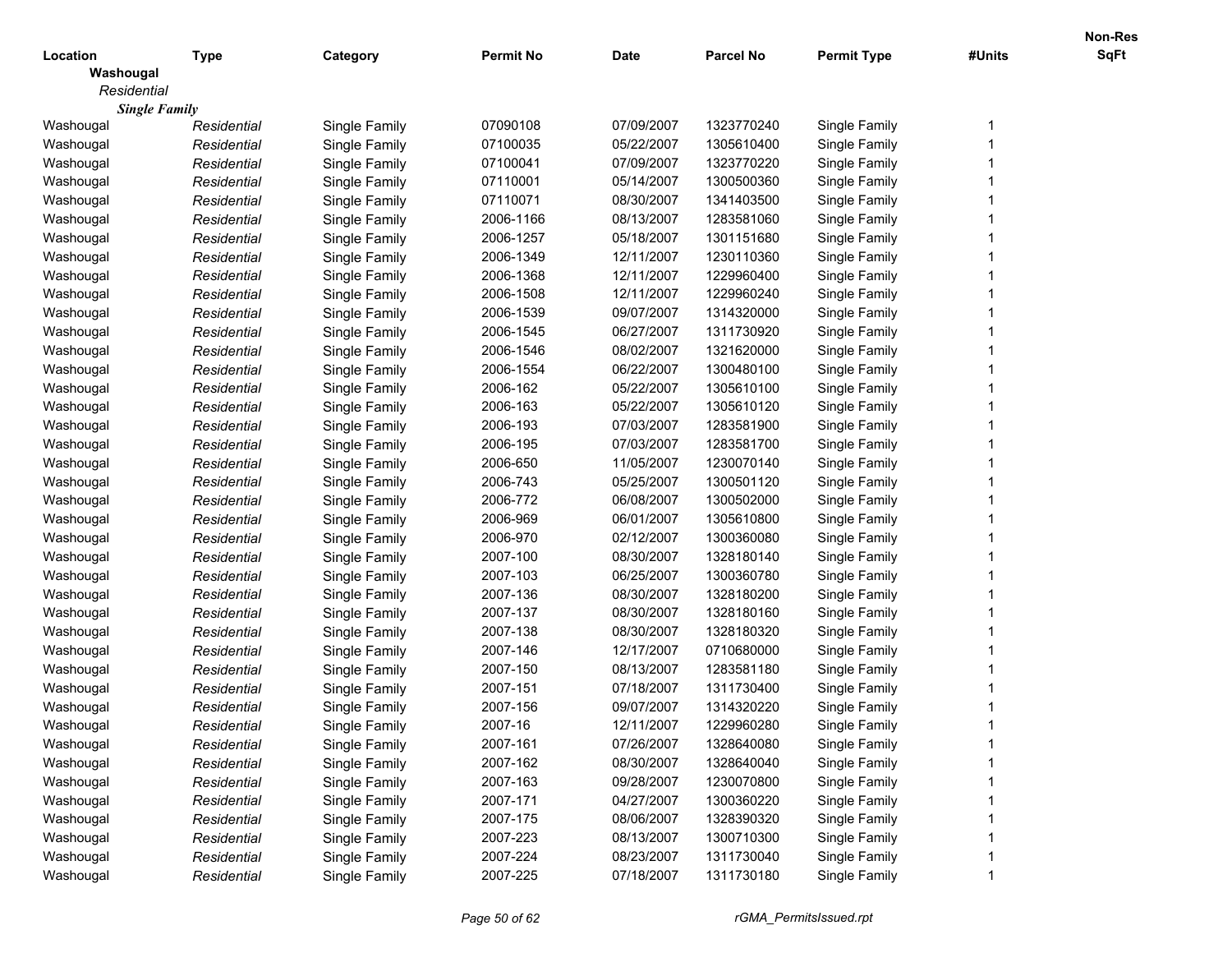|             |                      |               |                  |             |                  |                    |        | Non-Res     |
|-------------|----------------------|---------------|------------------|-------------|------------------|--------------------|--------|-------------|
| Location    | <b>Type</b>          | Category      | <b>Permit No</b> | <b>Date</b> | <b>Parcel No</b> | <b>Permit Type</b> | #Units | <b>SqFt</b> |
| Washougal   |                      |               |                  |             |                  |                    |        |             |
| Residential |                      |               |                  |             |                  |                    |        |             |
|             | <b>Single Family</b> |               |                  |             |                  |                    |        |             |
| Washougal   | Residential          | Single Family | 2007-228         | 03/07/2007  | 1311730660       | Single Family      |        |             |
| Washougal   | Residential          | Single Family | 2007-229         | 08/06/2007  | 1311730700       | Single Family      |        |             |
| Washougal   | Residential          | Single Family | 2007-23          | 06/12/2007  | 1300500600       | Single Family      |        |             |
| Washougal   | Residential          | Single Family | 2007-230         | 07/26/2007  | 1311730740       | Single Family      |        |             |
| Washougal   | Residential          | Single Family | 2007-231         | 08/20/2007  | 1311730760       | Single Family      |        |             |
| Washougal   | Residential          | Single Family | 2007-232         | 08/06/2007  | 1311730780       | Single Family      |        |             |
| Washougal   | Residential          | Single Family | 2007-238         | 08/02/2007  | 1328640420       | Single Family      |        |             |
| Washougal   | Residential          | Single Family | 2007-265         | 12/17/2007  | 0716170020       | Single Family      |        |             |
| Washougal   | Residential          | Single Family | 2007-27          | 08/30/2007  | 1328390140       | Single Family      |        |             |
| Washougal   | Residential          | Single Family | 2007-313         | 06/27/2007  | 1311730980       | Single Family      |        |             |
| Washougal   | Residential          | Single Family | 2007-317         | 06/18/2007  | 1311730120       | Single Family      |        |             |
| Washougal   | Residential          | Single Family | 2007-319         | 06/18/2007  | 1311730140       | Single Family      |        |             |
| Washougal   | Residential          | Single Family | 2007-320         | 07/18/2007  | 1311730160       | Single Family      |        |             |
| Washougal   | Residential          | Single Family | 2007-321         | 07/18/2007  | 1311730500       | Single Family      |        |             |
| Washougal   | Residential          | Single Family | 2007-323         | 07/17/2007  | 1311730860       | Single Family      |        |             |
| Washougal   | Residential          | Single Family | 2007-324         | 07/27/2007  | 1311730820       | Single Family      |        |             |
| Washougal   | Residential          | Single Family | 2007-325         | 07/17/2007  | 1311730840       | Single Family      |        |             |
| Washougal   | Residential          | Single Family | 2007-326         | 08/20/2007  | 1311730680       | Single Family      |        |             |
| Washougal   | Residential          | Single Family | 2007-340         | 04/13/2007  | 1300310120       | Single Family      |        |             |
| Washougal   | Residential          | Single Family | 2007-344         | 07/27/2007  | 1311730540       | Single Family      |        |             |
| Washougal   | Residential          | Single Family | 2007-353         | 08/02/2007  | 1341403680       | Single Family      |        |             |
| Washougal   | Residential          | Single Family | 2007-355         | 08/02/2007  | 1341403700       | Single Family      |        |             |
| Washougal   | Residential          | Single Family | 2007-356         | 08/02/2007  | 1341403720       | Single Family      |        |             |
| Washougal   | Residential          | Single Family | 2007-357         | 07/18/2007  | 1341403760       | Single Family      |        |             |
| Washougal   | Residential          | Single Family | 2007-358         | 05/14/2007  | 1341403740       | Single Family      |        |             |
| Washougal   | Residential          | Single Family | 2007-359         | 08/02/2007  | 1341403660       | Single Family      |        |             |
| Washougal   | Residential          | Single Family | 2007-375         | 06/12/2007  | 1311730080       | Single Family      |        |             |
| Washougal   | Residential          | Single Family | 2007-384         | 06/27/2007  | 1311870420       | Single Family      |        |             |
| Washougal   | Residential          | Single Family | 2007-385         | 12/11/2007  | 1230070980       | Single Family      |        |             |
| Washougal   | Residential          | Single Family | 2007-42          | 05/22/2007  | 1305610160       | Single Family      |        |             |
| Washougal   | Residential          | Single Family | 2007-420         | 08/30/2007  | 1325911740       | Single Family      |        |             |
| Washougal   | Residential          | Single Family | 2007-421         | 06/27/2007  | 1315300080       | Single Family      |        |             |
| Washougal   | Residential          | Single Family | 2007-427         | 06/27/2007  | 1311870260       | Single Family      |        |             |
| Washougal   | Residential          | Single Family | 2007-43          | 05/22/2007  | 1305610140       | Single Family      |        |             |
| Washougal   | Residential          | Single Family | 2007-432         | 12/11/2007  | 1229960200       | Single Family      |        |             |
| Washougal   | Residential          | Single Family | 2007-438         | 06/27/2007  | 1311731000       | Single Family      |        |             |
| Washougal   | Residential          | Single Family | 2007-441         | 08/28/2007  | 1305620340       | Single Family      |        |             |
| Washougal   | Residential          | Single Family | 2007-456         | 06/22/2007  | 1311730100       | Single Family      |        |             |
| Washougal   | Residential          | Single Family | 2007-457         | 07/17/2007  | 1311730720       | Single Family      |        |             |
| Washougal   | Residential          | Single Family | 2007-581         | 09/05/2007  | 1328640360       | Single Family      |        |             |
| Washougal   |                      |               | 2007-582         | 08/02/2007  | 1328640400       | Single Family      |        |             |
|             | Residential          | Single Family |                  |             |                  |                    |        |             |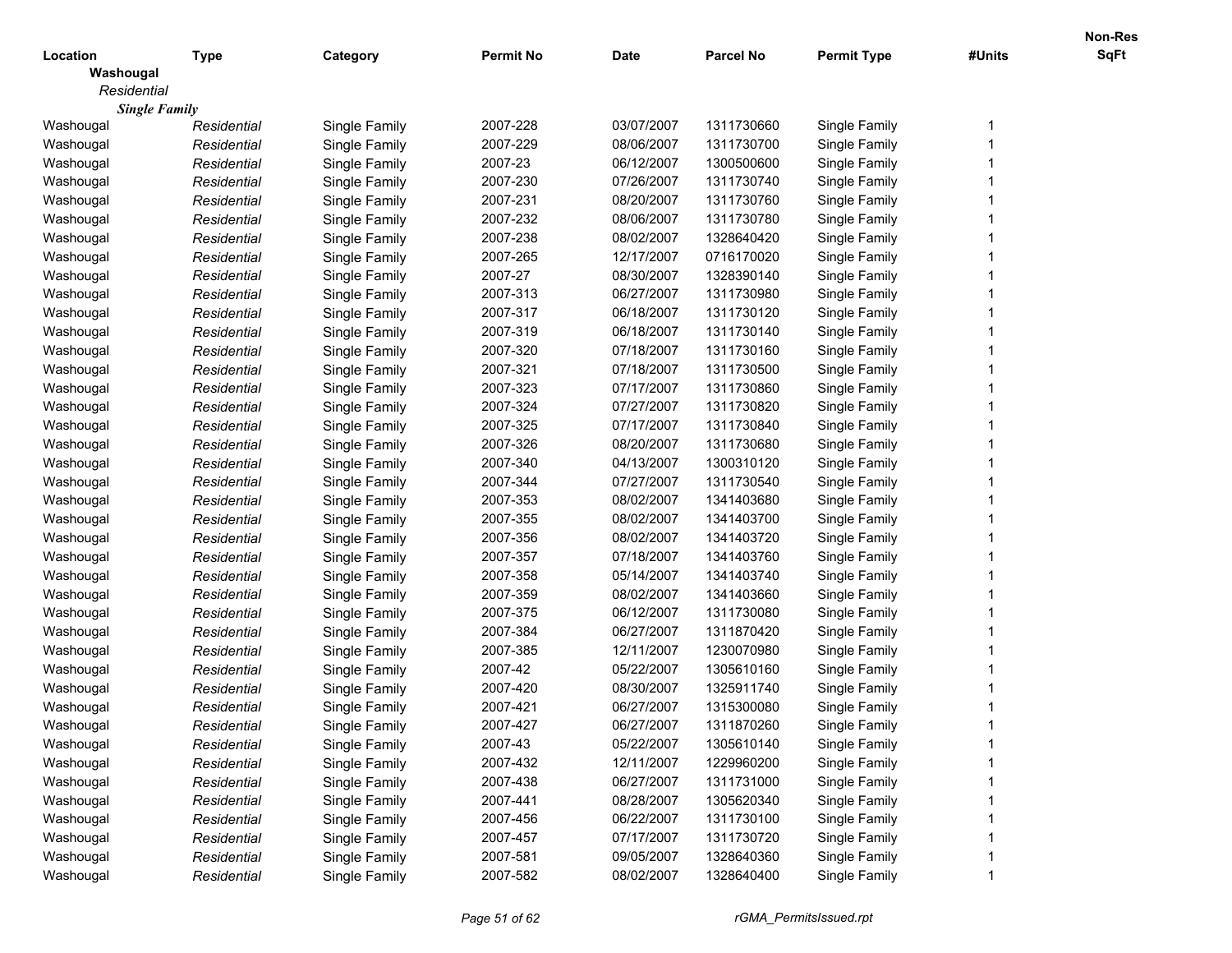| Location             | <b>Type</b> | Category      | <b>Permit No</b> | <b>Date</b> | <b>Parcel No</b> | <b>Permit Type</b> | #Units     | <b>Non-Res</b><br><b>SqFt</b> |
|----------------------|-------------|---------------|------------------|-------------|------------------|--------------------|------------|-------------------------------|
| Washougal            |             |               |                  |             |                  |                    |            |                               |
| Residential          |             |               |                  |             |                  |                    |            |                               |
| <b>Single Family</b> |             |               |                  |             |                  |                    |            |                               |
| Washougal            | Residential | Single Family | 2007-585         | 08/09/2007  | 1300500180       | Single Family      |            |                               |
| Washougal            | Residential | Single Family | 2007-59          | 07/09/2007  | 1325911200       | Single Family      |            |                               |
| Washougal            | Residential | Single Family | 2007-595         | 07/26/2007  | 1328640140       | Single Family      |            |                               |
| Washougal            | Residential | Single Family | 2007-596         | 08/17/2007  | 1328640060       | Single Family      |            |                               |
| Washougal            | Residential | Single Family | 2007-601         | 09/18/2007  | 0753586530       | Single Family      |            |                               |
| Washougal            | Residential | Single Family | 2007-607         | 07/27/2007  | 1311730520       | Single Family      |            |                               |
| Washougal            | Residential | Single Family | 2007-614         | 07/26/2007  | 1328640120       | Single Family      |            |                               |
| Washougal            | Residential | Single Family | 2007-615         | 07/26/2007  | 1328640320       | Single Family      |            |                               |
| Washougal            | Residential | Single Family | 2007-616         | 08/30/2007  | 1341403360       | Single Family      |            |                               |
| Washougal            | Residential | Single Family | 2007-617         | 08/02/2007  | 1341403340       | Single Family      |            |                               |
| Washougal            | Residential | Single Family | 2007-618         | 08/02/2007  | 1341403320       | Single Family      |            |                               |
| Washougal            | Residential | Single Family | 2007-621         | 07/26/2007  | 1328640200       | Single Family      |            |                               |
| Washougal            | Residential | Single Family | 2007-654         | 09/17/2007  | 0733000180       | Single Family      |            |                               |
| Washougal            | Residential | Single Family | 2007-694         | 05/22/2007  | 1305610640       | Single Family      |            |                               |
| Washougal            | Residential | Single Family | 2007-695         | 06/05/2007  | 1305610740       | Single Family      |            |                               |
| Washougal            | Residential | Single Family | 2007-696         | 06/01/2007  | 1305610760       | Single Family      |            |                               |
| Washougal            | Residential | Single Family | 2007-697         | 02/28/2007  | 1305610820       | Single Family      |            |                               |
| Washougal            | Residential | Single Family | 2007-698         | 02/28/2007  | 1305610720       | Single Family      |            |                               |
| Washougal            | Residential | Single Family | 2007-699         | 05/23/2007  | 1305610700       | Single Family      |            |                               |
| Washougal            | Residential | Single Family | 2007-700         | 06/04/2007  | 1305610680       | Single Family      |            |                               |
| Washougal            | Residential | Single Family | 2007-701         | 05/23/2007  | 1305610660       | Single Family      |            |                               |
| Washougal            | Residential | Single Family | 2007-702         | 07/26/2007  | 1328640160       | Single Family      |            |                               |
| Washougal            | Residential | Single Family | 2007-703         | 07/26/2007  | 1328640180       | Single Family      |            |                               |
| Washougal            | Residential | Single Family | 2007-704         | 07/26/2007  | 1328640100       | Single Family      |            |                               |
| Washougal            | Residential | Single Family | 2007-712         | 08/30/2007  | 1328180180       | Single Family      |            |                               |
| Washougal            | Residential | Single Family | 2007-833         | 06/19/2007  | 1300500580       | Single Family      |            |                               |
| Washougal            | Residential | Single Family | 2007-853         | 04/17/2007  | 1323490460       | Single Family      |            |                               |
| Washougal            | Residential | Single Family | 2007-860         | 04/17/2007  | 1325911300       | Single Family      |            |                               |
| Washougal            | Residential | Single Family | 2207-226         | 07/18/2007  | 1311730200       | Single Family      |            |                               |
|                      |             |               |                  |             |                  |                    | <i>120</i> | <b>Total Single Family</b>    |

Washougal Sub Total 264 0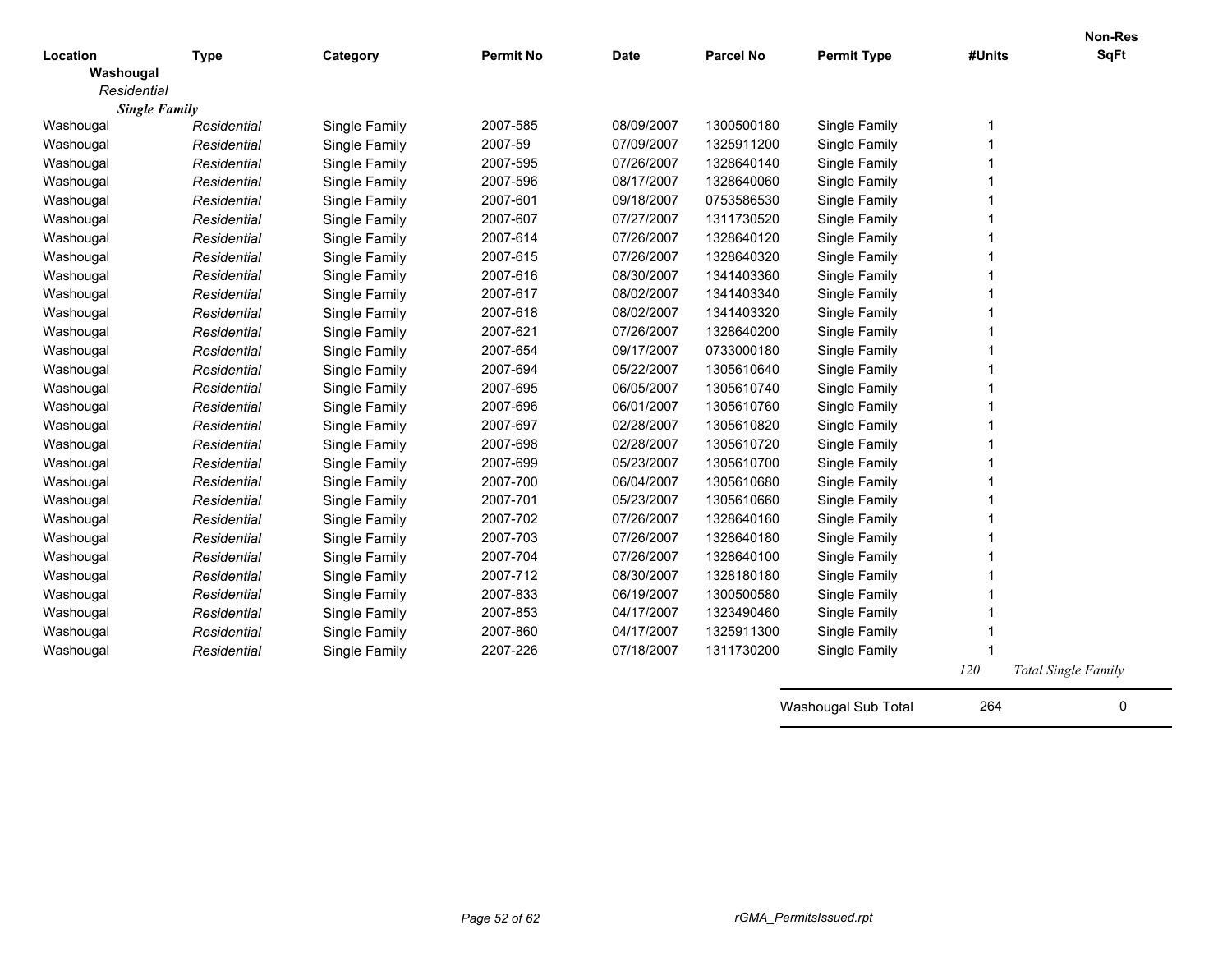|             |                      |                  |            |                  |                    |                         | <b>Non-Res</b>             |
|-------------|----------------------|------------------|------------|------------------|--------------------|-------------------------|----------------------------|
| Type        | Category             | <b>Permit No</b> | Date       | <b>Parcel No</b> | <b>Permit Type</b> | #Units                  | <b>SqFt</b>                |
|             |                      |                  |            |                  |                    |                         |                            |
|             |                      |                  |            |                  |                    |                         |                            |
|             |                      |                  |            |                  |                    |                         |                            |
| Residential | Single Family        | SFR2007-00002    | 01/08/2007 | 2296630120       | Single Family      |                         |                            |
| Residential | Single Family        | SFR2007-00361    | 05/04/2007 | 2296630020       | Single Family      |                         |                            |
| Residential | Single Family        | SFR2007-00546    | 05/11/2007 | 2296630300       | Single Family      |                         |                            |
| Residential | Single Family        | SFR2007-00575    | 05/25/2007 | 0655100000       | Single Family      |                         |                            |
| Residential | Single Family        | SFR2007-01037    | 09/20/2007 | 0666600000       | Single Family      |                         |                            |
| Residential | Single Family        | SFR2007-01038    | 09/20/2007 | 0666100000       | Single Family      |                         |                            |
| Residential | Single Family        | SFR2007-01298    | 12/27/2007 | 0666650000       | Single Family      |                         |                            |
|             |                      |                  |            |                  |                    |                         | <b>Total Single Family</b> |
|             |                      |                  |            |                  |                    |                         | 0                          |
|             | <b>Single Family</b> |                  |            |                  |                    | <b>Yacolt Sub Total</b> |                            |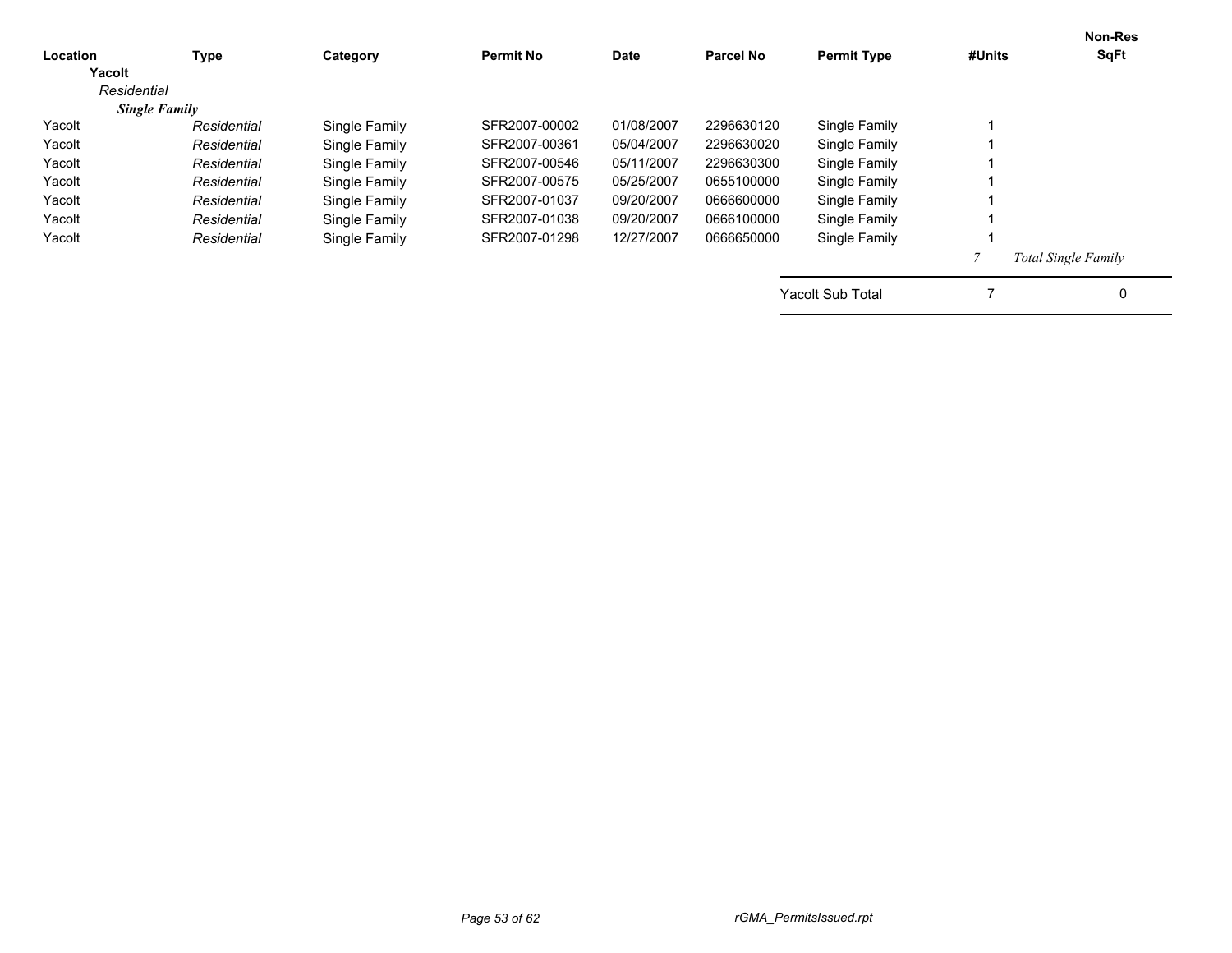|                                         |                        |                         |                  |             |                  |                         |        | Non-Res     |
|-----------------------------------------|------------------------|-------------------------|------------------|-------------|------------------|-------------------------|--------|-------------|
| Location                                | <b>Type</b>            | Category                | <b>Permit No</b> | <b>Date</b> | <b>Parcel No</b> | <b>Permit Type</b>      | #Units | <b>SqFt</b> |
| <b>Clark County (Rural)</b>             |                        |                         |                  |             |                  |                         |        |             |
| Non-Residential<br>Clark County (Rural) | <b>Non-Residential</b> | Industrial              | COM2007-00110    | 07/02/2007  | 2247560000       | Industrial              |        | 8,000       |
| Clark County (Rural)                    | Non-Residential        | Institutional           | COM2005-00242    | 07/26/2007  | 1755540000       | Institutional           |        | 11,358      |
| Clark County (Rural)                    | Non-Residential        | Institutional           | COM2006-00254    | 01/19/2007  | 2752300000       | Institutional           |        | 15,000      |
| Clark County (Rural)                    | Non-Residential        | Institutional           | COM2006-00317    | 09/14/2007  | 1163500000       | Institutional           |        | 25,000      |
| Clark County (Rural)                    | Non-Residential        | Institutional           | COM2006-00318    | 09/14/2007  | 1163500000       | Institutional           |        | 280         |
| Clark County (Rural)                    | Non-Residential        | Institutional           | COM2007-00034    | 09/07/2007  | 1919190000       | Institutional           |        | 45,157      |
| Clark County (Rural)                    | Non-Residential        | Institutional           | COM2007-00149    | 09/07/2007  | 1919190000       | Institutional           |        | 20,000      |
| Clark County (Rural)                    | Non-Residential        | Institutional           | COM2007-00151    | 09/07/2007  | 1919190000       | Institutional           |        | 20,000      |
| Clark County (Rural)                    | Non-Residential        | Institutional           | COM2007-00307    | 11/29/2007  | 2547700000       | Institutional           |        | 65,000      |
| Clark County (Rural)                    | Non-Residential        | <b>Other Commercial</b> | COM2006-00092    | 02/16/2007  | 2097380000       | <b>Other Commercial</b> |        | 2,204       |
| Clark County (Rural)                    | Non-Residential        | <b>Other Commercial</b> | COM2006-00248    | 11/26/2007  | 1974090000       | <b>Other Commercial</b> |        | 950         |
| Clark County (Rural)                    | Non-Residential        | <b>Other Commercial</b> | COM2007-00065    | 03/20/2007  | 2101240000       | <b>Other Commercial</b> |        | 700         |
| Clark County (Rural)                    | Non-Residential        | <b>Other Commercial</b> | COM2007-00255    | 09/04/2007  | 2714040000       | <b>Other Commercial</b> |        | 2,560       |
| Residential                             |                        |                         |                  |             |                  |                         |        |             |
| <b>Single Family</b>                    |                        |                         |                  |             |                  |                         |        |             |
| Clark County (Rural)                    | Residential            | Additions               | RES2007-00667    | 07/05/2007  | 1215650660       | Additions               |        |             |
| Clark County (Rural)                    | Residential            | Mobile Home             | MOH2006-00010    | 05/25/2007  | 2023020000       | Mobile Home             |        |             |
| Clark County (Rural)                    | Residential            | Mobile Home             | MOH2006-00072    | 07/19/2007  | 2014310000       | Mobile Home             |        |             |
| Clark County (Rural)                    | Residential            | Mobile Home             | MOH2006-00097    | 04/24/2007  | 2068880000       | Mobile Home             |        |             |
| Clark County (Rural)                    | Residential            | Mobile Home             | MOH2006-00107    | 03/26/2007  | 1339030000       | Mobile Home             |        |             |
| Clark County (Rural)                    | Residential            | Mobile Home             | MOH2006-00123    | 05/10/2007  | 2329700000       | Mobile Home             |        |             |
| Clark County (Rural)                    | Residential            | Mobile Home             | MOH2006-00126    | 01/29/2007  | 2252070000       | Mobile Home             |        |             |
| Clark County (Rural)                    | Residential            | Mobile Home             | MOH2006-00128    | 01/29/2007  | 2569250050       | Mobile Home             |        |             |
| Clark County (Rural)                    | Residential            | Mobile Home             | MOH2007-00006    | 03/29/2007  | 2779630000       | Mobile Home             |        |             |
| Clark County (Rural)                    | Residential            | Mobile Home             | MOH2007-00007    | 06/01/2007  | 2656970000       | Mobile Home             |        |             |
| Clark County (Rural)                    | Residential            | Mobile Home             | MOH2007-00011    | 03/15/2007  | 1704100000       | Mobile Home             |        |             |
| Clark County (Rural)                    | Residential            | Mobile Home             | MOH2007-00012    | 05/11/2007  | 2615850000       | Mobile Home             |        |             |
| Clark County (Rural)                    | Residential            | Mobile Home             | MOH2007-00013    | 03/15/2007  | 2227590000       | Mobile Home             |        |             |
| Clark County (Rural)                    | Residential            | Mobile Home             | MOH2007-00014    | 04/24/2007  | 2757520000       | Mobile Home             |        |             |
| Clark County (Rural)                    | Residential            | Mobile Home             | MOH2007-00089    | 12/03/2007  | 2260930050       | Mobile Home             |        |             |
| Clark County (Rural)                    | Residential            | Single Family           | 07-098           | 01/23/2007  | 2290450180       | Single Family           |        |             |
| Clark County (Rural)                    | Residential            | Single Family           | 2007-473         | 06/27/2007  | 1314190000       | Single Family           |        |             |
| Clark County (Rural)                    | Residential            | Single Family           | 2007-474         | 06/27/2007  | 1314270000       | Single Family           |        |             |
| Clark County (Rural)                    | Residential            | Single Family           | SFR2005-01271    | 01/23/2007  | 1935440000       | Single Family           |        |             |
| Clark County (Rural)                    | Residential            | Single Family           | SFR2005-01565    | 03/14/2007  | 2545850050       | Single Family           |        |             |
| Clark County (Rural)                    | Residential            | Single Family           | SFR2005-02084    | 07/03/2007  | 2774970000       | Single Family           |        |             |
| Clark County (Rural)                    | Residential            | Single Family           | SFR2006-00178    | 01/29/2007  | 2040240040       | Single Family           |        |             |
| Clark County (Rural)                    | Residential            | Single Family           | SFR2006-00441    | 03/20/2007  | 1542240120       | Single Family           |        |             |
| Clark County (Rural)                    | Residential            | Single Family           | SFR2006-00616    | 02/08/2007  | 2370480000       | Single Family           |        |             |
| Clark County (Rural)                    | Residential            | Single Family           | SFR2006-00699    | 04/12/2007  | 1819160440       | Single Family           |        |             |
| Clark County (Rural)                    | Residential            | Single Family           | SFR2006-00753    | 03/20/2007  | 1542240100       | Single Family           |        |             |
| Clark County (Rural)                    | Residential            | Single Family           | SFR2006-00823    | 02/09/2007  | 1803430000       | Single Family           |        |             |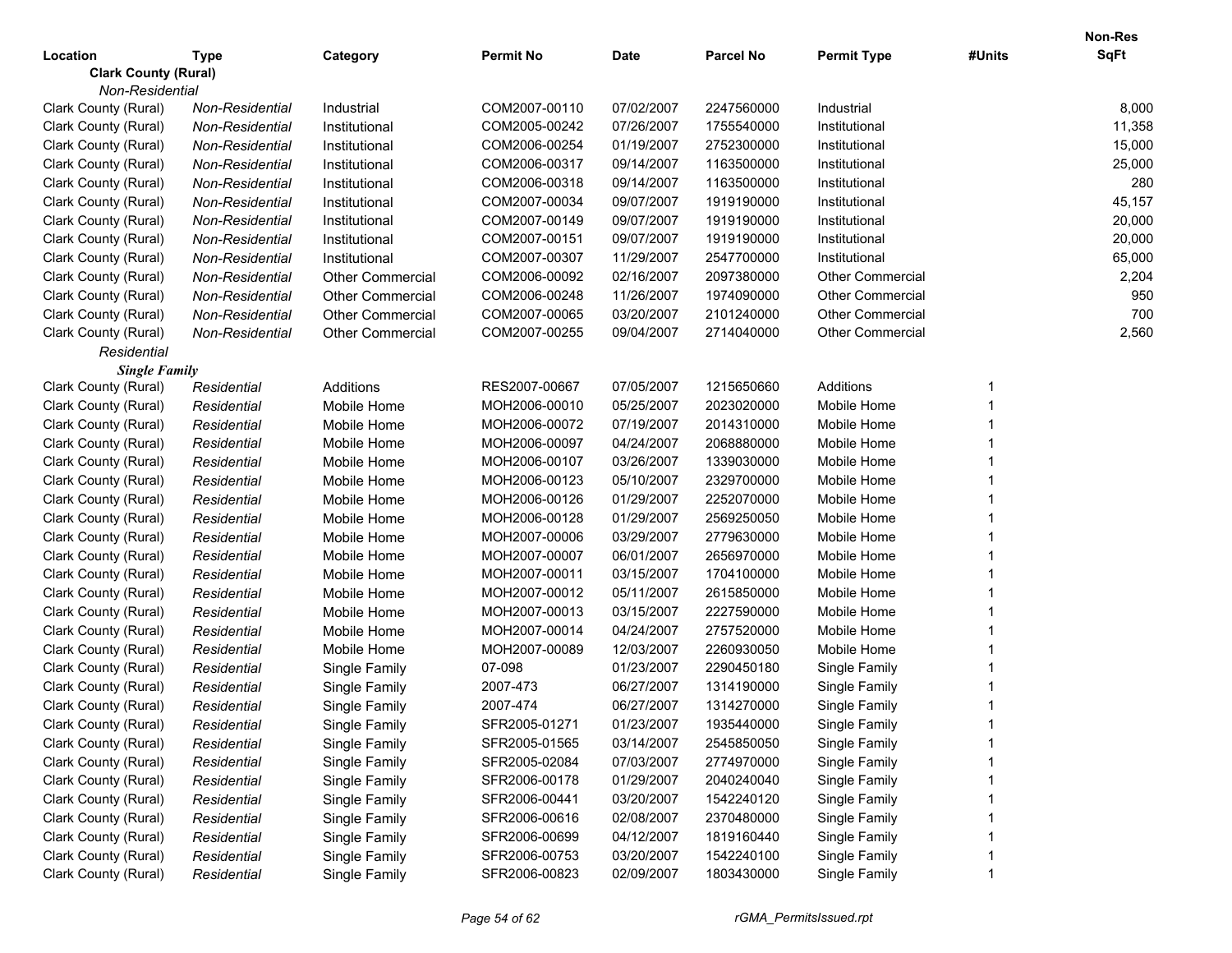| Location                    | <b>Type</b> | Category      | <b>Permit No</b> | <b>Date</b> | <b>Parcel No</b> | <b>Permit Type</b> | #Units | <b>SqFt</b> |
|-----------------------------|-------------|---------------|------------------|-------------|------------------|--------------------|--------|-------------|
| <b>Clark County (Rural)</b> |             |               |                  |             |                  |                    |        |             |
| Residential                 |             |               |                  |             |                  |                    |        |             |
| <b>Single Family</b>        |             |               |                  |             |                  |                    |        |             |
| Clark County (Rural)        | Residential | Single Family | SFR2006-00945    | 02/12/2007  | 2218860000       | Single Family      |        |             |
| Clark County (Rural)        | Residential | Single Family | SFR2006-00946    | 03/29/2007  | 2147560000       | Single Family      |        |             |
| Clark County (Rural)        | Residential | Single Family | SFR2006-01007    | 05/31/2007  | 1302900000       | Single Family      |        |             |
| Clark County (Rural)        | Residential | Single Family | SFR2006-01116    | 01/18/2007  | 2545770000       | Single Family      |        |             |
| Clark County (Rural)        | Residential | Single Family | SFR2006-01184    | 07/19/2007  | 1757310000       | Single Family      |        |             |
| Clark County (Rural)        | Residential | Single Family | SFR2006-01206    | 02/12/2007  | 2539800000       | Single Family      |        |             |
| Clark County (Rural)        | Residential | Single Family | SFR2006-01405    | 05/15/2007  | 1976510000       | Single Family      |        |             |
| Clark County (Rural)        | Residential | Single Family | SFR2006-01406    | 02/21/2007  | 1976520000       | Single Family      |        |             |
| Clark County (Rural)        | Residential | Single Family | SFR2006-01418    | 01/31/2007  | 2774830000       | Single Family      |        |             |
| Clark County (Rural)        | Residential | Single Family | SFR2006-01439    | 01/02/2007  | 2610870000       | Single Family      |        |             |
| Clark County (Rural)        | Residential | Single Family | SFR2006-01535    | 03/27/2007  | 1706400000       | Single Family      |        |             |
| Clark County (Rural)        | Residential | Single Family | SFR2006-01536    | 01/30/2007  | 2215150000       | Single Family      |        |             |
| Clark County (Rural)        | Residential | Single Family | SFR2006-01548    | 01/31/2007  | 1987960000       | Single Family      |        |             |
| Clark County (Rural)        | Residential | Single Family | SFR2006-01550    | 07/12/2007  | 1808520000       | Single Family      |        |             |
| Clark County (Rural)        | Residential | Single Family | SFR2006-01551    | 02/08/2007  | 2361660000       | Single Family      |        |             |
| Clark County (Rural)        | Residential | Single Family | SFR2006-01552    | 03/01/2007  | 1682930000       | Single Family      |        |             |
| Clark County (Rural)        | Residential | Single Family | SFR2006-01553    | 04/06/2007  | 1868540840       | Single Family      |        |             |
| Clark County (Rural)        | Residential | Single Family | SFR2006-01554    | 04/06/2007  | 1868540820       | Single Family      |        |             |
| Clark County (Rural)        | Residential | Single Family | SFR2006-01555    | 06/29/2007  | 1868540880       | Single Family      |        |             |
| Clark County (Rural)        | Residential | Single Family | SFR2006-01556    | 06/29/2007  | 1868540860       | Single Family      |        |             |
| Clark County (Rural)        | Residential | Single Family | SFR2006-01562    | 01/10/2007  | 2009660000       | Single Family      |        |             |
| Clark County (Rural)        | Residential | Single Family | SFR2006-01563    | 01/05/2007  | 2510010000       | Single Family      |        |             |
| Clark County (Rural)        | Residential | Single Family | SFR2006-01569    | 01/31/2007  | 2775430000       | Single Family      |        |             |
| Clark County (Rural)        | Residential | Single Family | SFR2006-01570    | 05/24/2007  | 2483290000       | Single Family      |        |             |
| Clark County (Rural)        | Residential | Single Family | SFR2006-01571    | 01/30/2007  | 2311840000       | Single Family      |        |             |
| Clark County (Rural)        | Residential | Single Family | SFR2006-01580    | 02/12/2007  | 2533630000       | Single Family      |        |             |
| Clark County (Rural)        | Residential | Single Family | SFR2006-01581    | 05/04/2007  | 2213170000       | Single Family      |        |             |
| Clark County (Rural)        | Residential | Single Family | SFR2006-01589    | 01/19/2007  | 1793880000       | Single Family      |        |             |
| Clark County (Rural)        | Residential | Single Family | SFR2006-01595    | 06/15/2007  | 2038100000       | Single Family      |        |             |
| Clark County (Rural)        | Residential | Single Family | SFR2006-01604    | 01/18/2007  | 2744190060       | Single Family      |        |             |
| Clark County (Rural)        | Residential | Single Family | SFR2006-01617    | 01/29/2007  | 2018630190       | Single Family      |        |             |
| Clark County (Rural)        | Residential | Single Family | SFR2006-01620    | 02/01/2007  | 2781530000       | Single Family      |        |             |
| Clark County (Rural)        | Residential | Single Family | SFR2006-01623    | 03/29/2007  | 2792390000       | Single Family      |        |             |
| Clark County (Rural)        | Residential | Single Family | SFR2006-01628    | 04/19/2007  | 1413240000       | Single Family      |        |             |
| Clark County (Rural)        | Residential | Single Family | SFR2006-01635    | 02/21/2007  | 2641940000       | Single Family      |        |             |
| Clark County (Rural)        | Residential | Single Family | SFR2006-01638    | 02/15/2007  | 2044790000       | Single Family      |        |             |
| Clark County (Rural)        | Residential | Single Family | SFR2006-01641    | 01/29/2007  | 2252150000       | Single Family      |        |             |
| Clark County (Rural)        | Residential | Single Family | SFR2006-01642    | 02/12/2007  | 2017540000       | Single Family      |        |             |
| Clark County (Rural)        | Residential | Single Family | SFR2007-00001    | 02/23/2007  | 2057240000       | Single Family      |        |             |
| Clark County (Rural)        | Residential | Single Family | SFR2007-00019    | 02/14/2007  | 1743180000       | Single Family      |        |             |
| Clark County (Rural)        | Residential | Single Family | SFR2007-00028    | 02/20/2007  | 2316040000       | Single Family      |        |             |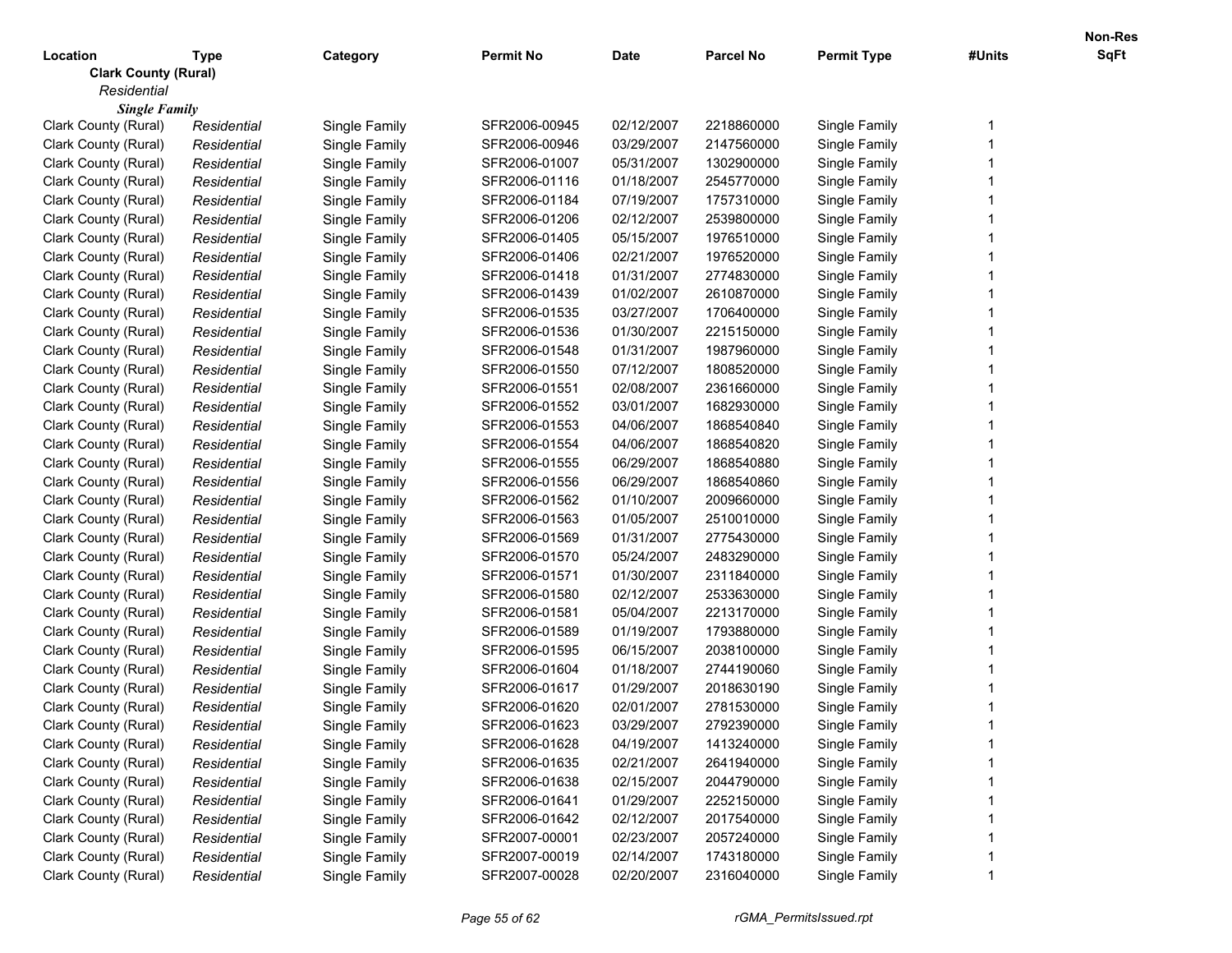| <b>Clark County (Rural)</b><br>Residential<br><b>Single Family</b><br>Clark County (Rural)<br>SFR2007-00030<br>04/05/2007<br>2077550000<br>Single Family<br>Residential<br>Single Family<br>1<br>Clark County (Rural)<br>SFR2007-00050<br>02/01/2007<br>1740880050<br>Single Family<br>Residential<br>Single Family<br>Clark County (Rural)<br>SFR2007-00069<br>02/23/2007<br>2366110100<br>Single Family<br>Residential<br>Single Family<br>Clark County (Rural)<br>Residential<br>Single Family<br>SFR2007-00078<br>04/24/2007<br>1303970000<br>Single Family<br>Clark County (Rural)<br>Residential<br>Single Family<br>SFR2007-00083<br>04/27/2007<br>2066850680<br>Single Family<br>Clark County (Rural)<br>Residential<br>Single Family<br>SFR2007-00085<br>02/26/2007<br>2795060000<br>Single Family<br>Clark County (Rural)<br>Single Family<br>SFR2007-00087<br>06/25/2007<br>2261540000<br>Single Family<br>Residential<br>Clark County (Rural)<br>Single Family<br>SFR2007-00102<br>03/30/2007<br>2654640000<br>Single Family<br>Residential<br>Clark County (Rural)<br>Single Family<br>SFR2007-00103<br>03/26/2007<br>2763990000<br>Single Family<br>Residential<br>Clark County (Rural)<br>SFR2007-00112<br>03/16/2007<br>1948060000<br>Single Family<br>Residential<br>Single Family<br>Clark County (Rural)<br>Single Family<br>SFR2007-00116<br>03/29/2007<br>2792390000<br>Single Family<br>Residential<br>Clark County (Rural)<br>Residential<br>Single Family<br>SFR2007-00139<br>04/13/2007<br>2231990000<br>Single Family<br>Clark County (Rural)<br>Single Family<br>SFR2007-00141<br>03/22/2007<br>2232230000<br>Single Family<br>Residential<br>Clark County (Rural)<br>Single Family<br>SFR2007-00161<br>05/21/2007<br>2022830000<br>Single Family<br>Residential<br>Clark County (Rural)<br>Single Family<br>SFR2007-00163<br>04/18/2007<br>2056590100<br>Single Family<br>Residential<br>Clark County (Rural)<br>Single Family<br>SFR2007-00178<br>04/10/2007<br>1699850000<br>Single Family<br>Residential<br>Clark County (Rural)<br>SFR2007-00180<br>03/26/2007<br>1789550050<br>Single Family<br>Residential<br>Single Family<br>Clark County (Rural)<br>SFR2007-00181<br>05/18/2007<br>2101960000<br>Single Family<br>Residential<br>Single Family<br>Clark County (Rural)<br>Single Family<br>SFR2007-00183<br>03/16/2007<br>2766580000<br>Single Family<br>Residential<br>Single Family<br>Clark County (Rural)<br>Single Family<br>SFR2007-00195<br>03/30/2007<br>1156440500<br>Residential<br>Clark County (Rural)<br>Single Family<br>SFR2007-00199<br>03/21/2007<br>1298260100<br>Single Family<br>Residential<br>Clark County (Rural)<br>Single Family<br>SFR2007-00208<br>04/19/2007<br>2626310320<br>Single Family<br>Residential<br>Clark County (Rural)<br>Single Family<br>SFR2007-00213<br>04/18/2007<br>2180360000<br>Single Family<br>Residential<br>Clark County (Rural)<br>Single Family<br>SFR2007-00214<br>06/20/2007<br>2059010000<br>Single Family<br>Residential<br>Clark County (Rural)<br>SFR2007-00222<br>03/19/2007<br>2636920060<br>Single Family<br>Residential<br>Single Family<br>0995351080<br>Clark County (Rural)<br>Single Family<br>SFR2007-00230<br>03/21/2007<br>Single Family<br>Residential<br>0995351000<br>Clark County (Rural)<br>Single Family<br>SFR2007-00231<br>03/21/2007<br>Single Family<br>Residential<br>0995350080<br>Clark County (Rural)<br>Single Family<br>SFR2007-00233<br>03/21/2007<br>Single Family<br>Residential<br>Clark County (Rural)<br>Single Family<br>SFR2007-00234<br>03/21/2007<br>0995351040<br>Single Family<br>Residential<br>Clark County (Rural)<br>Single Family<br>SFR2007-00238<br>04/05/2007<br>2035610120<br>Single Family<br>Residential<br>0995351020<br>Clark County (Rural)<br>Single Family<br>SFR2007-00250<br>03/21/2007<br>Single Family<br>Residential<br>Clark County (Rural)<br>SFR2007-00252<br>03/26/2007<br>0995350100<br>Single Family<br>Residential<br>Single Family<br>SFR2007-00253<br>03/28/2007<br>0995350900<br>Single Family<br>Clark County (Rural)<br>Residential<br>Single Family<br>Single Family<br>SFR2007-00254<br>04/13/2007<br>0995350020<br>Single Family<br>Clark County (Rural)<br>Residential<br>Clark County (Rural)<br>Single Family<br>SFR2007-00255<br>03/22/2007<br>0995350060<br>Single Family<br>Residential<br>Clark County (Rural)<br>SFR2007-00257<br>03/28/2007<br>0995350120<br>Single Family<br>Residential<br>Single Family<br>Clark County (Rural)<br>SFR2007-00260<br>06/21/2007<br>2582280000<br>Residential<br>Single Family<br>Single Family<br>Clark County (Rural)<br>SFR2007-00266<br>04/02/2007<br>1156600050<br>Single Family<br>Residential<br>Single Family<br>Clark County (Rural)<br>SFR2007-00267<br>0995350760<br>Residential<br>Single Family<br>03/28/2007<br>Single Family<br>Clark County (Rural)<br>SFR2007-00278<br>11/21/2007<br>2663830000<br>Single Family<br>Single Family<br>Residential<br>Clark County (Rural)<br>SFR2007-00283<br>03/22/2007<br>Single Family<br>Residential<br>0995350040 | Location | Type | Category      | <b>Permit No</b> | <b>Date</b> | <b>Parcel No</b> | <b>Permit Type</b> | #Units | SqFt |
|----------------------------------------------------------------------------------------------------------------------------------------------------------------------------------------------------------------------------------------------------------------------------------------------------------------------------------------------------------------------------------------------------------------------------------------------------------------------------------------------------------------------------------------------------------------------------------------------------------------------------------------------------------------------------------------------------------------------------------------------------------------------------------------------------------------------------------------------------------------------------------------------------------------------------------------------------------------------------------------------------------------------------------------------------------------------------------------------------------------------------------------------------------------------------------------------------------------------------------------------------------------------------------------------------------------------------------------------------------------------------------------------------------------------------------------------------------------------------------------------------------------------------------------------------------------------------------------------------------------------------------------------------------------------------------------------------------------------------------------------------------------------------------------------------------------------------------------------------------------------------------------------------------------------------------------------------------------------------------------------------------------------------------------------------------------------------------------------------------------------------------------------------------------------------------------------------------------------------------------------------------------------------------------------------------------------------------------------------------------------------------------------------------------------------------------------------------------------------------------------------------------------------------------------------------------------------------------------------------------------------------------------------------------------------------------------------------------------------------------------------------------------------------------------------------------------------------------------------------------------------------------------------------------------------------------------------------------------------------------------------------------------------------------------------------------------------------------------------------------------------------------------------------------------------------------------------------------------------------------------------------------------------------------------------------------------------------------------------------------------------------------------------------------------------------------------------------------------------------------------------------------------------------------------------------------------------------------------------------------------------------------------------------------------------------------------------------------------------------------------------------------------------------------------------------------------------------------------------------------------------------------------------------------------------------------------------------------------------------------------------------------------------------------------------------------------------------------------------------------------------------------------------------------------------------------------------------------------------------------------------------------------------------------------------------------------------------------------------------------------------------------------------------------------------------------------------------------------------------------------------------------------------------------------------------------------------------------------------------------------------------------------------------------------------------------------------------------------------------------------------------------------------------------------------------------------------------------------------------------------------------------------------------------------------------------------------------------------------------------------------------------------------------------------------------------------------------------------|----------|------|---------------|------------------|-------------|------------------|--------------------|--------|------|
|                                                                                                                                                                                                                                                                                                                                                                                                                                                                                                                                                                                                                                                                                                                                                                                                                                                                                                                                                                                                                                                                                                                                                                                                                                                                                                                                                                                                                                                                                                                                                                                                                                                                                                                                                                                                                                                                                                                                                                                                                                                                                                                                                                                                                                                                                                                                                                                                                                                                                                                                                                                                                                                                                                                                                                                                                                                                                                                                                                                                                                                                                                                                                                                                                                                                                                                                                                                                                                                                                                                                                                                                                                                                                                                                                                                                                                                                                                                                                                                                                                                                                                                                                                                                                                                                                                                                                                                                                                                                                                                                                                                                                                                                                                                                                                                                                                                                                                                                                                                                                                                                                              |          |      |               |                  |             |                  |                    |        |      |
|                                                                                                                                                                                                                                                                                                                                                                                                                                                                                                                                                                                                                                                                                                                                                                                                                                                                                                                                                                                                                                                                                                                                                                                                                                                                                                                                                                                                                                                                                                                                                                                                                                                                                                                                                                                                                                                                                                                                                                                                                                                                                                                                                                                                                                                                                                                                                                                                                                                                                                                                                                                                                                                                                                                                                                                                                                                                                                                                                                                                                                                                                                                                                                                                                                                                                                                                                                                                                                                                                                                                                                                                                                                                                                                                                                                                                                                                                                                                                                                                                                                                                                                                                                                                                                                                                                                                                                                                                                                                                                                                                                                                                                                                                                                                                                                                                                                                                                                                                                                                                                                                                              |          |      |               |                  |             |                  |                    |        |      |
|                                                                                                                                                                                                                                                                                                                                                                                                                                                                                                                                                                                                                                                                                                                                                                                                                                                                                                                                                                                                                                                                                                                                                                                                                                                                                                                                                                                                                                                                                                                                                                                                                                                                                                                                                                                                                                                                                                                                                                                                                                                                                                                                                                                                                                                                                                                                                                                                                                                                                                                                                                                                                                                                                                                                                                                                                                                                                                                                                                                                                                                                                                                                                                                                                                                                                                                                                                                                                                                                                                                                                                                                                                                                                                                                                                                                                                                                                                                                                                                                                                                                                                                                                                                                                                                                                                                                                                                                                                                                                                                                                                                                                                                                                                                                                                                                                                                                                                                                                                                                                                                                                              |          |      |               |                  |             |                  |                    |        |      |
|                                                                                                                                                                                                                                                                                                                                                                                                                                                                                                                                                                                                                                                                                                                                                                                                                                                                                                                                                                                                                                                                                                                                                                                                                                                                                                                                                                                                                                                                                                                                                                                                                                                                                                                                                                                                                                                                                                                                                                                                                                                                                                                                                                                                                                                                                                                                                                                                                                                                                                                                                                                                                                                                                                                                                                                                                                                                                                                                                                                                                                                                                                                                                                                                                                                                                                                                                                                                                                                                                                                                                                                                                                                                                                                                                                                                                                                                                                                                                                                                                                                                                                                                                                                                                                                                                                                                                                                                                                                                                                                                                                                                                                                                                                                                                                                                                                                                                                                                                                                                                                                                                              |          |      |               |                  |             |                  |                    |        |      |
|                                                                                                                                                                                                                                                                                                                                                                                                                                                                                                                                                                                                                                                                                                                                                                                                                                                                                                                                                                                                                                                                                                                                                                                                                                                                                                                                                                                                                                                                                                                                                                                                                                                                                                                                                                                                                                                                                                                                                                                                                                                                                                                                                                                                                                                                                                                                                                                                                                                                                                                                                                                                                                                                                                                                                                                                                                                                                                                                                                                                                                                                                                                                                                                                                                                                                                                                                                                                                                                                                                                                                                                                                                                                                                                                                                                                                                                                                                                                                                                                                                                                                                                                                                                                                                                                                                                                                                                                                                                                                                                                                                                                                                                                                                                                                                                                                                                                                                                                                                                                                                                                                              |          |      |               |                  |             |                  |                    |        |      |
|                                                                                                                                                                                                                                                                                                                                                                                                                                                                                                                                                                                                                                                                                                                                                                                                                                                                                                                                                                                                                                                                                                                                                                                                                                                                                                                                                                                                                                                                                                                                                                                                                                                                                                                                                                                                                                                                                                                                                                                                                                                                                                                                                                                                                                                                                                                                                                                                                                                                                                                                                                                                                                                                                                                                                                                                                                                                                                                                                                                                                                                                                                                                                                                                                                                                                                                                                                                                                                                                                                                                                                                                                                                                                                                                                                                                                                                                                                                                                                                                                                                                                                                                                                                                                                                                                                                                                                                                                                                                                                                                                                                                                                                                                                                                                                                                                                                                                                                                                                                                                                                                                              |          |      |               |                  |             |                  |                    |        |      |
|                                                                                                                                                                                                                                                                                                                                                                                                                                                                                                                                                                                                                                                                                                                                                                                                                                                                                                                                                                                                                                                                                                                                                                                                                                                                                                                                                                                                                                                                                                                                                                                                                                                                                                                                                                                                                                                                                                                                                                                                                                                                                                                                                                                                                                                                                                                                                                                                                                                                                                                                                                                                                                                                                                                                                                                                                                                                                                                                                                                                                                                                                                                                                                                                                                                                                                                                                                                                                                                                                                                                                                                                                                                                                                                                                                                                                                                                                                                                                                                                                                                                                                                                                                                                                                                                                                                                                                                                                                                                                                                                                                                                                                                                                                                                                                                                                                                                                                                                                                                                                                                                                              |          |      |               |                  |             |                  |                    |        |      |
|                                                                                                                                                                                                                                                                                                                                                                                                                                                                                                                                                                                                                                                                                                                                                                                                                                                                                                                                                                                                                                                                                                                                                                                                                                                                                                                                                                                                                                                                                                                                                                                                                                                                                                                                                                                                                                                                                                                                                                                                                                                                                                                                                                                                                                                                                                                                                                                                                                                                                                                                                                                                                                                                                                                                                                                                                                                                                                                                                                                                                                                                                                                                                                                                                                                                                                                                                                                                                                                                                                                                                                                                                                                                                                                                                                                                                                                                                                                                                                                                                                                                                                                                                                                                                                                                                                                                                                                                                                                                                                                                                                                                                                                                                                                                                                                                                                                                                                                                                                                                                                                                                              |          |      |               |                  |             |                  |                    |        |      |
|                                                                                                                                                                                                                                                                                                                                                                                                                                                                                                                                                                                                                                                                                                                                                                                                                                                                                                                                                                                                                                                                                                                                                                                                                                                                                                                                                                                                                                                                                                                                                                                                                                                                                                                                                                                                                                                                                                                                                                                                                                                                                                                                                                                                                                                                                                                                                                                                                                                                                                                                                                                                                                                                                                                                                                                                                                                                                                                                                                                                                                                                                                                                                                                                                                                                                                                                                                                                                                                                                                                                                                                                                                                                                                                                                                                                                                                                                                                                                                                                                                                                                                                                                                                                                                                                                                                                                                                                                                                                                                                                                                                                                                                                                                                                                                                                                                                                                                                                                                                                                                                                                              |          |      |               |                  |             |                  |                    |        |      |
|                                                                                                                                                                                                                                                                                                                                                                                                                                                                                                                                                                                                                                                                                                                                                                                                                                                                                                                                                                                                                                                                                                                                                                                                                                                                                                                                                                                                                                                                                                                                                                                                                                                                                                                                                                                                                                                                                                                                                                                                                                                                                                                                                                                                                                                                                                                                                                                                                                                                                                                                                                                                                                                                                                                                                                                                                                                                                                                                                                                                                                                                                                                                                                                                                                                                                                                                                                                                                                                                                                                                                                                                                                                                                                                                                                                                                                                                                                                                                                                                                                                                                                                                                                                                                                                                                                                                                                                                                                                                                                                                                                                                                                                                                                                                                                                                                                                                                                                                                                                                                                                                                              |          |      |               |                  |             |                  |                    |        |      |
|                                                                                                                                                                                                                                                                                                                                                                                                                                                                                                                                                                                                                                                                                                                                                                                                                                                                                                                                                                                                                                                                                                                                                                                                                                                                                                                                                                                                                                                                                                                                                                                                                                                                                                                                                                                                                                                                                                                                                                                                                                                                                                                                                                                                                                                                                                                                                                                                                                                                                                                                                                                                                                                                                                                                                                                                                                                                                                                                                                                                                                                                                                                                                                                                                                                                                                                                                                                                                                                                                                                                                                                                                                                                                                                                                                                                                                                                                                                                                                                                                                                                                                                                                                                                                                                                                                                                                                                                                                                                                                                                                                                                                                                                                                                                                                                                                                                                                                                                                                                                                                                                                              |          |      |               |                  |             |                  |                    |        |      |
|                                                                                                                                                                                                                                                                                                                                                                                                                                                                                                                                                                                                                                                                                                                                                                                                                                                                                                                                                                                                                                                                                                                                                                                                                                                                                                                                                                                                                                                                                                                                                                                                                                                                                                                                                                                                                                                                                                                                                                                                                                                                                                                                                                                                                                                                                                                                                                                                                                                                                                                                                                                                                                                                                                                                                                                                                                                                                                                                                                                                                                                                                                                                                                                                                                                                                                                                                                                                                                                                                                                                                                                                                                                                                                                                                                                                                                                                                                                                                                                                                                                                                                                                                                                                                                                                                                                                                                                                                                                                                                                                                                                                                                                                                                                                                                                                                                                                                                                                                                                                                                                                                              |          |      |               |                  |             |                  |                    |        |      |
|                                                                                                                                                                                                                                                                                                                                                                                                                                                                                                                                                                                                                                                                                                                                                                                                                                                                                                                                                                                                                                                                                                                                                                                                                                                                                                                                                                                                                                                                                                                                                                                                                                                                                                                                                                                                                                                                                                                                                                                                                                                                                                                                                                                                                                                                                                                                                                                                                                                                                                                                                                                                                                                                                                                                                                                                                                                                                                                                                                                                                                                                                                                                                                                                                                                                                                                                                                                                                                                                                                                                                                                                                                                                                                                                                                                                                                                                                                                                                                                                                                                                                                                                                                                                                                                                                                                                                                                                                                                                                                                                                                                                                                                                                                                                                                                                                                                                                                                                                                                                                                                                                              |          |      |               |                  |             |                  |                    |        |      |
|                                                                                                                                                                                                                                                                                                                                                                                                                                                                                                                                                                                                                                                                                                                                                                                                                                                                                                                                                                                                                                                                                                                                                                                                                                                                                                                                                                                                                                                                                                                                                                                                                                                                                                                                                                                                                                                                                                                                                                                                                                                                                                                                                                                                                                                                                                                                                                                                                                                                                                                                                                                                                                                                                                                                                                                                                                                                                                                                                                                                                                                                                                                                                                                                                                                                                                                                                                                                                                                                                                                                                                                                                                                                                                                                                                                                                                                                                                                                                                                                                                                                                                                                                                                                                                                                                                                                                                                                                                                                                                                                                                                                                                                                                                                                                                                                                                                                                                                                                                                                                                                                                              |          |      |               |                  |             |                  |                    |        |      |
|                                                                                                                                                                                                                                                                                                                                                                                                                                                                                                                                                                                                                                                                                                                                                                                                                                                                                                                                                                                                                                                                                                                                                                                                                                                                                                                                                                                                                                                                                                                                                                                                                                                                                                                                                                                                                                                                                                                                                                                                                                                                                                                                                                                                                                                                                                                                                                                                                                                                                                                                                                                                                                                                                                                                                                                                                                                                                                                                                                                                                                                                                                                                                                                                                                                                                                                                                                                                                                                                                                                                                                                                                                                                                                                                                                                                                                                                                                                                                                                                                                                                                                                                                                                                                                                                                                                                                                                                                                                                                                                                                                                                                                                                                                                                                                                                                                                                                                                                                                                                                                                                                              |          |      |               |                  |             |                  |                    |        |      |
|                                                                                                                                                                                                                                                                                                                                                                                                                                                                                                                                                                                                                                                                                                                                                                                                                                                                                                                                                                                                                                                                                                                                                                                                                                                                                                                                                                                                                                                                                                                                                                                                                                                                                                                                                                                                                                                                                                                                                                                                                                                                                                                                                                                                                                                                                                                                                                                                                                                                                                                                                                                                                                                                                                                                                                                                                                                                                                                                                                                                                                                                                                                                                                                                                                                                                                                                                                                                                                                                                                                                                                                                                                                                                                                                                                                                                                                                                                                                                                                                                                                                                                                                                                                                                                                                                                                                                                                                                                                                                                                                                                                                                                                                                                                                                                                                                                                                                                                                                                                                                                                                                              |          |      |               |                  |             |                  |                    |        |      |
|                                                                                                                                                                                                                                                                                                                                                                                                                                                                                                                                                                                                                                                                                                                                                                                                                                                                                                                                                                                                                                                                                                                                                                                                                                                                                                                                                                                                                                                                                                                                                                                                                                                                                                                                                                                                                                                                                                                                                                                                                                                                                                                                                                                                                                                                                                                                                                                                                                                                                                                                                                                                                                                                                                                                                                                                                                                                                                                                                                                                                                                                                                                                                                                                                                                                                                                                                                                                                                                                                                                                                                                                                                                                                                                                                                                                                                                                                                                                                                                                                                                                                                                                                                                                                                                                                                                                                                                                                                                                                                                                                                                                                                                                                                                                                                                                                                                                                                                                                                                                                                                                                              |          |      |               |                  |             |                  |                    |        |      |
|                                                                                                                                                                                                                                                                                                                                                                                                                                                                                                                                                                                                                                                                                                                                                                                                                                                                                                                                                                                                                                                                                                                                                                                                                                                                                                                                                                                                                                                                                                                                                                                                                                                                                                                                                                                                                                                                                                                                                                                                                                                                                                                                                                                                                                                                                                                                                                                                                                                                                                                                                                                                                                                                                                                                                                                                                                                                                                                                                                                                                                                                                                                                                                                                                                                                                                                                                                                                                                                                                                                                                                                                                                                                                                                                                                                                                                                                                                                                                                                                                                                                                                                                                                                                                                                                                                                                                                                                                                                                                                                                                                                                                                                                                                                                                                                                                                                                                                                                                                                                                                                                                              |          |      |               |                  |             |                  |                    |        |      |
|                                                                                                                                                                                                                                                                                                                                                                                                                                                                                                                                                                                                                                                                                                                                                                                                                                                                                                                                                                                                                                                                                                                                                                                                                                                                                                                                                                                                                                                                                                                                                                                                                                                                                                                                                                                                                                                                                                                                                                                                                                                                                                                                                                                                                                                                                                                                                                                                                                                                                                                                                                                                                                                                                                                                                                                                                                                                                                                                                                                                                                                                                                                                                                                                                                                                                                                                                                                                                                                                                                                                                                                                                                                                                                                                                                                                                                                                                                                                                                                                                                                                                                                                                                                                                                                                                                                                                                                                                                                                                                                                                                                                                                                                                                                                                                                                                                                                                                                                                                                                                                                                                              |          |      |               |                  |             |                  |                    |        |      |
|                                                                                                                                                                                                                                                                                                                                                                                                                                                                                                                                                                                                                                                                                                                                                                                                                                                                                                                                                                                                                                                                                                                                                                                                                                                                                                                                                                                                                                                                                                                                                                                                                                                                                                                                                                                                                                                                                                                                                                                                                                                                                                                                                                                                                                                                                                                                                                                                                                                                                                                                                                                                                                                                                                                                                                                                                                                                                                                                                                                                                                                                                                                                                                                                                                                                                                                                                                                                                                                                                                                                                                                                                                                                                                                                                                                                                                                                                                                                                                                                                                                                                                                                                                                                                                                                                                                                                                                                                                                                                                                                                                                                                                                                                                                                                                                                                                                                                                                                                                                                                                                                                              |          |      |               |                  |             |                  |                    |        |      |
|                                                                                                                                                                                                                                                                                                                                                                                                                                                                                                                                                                                                                                                                                                                                                                                                                                                                                                                                                                                                                                                                                                                                                                                                                                                                                                                                                                                                                                                                                                                                                                                                                                                                                                                                                                                                                                                                                                                                                                                                                                                                                                                                                                                                                                                                                                                                                                                                                                                                                                                                                                                                                                                                                                                                                                                                                                                                                                                                                                                                                                                                                                                                                                                                                                                                                                                                                                                                                                                                                                                                                                                                                                                                                                                                                                                                                                                                                                                                                                                                                                                                                                                                                                                                                                                                                                                                                                                                                                                                                                                                                                                                                                                                                                                                                                                                                                                                                                                                                                                                                                                                                              |          |      |               |                  |             |                  |                    |        |      |
|                                                                                                                                                                                                                                                                                                                                                                                                                                                                                                                                                                                                                                                                                                                                                                                                                                                                                                                                                                                                                                                                                                                                                                                                                                                                                                                                                                                                                                                                                                                                                                                                                                                                                                                                                                                                                                                                                                                                                                                                                                                                                                                                                                                                                                                                                                                                                                                                                                                                                                                                                                                                                                                                                                                                                                                                                                                                                                                                                                                                                                                                                                                                                                                                                                                                                                                                                                                                                                                                                                                                                                                                                                                                                                                                                                                                                                                                                                                                                                                                                                                                                                                                                                                                                                                                                                                                                                                                                                                                                                                                                                                                                                                                                                                                                                                                                                                                                                                                                                                                                                                                                              |          |      |               |                  |             |                  |                    |        |      |
|                                                                                                                                                                                                                                                                                                                                                                                                                                                                                                                                                                                                                                                                                                                                                                                                                                                                                                                                                                                                                                                                                                                                                                                                                                                                                                                                                                                                                                                                                                                                                                                                                                                                                                                                                                                                                                                                                                                                                                                                                                                                                                                                                                                                                                                                                                                                                                                                                                                                                                                                                                                                                                                                                                                                                                                                                                                                                                                                                                                                                                                                                                                                                                                                                                                                                                                                                                                                                                                                                                                                                                                                                                                                                                                                                                                                                                                                                                                                                                                                                                                                                                                                                                                                                                                                                                                                                                                                                                                                                                                                                                                                                                                                                                                                                                                                                                                                                                                                                                                                                                                                                              |          |      |               |                  |             |                  |                    |        |      |
|                                                                                                                                                                                                                                                                                                                                                                                                                                                                                                                                                                                                                                                                                                                                                                                                                                                                                                                                                                                                                                                                                                                                                                                                                                                                                                                                                                                                                                                                                                                                                                                                                                                                                                                                                                                                                                                                                                                                                                                                                                                                                                                                                                                                                                                                                                                                                                                                                                                                                                                                                                                                                                                                                                                                                                                                                                                                                                                                                                                                                                                                                                                                                                                                                                                                                                                                                                                                                                                                                                                                                                                                                                                                                                                                                                                                                                                                                                                                                                                                                                                                                                                                                                                                                                                                                                                                                                                                                                                                                                                                                                                                                                                                                                                                                                                                                                                                                                                                                                                                                                                                                              |          |      |               |                  |             |                  |                    |        |      |
|                                                                                                                                                                                                                                                                                                                                                                                                                                                                                                                                                                                                                                                                                                                                                                                                                                                                                                                                                                                                                                                                                                                                                                                                                                                                                                                                                                                                                                                                                                                                                                                                                                                                                                                                                                                                                                                                                                                                                                                                                                                                                                                                                                                                                                                                                                                                                                                                                                                                                                                                                                                                                                                                                                                                                                                                                                                                                                                                                                                                                                                                                                                                                                                                                                                                                                                                                                                                                                                                                                                                                                                                                                                                                                                                                                                                                                                                                                                                                                                                                                                                                                                                                                                                                                                                                                                                                                                                                                                                                                                                                                                                                                                                                                                                                                                                                                                                                                                                                                                                                                                                                              |          |      |               |                  |             |                  |                    |        |      |
|                                                                                                                                                                                                                                                                                                                                                                                                                                                                                                                                                                                                                                                                                                                                                                                                                                                                                                                                                                                                                                                                                                                                                                                                                                                                                                                                                                                                                                                                                                                                                                                                                                                                                                                                                                                                                                                                                                                                                                                                                                                                                                                                                                                                                                                                                                                                                                                                                                                                                                                                                                                                                                                                                                                                                                                                                                                                                                                                                                                                                                                                                                                                                                                                                                                                                                                                                                                                                                                                                                                                                                                                                                                                                                                                                                                                                                                                                                                                                                                                                                                                                                                                                                                                                                                                                                                                                                                                                                                                                                                                                                                                                                                                                                                                                                                                                                                                                                                                                                                                                                                                                              |          |      |               |                  |             |                  |                    |        |      |
|                                                                                                                                                                                                                                                                                                                                                                                                                                                                                                                                                                                                                                                                                                                                                                                                                                                                                                                                                                                                                                                                                                                                                                                                                                                                                                                                                                                                                                                                                                                                                                                                                                                                                                                                                                                                                                                                                                                                                                                                                                                                                                                                                                                                                                                                                                                                                                                                                                                                                                                                                                                                                                                                                                                                                                                                                                                                                                                                                                                                                                                                                                                                                                                                                                                                                                                                                                                                                                                                                                                                                                                                                                                                                                                                                                                                                                                                                                                                                                                                                                                                                                                                                                                                                                                                                                                                                                                                                                                                                                                                                                                                                                                                                                                                                                                                                                                                                                                                                                                                                                                                                              |          |      |               |                  |             |                  |                    |        |      |
|                                                                                                                                                                                                                                                                                                                                                                                                                                                                                                                                                                                                                                                                                                                                                                                                                                                                                                                                                                                                                                                                                                                                                                                                                                                                                                                                                                                                                                                                                                                                                                                                                                                                                                                                                                                                                                                                                                                                                                                                                                                                                                                                                                                                                                                                                                                                                                                                                                                                                                                                                                                                                                                                                                                                                                                                                                                                                                                                                                                                                                                                                                                                                                                                                                                                                                                                                                                                                                                                                                                                                                                                                                                                                                                                                                                                                                                                                                                                                                                                                                                                                                                                                                                                                                                                                                                                                                                                                                                                                                                                                                                                                                                                                                                                                                                                                                                                                                                                                                                                                                                                                              |          |      |               |                  |             |                  |                    |        |      |
|                                                                                                                                                                                                                                                                                                                                                                                                                                                                                                                                                                                                                                                                                                                                                                                                                                                                                                                                                                                                                                                                                                                                                                                                                                                                                                                                                                                                                                                                                                                                                                                                                                                                                                                                                                                                                                                                                                                                                                                                                                                                                                                                                                                                                                                                                                                                                                                                                                                                                                                                                                                                                                                                                                                                                                                                                                                                                                                                                                                                                                                                                                                                                                                                                                                                                                                                                                                                                                                                                                                                                                                                                                                                                                                                                                                                                                                                                                                                                                                                                                                                                                                                                                                                                                                                                                                                                                                                                                                                                                                                                                                                                                                                                                                                                                                                                                                                                                                                                                                                                                                                                              |          |      |               |                  |             |                  |                    |        |      |
|                                                                                                                                                                                                                                                                                                                                                                                                                                                                                                                                                                                                                                                                                                                                                                                                                                                                                                                                                                                                                                                                                                                                                                                                                                                                                                                                                                                                                                                                                                                                                                                                                                                                                                                                                                                                                                                                                                                                                                                                                                                                                                                                                                                                                                                                                                                                                                                                                                                                                                                                                                                                                                                                                                                                                                                                                                                                                                                                                                                                                                                                                                                                                                                                                                                                                                                                                                                                                                                                                                                                                                                                                                                                                                                                                                                                                                                                                                                                                                                                                                                                                                                                                                                                                                                                                                                                                                                                                                                                                                                                                                                                                                                                                                                                                                                                                                                                                                                                                                                                                                                                                              |          |      |               |                  |             |                  |                    |        |      |
|                                                                                                                                                                                                                                                                                                                                                                                                                                                                                                                                                                                                                                                                                                                                                                                                                                                                                                                                                                                                                                                                                                                                                                                                                                                                                                                                                                                                                                                                                                                                                                                                                                                                                                                                                                                                                                                                                                                                                                                                                                                                                                                                                                                                                                                                                                                                                                                                                                                                                                                                                                                                                                                                                                                                                                                                                                                                                                                                                                                                                                                                                                                                                                                                                                                                                                                                                                                                                                                                                                                                                                                                                                                                                                                                                                                                                                                                                                                                                                                                                                                                                                                                                                                                                                                                                                                                                                                                                                                                                                                                                                                                                                                                                                                                                                                                                                                                                                                                                                                                                                                                                              |          |      |               |                  |             |                  |                    |        |      |
|                                                                                                                                                                                                                                                                                                                                                                                                                                                                                                                                                                                                                                                                                                                                                                                                                                                                                                                                                                                                                                                                                                                                                                                                                                                                                                                                                                                                                                                                                                                                                                                                                                                                                                                                                                                                                                                                                                                                                                                                                                                                                                                                                                                                                                                                                                                                                                                                                                                                                                                                                                                                                                                                                                                                                                                                                                                                                                                                                                                                                                                                                                                                                                                                                                                                                                                                                                                                                                                                                                                                                                                                                                                                                                                                                                                                                                                                                                                                                                                                                                                                                                                                                                                                                                                                                                                                                                                                                                                                                                                                                                                                                                                                                                                                                                                                                                                                                                                                                                                                                                                                                              |          |      |               |                  |             |                  |                    |        |      |
|                                                                                                                                                                                                                                                                                                                                                                                                                                                                                                                                                                                                                                                                                                                                                                                                                                                                                                                                                                                                                                                                                                                                                                                                                                                                                                                                                                                                                                                                                                                                                                                                                                                                                                                                                                                                                                                                                                                                                                                                                                                                                                                                                                                                                                                                                                                                                                                                                                                                                                                                                                                                                                                                                                                                                                                                                                                                                                                                                                                                                                                                                                                                                                                                                                                                                                                                                                                                                                                                                                                                                                                                                                                                                                                                                                                                                                                                                                                                                                                                                                                                                                                                                                                                                                                                                                                                                                                                                                                                                                                                                                                                                                                                                                                                                                                                                                                                                                                                                                                                                                                                                              |          |      |               |                  |             |                  |                    |        |      |
|                                                                                                                                                                                                                                                                                                                                                                                                                                                                                                                                                                                                                                                                                                                                                                                                                                                                                                                                                                                                                                                                                                                                                                                                                                                                                                                                                                                                                                                                                                                                                                                                                                                                                                                                                                                                                                                                                                                                                                                                                                                                                                                                                                                                                                                                                                                                                                                                                                                                                                                                                                                                                                                                                                                                                                                                                                                                                                                                                                                                                                                                                                                                                                                                                                                                                                                                                                                                                                                                                                                                                                                                                                                                                                                                                                                                                                                                                                                                                                                                                                                                                                                                                                                                                                                                                                                                                                                                                                                                                                                                                                                                                                                                                                                                                                                                                                                                                                                                                                                                                                                                                              |          |      |               |                  |             |                  |                    |        |      |
|                                                                                                                                                                                                                                                                                                                                                                                                                                                                                                                                                                                                                                                                                                                                                                                                                                                                                                                                                                                                                                                                                                                                                                                                                                                                                                                                                                                                                                                                                                                                                                                                                                                                                                                                                                                                                                                                                                                                                                                                                                                                                                                                                                                                                                                                                                                                                                                                                                                                                                                                                                                                                                                                                                                                                                                                                                                                                                                                                                                                                                                                                                                                                                                                                                                                                                                                                                                                                                                                                                                                                                                                                                                                                                                                                                                                                                                                                                                                                                                                                                                                                                                                                                                                                                                                                                                                                                                                                                                                                                                                                                                                                                                                                                                                                                                                                                                                                                                                                                                                                                                                                              |          |      |               |                  |             |                  |                    |        |      |
|                                                                                                                                                                                                                                                                                                                                                                                                                                                                                                                                                                                                                                                                                                                                                                                                                                                                                                                                                                                                                                                                                                                                                                                                                                                                                                                                                                                                                                                                                                                                                                                                                                                                                                                                                                                                                                                                                                                                                                                                                                                                                                                                                                                                                                                                                                                                                                                                                                                                                                                                                                                                                                                                                                                                                                                                                                                                                                                                                                                                                                                                                                                                                                                                                                                                                                                                                                                                                                                                                                                                                                                                                                                                                                                                                                                                                                                                                                                                                                                                                                                                                                                                                                                                                                                                                                                                                                                                                                                                                                                                                                                                                                                                                                                                                                                                                                                                                                                                                                                                                                                                                              |          |      |               |                  |             |                  |                    |        |      |
|                                                                                                                                                                                                                                                                                                                                                                                                                                                                                                                                                                                                                                                                                                                                                                                                                                                                                                                                                                                                                                                                                                                                                                                                                                                                                                                                                                                                                                                                                                                                                                                                                                                                                                                                                                                                                                                                                                                                                                                                                                                                                                                                                                                                                                                                                                                                                                                                                                                                                                                                                                                                                                                                                                                                                                                                                                                                                                                                                                                                                                                                                                                                                                                                                                                                                                                                                                                                                                                                                                                                                                                                                                                                                                                                                                                                                                                                                                                                                                                                                                                                                                                                                                                                                                                                                                                                                                                                                                                                                                                                                                                                                                                                                                                                                                                                                                                                                                                                                                                                                                                                                              |          |      |               |                  |             |                  |                    |        |      |
|                                                                                                                                                                                                                                                                                                                                                                                                                                                                                                                                                                                                                                                                                                                                                                                                                                                                                                                                                                                                                                                                                                                                                                                                                                                                                                                                                                                                                                                                                                                                                                                                                                                                                                                                                                                                                                                                                                                                                                                                                                                                                                                                                                                                                                                                                                                                                                                                                                                                                                                                                                                                                                                                                                                                                                                                                                                                                                                                                                                                                                                                                                                                                                                                                                                                                                                                                                                                                                                                                                                                                                                                                                                                                                                                                                                                                                                                                                                                                                                                                                                                                                                                                                                                                                                                                                                                                                                                                                                                                                                                                                                                                                                                                                                                                                                                                                                                                                                                                                                                                                                                                              |          |      |               |                  |             |                  |                    |        |      |
|                                                                                                                                                                                                                                                                                                                                                                                                                                                                                                                                                                                                                                                                                                                                                                                                                                                                                                                                                                                                                                                                                                                                                                                                                                                                                                                                                                                                                                                                                                                                                                                                                                                                                                                                                                                                                                                                                                                                                                                                                                                                                                                                                                                                                                                                                                                                                                                                                                                                                                                                                                                                                                                                                                                                                                                                                                                                                                                                                                                                                                                                                                                                                                                                                                                                                                                                                                                                                                                                                                                                                                                                                                                                                                                                                                                                                                                                                                                                                                                                                                                                                                                                                                                                                                                                                                                                                                                                                                                                                                                                                                                                                                                                                                                                                                                                                                                                                                                                                                                                                                                                                              |          |      |               |                  |             |                  |                    |        |      |
|                                                                                                                                                                                                                                                                                                                                                                                                                                                                                                                                                                                                                                                                                                                                                                                                                                                                                                                                                                                                                                                                                                                                                                                                                                                                                                                                                                                                                                                                                                                                                                                                                                                                                                                                                                                                                                                                                                                                                                                                                                                                                                                                                                                                                                                                                                                                                                                                                                                                                                                                                                                                                                                                                                                                                                                                                                                                                                                                                                                                                                                                                                                                                                                                                                                                                                                                                                                                                                                                                                                                                                                                                                                                                                                                                                                                                                                                                                                                                                                                                                                                                                                                                                                                                                                                                                                                                                                                                                                                                                                                                                                                                                                                                                                                                                                                                                                                                                                                                                                                                                                                                              |          |      |               |                  |             |                  |                    |        |      |
|                                                                                                                                                                                                                                                                                                                                                                                                                                                                                                                                                                                                                                                                                                                                                                                                                                                                                                                                                                                                                                                                                                                                                                                                                                                                                                                                                                                                                                                                                                                                                                                                                                                                                                                                                                                                                                                                                                                                                                                                                                                                                                                                                                                                                                                                                                                                                                                                                                                                                                                                                                                                                                                                                                                                                                                                                                                                                                                                                                                                                                                                                                                                                                                                                                                                                                                                                                                                                                                                                                                                                                                                                                                                                                                                                                                                                                                                                                                                                                                                                                                                                                                                                                                                                                                                                                                                                                                                                                                                                                                                                                                                                                                                                                                                                                                                                                                                                                                                                                                                                                                                                              |          |      |               |                  |             |                  |                    |        |      |
|                                                                                                                                                                                                                                                                                                                                                                                                                                                                                                                                                                                                                                                                                                                                                                                                                                                                                                                                                                                                                                                                                                                                                                                                                                                                                                                                                                                                                                                                                                                                                                                                                                                                                                                                                                                                                                                                                                                                                                                                                                                                                                                                                                                                                                                                                                                                                                                                                                                                                                                                                                                                                                                                                                                                                                                                                                                                                                                                                                                                                                                                                                                                                                                                                                                                                                                                                                                                                                                                                                                                                                                                                                                                                                                                                                                                                                                                                                                                                                                                                                                                                                                                                                                                                                                                                                                                                                                                                                                                                                                                                                                                                                                                                                                                                                                                                                                                                                                                                                                                                                                                                              |          |      |               |                  |             |                  |                    |        |      |
|                                                                                                                                                                                                                                                                                                                                                                                                                                                                                                                                                                                                                                                                                                                                                                                                                                                                                                                                                                                                                                                                                                                                                                                                                                                                                                                                                                                                                                                                                                                                                                                                                                                                                                                                                                                                                                                                                                                                                                                                                                                                                                                                                                                                                                                                                                                                                                                                                                                                                                                                                                                                                                                                                                                                                                                                                                                                                                                                                                                                                                                                                                                                                                                                                                                                                                                                                                                                                                                                                                                                                                                                                                                                                                                                                                                                                                                                                                                                                                                                                                                                                                                                                                                                                                                                                                                                                                                                                                                                                                                                                                                                                                                                                                                                                                                                                                                                                                                                                                                                                                                                                              |          |      |               |                  |             |                  |                    |        |      |
|                                                                                                                                                                                                                                                                                                                                                                                                                                                                                                                                                                                                                                                                                                                                                                                                                                                                                                                                                                                                                                                                                                                                                                                                                                                                                                                                                                                                                                                                                                                                                                                                                                                                                                                                                                                                                                                                                                                                                                                                                                                                                                                                                                                                                                                                                                                                                                                                                                                                                                                                                                                                                                                                                                                                                                                                                                                                                                                                                                                                                                                                                                                                                                                                                                                                                                                                                                                                                                                                                                                                                                                                                                                                                                                                                                                                                                                                                                                                                                                                                                                                                                                                                                                                                                                                                                                                                                                                                                                                                                                                                                                                                                                                                                                                                                                                                                                                                                                                                                                                                                                                                              |          |      | Single Family |                  |             |                  |                    |        |      |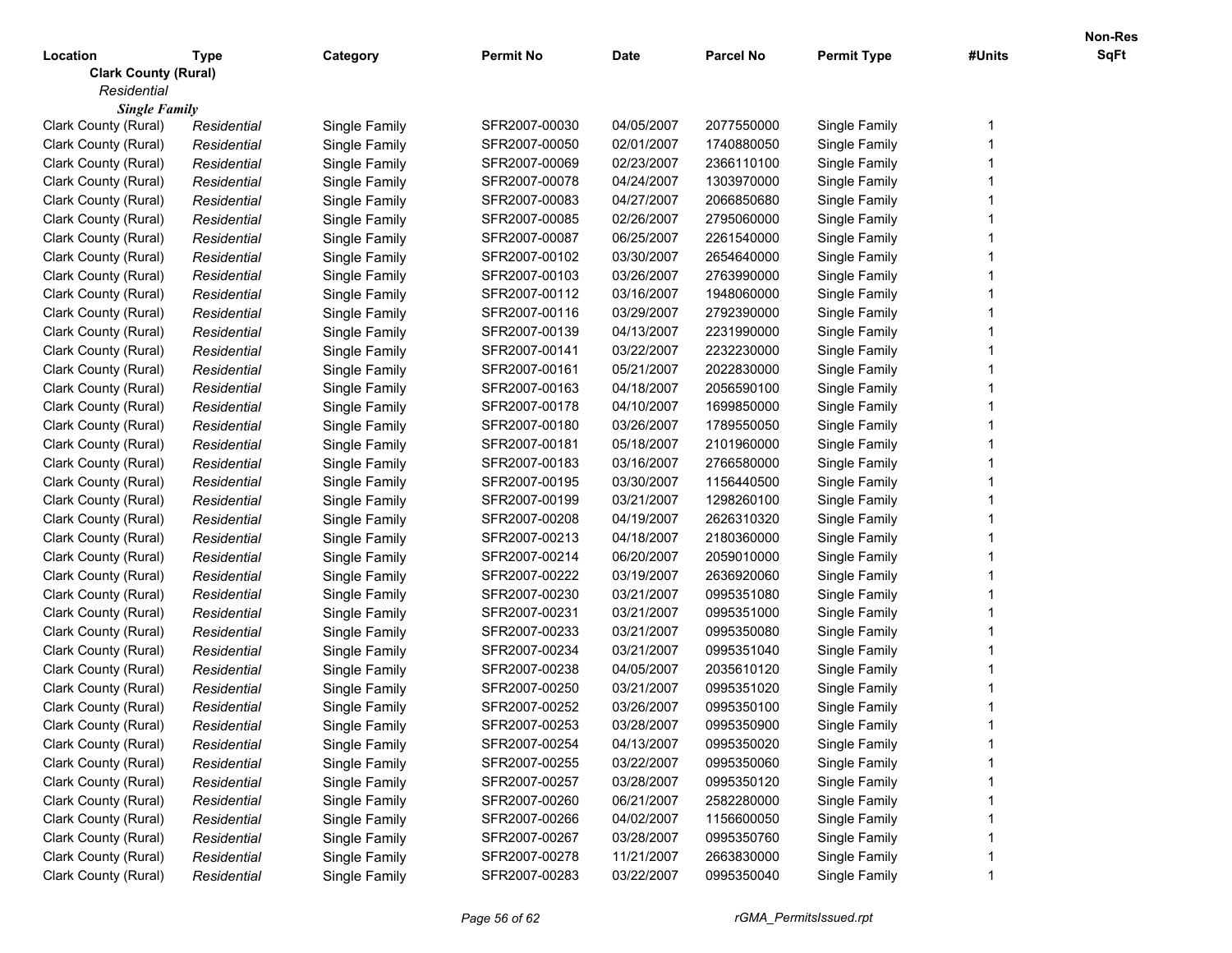| Location                    | <b>Type</b> | Category      | <b>Permit No</b> | <b>Date</b> | <b>Parcel No</b> | <b>Permit Type</b> | #Units | SqFt |
|-----------------------------|-------------|---------------|------------------|-------------|------------------|--------------------|--------|------|
| <b>Clark County (Rural)</b> |             |               |                  |             |                  |                    |        |      |
| Residential                 |             |               |                  |             |                  |                    |        |      |
| <b>Single Family</b>        |             |               |                  |             |                  |                    |        |      |
| Clark County (Rural)        | Residential | Single Family | SFR2007-00284    | 03/22/2007  | 0995351100       | Single Family      |        |      |
| Clark County (Rural)        | Residential | Single Family | SFR2007-00286    | 03/22/2007  | 0995351120       | Single Family      |        |      |
| Clark County (Rural)        | Residential | Single Family | SFR2007-00287    | 08/09/2007  | 1745330000       | Single Family      |        |      |
| Clark County (Rural)        | Residential | Single Family | SFR2007-00290    | 03/26/2007  | 1208300000       | Single Family      |        |      |
| Clark County (Rural)        | Residential | Single Family | SFR2007-00294    | 10/16/2007  | 2171380220       | Single Family      |        |      |
| Clark County (Rural)        | Residential | Single Family | SFR2007-00301    | 05/03/2007  | 2133370000       | Single Family      |        |      |
| Clark County (Rural)        | Residential | Single Family | SFR2007-00308    | 04/23/2007  | 2038450000       | Single Family      |        |      |
| Clark County (Rural)        | Residential | Single Family | SFR2007-00311    | 04/16/2007  | 2784500000       | Single Family      |        |      |
| Clark County (Rural)        | Residential | Single Family | SFR2007-00312    | 04/09/2007  | 2264920000       | Single Family      |        |      |
| Clark County (Rural)        | Residential | Single Family | SFR2007-00313    | 04/25/2007  | 2214790000       | Single Family      |        |      |
| Clark County (Rural)        | Residential | Single Family | SFR2007-00315    | 05/29/2007  | 2066851940       | Single Family      |        |      |
| Clark County (Rural)        | Residential | Single Family | SFR2007-00317    | 04/27/2007  | 2253930000       | Single Family      |        |      |
| Clark County (Rural)        | Residential | Single Family | SFR2007-00320    | 05/11/2007  | 1375220000       | Single Family      |        |      |
| Clark County (Rural)        | Residential | Single Family | SFR2007-00321    | 04/12/2007  | 2121300050       | Single Family      |        |      |
| Clark County (Rural)        | Residential | Single Family | SFR2007-00327    | 04/16/2007  | 0995350780       | Single Family      |        |      |
| Clark County (Rural)        | Residential | Single Family | SFR2007-00328    | 04/16/2007  | 0995351060       | Single Family      |        |      |
| Clark County (Rural)        | Residential | Single Family | SFR2007-00329    | 03/29/2007  | 0995350800       | Single Family      |        |      |
| Clark County (Rural)        | Residential | Single Family | SFR2007-00330    | 05/14/2007  | 1906680000       | Single Family      |        |      |
| Clark County (Rural)        | Residential | Single Family | SFR2007-00331    | 05/21/2007  | 1961540000       | Single Family      |        |      |
| Clark County (Rural)        | Residential | Single Family | SFR2007-00333    | 05/07/2007  | 2650660000       | Single Family      |        |      |
| Clark County (Rural)        | Residential | Single Family | SFR2007-00338    | 05/21/2007  | 2365590000       | Single Family      |        |      |
| Clark County (Rural)        | Residential | Single Family | SFR2007-00340    | 05/15/2007  | 2656890000       | Single Family      |        |      |
| Clark County (Rural)        | Residential | Single Family | SFR2007-00346    | 06/29/2007  | 2020580000       | Single Family      |        |      |
| Clark County (Rural)        | Residential | Single Family | SFR2007-00349    | 04/27/2007  | 2787930000       | Single Family      |        |      |
| Clark County (Rural)        | Residential | Single Family | SFR2007-00350    | 04/13/2007  | 0995350300       | Single Family      |        |      |
| Clark County (Rural)        | Residential | Single Family | SFR2007-00351    | 04/13/2007  | 0995350260       | Single Family      |        |      |
| Clark County (Rural)        | Residential | Single Family | SFR2007-00352    | 04/13/2007  | 0995350280       | Single Family      |        |      |
| Clark County (Rural)        | Residential | Single Family | SFR2007-00357    | 05/24/2007  | 2112070000       | Single Family      |        |      |
| Clark County (Rural)        | Residential | Single Family | SFR2007-00358    | 05/24/2007  | 1953850380       | Single Family      |        |      |
| Clark County (Rural)        | Residential | Single Family | SFR2007-00359    | 05/04/2007  | 1385440000       | Single Family      |        |      |
| Clark County (Rural)        | Residential | Single Family | SFR2007-00369    | 05/03/2007  | 2076420020       | Single Family      |        |      |
| Clark County (Rural)        | Residential | Single Family | SFR2007-00370    | 07/05/2007  | 2569910000       | Single Family      |        |      |
| Clark County (Rural)        | Residential | Single Family | SFR2007-00372    | 05/08/2007  | 1368630000       | Single Family      |        |      |
| Clark County (Rural)        | Residential | Single Family | SFR2007-00383    | 06/01/2007  | 2782180000       | Single Family      |        |      |
| Clark County (Rural)        | Residential | Single Family | SFR2007-00398    | 05/16/2007  | 2044710000       | Single Family      |        |      |
| Clark County (Rural)        | Residential | Single Family | SFR2007-00401    | 05/09/2007  | 1309770160       | Single Family      |        |      |
| Clark County (Rural)        | Residential | Single Family | SFR2007-00411    | 05/30/2007  | 1694670000       | Single Family      |        |      |
| Clark County (Rural)        | Residential | Single Family | SFR2007-00415    | 06/01/2007  | 2636920080       | Single Family      |        |      |
| Clark County (Rural)        | Residential | Single Family | SFR2007-00418    | 05/14/2007  | 2365470000       | Single Family      |        |      |
| Clark County (Rural)        | Residential | Single Family | SFR2007-00422    | 10/09/2007  | 2370490000       | Single Family      |        |      |
| Clark County (Rural)        | Residential | Single Family | SFR2007-00423    | 07/12/2007  | 2732740000       | Single Family      |        |      |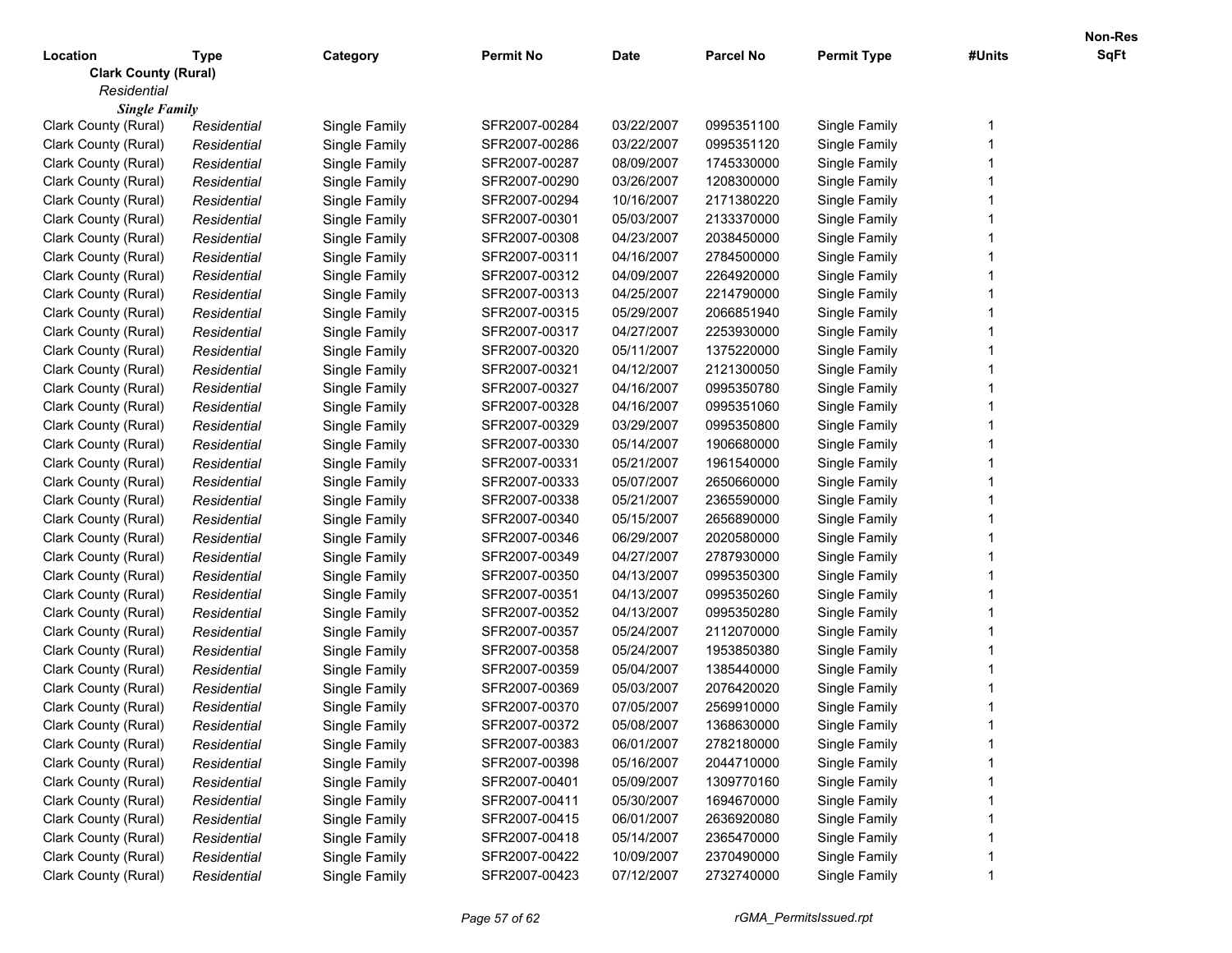| Location                    | <b>Type</b> | Category      | <b>Permit No</b> | Date       | <b>Parcel No</b> | <b>Permit Type</b> | #Units | SqFt |
|-----------------------------|-------------|---------------|------------------|------------|------------------|--------------------|--------|------|
| <b>Clark County (Rural)</b> |             |               |                  |            |                  |                    |        |      |
| Residential                 |             |               |                  |            |                  |                    |        |      |
| <b>Single Family</b>        |             |               |                  |            |                  |                    |        |      |
| Clark County (Rural)        | Residential | Single Family | SFR2007-00424    | 08/21/2007 | 2544650000       | Single Family      |        |      |
| Clark County (Rural)        | Residential | Single Family | SFR2007-00425    | 05/11/2007 | 2038890000       | Single Family      |        |      |
| Clark County (Rural)        | Residential | Single Family | SFR2007-00426    | 06/12/2007 | 2633180000       | Single Family      |        |      |
| Clark County (Rural)        | Residential | Single Family | SFR2007-00428    | 06/01/2007 | 2571840000       | Single Family      |        |      |
| Clark County (Rural)        | Residential | Single Family | SFR2007-00440    | 12/05/2007 | 2218980000       | Single Family      |        |      |
| Clark County (Rural)        | Residential | Single Family | SFR2007-00441    | 05/10/2007 | 1951290000       | Single Family      |        |      |
| Clark County (Rural)        | Residential | Single Family | SFR2007-00442    | 06/01/2007 | 1212920060       | Single Family      |        |      |
| Clark County (Rural)        | Residential | Single Family | SFR2007-00445    | 05/31/2007 | 2018280080       | Single Family      |        |      |
| Clark County (Rural)        | Residential | Single Family | SFR2007-00446    | 05/24/2007 | 2256040020       | Single Family      |        |      |
| Clark County (Rural)        | Residential | Single Family | SFR2007-00447    | 04/23/2007 | 1796350000       | Single Family      |        |      |
| Clark County (Rural)        | Residential | Single Family | SFR2007-00450    | 05/21/2007 | 1847300100       | Single Family      |        |      |
| Clark County (Rural)        | Residential | Single Family | SFR2007-00452    | 05/30/2007 | 1847300120       | Single Family      |        |      |
| Clark County (Rural)        | Residential | Single Family | SFR2007-00460    | 07/30/2007 | 1682150000       | Single Family      |        |      |
| Clark County (Rural)        | Residential | Single Family | SFR2007-00464    | 06/19/2007 | 1847300140       | Single Family      |        |      |
| Clark County (Rural)        | Residential | Single Family | SFR2007-00465    | 05/10/2007 | 2336920100       | Single Family      |        |      |
| Clark County (Rural)        | Residential | Single Family | SFR2007-00466    | 06/04/2007 | 2637080000       | Single Family      |        |      |
| Clark County (Rural)        | Residential | Single Family | SFR2007-00471    | 08/21/2007 | 2750370000       | Single Family      |        |      |
| Clark County (Rural)        | Residential | Single Family | SFR2007-00474    | 06/05/2007 | 2370010000       | Single Family      |        |      |
| Clark County (Rural)        | Residential | Single Family | SFR2007-00475    | 09/13/2007 | 2705920000       | Single Family      |        |      |
| Clark County (Rural)        | Residential | Single Family | SFR2007-00491    | 07/02/2007 | 2370530000       | Single Family      |        |      |
| Clark County (Rural)        | Residential | Single Family | SFR2007-00497    | 06/04/2007 | 1711080000       | Single Family      |        |      |
| Clark County (Rural)        | Residential | Single Family | SFR2007-00498    | 08/08/2007 | 1755400000       | Single Family      |        |      |
| Clark County (Rural)        | Residential | Single Family | SFR2007-00499    | 05/21/2007 | 1937620050       | Single Family      |        |      |
| Clark County (Rural)        | Residential | Single Family | SFR2007-00501    | 06/06/2007 | 2234160000       | Single Family      |        |      |
| Clark County (Rural)        | Residential | Single Family | SFR2007-00506    | 06/11/2007 | 1964750000       | Single Family      |        |      |
| Clark County (Rural)        | Residential | Single Family | SFR2007-00512    | 11/07/2007 | 2052780000       | Single Family      |        |      |
| Clark County (Rural)        | Residential | Single Family | SFR2007-00514    | 05/31/2007 | 1743070000       | Single Family      |        |      |
| Clark County (Rural)        | Residential | Single Family | SFR2007-00515    | 06/19/2007 | 1933370000       | Single Family      |        |      |
| Clark County (Rural)        | Residential | Single Family | SFR2007-00518    | 06/11/2007 | 1202100050       | Single Family      |        |      |
| Clark County (Rural)        | Residential | Single Family | SFR2007-00519    | 06/01/2007 | 1400350000       | Single Family      |        |      |
| Clark County (Rural)        | Residential | Single Family | SFR2007-00529    | 06/04/2007 | 1566900900       | Single Family      |        |      |
| Clark County (Rural)        | Residential | Single Family | SFR2007-00531    | 06/21/2007 | 2162600080       | Single Family      |        |      |
| Clark County (Rural)        | Residential | Single Family | SFR2007-00535    | 06/19/2007 | 1951240000       | Single Family      |        |      |
| Clark County (Rural)        | Residential | Single Family | SFR2007-00539    | 06/01/2007 | 1755070000       | Single Family      |        |      |
| Clark County (Rural)        | Residential | Single Family | SFR2007-00547    | 06/14/2007 | 2172130000       | Single Family      |        |      |
| Clark County (Rural)        | Residential | Single Family | SFR2007-00550    | 06/08/2007 | 1305400000       | Single Family      |        |      |
| Clark County (Rural)        | Residential | Single Family | SFR2007-00555    | 06/22/2007 | 1707100000       | Single Family      |        |      |
| Clark County (Rural)        | Residential | Single Family | SFR2007-00562    | 07/12/2007 | 2339370000       | Single Family      |        |      |
| Clark County (Rural)        | Residential | Single Family | SFR2007-00571    | 06/14/2007 | 2366110080       | Single Family      |        |      |
| Clark County (Rural)        | Residential | Single Family | SFR2007-00576    | 07/05/2007 | 2023060300       | Single Family      |        |      |
| Clark County (Rural)        | Residential | Single Family | SFR2007-00578    | 06/22/2007 | 2537210000       | Single Family      |        |      |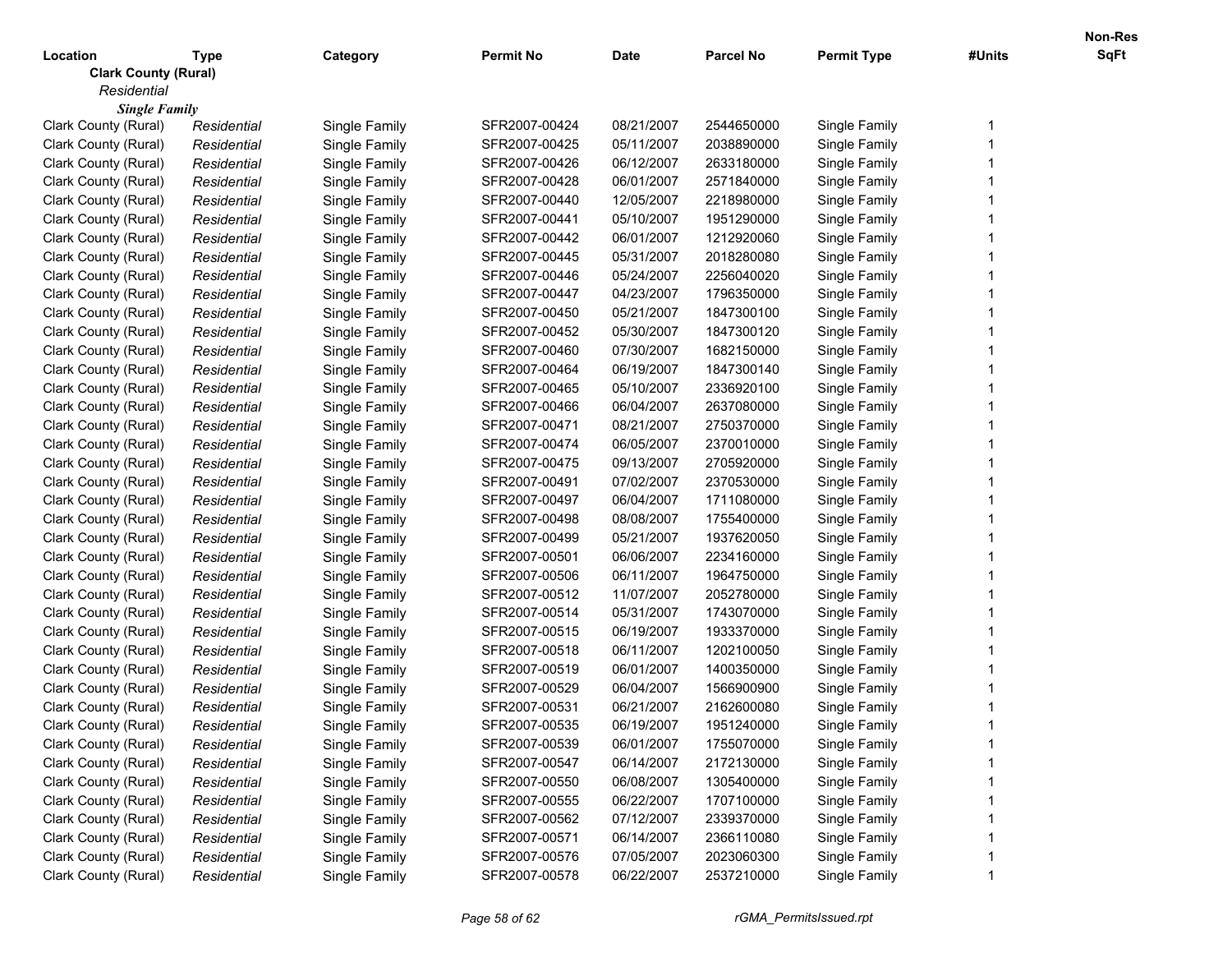| Location                    | <b>Type</b> | Category      | <b>Permit No</b> | <b>Date</b> | <b>Parcel No</b> | <b>Permit Type</b> | #Units | <b>SqFt</b> |
|-----------------------------|-------------|---------------|------------------|-------------|------------------|--------------------|--------|-------------|
| <b>Clark County (Rural)</b> |             |               |                  |             |                  |                    |        |             |
| Residential                 |             |               |                  |             |                  |                    |        |             |
| <b>Single Family</b>        |             |               |                  |             |                  |                    |        |             |
| Clark County (Rural)        | Residential | Single Family | SFR2007-00579    | 06/18/2007  | 1789550000       | Single Family      |        |             |
| Clark County (Rural)        | Residential | Single Family | SFR2007-00581    | 08/28/2007  | 2035780000       | Single Family      |        |             |
| Clark County (Rural)        | Residential | Single Family | SFR2007-00586    | 07/11/2007  | 2171630000       | Single Family      |        |             |
| Clark County (Rural)        | Residential | Single Family | SFR2007-00589    | 06/21/2007  | 1945630050       | Single Family      |        |             |
| Clark County (Rural)        | Residential | Single Family | SFR2007-00595    | 08/07/2007  | 2541700000       | Single Family      |        |             |
| Clark County (Rural)        | Residential | Single Family | SFR2007-00596    | 07/31/2007  | 1708780100       | Single Family      |        |             |
| Clark County (Rural)        | Residential | Single Family | SFR2007-00598    | 09/24/2007  | 2774860000       | Single Family      |        |             |
| Clark County (Rural)        | Residential | Single Family | SFR2007-00599    | 07/19/2007  | 2247920000       | Single Family      |        |             |
| Clark County (Rural)        | Residential | Single Family | SFR2007-00624    | 08/20/2007  | 2088620000       | Single Family      |        |             |
| Clark County (Rural)        | Residential | Single Family | SFR2007-00628    | 08/28/2007  | 2221630000       | Single Family      |        |             |
| Clark County (Rural)        | Residential | Single Family | SFR2007-00630    | 07/12/2007  | 2586450000       | Single Family      |        |             |
| Clark County (Rural)        | Residential | Single Family | SFR2007-00631    | 06/22/2007  | 1385590000       | Single Family      |        |             |
| Clark County (Rural)        | Residential | Single Family | SFR2007-00635    | 07/02/2007  | 1435090000       | Single Family      |        |             |
| Clark County (Rural)        | Residential | Single Family | SFR2007-00636    | 07/09/2007  | 1432600000       | Single Family      |        |             |
| Clark County (Rural)        | Residential | Single Family | SFR2007-00644    | 06/21/2007  | 2108480000       | Single Family      |        |             |
| Clark County (Rural)        | Residential | Single Family | SFR2007-00647    | 05/24/2007  | 2298470000       | Single Family      |        |             |
| Clark County (Rural)        | Residential | Single Family | SFR2007-00654    | 09/05/2007  | 2049880000       | Single Family      |        |             |
| Clark County (Rural)        | Residential | Single Family | SFR2007-00658    | 09/26/2007  | 2637200000       | Single Family      |        |             |
| Clark County (Rural)        | Residential | Single Family | SFR2007-00666    | 07/18/2007  | 2635400000       | Single Family      |        |             |
| Clark County (Rural)        | Residential | Single Family | SFR2007-00668    | 06/06/2007  | 1889360040       | Single Family      |        |             |
| Clark County (Rural)        | Residential | Single Family | SFR2007-00669    | 06/06/2007  | 1889360080       | Single Family      |        |             |
| Clark County (Rural)        | Residential | Single Family | SFR2007-00671    | 06/06/2007  | 1889360020       | Single Family      |        |             |
| Clark County (Rural)        | Residential | Single Family | SFR2007-00675    | 10/10/2007  | 2247910000       | Single Family      |        |             |
| Clark County (Rural)        | Residential | Single Family | SFR2007-00676    | 08/14/2007  | 2313540000       | Single Family      |        |             |
| Clark County (Rural)        | Residential | Single Family | SFR2007-00678    | 08/08/2007  | 2221650000       | Single Family      |        |             |
| Clark County (Rural)        | Residential | Single Family | SFR2007-00683    | 07/06/2007  | 2245330000       | Single Family      |        |             |
| Clark County (Rural)        | Residential | Single Family | SFR2007-00684    | 07/06/2007  | 1935340100       | Single Family      |        |             |
| Clark County (Rural)        | Residential | Single Family | SFR2007-00685    | 06/29/2007  | 1714970000       | Single Family      |        |             |
| Clark County (Rural)        | Residential | Single Family | SFR2007-00686    | 07/17/2007  | 2267560000       | Single Family      |        |             |
| Clark County (Rural)        | Residential | Single Family | SFR2007-00711    | 07/06/2007  | 2316000000       | Single Family      |        |             |
| Clark County (Rural)        | Residential | Single Family | SFR2007-00712    | 08/03/2007  | 1948600000       | Single Family      |        |             |
| Clark County (Rural)        | Residential | Single Family | SFR2007-00713    | 07/30/2007  | 2665830000       | Single Family      |        |             |
| Clark County (Rural)        | Residential | Single Family | SFR2007-00716    | 07/16/2007  | 1080340160       | Single Family      |        |             |
| Clark County (Rural)        | Residential | Single Family | SFR2007-00717    | 07/16/2007  | 1080340180       | Single Family      |        |             |
| Clark County (Rural)        | Residential | Single Family | SFR2007-00718    | 07/16/2007  | 1080340200       | Single Family      |        |             |
| Clark County (Rural)        | Residential | Single Family | SFR2007-00719    | 07/16/2007  | 1080340220       | Single Family      |        |             |
| Clark County (Rural)        | Residential | Single Family | SFR2007-00720    | 07/16/2007  | 1080340240       | Single Family      |        |             |
| Clark County (Rural)        | Residential | Single Family | SFR2007-00721    | 07/16/2007  | 1080340260       | Single Family      |        |             |
| Clark County (Rural)        | Residential | Single Family | SFR2007-00722    | 07/16/2007  | 1080340280       | Single Family      |        |             |
| Clark County (Rural)        | Residential | Single Family | SFR2007-00725    | 07/13/2007  | 2071000000       | Single Family      |        |             |
| Clark County (Rural)        | Residential | Single Family | SFR2007-00739    | 08/10/2007  | 2744190040       | Single Family      |        |             |
|                             |             |               |                  |             |                  |                    |        |             |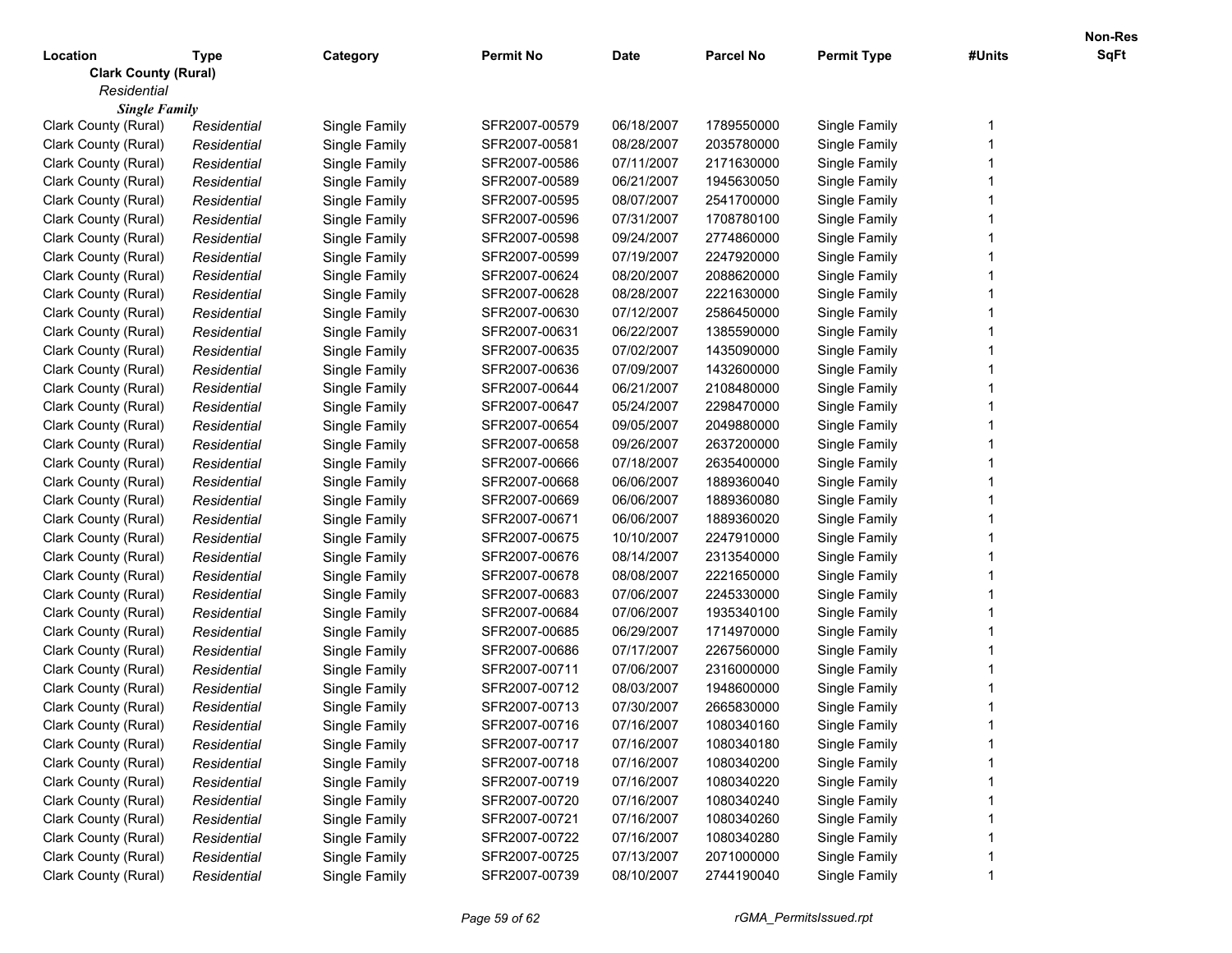| Location                    | Type        | Category      | <b>Permit No</b> | <b>Date</b> | <b>Parcel No</b> | <b>Permit Type</b> | #Units | <b>SqFt</b> |
|-----------------------------|-------------|---------------|------------------|-------------|------------------|--------------------|--------|-------------|
| <b>Clark County (Rural)</b> |             |               |                  |             |                  |                    |        |             |
| Residential                 |             |               |                  |             |                  |                    |        |             |
| <b>Single Family</b>        |             |               |                  |             |                  |                    |        |             |
| Clark County (Rural)        | Residential | Single Family | SFR2007-00760    | 07/27/2007  | 2526400000       | Single Family      |        |             |
| Clark County (Rural)        | Residential | Single Family | SFR2007-00761    | 07/09/2007  | 1202100000       | Single Family      |        |             |
| Clark County (Rural)        | Residential | Single Family | SFR2007-00763    | 08/06/2007  | 2283320000       | Single Family      |        |             |
| Clark County (Rural)        | Residential | Single Family | SFR2007-00767    | 08/14/2007  | 2214730000       | Single Family      |        |             |
| Clark County (Rural)        | Residential | Single Family | SFR2007-00777    | 07/20/2007  | 1957770000       | Single Family      |        |             |
| Clark County (Rural)        | Residential | Single Family | SFR2007-00797    | 08/20/2007  | 2088600000       | Single Family      |        |             |
| Clark County (Rural)        | Residential | Single Family | SFR2007-00816    | 12/14/2007  | 2278260000       | Single Family      |        |             |
| Clark County (Rural)        | Residential | Single Family | SFR2007-00817    | 08/31/2007  | 1332760000       | Single Family      |        |             |
| Clark County (Rural)        | Residential | Single Family | SFR2007-00818    | 08/21/2007  | 1786460000       | Single Family      |        |             |
| Clark County (Rural)        | Residential | Single Family | SFR2007-00821    | 07/31/2007  | 2784670000       | Single Family      |        |             |
| Clark County (Rural)        | Residential | Single Family | SFR2007-00822    | 07/19/2007  | 1303880000       | Single Family      |        |             |
| Clark County (Rural)        | Residential | Single Family | SFR2007-00829    | 09/07/2007  | 2349630000       | Single Family      |        |             |
| Clark County (Rural)        | Residential | Single Family | SFR2007-00832    | 08/29/2007  | 2561060000       | Single Family      |        |             |
| Clark County (Rural)        | Residential | Single Family | SFR2007-00840    | 08/06/2007  | 2582360000       | Single Family      |        |             |
| Clark County (Rural)        | Residential | Single Family | SFR2007-00844    | 08/17/2007  | 2071810000       | Single Family      |        |             |
| Clark County (Rural)        | Residential | Single Family | SFR2007-00845    | 07/30/2007  | 1847130000       | Single Family      |        |             |
| Clark County (Rural)        | Residential | Single Family | SFR2007-00848    | 08/10/2007  | 2654740000       | Single Family      |        |             |
| Clark County (Rural)        | Residential | Single Family | SFR2007-00857    | 09/25/2007  | 2059080000       | Single Family      |        |             |
| Clark County (Rural)        | Residential | Single Family | SFR2007-00858    | 08/20/2007  | 2745860000       | Single Family      |        |             |
| Clark County (Rural)        | Residential | Single Family | SFR2007-00859    | 08/02/2007  | 2218820000       | Single Family      |        |             |
| Clark County (Rural)        | Residential | Single Family | SFR2007-00863    | 11/30/2007  | 1824060000       | Single Family      |        |             |
| Clark County (Rural)        | Residential | Single Family | SFR2007-00871    | 09/04/2007  | 2722350000       | Single Family      |        |             |
| Clark County (Rural)        | Residential | Single Family | SFR2007-00884    | 10/01/2007  | 1422180000       | Single Family      |        |             |
| Clark County (Rural)        | Residential | Single Family | SFR2007-00910    | 08/06/2007  | 2049650060       | Single Family      |        |             |
| Clark County (Rural)        | Residential | Single Family | SFR2007-00912    | 08/16/2007  | 2358980000       | Single Family      |        |             |
| Clark County (Rural)        | Residential | Single Family | SFR2007-00913    | 07/23/2007  | 2022830050       | Single Family      |        |             |
| Clark County (Rural)        | Residential | Single Family | SFR2007-00914    | 08/07/2007  | 2735060000       | Single Family      |        |             |
| Clark County (Rural)        | Residential | Single Family | SFR2007-00916    | 08/24/2007  | 1988330000       | Single Family      |        |             |
| Clark County (Rural)        | Residential | Single Family | SFR2007-00917    | 10/19/2007  | 1428540000       | Single Family      |        |             |
| Clark County (Rural)        | Residential | Single Family | SFR2007-00918    | 08/22/2007  | 2230440000       | Single Family      |        |             |
| Clark County (Rural)        | Residential | Single Family | SFR2007-00919    | 09/05/2007  | 2625910000       | Single Family      |        |             |
| Clark County (Rural)        | Residential | Single Family | SFR2007-00923    | 09/04/2007  | 1368800100       | Single Family      |        |             |
| Clark County (Rural)        | Residential | Single Family | SFR2007-00926    | 08/08/2007  | 2245700000       | Single Family      |        |             |
| Clark County (Rural)        | Residential | Single Family | SFR2007-00928    | 08/31/2007  | 2720320000       | Single Family      |        |             |
| Clark County (Rural)        | Residential | Single Family | SFR2007-00930    | 09/18/2007  | 2537550000       | Single Family      |        |             |
| Clark County (Rural)        | Residential | Single Family | SFR2007-00932    | 09/14/2007  | 2269530000       | Single Family      |        |             |
| Clark County (Rural)        | Residential | Single Family | SFR2007-00933    | 08/20/2007  | 1976530000       | Single Family      |        |             |
| Clark County (Rural)        | Residential | Single Family | SFR2007-00936    | 09/13/2007  | 2574110000       | Single Family      |        |             |
| Clark County (Rural)        | Residential | Single Family | SFR2007-00938    | 08/24/2007  | 1996180300       | Single Family      |        |             |
| Clark County (Rural)        | Residential | Single Family | SFR2007-00939    | 08/24/2007  | 1996180240       | Single Family      |        |             |
| Clark County (Rural)        | Residential | Single Family | SFR2007-00940    | 08/24/2007  | 1996180400       | Single Family      |        |             |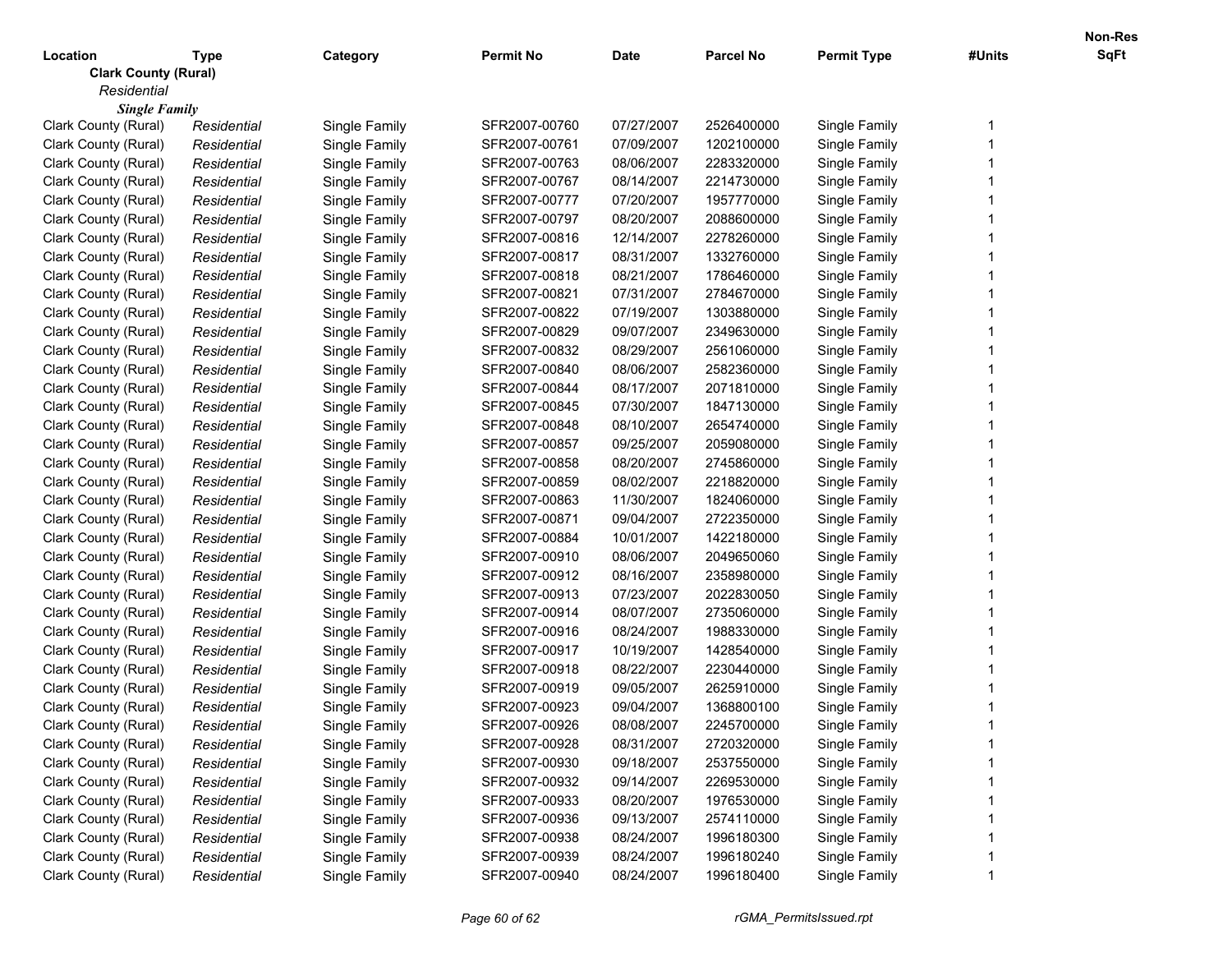| Location                    | <b>Type</b> | Category      | <b>Permit No</b> | <b>Date</b> | <b>Parcel No</b> | <b>Permit Type</b> | #Units | SqFt |  |  |  |  |
|-----------------------------|-------------|---------------|------------------|-------------|------------------|--------------------|--------|------|--|--|--|--|
| <b>Clark County (Rural)</b> |             |               |                  |             |                  |                    |        |      |  |  |  |  |
| Residential                 |             |               |                  |             |                  |                    |        |      |  |  |  |  |
| <b>Single Family</b>        |             |               |                  |             |                  |                    |        |      |  |  |  |  |
| Clark County (Rural)        | Residential | Single Family | SFR2007-00941    | 08/20/2007  | 1996180180       | Single Family      |        |      |  |  |  |  |
| Clark County (Rural)        | Residential | Single Family | SFR2007-00943    | 10/02/2007  | 2481810000       | Single Family      |        |      |  |  |  |  |
| Clark County (Rural)        | Residential | Single Family | SFR2007-00944    | 09/17/2007  | 1996180420       | Single Family      |        |      |  |  |  |  |
| Clark County (Rural)        | Residential | Single Family | SFR2007-00950    | 11/26/2007  | 1368910000       | Single Family      |        |      |  |  |  |  |
| Clark County (Rural)        | Residential | Single Family | SFR2007-00954    | 09/18/2007  | 2768400000       | Single Family      |        |      |  |  |  |  |
| Clark County (Rural)        | Residential | Single Family | SFR2007-00956    | 09/28/2007  | 2510040000       | Single Family      |        |      |  |  |  |  |
| Clark County (Rural)        | Residential | Single Family | SFR2007-00957    | 09/24/2007  | 2347550000       | Single Family      |        |      |  |  |  |  |
| Clark County (Rural)        | Residential | Single Family | SFR2007-00977    | 08/27/2007  | 2221820000       | Single Family      |        |      |  |  |  |  |
| Clark County (Rural)        | Residential | Single Family | SFR2007-00986    | 10/22/2007  | 2547840000       | Single Family      |        |      |  |  |  |  |
| Clark County (Rural)        | Residential | Single Family | SFR2007-01005    | 09/10/2007  | 2667610140       | Single Family      |        |      |  |  |  |  |
| Clark County (Rural)        | Residential | Single Family | SFR2007-01007    | 09/25/2007  | 2637110000       | Single Family      |        |      |  |  |  |  |
| Clark County (Rural)        | Residential | Single Family | SFR2007-01013    | 09/12/2007  | 2666100000       | Single Family      |        |      |  |  |  |  |
| Clark County (Rural)        | Residential | Single Family | SFR2007-01014    | 10/01/2007  | 2107690010       | Single Family      |        |      |  |  |  |  |
| Clark County (Rural)        | Residential | Single Family | SFR2007-01019    | 08/20/2007  | 2234660000       | Single Family      |        |      |  |  |  |  |
| Clark County (Rural)        | Residential | Single Family | SFR2007-01021    | 10/03/2007  | 2247160000       | Single Family      |        |      |  |  |  |  |
| Clark County (Rural)        | Residential | Single Family | SFR2007-01023    | 10/02/2007  | 2182460000       | Single Family      |        |      |  |  |  |  |
| Clark County (Rural)        | Residential | Single Family | SFR2007-01030    | 11/30/2007  | 2240930000       | Single Family      |        |      |  |  |  |  |
| Clark County (Rural)        | Residential | Single Family | SFR2007-01034    | 09/26/2007  | 2530930000       | Single Family      |        |      |  |  |  |  |
| Clark County (Rural)        | Residential | Single Family | SFR2007-01035    | 11/02/2007  | 2667610040       | Single Family      |        |      |  |  |  |  |
| Clark County (Rural)        | Residential | Single Family | SFR2007-01039    | 10/18/2007  | 2643620000       | Single Family      |        |      |  |  |  |  |
| Clark County (Rural)        | Residential | Single Family | SFR2007-01044    | 10/11/2007  | 2777480000       | Single Family      |        |      |  |  |  |  |
| Clark County (Rural)        | Residential | Single Family | SFR2007-01052    | 10/12/2007  | 2110080100       | Single Family      |        |      |  |  |  |  |
| Clark County (Rural)        | Residential | Single Family | SFR2007-01053    | 10/11/2007  | 2552240000       | Single Family      |        |      |  |  |  |  |
| Clark County (Rural)        | Residential | Single Family | SFR2007-01054    | 10/23/2007  | 2602370000       | Single Family      |        |      |  |  |  |  |
| Clark County (Rural)        | Residential | Single Family | SFR2007-01055    | 09/19/2007  | 1933460000       | Single Family      |        |      |  |  |  |  |
| Clark County (Rural)        | Residential | Single Family | SFR2007-01064    | 10/04/2007  | 2252120000       | Single Family      |        |      |  |  |  |  |
| Clark County (Rural)        | Residential | Single Family | SFR2007-01079    | 11/08/2007  | 1745460000       | Single Family      |        |      |  |  |  |  |
| Clark County (Rural)        | Residential | Single Family | SFR2007-01099    | 11/09/2007  | 1413220000       | Single Family      |        |      |  |  |  |  |
| Clark County (Rural)        | Residential | Single Family | SFR2007-01101    | 12/07/2007  | 2667610060       | Single Family      |        |      |  |  |  |  |
| Clark County (Rural)        | Residential | Single Family | SFR2007-01103    | 10/22/2007  | 2119350000       | Single Family      |        |      |  |  |  |  |
| Clark County (Rural)        | Residential | Single Family | SFR2007-01122    | 11/05/2007  | 2040330000       | Single Family      |        |      |  |  |  |  |
| Clark County (Rural)        | Residential | Single Family | SFR2007-01123    | 11/19/2007  | 2225310000       | Single Family      |        |      |  |  |  |  |
| Clark County (Rural)        | Residential | Single Family | SFR2007-01128    | 11/06/2007  | 2666240000       | Single Family      |        |      |  |  |  |  |
| Clark County (Rural)        | Residential | Single Family | SFR2007-01132    | 12/27/2007  | 1741540000       | Single Family      |        |      |  |  |  |  |
| Clark County (Rural)        | Residential | Single Family | SFR2007-01155    | 11/15/2007  | 2221010000       | Single Family      |        |      |  |  |  |  |
| Clark County (Rural)        | Residential | Single Family | SFR2007-01157    | 10/19/2007  | 1854410060       | Single Family      |        |      |  |  |  |  |
| Clark County (Rural)        | Residential | Single Family | SFR2007-01158    | 11/26/2007  | 2510240000       | Single Family      |        |      |  |  |  |  |
| Clark County (Rural)        | Residential | Single Family | SFR2007-01161    | 11/26/2007  | 2080120000       | Single Family      |        |      |  |  |  |  |
| Clark County (Rural)        | Residential | Single Family | SFR2007-01168    | 11/14/2007  | 1926350100       | Single Family      |        |      |  |  |  |  |
| Clark County (Rural)        | Residential | Single Family | SFR2007-01182    | 11/07/2007  | 2242950000       | Single Family      |        |      |  |  |  |  |
| Clark County (Rural)        | Residential | Single Family | SFR2007-01213    | 11/21/2007  | 2337000000       | Single Family      |        |      |  |  |  |  |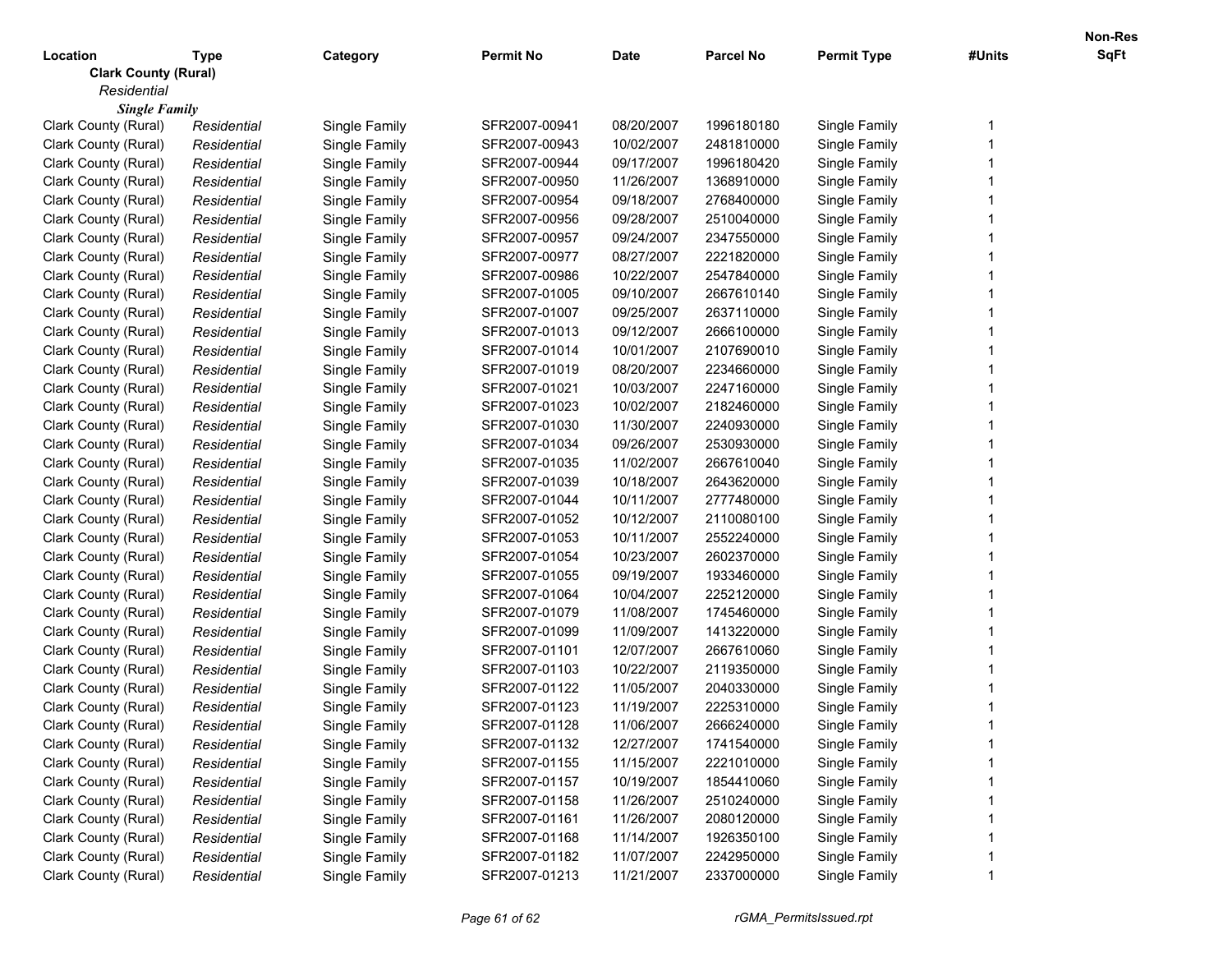| Location                    | Type        | Category                                     | <b>Permit No</b> | Date       | <b>Parcel No</b> | <b>Permit Type</b>       | #Units | <b>Non-Res</b><br><b>SqFt</b> |
|-----------------------------|-------------|----------------------------------------------|------------------|------------|------------------|--------------------------|--------|-------------------------------|
| <b>Clark County (Rural)</b> |             |                                              |                  |            |                  |                          |        |                               |
| Residential                 |             |                                              |                  |            |                  |                          |        |                               |
| <b>Single Family</b>        |             |                                              |                  |            |                  |                          |        |                               |
| Clark County (Rural)        | Residential | Single Family                                | SFR2007-01252    | 12/19/2007 | 2361760000       | Single Family            |        |                               |
|                             |             |                                              |                  |            |                  |                          | 315    | Total Single Family           |
|                             |             |                                              |                  |            |                  | Clark County (Rural) Sub | 315    | 216,209                       |
|                             |             |                                              |                  |            |                  | ∓ətal                    |        |                               |
|                             |             | Total All Jurisdictions: 2,769<br>33,315,591 |                  |            |                  |                          |        |                               |